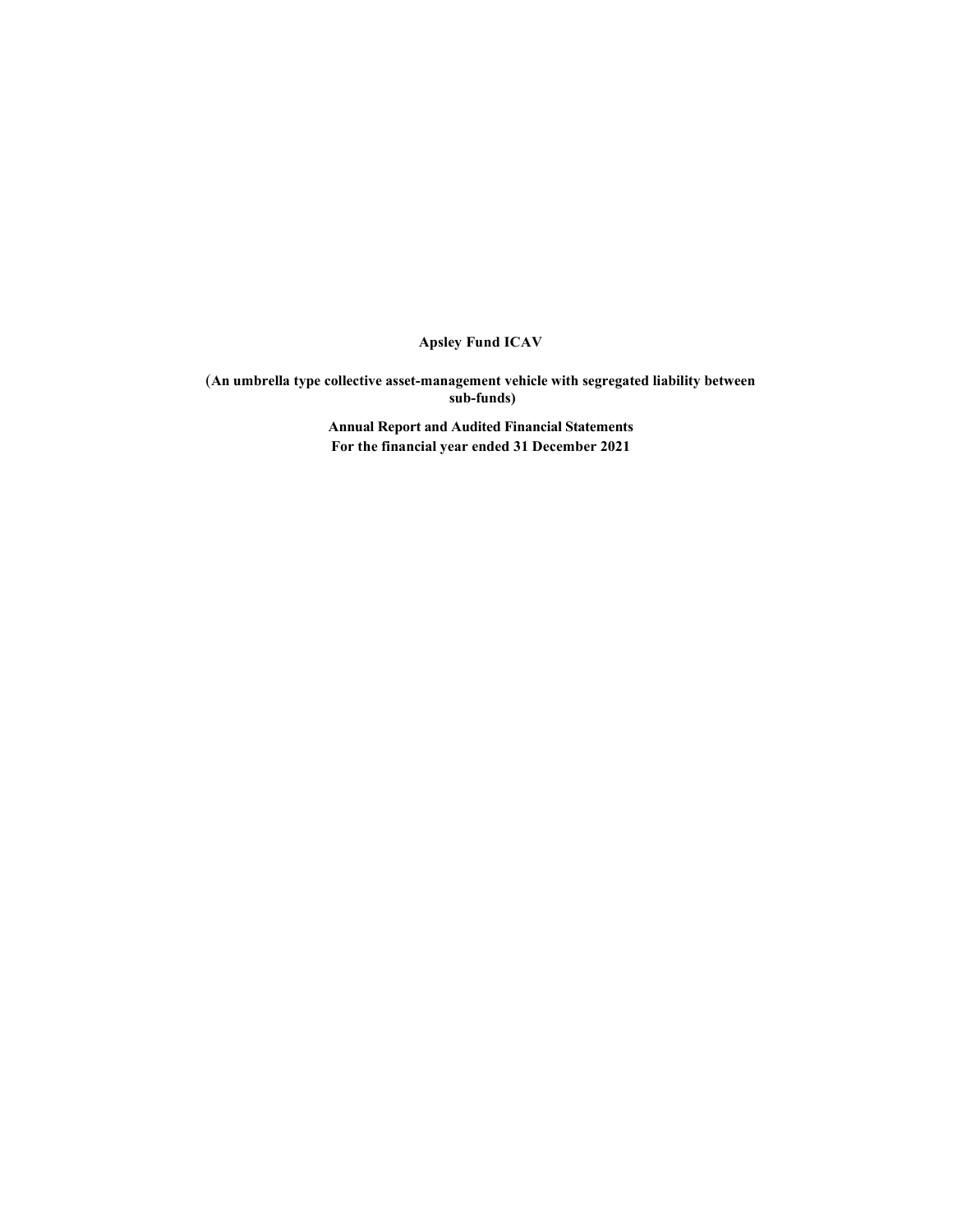| <b>Contents</b>                                                                                  | Page           |  |
|--------------------------------------------------------------------------------------------------|----------------|--|
| Organisation                                                                                     | 1              |  |
| Background to the ICAV                                                                           | $\overline{2}$ |  |
| Optima Asset Management LLC Investment Manager's Report                                          | 4              |  |
| Albemarle Asset Management Limited Investment Manager's Report                                   | 6              |  |
| Directors' Report                                                                                | 7              |  |
| Annual Depositary Report to Shareholders                                                         | 11             |  |
| Independent Auditor's Report                                                                     | 12             |  |
| Statement of Comprehensive Income                                                                | 15             |  |
| <b>Statement of Financial Position</b>                                                           | 17             |  |
| Statement of Changes in Net Assets Attributable<br>to Holders of Redeemable Participating Shares | 19             |  |
| <b>Statement of Cashflows</b>                                                                    | 21             |  |
| Notes to the Financial Statements                                                                | 23             |  |
| Schedule of Investments                                                                          | 52             |  |
| Schedule of Portfolio Changes (Unaudited)                                                        | 66             |  |
| Appendix I: Remuneration Disclosure (Unaudited)                                                  | 74             |  |
| Appendix II: Securities Financing Transactions Regulation (Unaudited)                            | 76             |  |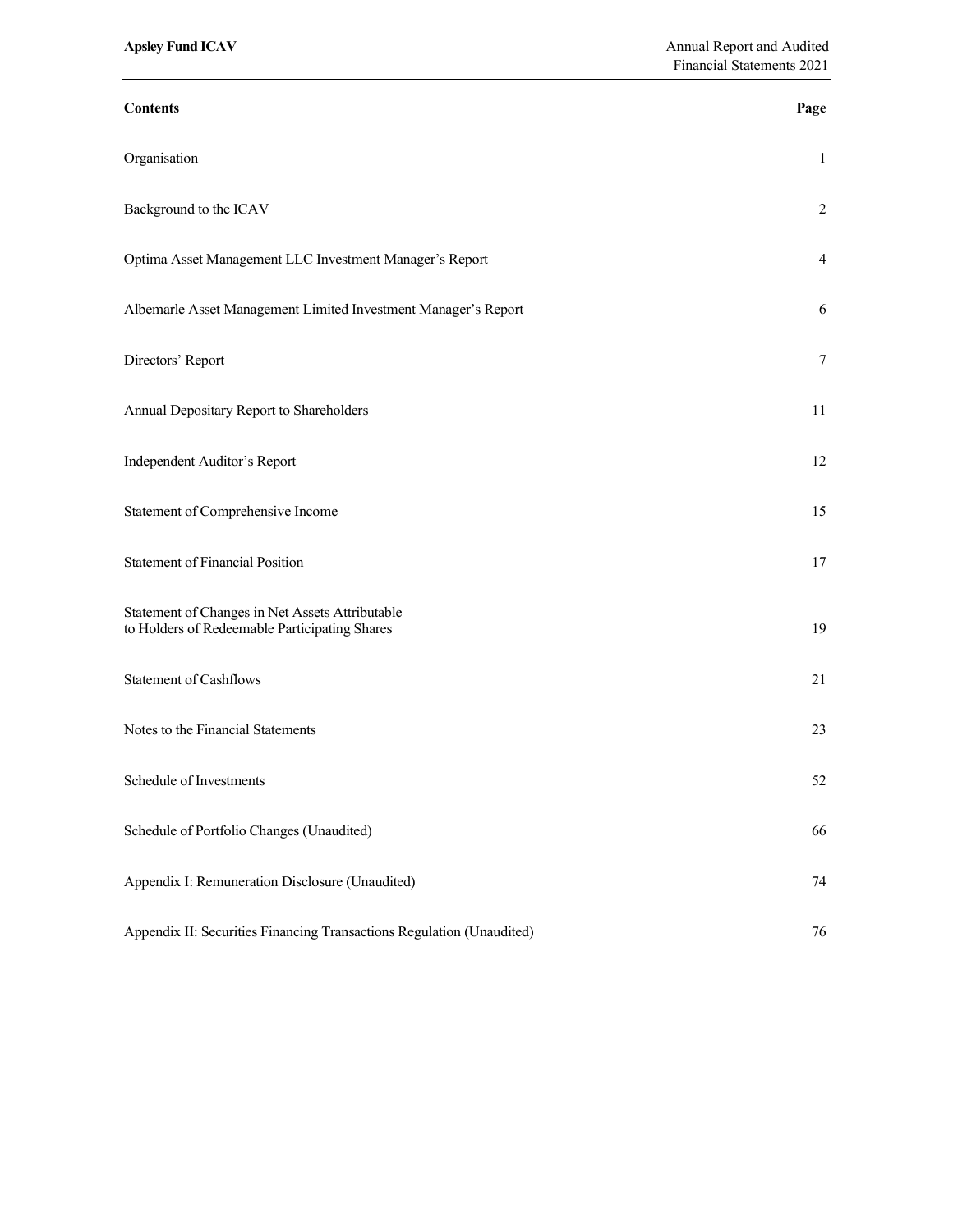## **Organisation**

### Investment Manager<sup>1</sup>

Optima Asset Management LLC Peter Blessing\* (Irish)<br>10 East 53<sup>rd</sup> Street Dermot Butler\*/\*\* (Ca 32<sup>nd</sup> Floor Fabrizio De Tomasi (Italian)<br>New York \*Non-executive and Indepen U.S.A.

## Investment Manager2

3rd floor 21 Upper Brook Street George's Dock Mayfair **IFSC** London Dublin 1 W1K 7PY Ireland United Kingdom D01 W3P9

## Sub-Investment Manager3

Unit 21 & 23, 2/FL<br>
Casey Building, 38 64-62 Townser Lok Ku Road, Sheung Wan Dublin 2 Hong Kong **Ireland** 

IFSC Georges Court Dublin 1 54-62 Townsend Street D01 W3P9 Ireland D02 R156

3<sup>rd</sup> floor 21 Upper Brook Street 13-18 City Quay Mayfair **Dublin 2 Dublin 2** London **Ireland** W1K 7PY DO2 ED70 United Kingdom

## Irish Legal Advisor

Walkers Ireland 5th Floor, The Exchange George's Dock **IFSC** Dublin 1 Ireland D01 W3P9

# Directors of the ICAV

Dermot Butler\*/\*\* (Canadian) New York \*Non-executive and Independent Director<br>
NY 10022 \*\*Dermot Butler is an Irish Resident \*\*Dermot Butler is an Irish Resident

## **Secretary**

Albemarle Asset Management Limited Walkers Corporate Services (Ireland) Limited 5th Floor, The Exchange

## **Depositary**

Lloyd George Management (HK) Limited Northern Trust Fiduciary Services (Ireland) Limited 54-62 Townsend Street D02 R156

## Registered Office of the ICAV Administrator, Registrar and Transfer Agent

5th Floor, The Exchange Northern Trust International George's Dock Fund Administration Services (Ireland) Limited Ireland Dublin 2 D02 R156

## Global Distributor Independent Auditor

Albemarle Asset Management Limited Grant Thornton Chartered Accountants & Statutory Audit Firm

<sup>1</sup> Investment Manager for The Optima STAR Long Fund, The Optima STAR Fund and The Optima Lloyd George Asia Fund.<br><sup>2</sup> Investment Manager for Target Global Equity Fund.<br><sup>3</sup>For the Optima Lloyd George Asia Fund.

Words and expressions defined in the Prospectus shall have the same meaning when used in this Annual Report and Financial Statements.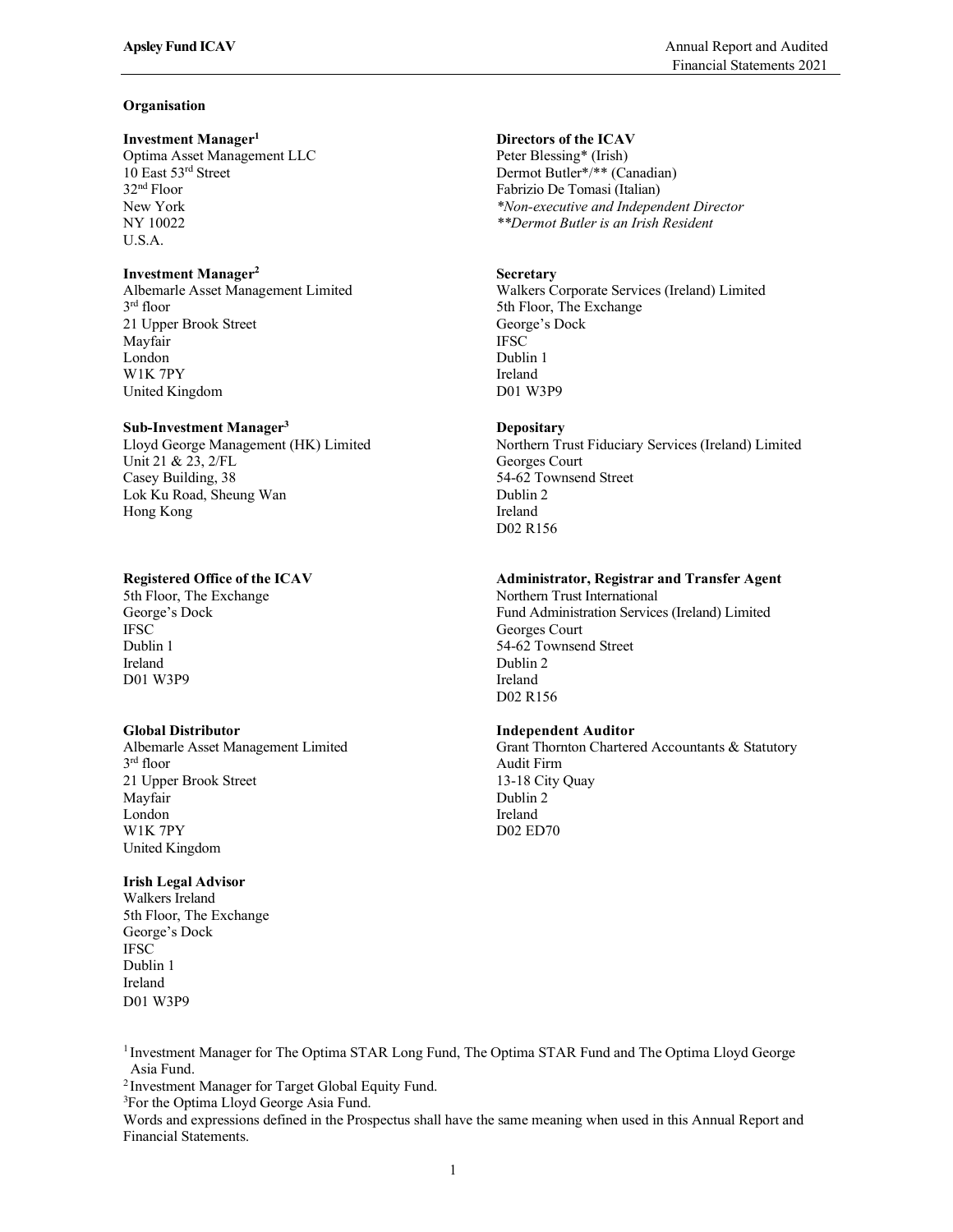## Background to the ICAV

## Description

Apsley Fund ICAV (the "ICAV") is an Irish collective asset-management vehicle established under the laws of Ireland pursuant to the Irish Collective Asset-management Vehicles Act 2015 (as amended) (the "ICAV Act") and pursuant to the provisions of the European Communities (Undertakings for Collective Investment in Transferable Securities) Regulations 2011 (as amended) (the "UCITS Regulations") and the Central Bank (Supervision and Enforcement) Act 2013 (Section 48(1)) (Undertakings for Collective Investment in Transferable Securities) Regulations 2019 (the ''Central Bank UCITS Regulations''). It was incorporated in Ireland on 30 October 2015 and was authorised on 12 April 2016 as an umbrella fund with segregated liability between sub-funds.

The ICAV is an umbrella fund with segregated liability, which may comprise different sub-funds, each with one or more classes of shares. Different classes of shares may be issued from time to time with prior notification to and clearance from the Central Bank of Ireland ("Central Bank"). Prior to the issue of any shares, the ICAV will designate the sub-fund in relation to which such shares shall be issued. Each share will represent a beneficial interest in the subfund in respect of which it is issued. A separate sub-fund with separate records and accounts will be maintained and assets in such sub-funds will be invested in accordance with the investment objectives applicable to such sub-fund.

As at 31 December 2021, the ICAV had three active sub-funds (each a "Fund" collectively the "Funds"). These are as follows:

|                                   | <i><b>Approval Date</b></i> | <b>Launch Date</b> |  |
|-----------------------------------|-----------------------------|--------------------|--|
| The Optima STAR Long Fund         | 12 April 2016               | 27 April 2016      |  |
| The Optima Lloyd George Asia Fund | 28 March 2019               | 3 May 2019         |  |
| Target Global Equity Fund         | 2 April 2020                | 9 April 2020       |  |

On 4 February 2021, the Directors made a decision to suspend the Net Asset Value (''NAV'') of The Optima STAR Fund (which launched on 17 June 2016). The final NAV of Optima STAR Fund was calculated on 5 March 2021. The Optima STAR Long Fund can issue A, B, C, D, E and F Retail Share Classes (each a "Class" collectively the "Classes") and G, H, I, J, K and L Institutional Share Classes (each a "Class" collectively the "Classes"). The Optima Lloyd George Asia Fund can issue A and B Retail Share Classes (each a "Class" collectively the "Classes") and G and H Institutional Share Classes (each a "Class" collectively the "Classes"). Target Global Equity Fund can issue I Share Class.

At 31 December 2021, The Optima STAR Long Fund had B and H Class shares in issue, The Optima Lloyd George Asia Fund had H Class shares in issue, and Target Global Equity Fund had I Class shares in issue. See the relevant Supplement of the Funds for further details. The creation of further classes must be notified to, and cleared in advance with, the Central Bank.

## Investment Objective and Policy

The investment objectives and policies for each Fund are formulated by the ICAV at the time of creation of each Fund and will be specified in the relevant Supplement to the Prospectus. The investment objectives for the existing Funds are set out below.

## The Optima STAR Long Fund

The investment objective of The Optima STAR Long Fund is to provide long-term capital appreciation.

The Fund seeks to achieve its investment objective by investing up to 100% of its net assets in equities and American Depository Receipts ("ADRs") which are listed or traded on recognised markets in the United States. The Fund seeks to maintain a cash balance of 2.5% of the net assets but will generally allow the range of cash to fluctuate between 1% and 4% of the portfolio.

The Fund has a predominant exposure to United States of America ("US") equity markets across all industries and sectors.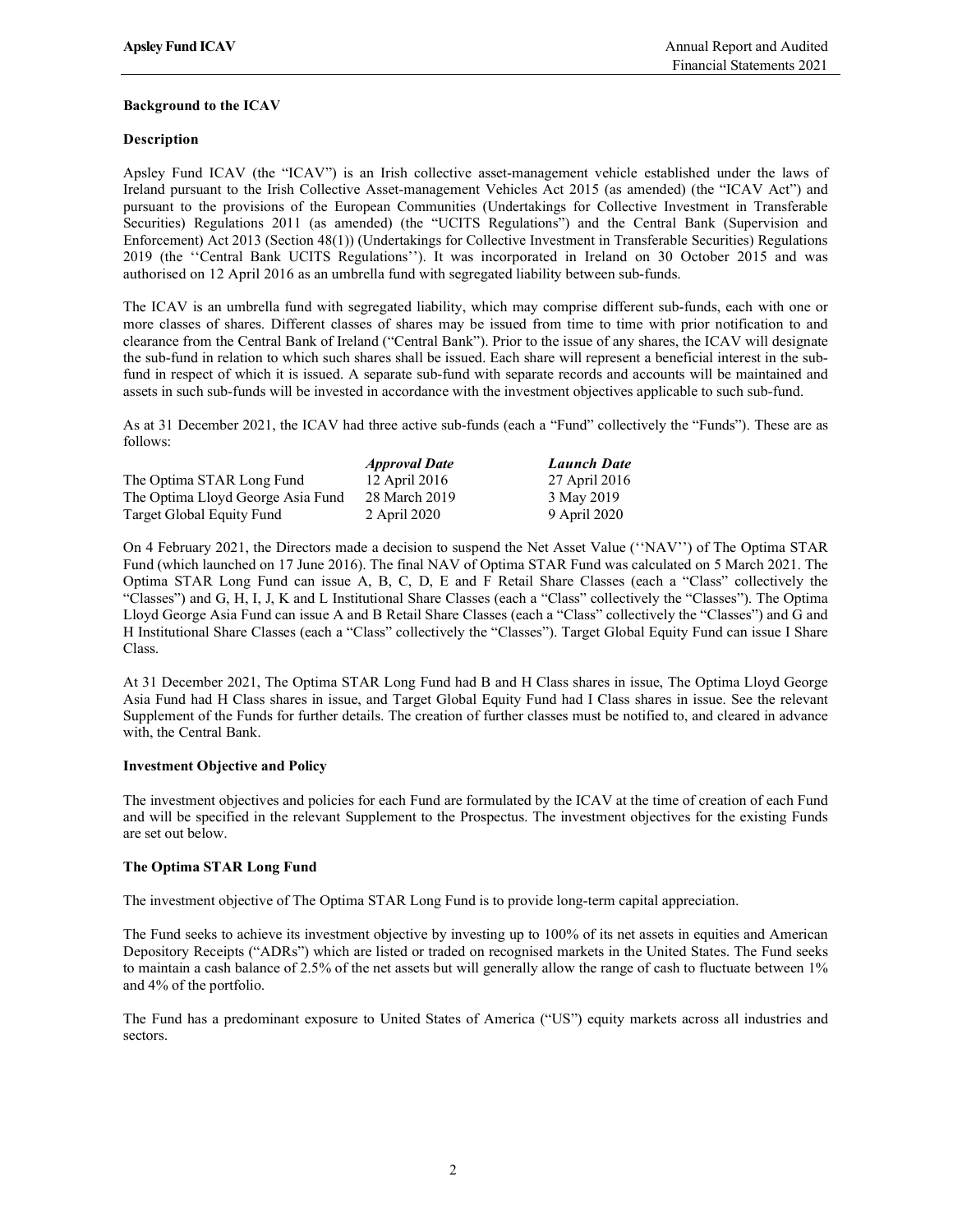## Background to the ICAV (Continued)

## Investment Objective and Policy (Continued)

## The Optima STAR Fund

The investment objective of The Optima STAR Fund was to provide long-term capital appreciation.

The Fund sought to achieve its investment objective by investing approximately 90.0% - 92.5% of its net assets in equities and ADRs which are listed or traded on recognised markets in the United States, and financial derivative instruments ("FDI's").

The Fund sought to maintain a cash balance of 2.5% but allowed the range of cash to fluctuate between 1% and 4% of the portfolio. In addition, the Fund maintained an approximate cash balance of 7.5% of the net assets to be used as collateral for the FDI's.

The Fund sought to hedge its investments in equities and ADRs against market movements using mini S&P 500 futures contracts of equal notional value to the long positions in order to isolate the exposure of the Fund to relative movements in the price of its equity and ADR positions as against the market. Mini S&P 500 futures contracts are contracts whose size is 50 times the value of the S&P 500 stock index instead of the usual 250 times. The Fund typically had up to 92.5% exposure to long positions, and up to 92.5% exposure to short positions.

The Fund's long positions had a predominant exposure to US equity markets across all industries and sectors.

### The Optima Lloyd George Asia Fund

The investment objective of The Optima Lloyd George Asia Fund is to generate positive returns over the medium term by investing in Asian equities while seeking to reduce volatility through selective hedging.

The Fund will seek to achieve its investment objective by investing up to 100% of its assets directly in Asian equities including in Emerging Market equities and/or indirectly through FDIs which are listed or traded on a Recognised Market as set out in Appendix II of the Prospectus.

The Fund may invest in and have direct access to China A shares listed on the Shanghai and Shenzhen Stock Exchanges via the Stock Connect. Exposure to China A shares through the Stock Connect will not be more than 40% of the Fund's Net Asset Value.

The Fund may also invest up to 10% of its Net Asset Value in liquid financial assets or money market instruments which are not listed, traded or dealt in or on a Recognised Market, and up to 10% of its assets in Australian equities.

#### Target Global Equity Fund

The investment objective of the Target Global Equity Fund is to achieve long-term capital growth through a predominantly equity strategy with moderate fluctuations.

The Fund will seek to achieve its investment objective by investing on a global basis directly and/or indirectly (through FDIs), in long or short positions, in equities and equity-related securities. The Fund will also invest in money market instruments, collective investment schemes and other FDI as set out in the Fund's Supplement with moderate fluctuations in the overall value of the portfolio. The Fund may select investments from the Benchmark.

#### Investment Manager

Optima Asset Management LLC serves as Investment Manager for The Optima STAR Long Fund, The Optima STAR Fund and The Optima Lloyd George Asia Fund pursuant to an investment management agreement dated 2 July 2019.

Albemarle Asset Management Limited serves as Investment Manager for Target Global Equity Fund pursuant to an investment management agreement dated 2 April 2020.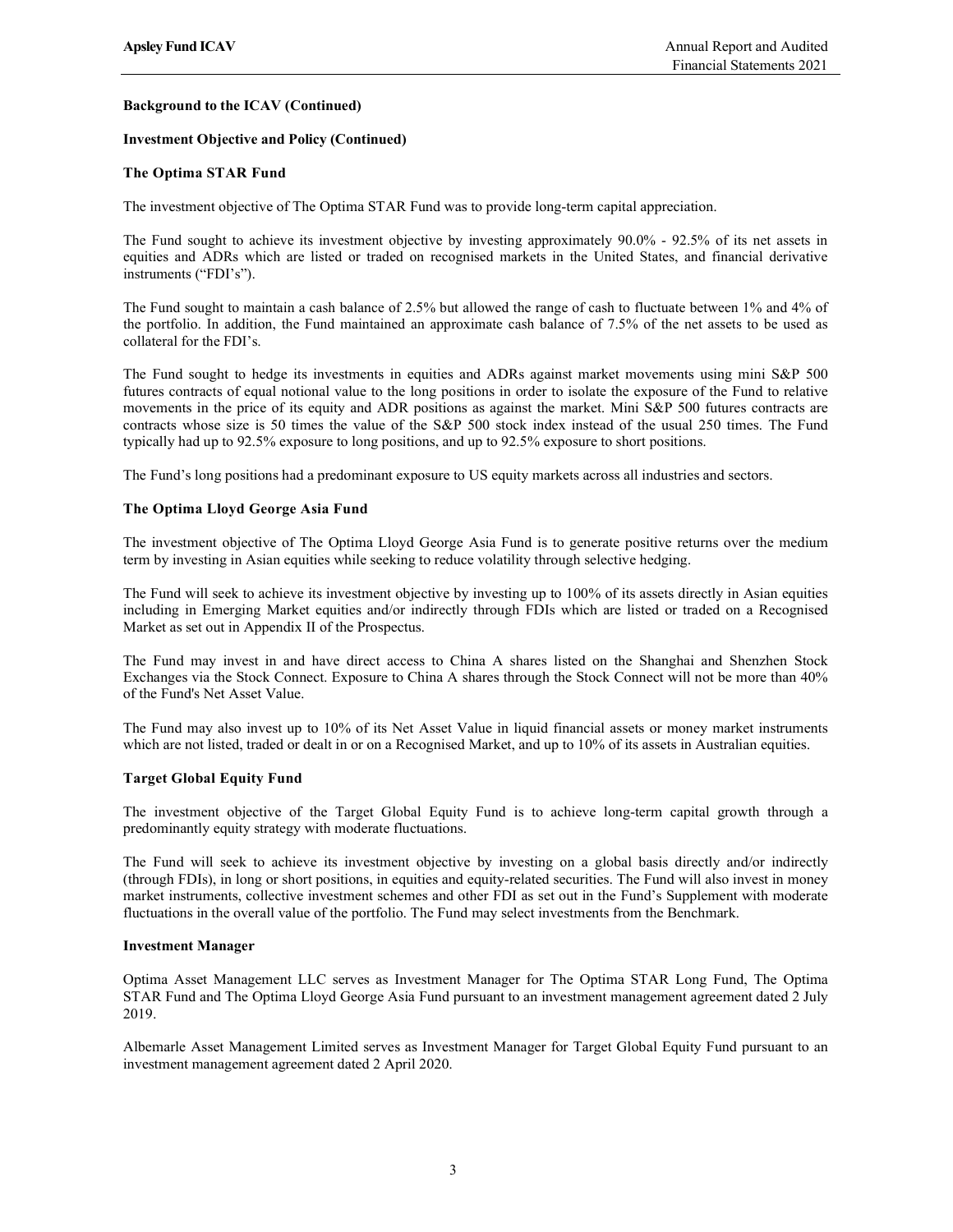## Optima Asset Management LLC Investment Manager's Report

## Optima STAR Long Fund and Optima Lloyd George Asia Fund

## Market Overview

The major US equity indices continued to ramp in the last quarter of the year, driven by strong corporate earnings, solid economic data, low interest rates and ample liquidity, continuing the pattern seen throughout the year. As a result, the S&P 500 gained 11.0% in 4Q bring the YTD return to 28.7%. However, towards year-end the market encountered notable turbulence as investors grappled with the uncertainties stemming from the advent of the omicron variant, the sharp rise in the pace of inflation, which seemed less and less "transitory", and the greater likelihood that the Federal Reserve would begin tightening monetary policy. But investors continued to climb the proverbial "wall of worry" and shrugged off the fact that valuations for the market were at historically high levels.

This however masked significant crosscurrents developing within the equity market. First, market breadth continued to deteriorate, as much of the performance was attributable to a handful of mega-cap names, while an increasing number of stocks were trading below their longer-term trend lines. Second, high growth stocks came under sharp pressure on concerns that their valuations would no longer be sustainable in the face of rising interest rates.

In contrast, for the year Non-US equity markets were generally far less ebullient as the MSCI EAFE Index rose 11.3% (in USD). Emerging markets in general were disappointing. Most significantly, the MSCI China Index declined -22.8% on lingering concerns about liquidity problems in the real estate sector and the government's increasingly restrictive policies towards the corporate sector.

## Performance and Portfolio Overview

Optima STAR Long Fund (Class H shares) returned 5.5% (net) for the twelve months ended 31 December 2021 versus 28.7% for the S&P 500 Index. Since inception in April 2016, the Optima STAR Long Fund has had an annualized return of 14.6% versus 17.5% for the S&P 500 and 14.0% for the MSCI World Index. Much of the Fund's underperformance for the year occurred in the fourth quarter as short-term selling pressure was especially impactful on high growth areas as investors overreacted to inflation data and fears of rising interest rates. Full year performance contribution was broad based and equally split between the growth, value, and opportunistic managers. Top performing positions included Microsoft, Tesla, Bill.com, Shopify, Snowflake, Sealed Air and Alphabet, while top detractors included Altice, Coupa Software, DocuSign, Tencent Music, Alibaba, Sunrun, and Snapchat. At the manager level, the majority of managers contributed positively to performance while only two managers, both TMTfocused, detracted. Within the TMT sector, while we are seeing many individual portfolio companies perform well and continue to grow, we have also seen stock prices weaken resulting in some of the lowest valuations seen in recent history. This environment appears to be similar to 2016, 2018, and early in 2020, all of which proved to be opportune times but now with the expectation of an extended time horizon.

The Optima STAR Long Fund remains balanced across managers with different styles and strategies (4 growth, 4 opportunistic and 2 value) with exposure to many different sectors including TMT, consumer, financial services, and transportation/utilities. As a result. the Optima STAR Long Fund continues to offer a highly effective combination of managers who can add value by concentrating on their best investment ideas, while being well diversified across investment strategies. Currently, we believe the portfolio contains a great deal of embedded upside potential, considering that many of our holdings offer more attractive earnings growth relative to the market driven by both secular and cyclical forces.

The Optima Lloyd George Asia Fund (Class H shares) returned -6.1% (net) for the twelve months ended 31 December 2021 versus -4.7% for the MSCI AC Asia ex Japan Index. Since inception in 2019, the Fund has had an annualized return of 9.8% versus 8.3% for the MSCI AC Asia ex Japan Index. Overall, it was a difficult year for the portfolio's Chinese equity holdings - in contrast India, Taiwan, and South Korea have been the main positive contributors to performance. It is striking to see the 2021 divergence between the US market (the S&P 500 up 28%) and Asia/Emerging Markets (generally negative). The portfolio manager expects these trends to reverse in 2022 as the Federal Reserve moves to raise interest rates. In contrast, the PBOC is now reducing rates and injecting liquidity into the system to counter the effects of general weakness in the property market. India presents some notable opportunities (reflected in extraordinary valuations) in the digitalization and modernization of their economy – but mortgage banks, consumer staples, alternative energy sources, and healthcare are also attractive, and a strong property market underpins construction and infrastructure growth. Another area to watch is Vietnam, which is forecast to deliver 9% growth and benefits from 100 million young consumers and factory workers. Singapore and Indonesia can also benefit with strong commodity and energy prices.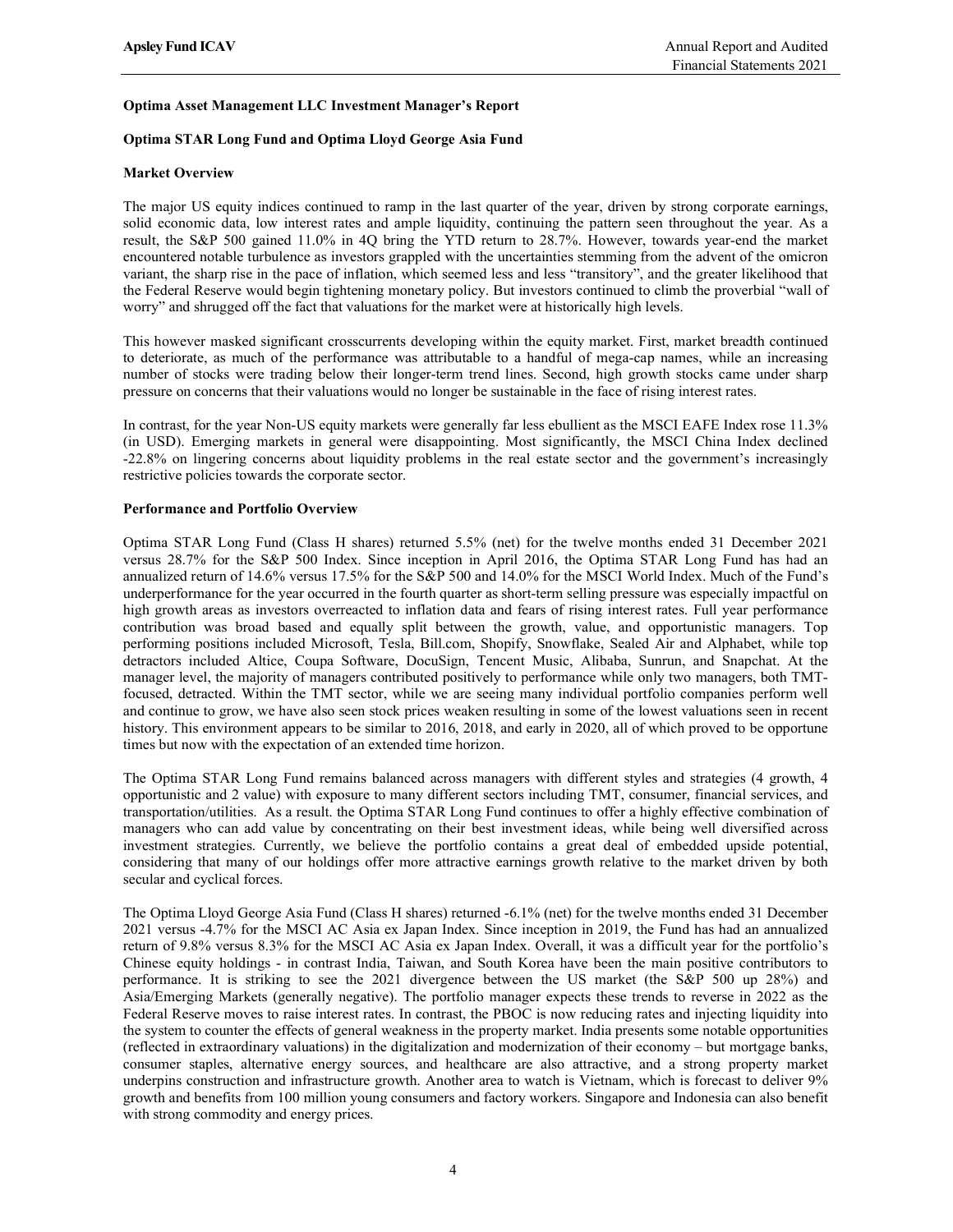# Optima Asset Management LLC Investment Manager's Report (Continued)

## Optima STAR Long Fund and Optima Lloyd George Asia Fund (Continued)

## Performance and Portfolio Overview (Continued)

Given our Manager's long experience in emerging markets and his deep understanding of the secular growth trends, we believe that the Fund is an ideal way to participate in the region. As of 31 December 2021, the Fund's largest geographic weightings were 25.1% China, India 15.4%, Taiwan 15.3%, South Korea 11.8%, Hong Kong 8.8%, and Indonesia 8.3%.

## Outlook

Going into 2022, markets continue to be volatile. While global growth is expected to decelerate from 2021 levels and rising interest rates remain at the forefront, we still expect that growth should stay well above trend in the major economies, fueling further gains in corporate earnings and equity prices. The Optima STAR Long Fund has many investment themes with significant upside potential including: Stable Compounders, Industrials, Mobile Payments, E-Commerce, Travel and Leisure, Cloud Software, Home Improvement, Healthcare Services, Digital Advertising, and Chinese Consumer. Optima Lloyd George Asia Fund is positioned to take advantage of emerging markets now valued at a third of US price/book and PE ratios. Additionally, the year 2022 in China will be dominated by the run-up to the October meeting of the CCP, which will confirm President Xi Jin Ping's unprecedented third term; therefore, we can expect economic policy to be supportive and accommodative.

Given this backdrop, we are highly confident that both funds are well positioned to capitalize on a range of opportunities in 2022.

Optima Asset Management LLC 8 March 2022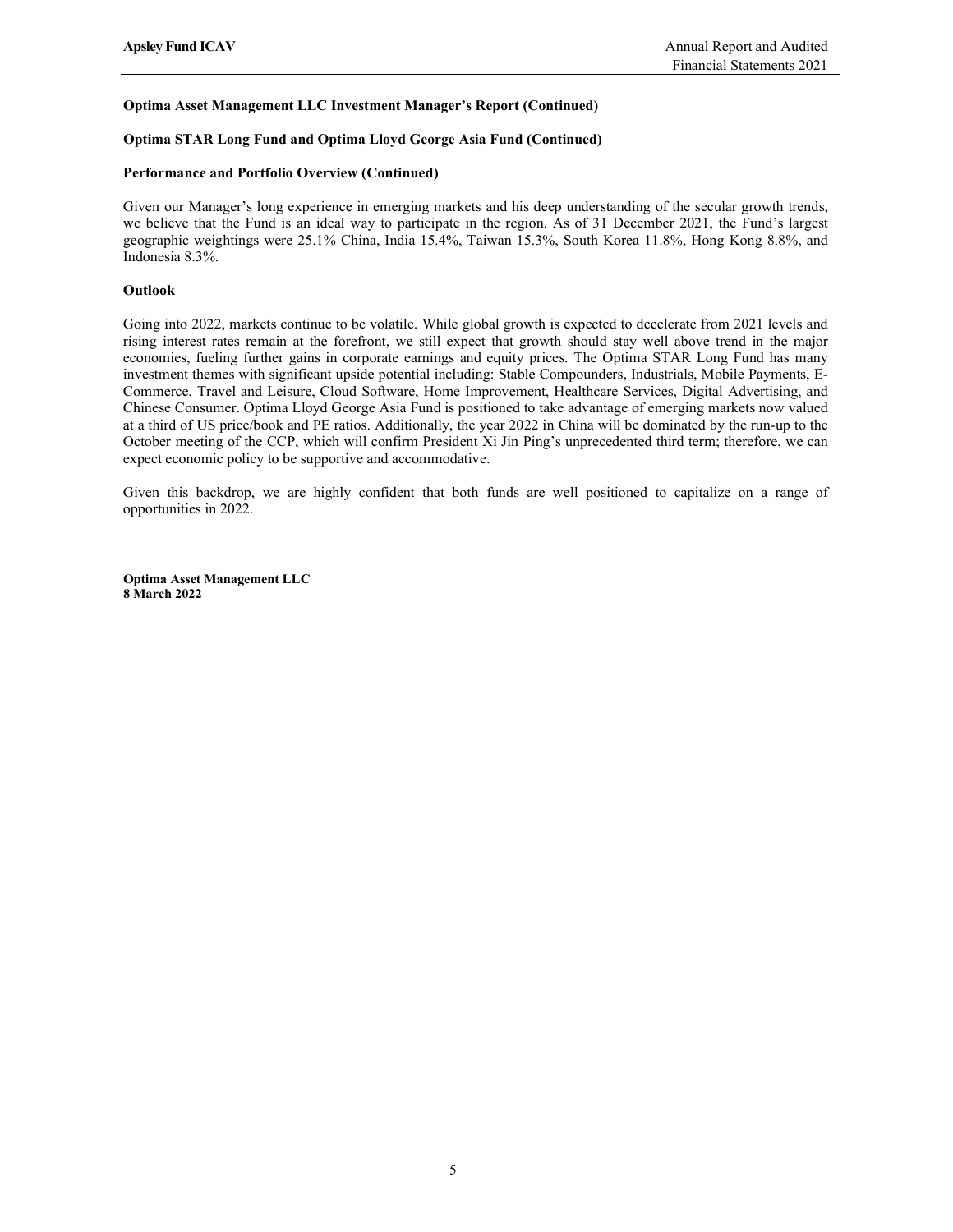## Albemarle Asset Management Limited Investment Manager's Report

## Target Global Equity Fund

The Fund posted a positive performance of 15.74% during the financial year of 2021. Its invested portion returned 15.81% with average gross equity exposure of 99%. Half of the equity exposure was invested in single stocks and the other half was invested in various DM broad equity market indices. Among the single equity investments, Health Care, Information Technology and Financials led the performance whereas Utilities, Energy and Communication Services dragged. The best contributors among the single equity names are Biontech, Microsoft, and JP Morgan; while the worst contributors are Paypal, Baidu, and Alibaba. Among the broad market index future investments, SPX and SX5E long positions were the best performers, while a long put on SX5E and short positions on MSCI World Index and STOXX 600 Tech dragged the performance. The main trades among the single stock names were Swiss RE (buy), L'Oreal (sell), and Barrick Gold (buy).

Albemarle Asset Management Limited 7 January 2022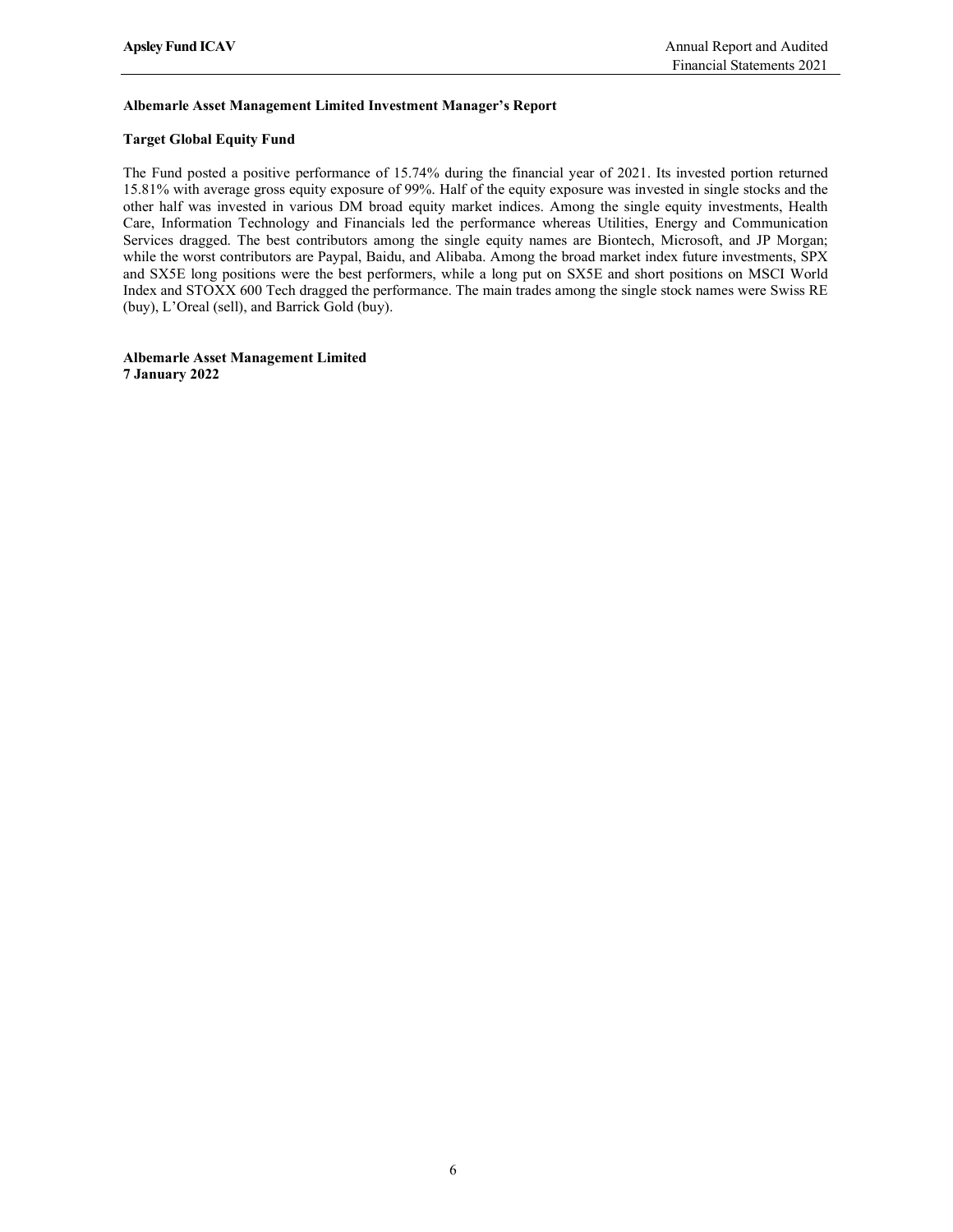## Directors' Report

The Directors present their Annual Report and Audited Financial Statements of Apsley Fund ICAV (the "ICAV") for the financial year ended 31 December 2021.

### Directors' Responsibilities Statement

The Directors are responsible for preparing the Directors' Report and the annual accounts in accordance with the Irish Collective Asset-management Vehicles Act 2015, as amended ("ICAV Act").

The ICAV Act requires the Directors to prepare annual accounts for each financial year. Under the ICAV Act, the Directors have elected to prepare the financial statements in accordance with International Financial Reporting Standards ("IFRS") as adopted by European Union.

Under the ICAV Act, the Directors must prepare annual accounts that give a true and fair view of the assets, liabilities and financial position of the ICAV at the end of the financial year and of the profit or loss of the ICAV for the financial year.

In preparing those annual accounts, the Directors are required to:

- select suitable accounting policies and then apply them consistently;
- make judgments and estimates that are reasonable and prudent;
- state whether the annual accounts have been prepared in accordance with the applicable accounting standards, identify those standards, and note the effect of and the reasons for any material departure from those standards; and
- prepare the annual accounts on the going concern basis unless it is inappropriate to presume that the ICAV will continue in business.

The Directors are responsible for ensuring that the ICAV keeps or causes to be kept adequate accounting records which correctly record and explain the transactions of the ICAV, enable at any time the assets, liabilities, financial position and profit or loss of the ICAV to be determined with reasonable accuracy, enable the Directors to ensure that any financial statements of the ICAV complies with the requirements of the ICAV Act and with the European Communities (Undertakings for Collective Investment in Transferable Securities) Regulations 2011 (as amended) and Central Bank (Supervision and Enforcement) Act 2013 (Section 48(1)) (Undertakings for Collective Investment in Transferable Securities) Regulations 2019 and enable the accounts to be readily and properly audited. They are also responsible for safeguarding the assets of the ICAV and hence for taking reasonable steps for the prevention and detection of fraud and other irregularities. In this regard they have entrusted the assets of the ICAV to a depositary for safe-keeping. The Directors have delegated certain powers, duties, discretions and functions to the Investment Managers.

#### Future Developments and Review of Performance

Please refer to the Investment Manager reports on pages 4 to 6 for details of the outlook for the Funds.

The ICAV has been approved by the Central Bank of Ireland as an Irish collective asset-management vehicle established under the laws of Ireland pursuant to the ICAV Act. The ICAV currently has three active sub-funds, The Optima STAR Long Fund, The Optima Lloyd George Asia Fund and Target Global Equity Fund (each a "Fund" collectively the "Funds"). The Optima Star Fund closed on 5 March 2021.

The Investment Manager's Report contains a review of the factors which contributed to the performance for the financial year. Please see the Investment Manager's Report for further details. The Directors do not anticipate any changes in the structure or investment objective.

## Principal Risks and Uncertainties

The ICAV's principal risks and uncertainties relate to the use of financial instruments. The main risks arising from the ICAV's financial instruments are market, liquidity and credit risks as discussed in note 9 of the financial statements.

#### Dividends

The Directors do not recommend the payment of a dividend for the financial year. The ICAV does not anticipate distributing dividends from net investment income in respect of the Funds but the ICAV reserves the right to pay dividends or make other distributions in the future. Initially such amounts will be retained by the ICAV and will be reflected in the Net Asset Value of the ICAV.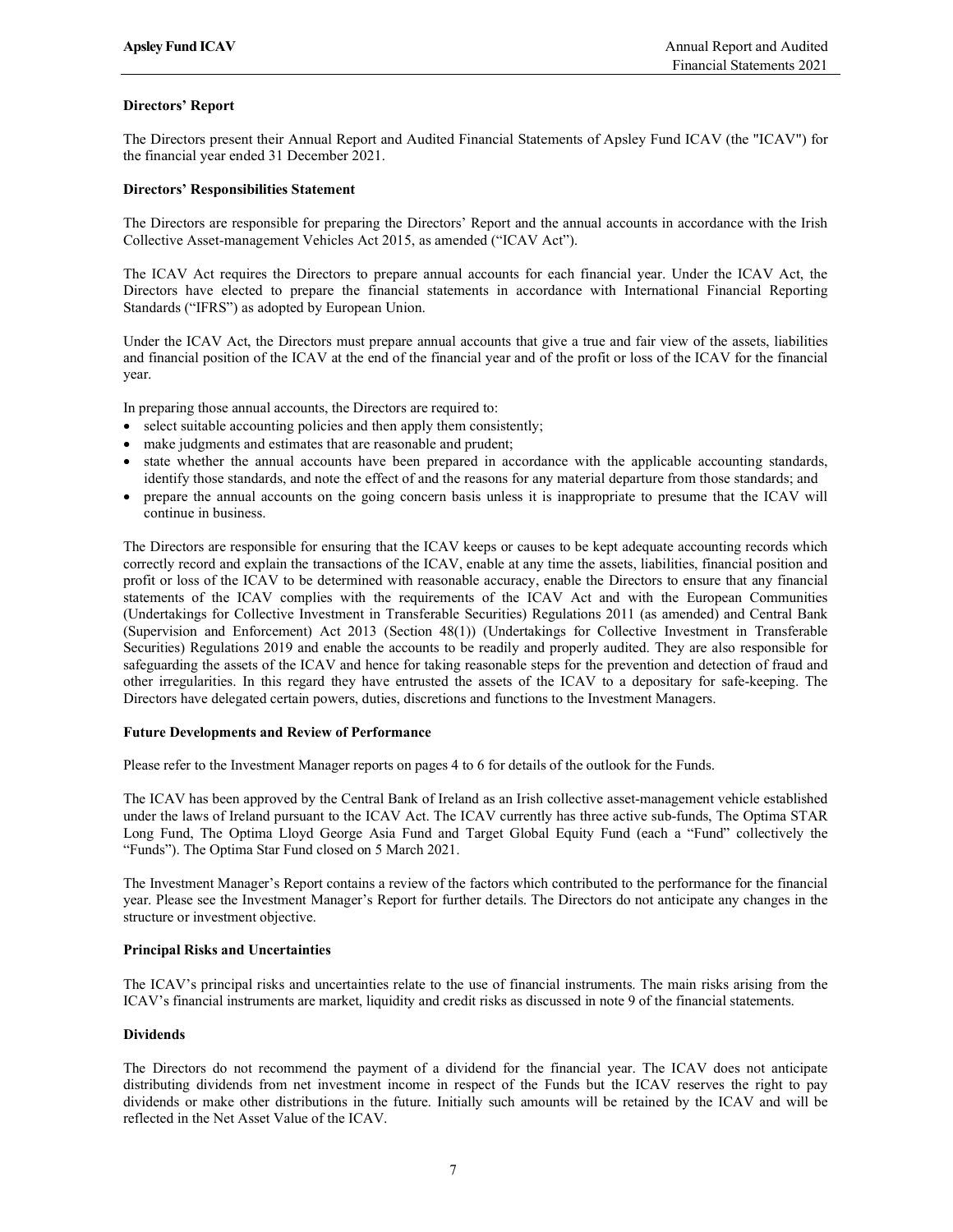## Directors' Report (Continued)

## Significant Events During the Financial Year

All service providers have enacted their respective business continuity plans and the Board of Directors will continue to monitor this situation closely. There have been no significant operational issues affecting the ICAV or its service providers since the COVID-19 pandemic began.

On 4 February 2021, the Directors made a decision to suspend the NAV of Optima STAR Fund. The final NAV of Optima STAR Fund was calculated on 5 March 2021.

Updated Prospectus and Supplements dated 9 March 2021 were issued to reflect sustainability disclosures required under Regulation (EU) 2019/2088 of the European Parliament and of the Council of 27 November 2019 on sustainability-related disclosures in the financial service sector (the "Sustainable Finance Disclosure Regulation").

The Prospectus was updated by way of an addendum on 8 December 2021 to include specific pre-contractual disclosures that are required under the Taxonomy Regulation.

There were no other significant events during the financial year ended 31 December 2021.

## Significant Events After the Financial Year End

Following the Central Bank of Ireland review of the implementation of Consultation Paper 86 ("CP86") and the introduction of additional substance requirements for internally managed investment ICAV's such as the ICAV, the Board of Directors took the decision to appoint an external UCITS management company and to move the ICAV away from its internally managed status. The Board of Directors conducted a search for an appropriate service provider and decided to appoint KBA Consulting Management Limited as UCITS management company for the ICAV, subject to regulatory approval. With the necessary legal and regulatory work having been undertaken and Central Bank of Ireland approval received, the process was completed on 4 April 2022. As part of the transition, KB Associates resigned as provider of designated person services to the ICAV effective the same date. An updated Prospectus and Supplements were issued on 4 April 2022 to reflect the change.

On 24 February 2022, Russia invaded Ukraine, and while the ICAV has no direct exposure to these two markets, this may have a negative impact on the economy and business activity globally, including in the countries in which the ICAV invests into. The Directors assess that this could adversely affect the financial performance of the ICAV and its investments, or could have a significant impact on the industries in which the ICAV participates, and could adversely affect the operations of the Investment Manager, the ICAV and its investments. However, as it is difficult to quantify the risks and future impact to the ICAV, the Directors and the ICAV delegates are currently monitoring the situation to mitigate any risks which may evolve.

There have been no other significant events after the financial year end date.

## **Directors**

The Directors who held office during the financial year under review are disclosed on page 1.

#### Directors' Interests in Shares and Contracts

None of the Directors who held office at the financial year end had any interests in the Shares of the ICAV or of the Funds at that date or at any time during the financial year (31 December 2020: Nil).

#### Transactions Involving Directors

Mr. Fabrizio De Tomasi is the Managing Director of the Distributor and the Investment Manager for Target Global Equity Fund and thus has an interest in fees paid to the Distributor and the Investment Manager for Target Global Equity Fund, as disclosed in note 5 to the financial statements. Mr. Fabrizio De Tomasi was not entitled to a Directors' fee for the financial year.

Directors' fees payable to the other Directors are also disclosed in note 5 to the financial statements.

There are no other contracts or arrangements of any significance in relation to the business of the ICAV in which the Directors had any interest as defined in the ICAV Act, at any time during the financial year.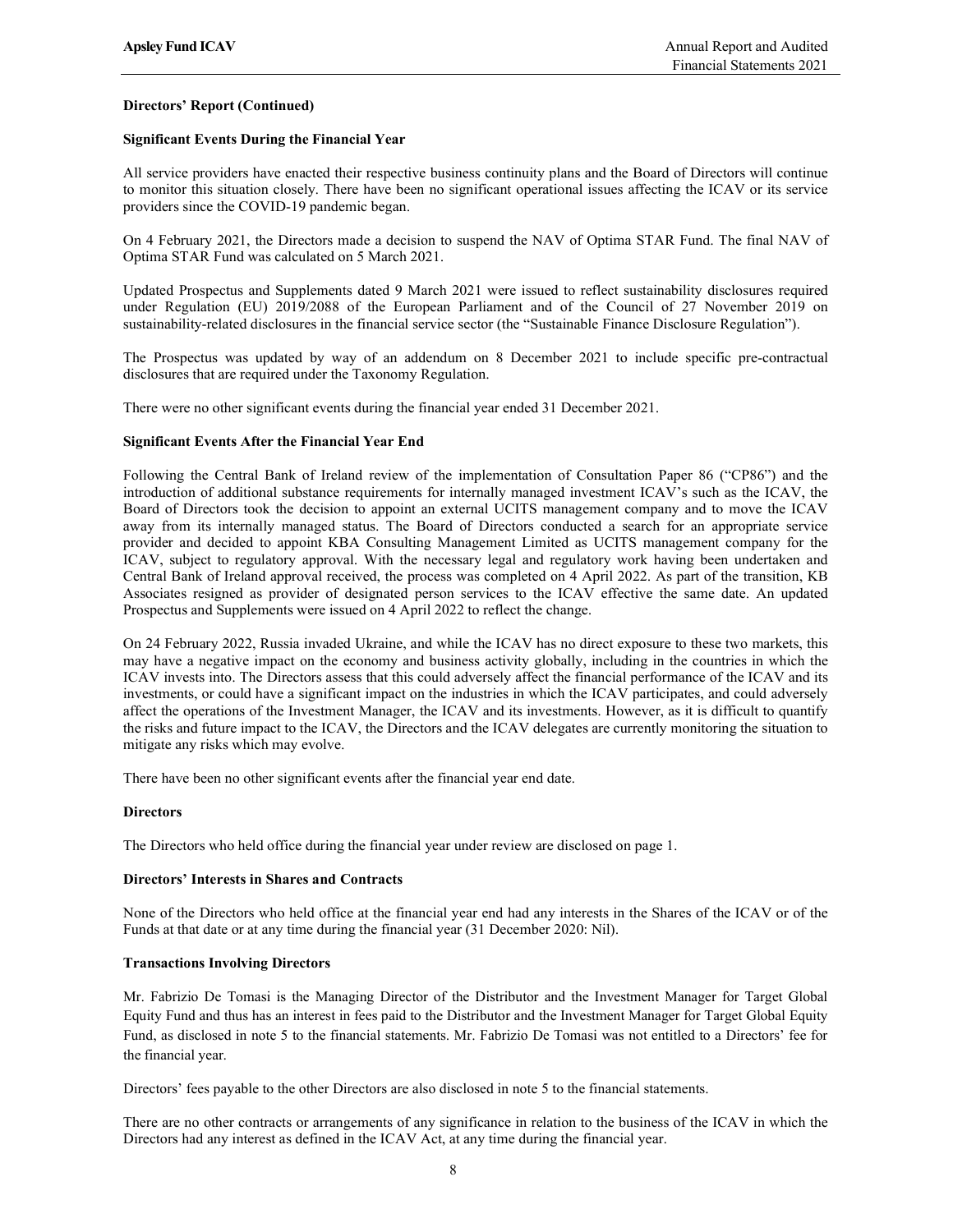## Directors' Report (Continued)

## Transaction with Connected Persons

Regulation 43(1) of the Central Bank UCITS Regulations requires that any transaction carried out with a UCITS by a management company or depositary to the UCITS, the delegates or sub-delegates of the management company or depositary, and any associated or group companies of such a management company, depositary, delegate or subdelegate ("connected persons") must be carried out as if conducted at arm's length. Transactions must be in the best interests of the Shareholders.

The Directors are satisfied that there are arrangements (evidenced by written procedures) in place, to ensure that the obligations set out in Regulation 43(1) of the Central Bank UCITS Regulations are applied to all transactions with connected persons, and are satisfied that transactions with connected persons entered into during the financial year complied with the obligations set out in Regulation 43(1) of the Central Bank UCITS Regulations.

### Accounting Records

The Directors are responsible for ensuring that accounting records as outlined in Section 110 of the ICAV Act, are kept by the ICAV. To achieve this, the Directors have employed Northern Trust International Fund Administration Services (Ireland) Limited. The accounting records are maintained at the offices of the Administrator at Georges Court, 54 – 62 Townsend Street, Dublin 2, Ireland.

### Independent Auditors

In accordance with Section 125 of the ICAV Act, Grant Thornton, Chartered Accountants and Statutory Audit Firm, have expressed their willingness to continue in office as the ICAV's auditors.

### Statement on Relevant Audit Information

So far as the Directors are aware, there is no relevant audit information of which the ICAV's auditors are unaware. The Directors have taken all the steps that should have been taken as Directors in order to make themselves aware of any relevant audit information and to establish that the ICAV's auditors are aware of that information.

#### Going Concern

The Directors have a reasonable expectation that the ICAV has adequate resources to continue in operational existence for the foreseeable future. Accordingly, they continue to adopt the going concern basis in preparing the financial statements with the exception of The Optima STAR Fund which is prepared on non-going concern basis. The Optima Star Fund closed on 5 of March 2021.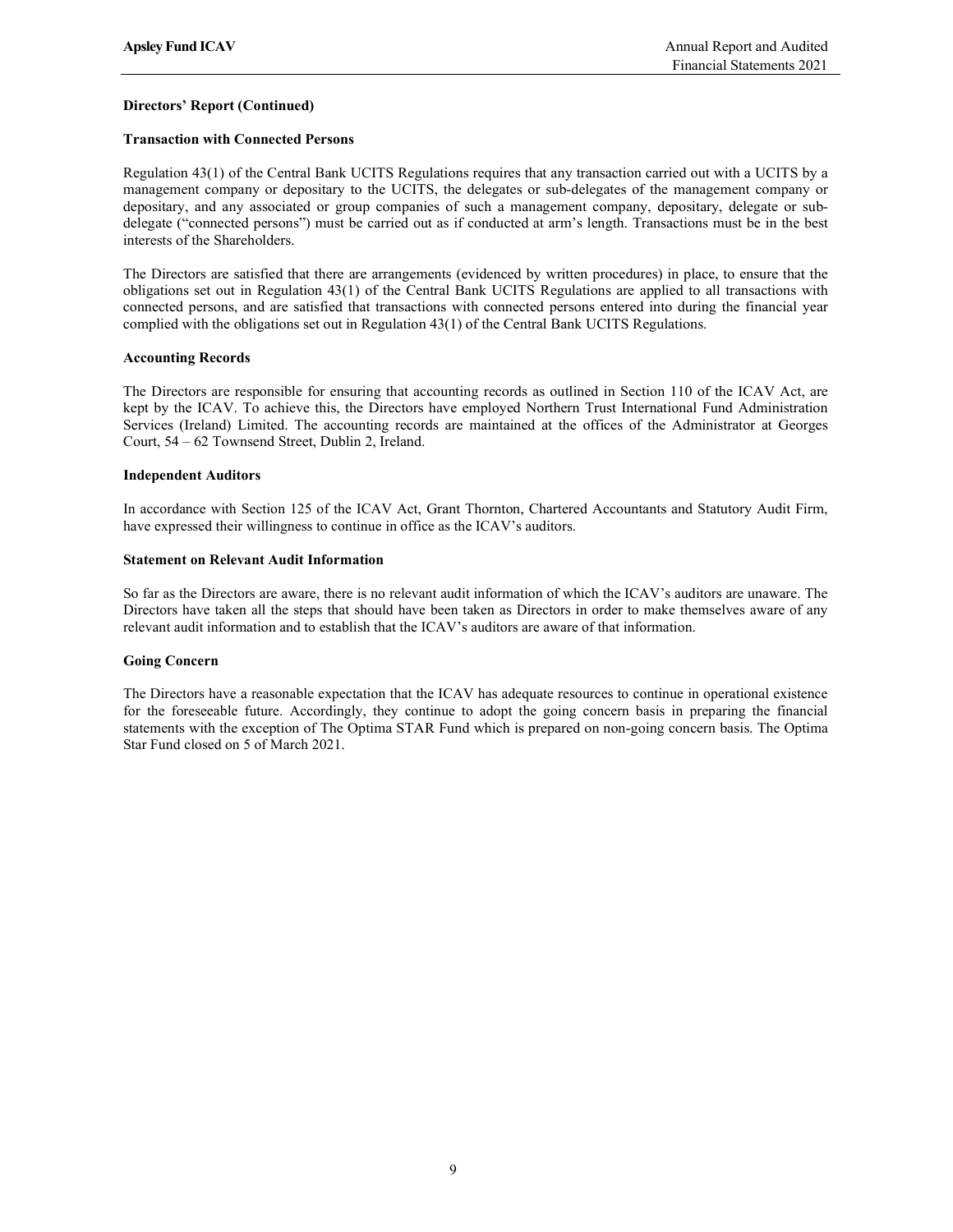## Directors' Report (Continued)

## Corporate Governance Code

The ICAV has adopted the Corporate Governance Code for Collective Investment Schemes and Management Companies produced by Irish Funds, the associations for the funds industry in Ireland. The ICAV was in compliance with all the elements of the Code during the financial year.

The ICAV is also subject to corporate governance practices imposed by:

- (i) the ICAV Act which may be obtained at www.irishstatuebook.ie
- (ii) The Central Bank of Ireland in their UCITS Regulations and Central Bank UCITS Regulations which can be obtained from the Central Bank of Ireland website:

http://www.centralbank.ie/regulation/industry-sectors/fund/Pages/default.aspx

On Behalf of the Board of Directors  $\overline{\phantom{a}}$ Peter Blessing Fabrizio De Tomasi Director Director **Director** 

28 April 2022 28 April 2022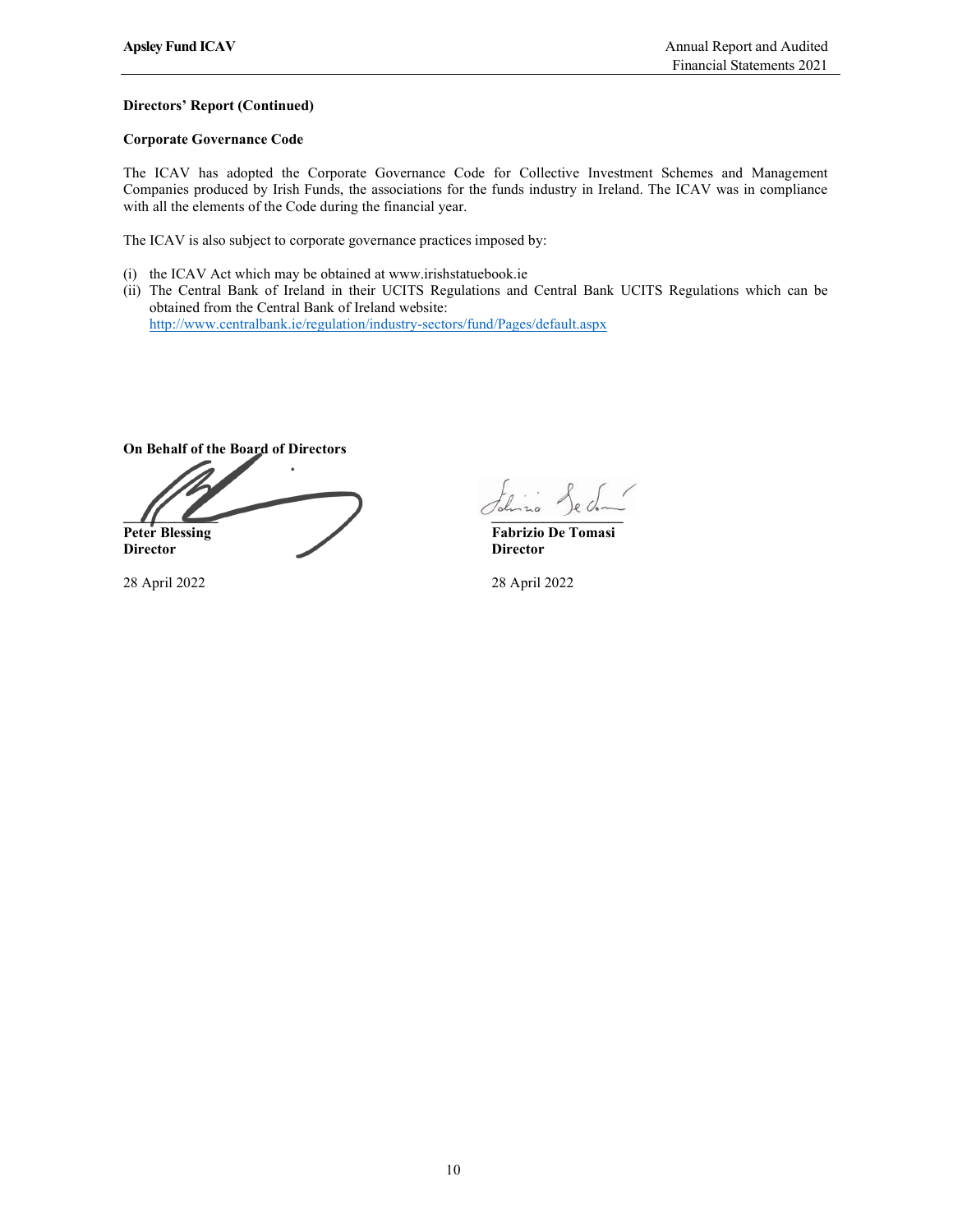## **Annual Depositary Report to Shareholders**

We, Northern Trust Fiduciary Services (Ireland) Limited, appointed Depositary to Apsley Fund ICAV (the "ICAV") provide this report solely in favour of the Shareholders of the ICAV for the financial year ended 31 December 2021 (the "Annual Accounting Period"). This report is provided in accordance with the UCITS Regulations - European Communities (Undertakings for Collective Investment in Transferable Securities) Regulations 2011 (SI No 352 of 2011), as amended, which implemented Directive 2009/65/EU into Irish Law (the "Regulations"). We do not, in the provision of this report, accept nor assume responsibility for any other purpose or person to whom this report is shown.

In accordance with our Depositary obligation as provided for under the Regulations, we have enquired into the conduct of the ICAV for the Annual Accounting Period and we hereby report thereon to the Shareholders of the ICAV as follows;

We are of the opinion that the ICAV has been managed during the Annual Accounting Period, in all material respects:

- (i) in accordance with the limitations imposed on the investment and borrowing powers of the ICAV by the constitutional documents and by the Regulations; and
- (ii) otherwise in accordance with the provisions of the constitutional documents and the Regulations.

For and on behalf of **Northern Trust Fiduciary Services (Ireland) Limited** 

28 April 2022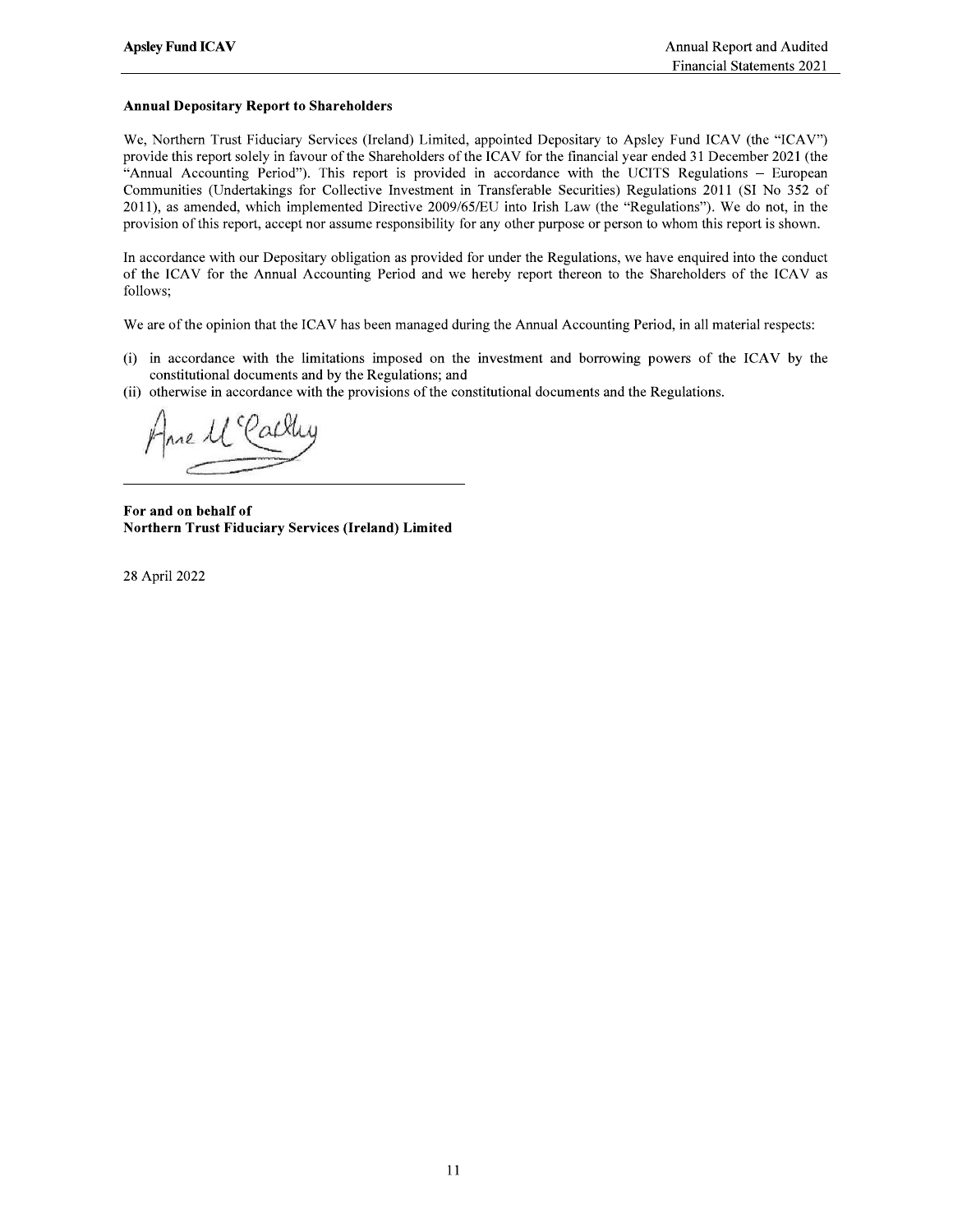# **Independent Auditor's Report to the shareholders of Apsley Fund ICAV**

## **Opinion**

We have audited the financial statements of Apsley Fund ICAV (or the "ICAV") which comprise the Statement of Financial Position and Schedule of Investments as at 31 December 2021, and Statement of Comprehensive Income, the Statement of Changes in Net Assets Attributable to Holders of Redeemable Participating Shares, and the Statement of Cash Flows for the financial year then ended, and the related notes to the financial statements, including the summary of significant accounting policies.

The financial reporting framework that has been applied in the preparation of the financial statements is Irish law and International Financial Reporting Standards (or "IFRS") as adopted by the European Union.

In our opinion, the ICAV's financial statements:

- give a true and fair view in accordance with IFRS as adopted by the European Union of the assets, liabilities and financial position of the ICAV as at 31 December 2021 and of its financial performance and cash flows for the financial year then ended; and
- have been properly prepared in accordance with the requirements of the Irish Collective Assetmanagement Vehicles Act 2015 (as amended) (or the "ICAV Act") and European Communities (Undertaking for Collective Investment in Transferable Securities) Regulations 2011 and the Central Bank (Supervision and Enforcement) Act 2013 (Section 48(1)) (Undertakings for Collective Investment in Transferable Securities) (Amendment) Regulations 2019.

## **Basis for opinion**

We conducted our audit in accordance with International Standards on Auditing (Ireland) (or "ISAs (Ireland)") and applicable law. Our responsibilities under those standards are further described in the 'Responsibilities of the auditor for the audit of the financial statements' section of our report.

We are independent of the ICAV in accordance with the ethical requirements that are relevant to our audit of the financial statements in Ireland, including the Ethical Standard for Auditors (Ireland) issued by the Irish Auditing and Accounting Supervisory Authority (or "IAASA"), and the ethical pronouncements established by Chartered Accountants Ireland, applied as determined to be appropriate in the circumstances for the ICAV. We have fulfilled our other ethical responsibilities in accordance with these requirements. We believe that the audit evidence we have obtained is sufficient and appropriate to provide a basis for our opinion.

## **Conclusions relating to going concern**

In auditing the financial statements, we have concluded that the Board of Directors (or the "Directors") use of going concern basis of accounting in the preparation of the financial statements is appropriate.

Based on the work we have performed, we have not identified any material uncertainties relating to events or conditions that, individually or collectively, may cast significant doubt on the ICAV's ability to continue as a going concern for a period of at least twelve months from the date when the financial statements are authorised for issue.

Our responsibilities and the responsibilities of the Directors with respect to going concern are described in the relevant sections of this report.

## **Other information**

Other information comprises information included in the annual report, other than the financial statements and the auditor's report thereon. Other information included in the financial statements includes the Background to the IACV, the Investment Managers' Reports, the Director's Report, the Depositary's Report, the Schedule of Portfolio Changes, and the Appendices. The Directors are responsible for the other information. Our opinion on the financial statements does not cover the other information and, except to the extent otherwise explicitly stated in our report, we do not express any form of assurance conclusion thereon.

In connection with our audit of the financial statements, our responsibility is to read the other information and, in doing so, consider whether the other information is materially inconsistent with the financial statements or our knowledge obtained in the audit, or otherwise appears to be materially misstated. If we identify such material inconsistencies in the financial statements, we are required to determine whether there is a material misstatement in the financial statements or a material misstatement of the other information. If, based on the work we have performed, we conclude that there is a material misstatement of this other information, we are required to report that fact.

We have nothing to report in this regard.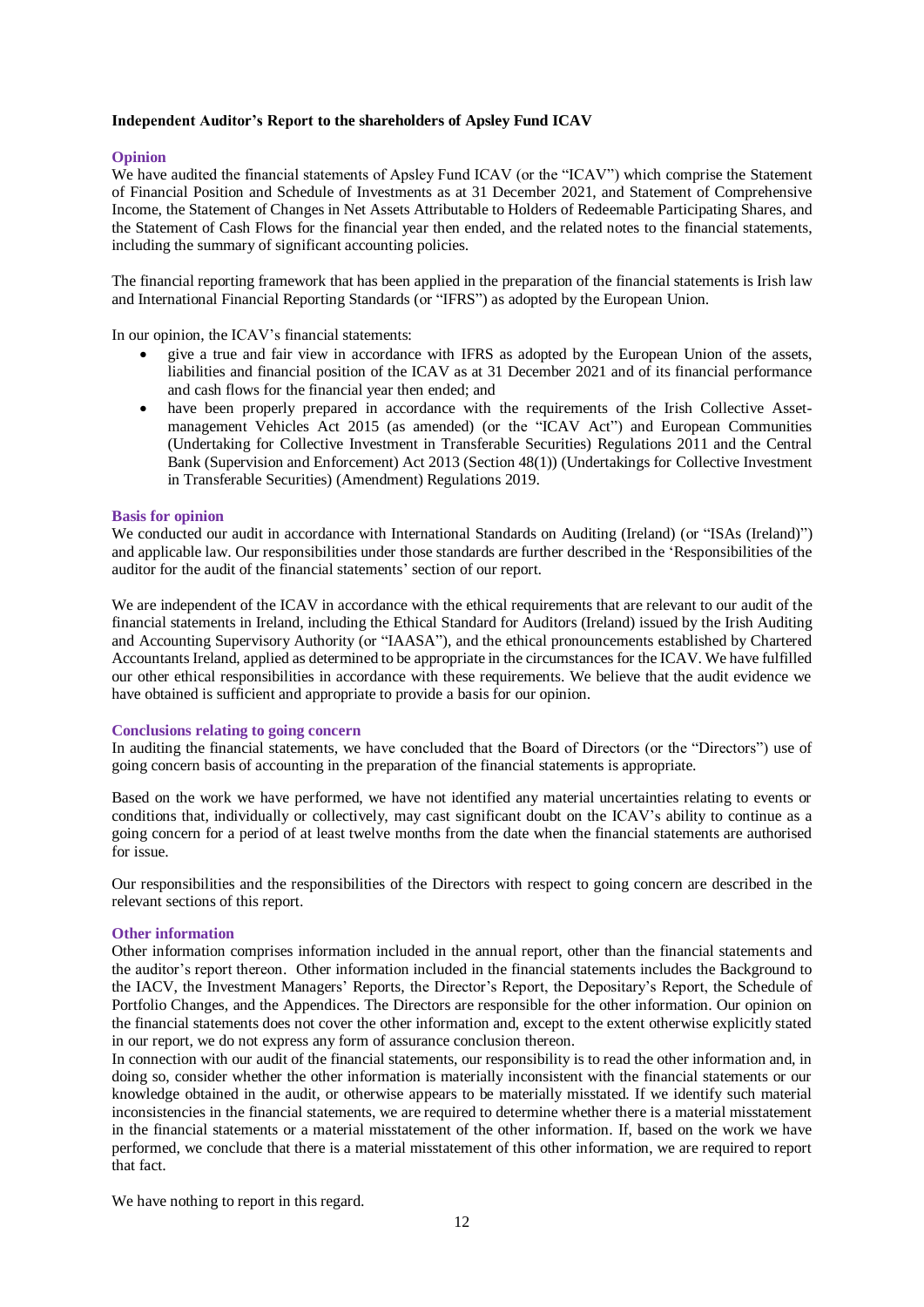### **Matters on which we are required to report by the ICAV Act**

In our opinion, the information given in the Directors' report is consistent with the financial statements. Based solely on the work undertaken in the course of our audit, in our opinion, the Directors' report has been prepared in accordance with the requirements of the ICAV Act.

## **Matters on which we are required to report by exception**

Under the ICAV Act we are required to report to you if, in our opinion, the disclosures of directors' remuneration and transactions specified by section 117 of the ICAV Act have not been made. We have no exceptions to report arising from this responsibility.

## **Responsibilities of those charged with governance for the financial statements**

As explained more fully in the Statement of Directors' Responsibilities, the Directors are responsible for the preparation of the financial statements which give a true and fair view in accordance with IFRS as adopted by the European Union, and for such internal control as they determine necessary to enable the preparation of financial statements that are free from material misstatement, whether due to fraud or error.

In preparing the financial statements, the Directors are responsible for assessing the ICAVs ability to continue as a going concern, disclosing, as applicable, matters related to going concern and using the going concern basis of accounting unless the Directors either intends to liquidate the ICAV or to cease operations, or has no realistic alternative but to do so.

Those charged with governance are responsible for overseeing the ICAV's financial reporting process.

## **Responsibilities of the auditor for the audit of the financial statements**

The auditor's objectives are to obtain reasonable assurance about whether the financial statements as a whole are free from material misstatement, whether due to fraud or error, and to issue an auditor's report that includes their opinion. Reasonable assurance is a high level of assurance, but is not a guarantee that an audit conducted in accordance with ISAs (Ireland) will always detect a material misstatement when it exists. Misstatements can arise from fraud or error and are considered material if, individually or in the aggregate, they could reasonably be expected to influence the economic decisions of users taken on the basis of these financial statements.

As part of an audit in accordance with ISAs (Ireland), the auditor will exercise professional judgment and maintain professional scepticism throughout the audit. The auditor will also:

- Identify and assess the risks of material misstatement of the financial statements, whether due to fraud or error, design and perform audit procedures responsive to those risks, and obtain audit evidence that is sufficient and appropriate to provide a basis for their opinion. The risk of not detecting a material misstatement resulting from fraud is higher than for one resulting from error, as fraud may involve collusion, forgery, intentional omissions, misrepresentations, or the override of internal control.
- Obtain an understanding of internal control relevant to the audit in order to design audit procedures that are appropriate in the circumstances, but not for the purpose of expressing an opinion on the effectiveness of the ICAV's internal control.
- Evaluate the appropriateness of accounting policies used and the reasonableness of accounting estimates and related disclosures made by the Directors.
- Conclude on the appropriateness of the Director's use of the going concern basis of accounting and, based on the audit evidence obtained, whether a material uncertainty exists related to events or conditions that may cast significant doubt on the ICAV's ability to continue as a going concern. If they conclude that a material uncertainty exists, they are required to draw attention in the auditor's report to the related disclosures in the financial statements or, if such disclosures are inadequate, to modify their opinion. Their conclusions are based on the audit evidence obtained up to the date of the auditor's report. However, future events or conditions may cause the ICAV to cease to continue as a going concern.
- Evaluate the overall presentation, structure and content of the financial statements, including the disclosures, and whether the financial statements represent the underlying transactions and events in a manner that achieves a true and fair view.

The auditor communicates with those charged with governance regarding, among other matters, the planned scope and timing of the audit and significant audit findings, including any significant deficiencies in internal control that may be identified during the audit.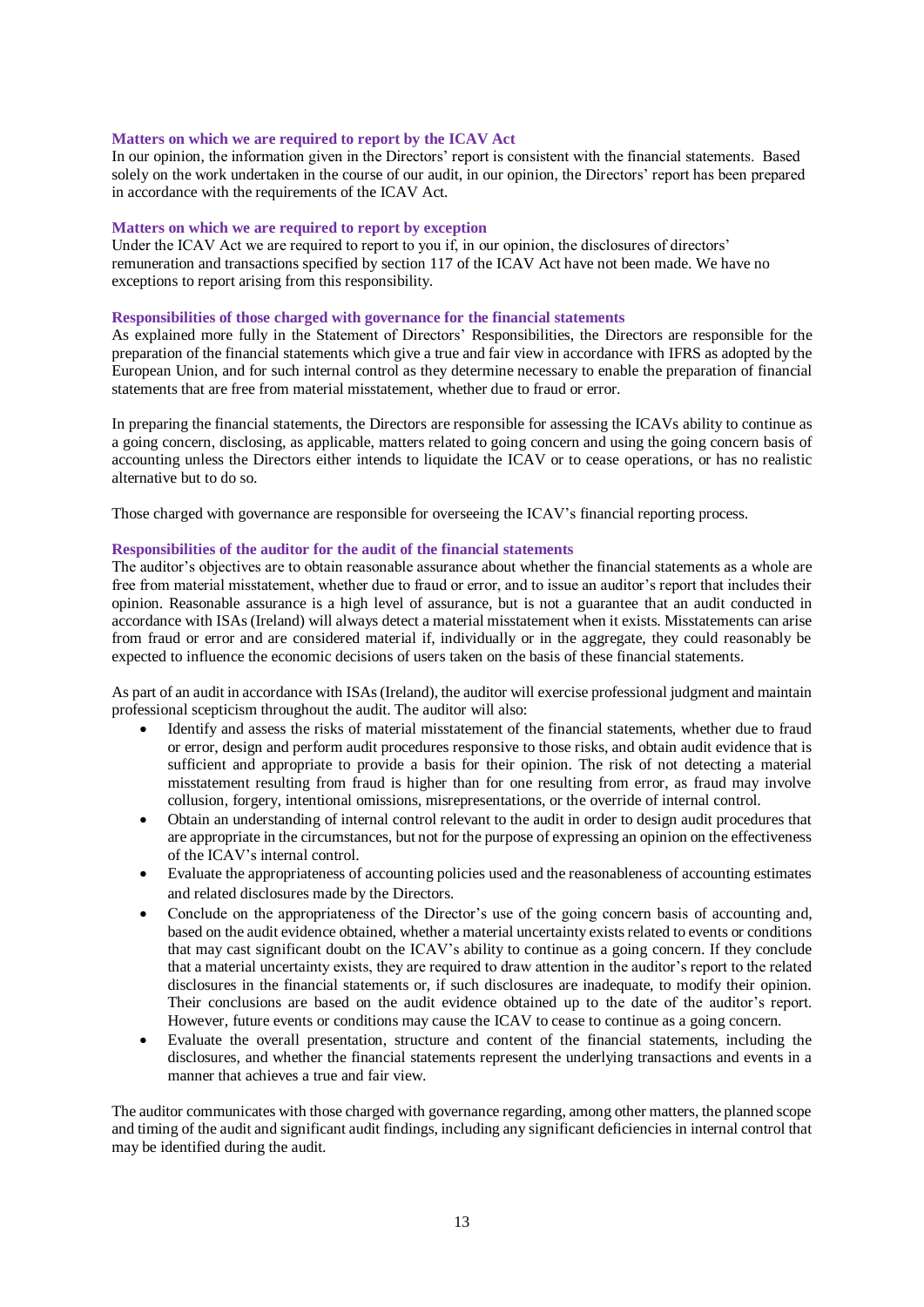#### **The purpose of our audit work and to whom we owe our responsibilities**

This report is made solely to the ICAV's shareholders, as a body, in accordance with section 120 of the Irish Collective Asset-management Vehicles Act 2015 (as amended). Our audit work has been undertaken so that we might state to the ICAV's shareholders those matters we are required to state to them in an auditor's report and for no other purpose. To the fullest extent permitted by law, we do not accept or assume responsibility to anyone other than the ICAV and the ICAV's shareholders as a body, for our audit work, for this report, or for the opinions we have formed.

four glann

John Glennon For and on behalf of Grant Thornton Chartered Accountants & Statutory Audit Firm 13-18 City Quay Dublin 2 Ireland Date: 28 April 2022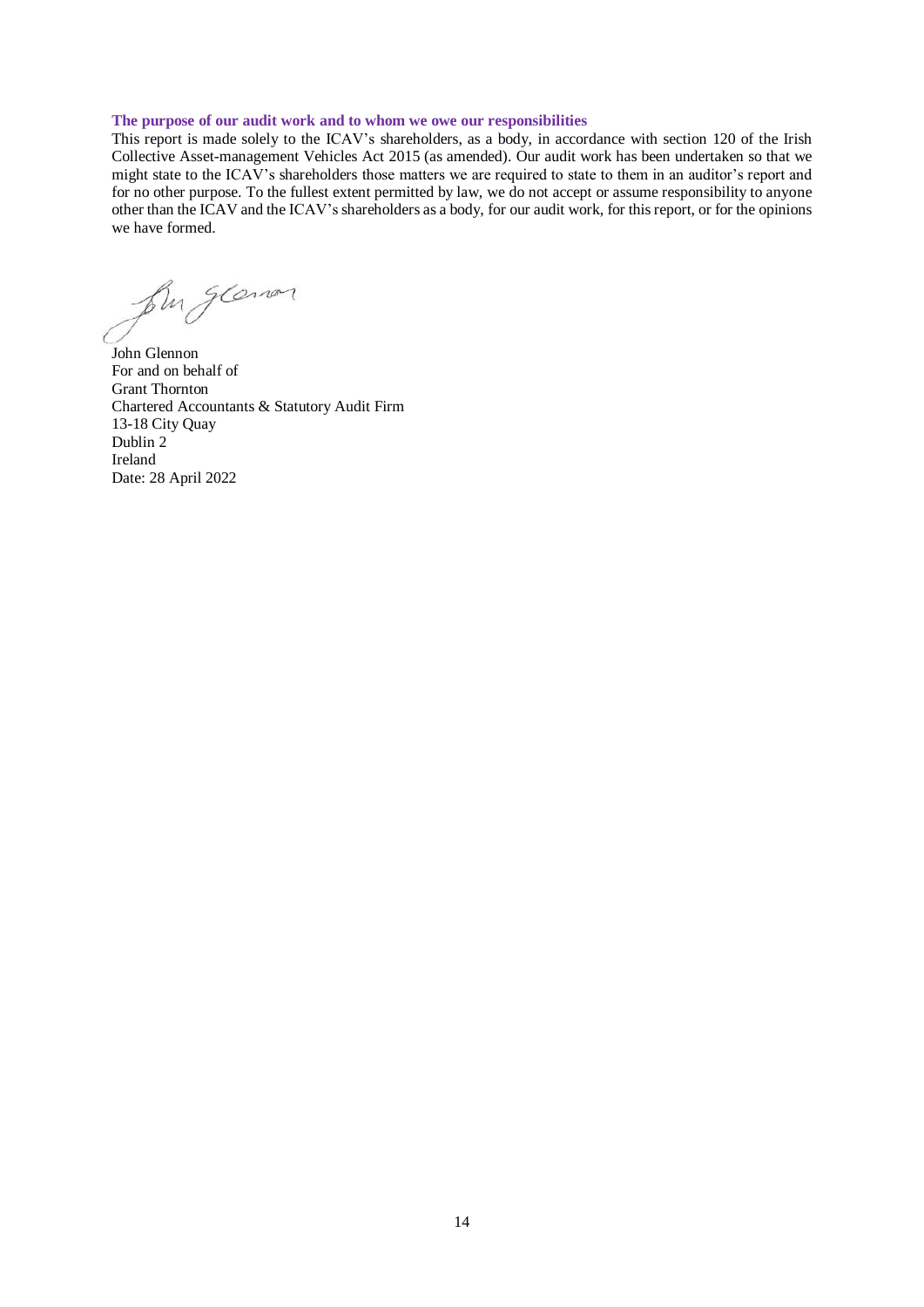# Statement of Comprehensive Income

| For the financial year ended 31 December 2021 |  |
|-----------------------------------------------|--|
|-----------------------------------------------|--|

| <b>Apsley Fund ICAV</b>                                                                                               |                       |                                                                       |                                                                                                                |                                                                               |                                                                                                                           | Annual Report and Audit<br>Financial Statements 2021                               |
|-----------------------------------------------------------------------------------------------------------------------|-----------------------|-----------------------------------------------------------------------|----------------------------------------------------------------------------------------------------------------|-------------------------------------------------------------------------------|---------------------------------------------------------------------------------------------------------------------------|------------------------------------------------------------------------------------|
| <b>Statement of Comprehensive Income</b>                                                                              |                       |                                                                       |                                                                                                                |                                                                               |                                                                                                                           |                                                                                    |
| For the financial year ended 31 December 2021                                                                         |                       | The Optima<br><b>STAR Long Fund</b><br>31 December 2021<br><b>USD</b> | The Optima<br><b>STAR Fund*</b><br>Financial year ended Financial year ended<br>31 December 2021<br><b>USD</b> | The Optima Lloyd<br><b>George Asia Fund</b><br>31 December 2021<br><b>USD</b> | <b>Target Global</b><br><b>Equity Fund</b><br>Financial year ended Financial year ended<br>31 December 2021<br><b>EUR</b> | <b>ICAV Total</b><br><b>Financial year ended</b><br>31 December 2021<br><b>USD</b> |
| <b>Investment</b> income                                                                                              | <b>Note</b>           |                                                                       |                                                                                                                |                                                                               |                                                                                                                           |                                                                                    |
| Dividend income<br>Bank interest income                                                                               | 2<br>2                | 249,899<br>21                                                         | 660<br>$\overline{\phantom{a}}$                                                                                | 540,893                                                                       | 408,199                                                                                                                   | 1,274,358<br>21                                                                    |
| Bond interest income                                                                                                  | 2                     |                                                                       | $\overline{\phantom{a}}$                                                                                       | $\overline{\phantom{a}}$                                                      | 18,448                                                                                                                    | 21,824                                                                             |
| Net gains/(losses) on financial assets and liabilities at fair value<br>through profit or loss and foreign currencies | 2,4                   | 3,876,785                                                             | 21,317                                                                                                         | (2,217,354)                                                                   | 7,330,942                                                                                                                 | 10,353,362                                                                         |
| Net investment income/(expense)                                                                                       |                       | 4,126,705                                                             | 21,977                                                                                                         | (1,676,461)                                                                   | 7,757,589                                                                                                                 | 11,649,565                                                                         |
| <b>Expenses</b>                                                                                                       |                       |                                                                       |                                                                                                                |                                                                               |                                                                                                                           |                                                                                    |
| <b>Administration</b> fees                                                                                            | $\overline{5}$        | 66,044                                                                | 16,159                                                                                                         | 59,999                                                                        | 54,852                                                                                                                    | 207,093                                                                            |
| Audit fees                                                                                                            |                       | 9,910                                                                 | 13,432                                                                                                         | 9,859                                                                         | 6,522                                                                                                                     | 40,917                                                                             |
| Depositary fees                                                                                                       | .5                    | 35,506                                                                | 8,757                                                                                                          | 29,016                                                                        | 11,266                                                                                                                    | 86,607                                                                             |
| Directors' fees                                                                                                       |                       | 22,044                                                                | 1,420                                                                                                          | 11,702                                                                        | 15,715                                                                                                                    | 53,757                                                                             |
| Performance fee                                                                                                       | $\tilde{\mathcal{L}}$ | $\overline{\phantom{a}}$                                              | $\overline{\phantom{a}}$                                                                                       | 12                                                                            | 1,002,340                                                                                                                 | 1,185,795                                                                          |
| <b>Investment Management fees</b><br>Reversal of provision for future operational costs and liquidation               | 5                     | 655,697                                                               | 3,260                                                                                                          | 467,059                                                                       | 614,530                                                                                                                   | 1,853,014                                                                          |
| expenses                                                                                                              | 16                    |                                                                       | (66,709)                                                                                                       |                                                                               |                                                                                                                           | (66, 709)                                                                          |
| Other expenses                                                                                                        | 6                     | 85,759                                                                | 30,673                                                                                                         | 59,390                                                                        | 137,868                                                                                                                   | 338,922                                                                            |
| <b>Total operating expenses</b>                                                                                       |                       | 874,960                                                               | 6,992                                                                                                          | 637,037                                                                       | 1,843,093                                                                                                                 | 3,699,396                                                                          |
|                                                                                                                       |                       |                                                                       |                                                                                                                |                                                                               |                                                                                                                           |                                                                                    |
| Net gains/(losses) from operations before finance costs and tax                                                       |                       | 3,251,745                                                             | 14,985                                                                                                         | (2,313,498)                                                                   | 5,914,496                                                                                                                 | 7,950,169                                                                          |
| Finance costs and tax                                                                                                 |                       |                                                                       |                                                                                                                |                                                                               |                                                                                                                           |                                                                                    |
| Bank interest expense                                                                                                 |                       |                                                                       | 215                                                                                                            | 1,590                                                                         | 153,435                                                                                                                   | 183,321                                                                            |
| Withholding tax                                                                                                       | 2                     | 77,597                                                                | 433                                                                                                            | 68,753                                                                        | 81,134                                                                                                                    | 242,766                                                                            |
| Increase/(decrease) in Net Assets Attributable to Holders of                                                          |                       | 3,174,148                                                             | 14,337                                                                                                         | (2,383,841)                                                                   | 5,679,927                                                                                                                 | 7,524,082                                                                          |
| Redeemable Participating Shares resulting from operations                                                             |                       |                                                                       |                                                                                                                |                                                                               |                                                                                                                           |                                                                                    |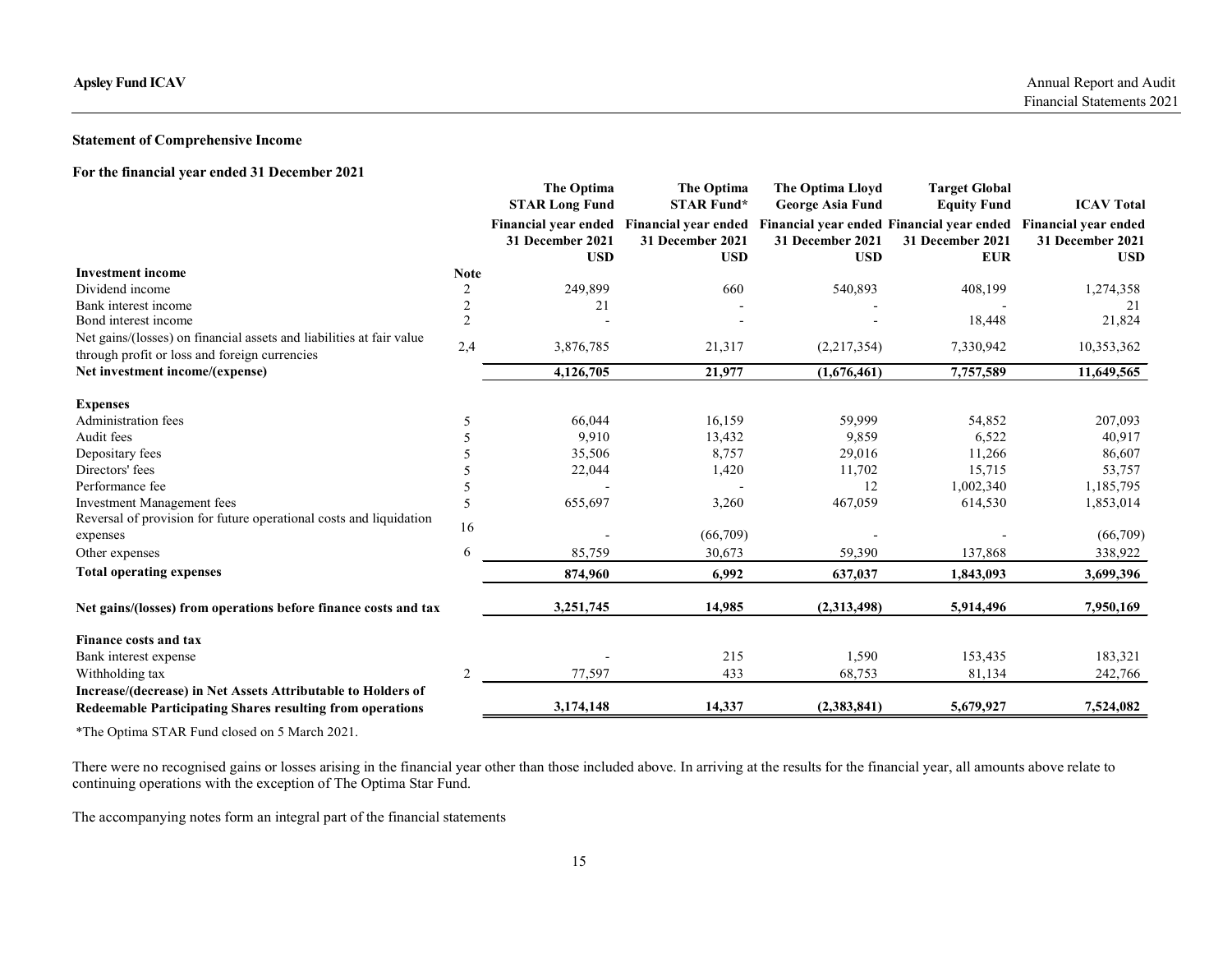# Statement of Comprehensive Income (Continued)

## For the financial year ended 31 December 2020

| <b>Apsley Fund ICAV</b>                                                |                               |                                                                                                      |                                                                                                 |                                                                                                       |                                                                                | Annual Report and Audit<br>Financial Statements 2021                                     |
|------------------------------------------------------------------------|-------------------------------|------------------------------------------------------------------------------------------------------|-------------------------------------------------------------------------------------------------|-------------------------------------------------------------------------------------------------------|--------------------------------------------------------------------------------|------------------------------------------------------------------------------------------|
| <b>Statement of Comprehensive Income (Continued)</b>                   |                               |                                                                                                      |                                                                                                 |                                                                                                       |                                                                                |                                                                                          |
| For the financial year ended 31 December 2020                          |                               |                                                                                                      |                                                                                                 |                                                                                                       |                                                                                |                                                                                          |
|                                                                        |                               | The Optima<br><b>STAR Long Fund</b><br><b>Financial year ended</b><br>31 December 2020<br><b>USD</b> | The Optima<br><b>STAR Fund</b><br><b>Financial year ended</b><br>31 December 2020<br><b>USD</b> | The Optima Lloyd<br><b>George Asia Fund</b><br>Financial year ended<br>31 December 2020<br><b>USD</b> | <b>Target Global</b><br><b>Equity Fund**</b><br>31 December 2020<br><b>EUR</b> | <b>ICAV Total</b><br>Period ended Financial year ended<br>31 December 2020<br><b>USD</b> |
| <b>Investment</b> income<br>Dividend income                            | <b>Note</b><br>$\overline{c}$ | 332,514                                                                                              | 22,792                                                                                          | 139,220                                                                                               | 82,941                                                                         | 589,194                                                                                  |
| Bank interest income                                                   | 2                             | $\overline{\phantom{a}}$                                                                             | 70                                                                                              | 95                                                                                                    | $\overline{\phantom{a}}$                                                       | 165                                                                                      |
| Net gains/(losses) on financial assets and liabilities at fair value   | 2,4                           | 13,742,212                                                                                           | 639,559                                                                                         | 6,161,909                                                                                             | 1,840,086                                                                      | 22,643,942                                                                               |
| through profit or loss and foreign currencies<br>Net investment income |                               | 14,074,726                                                                                           | 662,421                                                                                         | 6,301,224                                                                                             | 1,923,027                                                                      | 23,233,301                                                                               |
| <b>Expenses</b>                                                        |                               |                                                                                                      |                                                                                                 |                                                                                                       |                                                                                |                                                                                          |
| Administration fees                                                    | -5                            | 66,017                                                                                               | 84,062                                                                                          | 59,999                                                                                                | 27,996                                                                         | 242,032                                                                                  |
| Audit fees                                                             | $\overline{\mathcal{L}}$      | 7,803                                                                                                | 7,803                                                                                           | 7,803                                                                                                 | 6,836                                                                          | 31,212                                                                                   |
| Depositary fees                                                        | $\sim$                        | 26,560                                                                                               | 23,955                                                                                          | 21,245                                                                                                | 5,158                                                                          | 77,647                                                                                   |
| Directors' fees                                                        | $\sim$                        | 21,628                                                                                               | 1,702                                                                                           | 8,072                                                                                                 | 11,219                                                                         | 44,207                                                                                   |
| Performance fee                                                        |                               |                                                                                                      |                                                                                                 | 897,115                                                                                               | 211,634                                                                        | 1,138,673                                                                                |
| Investment Management fees                                             | -5                            | 522,647                                                                                              | 38,689                                                                                          | 214,357                                                                                               | 281,341                                                                        | 1,096,814                                                                                |
| Provision for future operational costs and liquidation expenses        | 16                            |                                                                                                      | 66,709                                                                                          |                                                                                                       |                                                                                | 66,709                                                                                   |
| Other expenses                                                         | 6                             | 89,526                                                                                               | 40,662                                                                                          | 27,952                                                                                                | 91,776                                                                         | 262,893                                                                                  |
| <b>Total operating expenses</b>                                        |                               | 734,181                                                                                              | 263,582                                                                                         | 1,236,543                                                                                             | 635,960                                                                        | 2,960,187                                                                                |
| Net gains from operations before finance costs and tax                 |                               | 13,340,545                                                                                           | 398,839                                                                                         | 5,064,681                                                                                             | 1,287,067                                                                      | 20,273,114                                                                               |
| Finance costs and tax                                                  |                               |                                                                                                      |                                                                                                 |                                                                                                       |                                                                                |                                                                                          |
| Bank interest expense                                                  |                               | 96                                                                                                   | 1,717                                                                                           | 57                                                                                                    | 60,767                                                                         | 71,229                                                                                   |
| Withholding tax                                                        | 2                             | 94,129                                                                                               | 6,515                                                                                           | 19,086                                                                                                | 22,069                                                                         | 144,919                                                                                  |
| Income equalisation                                                    |                               | (37)                                                                                                 | $\overline{\phantom{a}}$                                                                        |                                                                                                       | $\sim$                                                                         | (37)                                                                                     |
| Increase in Net Assets Attributable to Holders of Redeemable           |                               | 13,246,357                                                                                           | 390,607                                                                                         |                                                                                                       |                                                                                |                                                                                          |
| Participating Shares resulting from operations                         |                               |                                                                                                      |                                                                                                 | 5,045,538                                                                                             | 1,204,231                                                                      | 20,057,003                                                                               |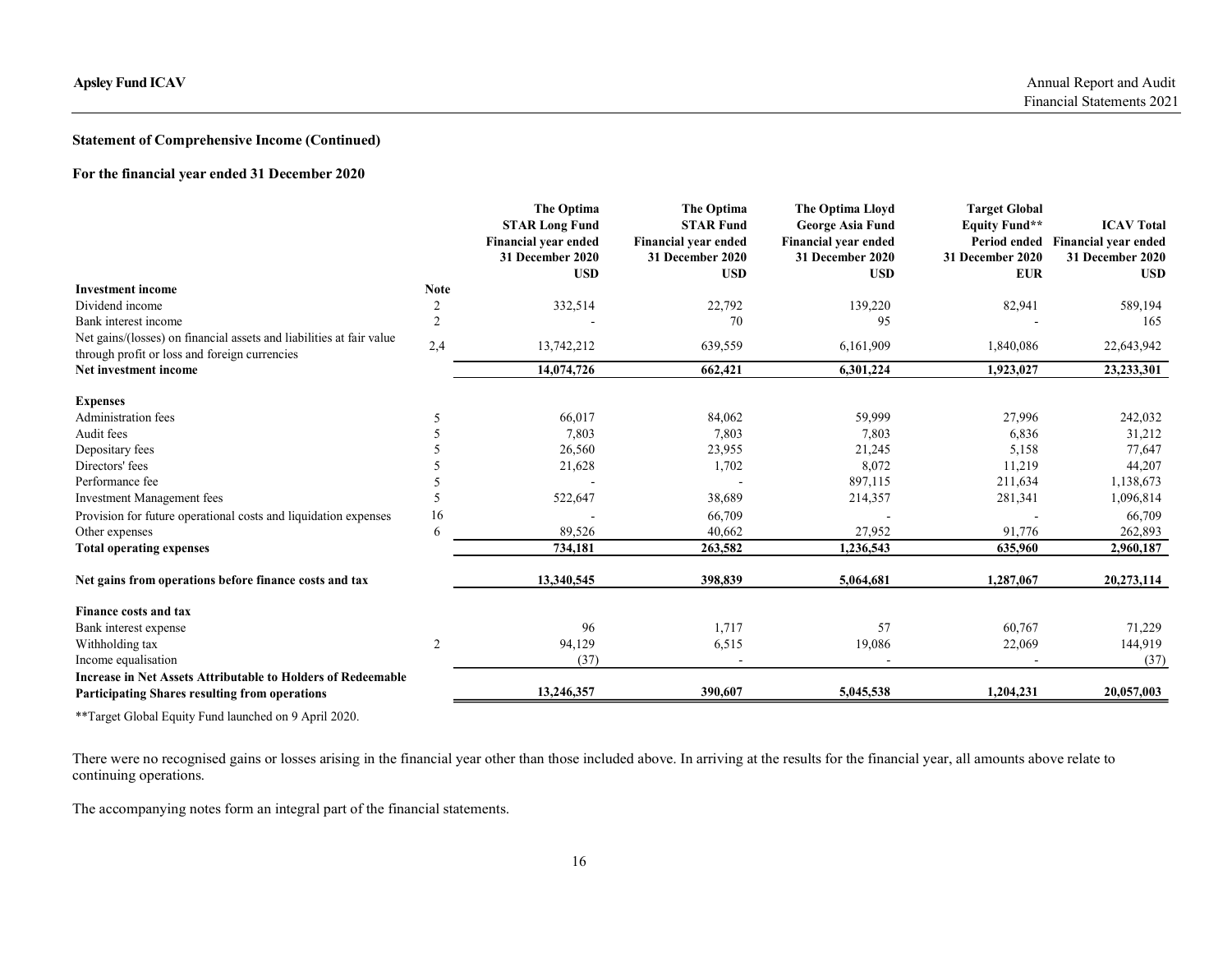# **Statement of Financial Position**

## As at 31 December 2021

|                                                                                                                                                                                                 |                | The Optima<br><b>STAR Long Fund</b><br>As at<br>31 December 2021<br><b>USD</b> | The Optima<br><b>STAR Fund*</b><br>As at<br>31 December 2021<br><b>USD</b> | The Optima Lloyd<br>George Asia Fund<br>As At<br>31 December 2021<br><b>USD</b> | <b>Target Global</b><br><b>Equity Fund</b><br>As At<br>31 December 2021 | <b>ICAV Total</b><br>As at<br>31 December 2021 |
|-------------------------------------------------------------------------------------------------------------------------------------------------------------------------------------------------|----------------|--------------------------------------------------------------------------------|----------------------------------------------------------------------------|---------------------------------------------------------------------------------|-------------------------------------------------------------------------|------------------------------------------------|
| <b>Assets</b>                                                                                                                                                                                   | <b>Notes</b>   |                                                                                |                                                                            |                                                                                 | <b>EUR</b>                                                              | <b>USD</b>                                     |
| Financial assets at fair value through profit or loss:                                                                                                                                          | 2,9            |                                                                                |                                                                            |                                                                                 |                                                                         |                                                |
| - Equities                                                                                                                                                                                      |                | 59,839,466                                                                     |                                                                            | 23,977,952                                                                      | 20,227,553                                                              |                                                |
| - Exchange Traded Funds                                                                                                                                                                         |                |                                                                                |                                                                            |                                                                                 |                                                                         | 106,820,194                                    |
| - Government Bonds                                                                                                                                                                              |                |                                                                                |                                                                            |                                                                                 | 1,521,007                                                               | 1,729,689                                      |
| - Supranational Bonds                                                                                                                                                                           |                |                                                                                |                                                                            | ٠                                                                               | 14,754,406                                                              | 16,778,712                                     |
| - Financial derivative instruments                                                                                                                                                              |                |                                                                                |                                                                            |                                                                                 | 2,031,500                                                               | 2,310,222                                      |
| Cash and cash equivalents                                                                                                                                                                       | 2,8            | 1,019,848                                                                      | 48,568                                                                     | 175,525                                                                         | 347,348                                                                 | 570,529                                        |
| Margin cash                                                                                                                                                                                     | 2,8            |                                                                                |                                                                            | 508,924                                                                         | 7,173,108                                                               | 9,734,599                                      |
| Dividends receivable                                                                                                                                                                            |                | 7,633                                                                          |                                                                            |                                                                                 | 2,056,245                                                               | 2,338,362                                      |
| Securities sold receivable                                                                                                                                                                      | 2              |                                                                                |                                                                            | 10,235                                                                          | 24,233                                                                  | 45,426                                         |
| Subscriptions receivable                                                                                                                                                                        | $\overline{2}$ |                                                                                |                                                                            | 911,005                                                                         |                                                                         | 911,005                                        |
| Other assets                                                                                                                                                                                    |                |                                                                                |                                                                            |                                                                                 | 1,382,029                                                               | 1,571,644                                      |
| <b>Total assets</b>                                                                                                                                                                             |                | 3,662                                                                          | 2,206                                                                      | 3,448                                                                           | 19,301                                                                  | 31,265                                         |
|                                                                                                                                                                                                 |                | 60,870,609                                                                     | 50,774                                                                     | 25,587,089                                                                      | 49,536,730                                                              | 142,841,647                                    |
| <b>Liabilities</b>                                                                                                                                                                              |                |                                                                                |                                                                            |                                                                                 |                                                                         |                                                |
| Financial liabilities at fair value through profit or loss:<br>- Financial derivative instruments                                                                                               | 2,9            |                                                                                |                                                                            |                                                                                 |                                                                         |                                                |
| Administration fees payable                                                                                                                                                                     |                | 26,253                                                                         | 742                                                                        |                                                                                 | 893,887                                                                 | 1,016,528                                      |
| Audit fees payable                                                                                                                                                                              |                | 10,026                                                                         | 13,512                                                                     | 25,315                                                                          | 13,826                                                                  | 68,033                                         |
| Depositary fees payable                                                                                                                                                                         |                | 14,745                                                                         |                                                                            | 10,028                                                                          | 6,378                                                                   | 40,819                                         |
| Directors' fees payable                                                                                                                                                                         |                | 49                                                                             | 6,200                                                                      | 7,896                                                                           | 7,555                                                                   | 37,433                                         |
| Performance fee payable                                                                                                                                                                         |                |                                                                                | 1,328                                                                      | 43                                                                              |                                                                         | 1,420                                          |
| Investment Management fees payable                                                                                                                                                              |                |                                                                                |                                                                            |                                                                                 | 959,233                                                                 | 1,090,840                                      |
| Redemptions payable                                                                                                                                                                             | 2              | 55,257                                                                         |                                                                            | 34,934                                                                          | 171,222                                                                 | 284,905                                        |
| Other payables and accrued expenses                                                                                                                                                             | $\overline{7}$ |                                                                                |                                                                            |                                                                                 | 689,836                                                                 | 784,482                                        |
| Total liabilities (excluding Net Assets Attributable to Holders                                                                                                                                 |                | 62,035                                                                         | 28,992                                                                     | 34,489                                                                          | 61,590                                                                  | 195,556                                        |
| of Redeemable Participating Shares)                                                                                                                                                             |                | 168,365                                                                        | 50,774                                                                     | 112,705                                                                         | 2,803,527                                                               | 3,520,016                                      |
| Net Assets Attributable to Holders of Redeemable<br><b>Participating Shares</b>                                                                                                                 |                | 60,702,244                                                                     |                                                                            | 25,474,384                                                                      | 46,733,203                                                              | 139,321,631                                    |
| $\mathbf{A}^{\text{m}}$ and $\mathbf{A}^{\text{m}}$ and $\mathbf{A}^{\text{m}}$ and $\mathbf{A}^{\text{m}}$ and $\mathbf{A}^{\text{m}}$ and $\mathbf{A}^{\text{m}}$ and $\mathbf{A}^{\text{m}}$ |                |                                                                                |                                                                            |                                                                                 |                                                                         |                                                |

\*The Optima STAR Fund closed on 5 March 2021.

The accompanying notes form an integral part of the financial statements.

On Behalf of the Board of Directors

**Peter Blessing Director** 28 April 2022

Salvino Je Chan Fabrizio De Tomasi

-40

**Director** 28 April 2022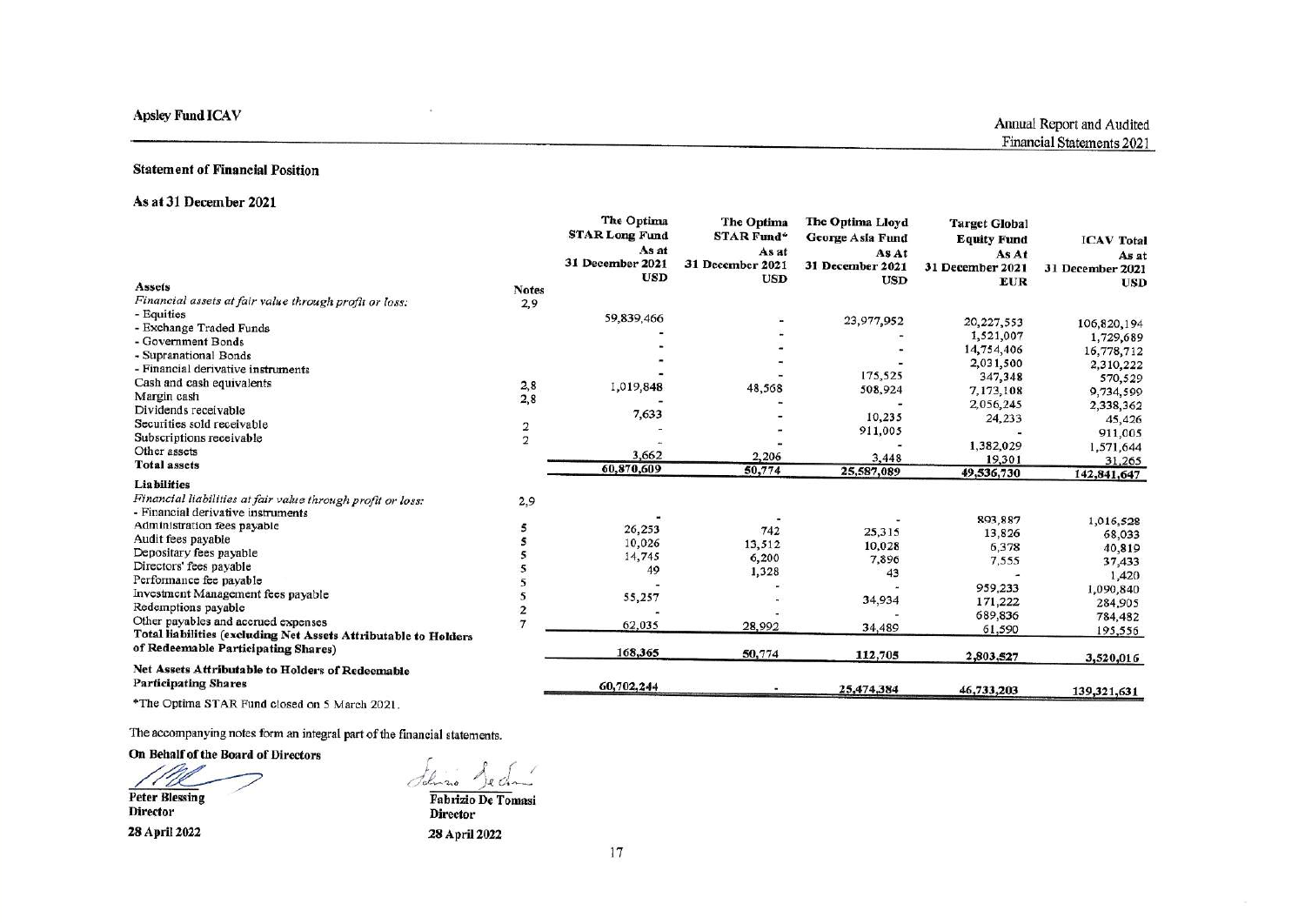# Statement of Financial Position (Continued)

## As at 31 December 2020

| <b>Apsley Fund ICAV</b>                                                                                |                          |                                              |                                         |                                                      |                                                       | Annual Report and Audited<br>Financial Statements 2021 |
|--------------------------------------------------------------------------------------------------------|--------------------------|----------------------------------------------|-----------------------------------------|------------------------------------------------------|-------------------------------------------------------|--------------------------------------------------------|
|                                                                                                        |                          |                                              |                                         |                                                      |                                                       |                                                        |
| <b>Statement of Financial Position (Continued)</b>                                                     |                          |                                              |                                         |                                                      |                                                       |                                                        |
| As at 31 December 2020                                                                                 |                          |                                              |                                         |                                                      |                                                       |                                                        |
|                                                                                                        |                          | The Optima<br><b>STAR Long Fund</b><br>As at | The Optima<br><b>STAR Fund</b><br>As at | The Optima Lloyd<br><b>George Asia Fund</b><br>As At | <b>Target Global</b><br><b>Equity Fund**</b><br>As At | <b>ICAV Total</b><br>As at                             |
|                                                                                                        |                          | 31 December 2020                             | 31 December 2020                        | 31 December 2020                                     | 31 December 2020                                      | 31 December 2020                                       |
| Assets                                                                                                 | <b>Notes</b>             | <b>USD</b>                                   | <b>USD</b>                              | <b>USD</b>                                           | EUR                                                   | <b>USD</b>                                             |
| Financial assets at fair value through profit or loss:<br>- Equities                                   | 2,9                      | 57,421,595                                   | 3,261,883                               | 25,584,835                                           | 14,935,909                                            | 104,543,146                                            |
| - Exchange Traded Funds                                                                                |                          |                                              | $\overline{\phantom{a}}$                | $\sim$                                               | 2,697,426                                             | 3,300,436                                              |
| - Government Bonds                                                                                     |                          |                                              |                                         |                                                      | 10,318,245                                            | 12,624,889                                             |
| - Financial derivative instruments                                                                     | 2,8                      | 1,591,106                                    | 49,058<br>193,566                       | 59,235<br>2,239,480                                  | 395,710<br>4,954,855                                  | 592,464<br>10,086,665                                  |
| Cash and cash equivalents<br>Margin cash                                                               | 2,8                      |                                              | 230,088                                 |                                                      | 851,267                                               | 1,271,656                                              |
| Dividends receivable                                                                                   |                          | 13,095                                       | 739                                     | 10,775                                               | 3,987                                                 | 29,487                                                 |
| Securities sold receivable<br>Other assets                                                             | 2                        | 4,578                                        |                                         | 313,060                                              |                                                       | 313,060                                                |
| <b>Total assets</b>                                                                                    |                          | 59,030,374                                   | 1,097<br>3,736,431                      | 11,682<br>28,219,067                                 | 22,220<br>34,179,619                                  | 44,544<br>132,806,347                                  |
| <b>Liabilities</b>                                                                                     |                          |                                              |                                         |                                                      |                                                       |                                                        |
| Financial liabilities at fair value through profit or loss:                                            | 2,9                      |                                              |                                         |                                                      |                                                       |                                                        |
| - Financial derivative instruments                                                                     |                          |                                              | 55,098                                  |                                                      | 8,389                                                 | 65,363                                                 |
| Administration fees payable<br>Audit fees payable                                                      | 5<br>5                   | 47,975<br>7,803                              | 61,389<br>7,803                         | 45,081<br>7,803                                      | 27,995<br>6,836                                       | 188,698<br>31,773                                      |
| Depositary fees payable                                                                                |                          | 18,340                                       | 15,271                                  | 16,383                                               | 5,158                                                 | 56,305                                                 |
| Directors' fees payable                                                                                | $\overline{\phantom{0}}$ |                                              | $\overline{\phantom{a}}$                |                                                      |                                                       |                                                        |
| Performance fee payable                                                                                | .5                       |                                              | $\overline{\phantom{a}}$                | 891,802                                              | 189,869                                               | 1,124,116                                              |
| Investment Management fees payable<br>Redemptions payable                                              |                          | 52,194                                       | 3,228                                   | 31,035                                               | 79,417                                                | 183,628                                                |
| Securities purchased payable                                                                           | $\overline{2}$           |                                              | $\overline{\phantom{a}}$                | $\overline{\phantom{a}}$                             |                                                       |                                                        |
| Provision for future operational costs and liquidation expenses                                        | 16                       |                                              | 66,709                                  | $\overline{\phantom{a}}$                             |                                                       | 66,709                                                 |
| Other payables and accrued expenses<br>Total liabilities (excluding Net Assets Attributable to Holders | $7\phantom{.0}$          | 59,517                                       | 29,090                                  | 30,751                                               | 26,853                                                | 152,214                                                |
| of Redeemable Participating Shares)                                                                    |                          | 185,829                                      | 238,588                                 | 1,022,855                                            | 344,517                                               | 1,868,806                                              |
| Net Assets Attributable to Holders of Redeemable<br><b>Participating Shares</b>                        |                          | 58,844,545                                   | 3,497,843                               | 27,196,212                                           | 33,835,102                                            | 130,937,541                                            |
|                                                                                                        |                          |                                              |                                         |                                                      |                                                       |                                                        |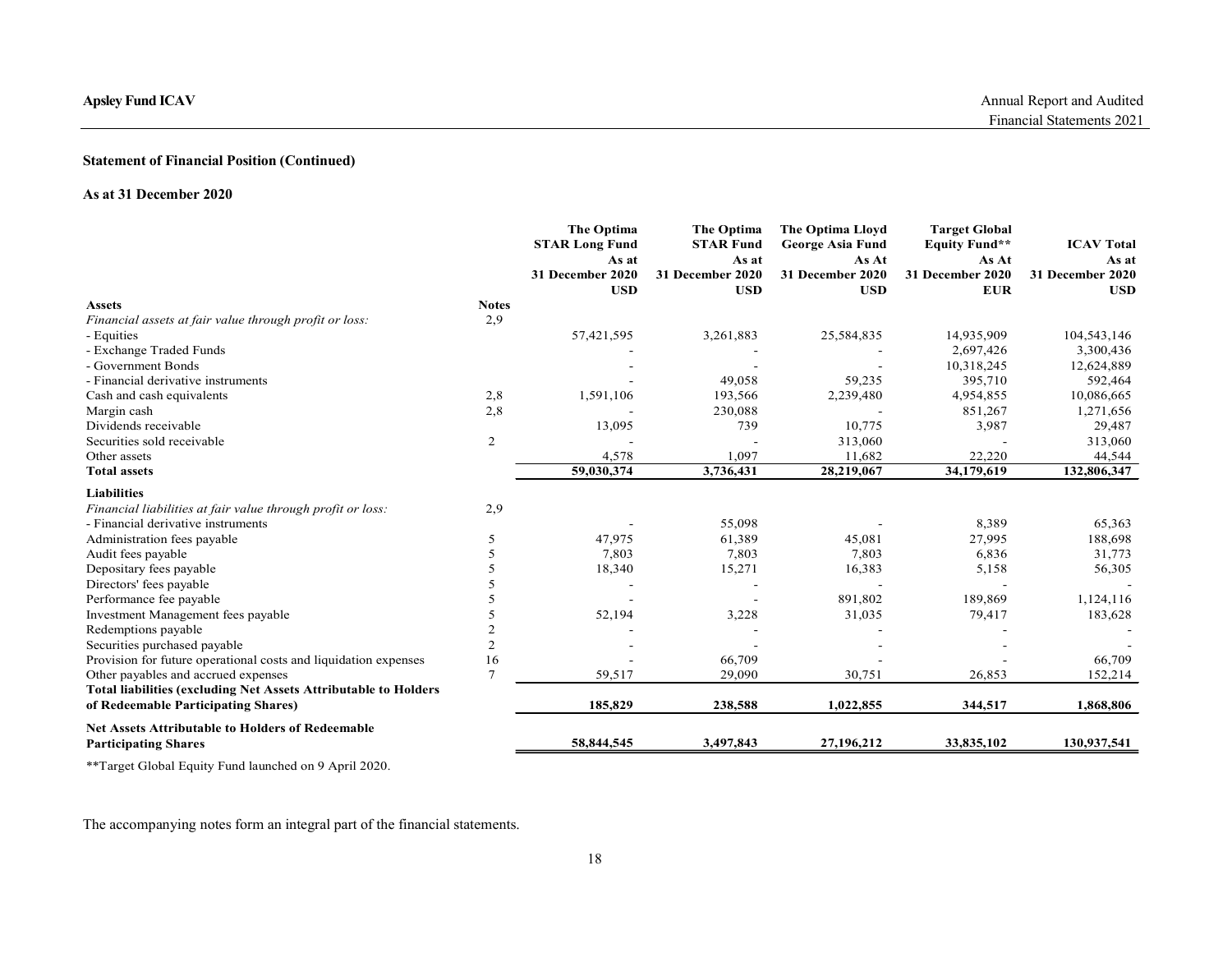# Statement of Changes in Net Assets Attributable to Holders of Redeemable Participating Shares

# For the financial year ended 31 December 2021

| <b>Apsley Fund ICAV</b>                                                                                                   |             |                                                                             |                                 |                                                                                                  |                                            |                                |
|---------------------------------------------------------------------------------------------------------------------------|-------------|-----------------------------------------------------------------------------|---------------------------------|--------------------------------------------------------------------------------------------------|--------------------------------------------|--------------------------------|
|                                                                                                                           |             |                                                                             |                                 |                                                                                                  |                                            |                                |
|                                                                                                                           |             |                                                                             |                                 |                                                                                                  |                                            |                                |
|                                                                                                                           |             |                                                                             |                                 |                                                                                                  |                                            | Annual Report and Audited      |
|                                                                                                                           |             |                                                                             |                                 |                                                                                                  |                                            | Financial Statements 2021      |
| <b>Statement of Changes in Net Assets Attributable to Holders of Redeemable Participating Shares</b>                      |             |                                                                             |                                 |                                                                                                  |                                            |                                |
| For the financial year ended 31 December 2021                                                                             |             |                                                                             |                                 |                                                                                                  |                                            |                                |
|                                                                                                                           |             | The Optima<br><b>STAR Long Fund</b>                                         | The Optima<br><b>STAR Fund*</b> | The Optima Lloyd<br><b>George Asia Fund</b>                                                      | <b>Target Global</b><br><b>Equity Fund</b> | <b>ICAV Total</b>              |
|                                                                                                                           |             | Financial year ended Financial year ended<br>31 December 2021<br><b>USD</b> | 31 December 2021<br><b>USD</b>  | Financial year ended Financial year ended Financial year ended<br>31 December 2021<br><b>USD</b> | 31 December 2021<br><b>EUR</b>             | 31 December 2021<br><b>USD</b> |
|                                                                                                                           | <b>Note</b> |                                                                             |                                 |                                                                                                  |                                            |                                |
| Net assets attributable to holders of redeemable participating shares<br>at the beginning of the financial year           |             | 58,844,545                                                                  | 3,497,843                       | 27,196,212                                                                                       | 33,835,102                                 | 130,937,541                    |
| Exchange adjustment                                                                                                       | 11          | $\sim$                                                                      | $\overline{\phantom{0}}$        |                                                                                                  | $\overline{\phantom{a}}$                   | (3,512,584)                    |
| Increase/(decrease) in net assets attributable to holders of<br>redeemable participating shares during the financial year |             | 3,174,148                                                                   | 14,337                          | (2,383,841)                                                                                      | 5,679,927                                  | 7,524,082                      |
|                                                                                                                           |             | 6,100,000                                                                   |                                 | 5,895,575                                                                                        | 11,166,584                                 | 25, 205, 811                   |
| Issue of redeemable participating shares during the financial year                                                        | 12          |                                                                             |                                 |                                                                                                  |                                            |                                |
| Redemption of redeemable participating shares during the financial<br>year                                                | 12          | (7,416,449)                                                                 | (3,512,180)                     | (5,233,562)                                                                                      | (3,948,410)                                | (20, 833, 219)                 |
| Net assets attributable to holders of redeemable participating<br>shares at the end of the financial year                 |             | 60,702,244                                                                  |                                 | 25,474,384                                                                                       | 46,733,203                                 | 139,321,631                    |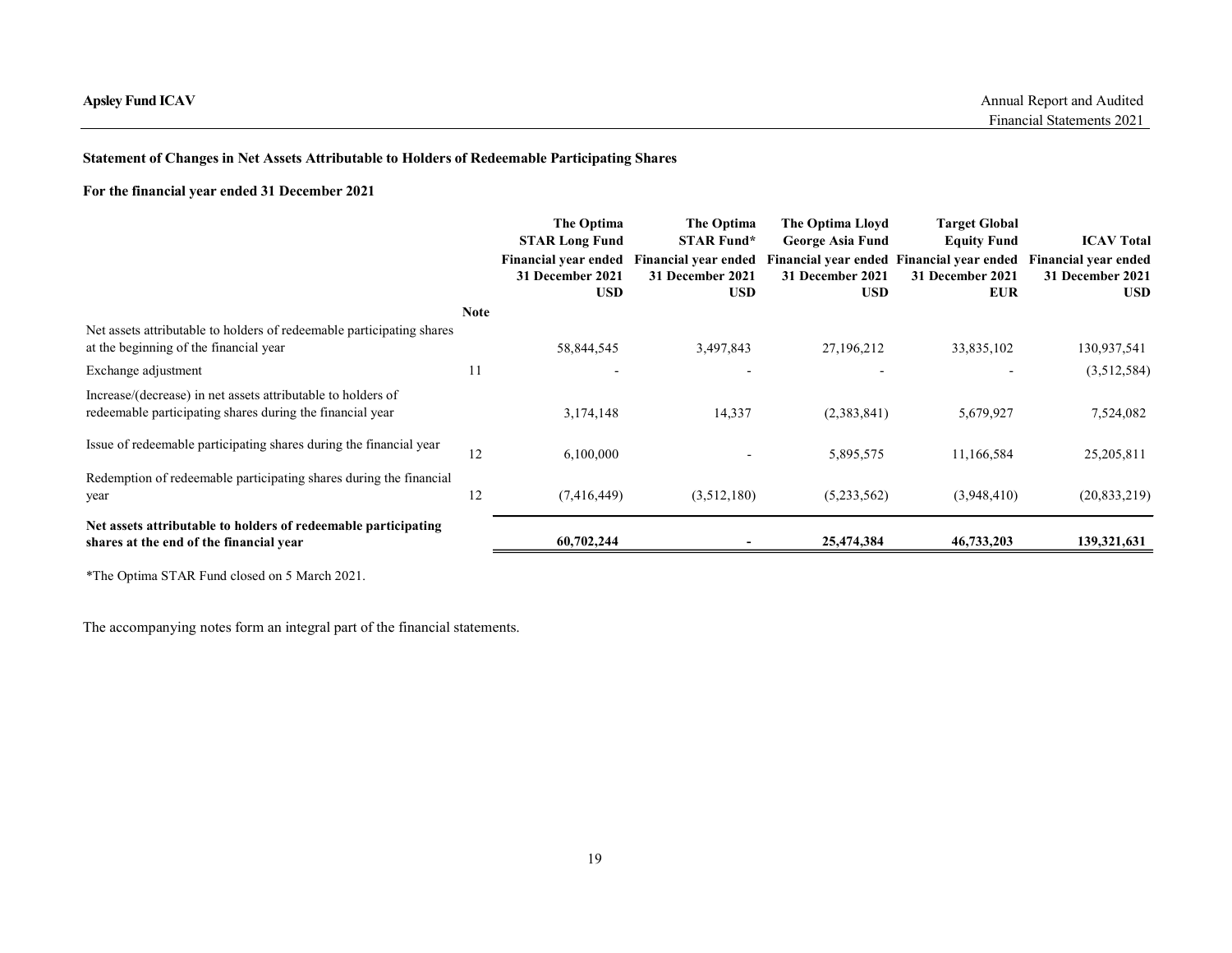# Statement of Changes in Net Assets Attributable to Holders of Redeemable Participating Shares (Continued)

| psley Fund ICAV                                                                                                                                            |             |                                                         |                                                                                                                      |                                                                 |                                                                  | Annual Report and Audited                                                  |
|------------------------------------------------------------------------------------------------------------------------------------------------------------|-------------|---------------------------------------------------------|----------------------------------------------------------------------------------------------------------------------|-----------------------------------------------------------------|------------------------------------------------------------------|----------------------------------------------------------------------------|
|                                                                                                                                                            |             |                                                         |                                                                                                                      |                                                                 |                                                                  | Financial Statements 2021                                                  |
| Statement of Changes in Net Assets Attributable to Holders of Redeemable Participating Shares (Continued)<br>For the financial year ended 31 December 2020 |             |                                                         |                                                                                                                      |                                                                 |                                                                  |                                                                            |
|                                                                                                                                                            |             |                                                         |                                                                                                                      |                                                                 |                                                                  |                                                                            |
|                                                                                                                                                            |             | The Optima<br><b>STAR Long Fund</b><br>31 December 2020 | The Optima<br><b>STAR Fund</b><br>Financial year ended Financial year ended Financial year ended<br>31 December 2020 | The Optima Lloyd<br><b>George Asia Fund</b><br>31 December 2020 | <b>Target Global</b><br><b>Equity Fund**</b><br>31 December 2020 | <b>ICAV Total</b><br>Period ended Financial year ended<br>31 December 2020 |
|                                                                                                                                                            | <b>Note</b> | <b>USD</b>                                              | <b>USD</b>                                                                                                           | <b>USD</b>                                                      | <b>EUR</b>                                                       | <b>USD</b>                                                                 |
| Net assets attributable to holders of redeemable participating<br>shares at the beginning of the financial year/period                                     |             | 49,033,799                                              | 3,736,187                                                                                                            | 13,219,635                                                      |                                                                  | 65,989,621                                                                 |
| Exchange adjustment                                                                                                                                        | 11          |                                                         | $\overline{\phantom{a}}$                                                                                             | $\overline{\phantom{a}}$                                        |                                                                  | 2,779,787                                                                  |
| Increase in net assets attributable to holders of redeemable<br>participating shares during the financial year/period                                      |             | 13,246,357                                              | 390,607                                                                                                              | 5,045,538                                                       | 1,204,231                                                        | 20,057,003                                                                 |
| Issue of redeemable participating shares during the financial                                                                                              |             | 6,600,000                                               | 1,104,867                                                                                                            | 10,254,079                                                      | 36,717,498                                                       | 59,868,047                                                                 |
| year/period                                                                                                                                                | 12          |                                                         |                                                                                                                      |                                                                 |                                                                  |                                                                            |
| Redemption of redeemable participating shares during the<br>financial year/period                                                                          | 12          | (10,035,611)                                            | (1,733,818)                                                                                                          | (1,323,040)                                                     | (4,086,627)                                                      | (17,756,917)                                                               |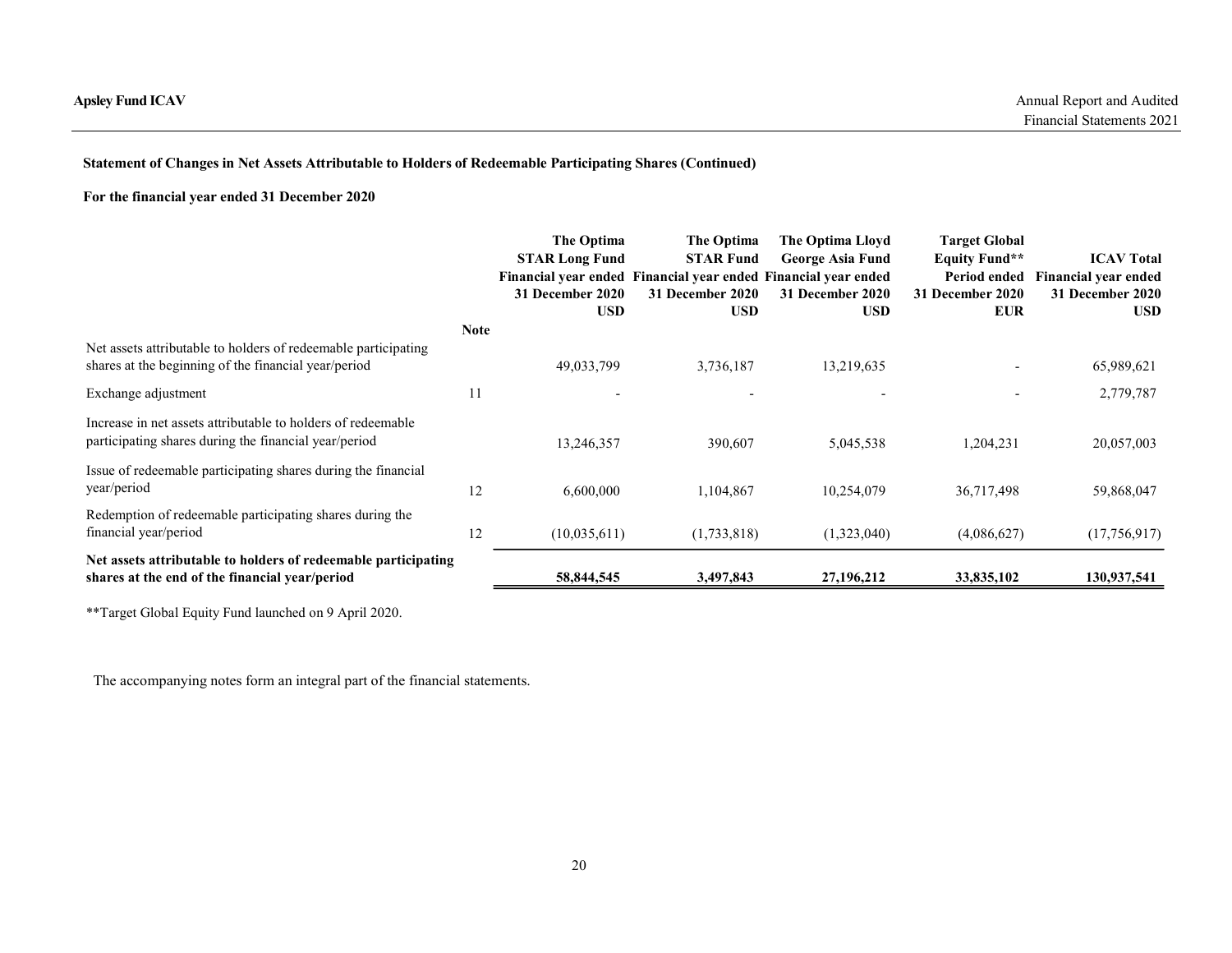# Statement of Cashflows

# For the financial year ended 31 December 2021

| <b>Apsley Fund ICAV</b>                                                                                                                                                   |      |                                                                                 |                                                                                            |                                                                                   |                                                                              | Annual Report and Audited                                                   |
|---------------------------------------------------------------------------------------------------------------------------------------------------------------------------|------|---------------------------------------------------------------------------------|--------------------------------------------------------------------------------------------|-----------------------------------------------------------------------------------|------------------------------------------------------------------------------|-----------------------------------------------------------------------------|
|                                                                                                                                                                           |      |                                                                                 |                                                                                            |                                                                                   |                                                                              | Financial Statements 2021                                                   |
| <b>Statement of Cashflows</b>                                                                                                                                             |      |                                                                                 |                                                                                            |                                                                                   |                                                                              |                                                                             |
| For the financial year ended 31 December 2021                                                                                                                             |      |                                                                                 |                                                                                            |                                                                                   |                                                                              |                                                                             |
|                                                                                                                                                                           |      | The Optima                                                                      | The Optima                                                                                 | The Optima Lloyd                                                                  | <b>Target Global</b>                                                         |                                                                             |
|                                                                                                                                                                           |      | <b>STAR Long Fund</b><br>Financial year ended<br>31 December 2021<br><b>USD</b> | <b>STAR Fund*</b><br>Financial year ended<br>31 December 2021<br>$\boldsymbol{\text{USD}}$ | <b>George Asia Fund</b><br>Financial year ended<br>31 December 2021<br><b>USD</b> | <b>Equity Fund</b><br>Financial year ended<br>31 December 2021<br><b>EUR</b> | <b>ICAV Total</b><br>Financial year ended<br>31 December 2021<br><b>USD</b> |
| Cash flows from operating activities<br>Increase/(Decrease) in net assets attributable to holders of<br>redeemable participating shares during the financial year         | Note | 3,174,148                                                                       | 14,337                                                                                     | (2,383,841)                                                                       | 5,679,927                                                                    | 7,524,082                                                                   |
| <b>Adjustments for:</b><br>(Increase)/Decrease in financial instruments at fair value through<br>profit or loss                                                           |      | (2,417,871)                                                                     | 3,255,843                                                                                  | 1,490,593                                                                         | (9,649,026)                                                                  | (9,086,377)                                                                 |
| Decrease/(Increase) in margin cash movement<br>Decrease/(Increase) in debtors                                                                                             |      | $\overline{\phantom{a}}$<br>6,378                                               | 230,088<br>(370)                                                                           | $\sim$<br>(589, 171)                                                              | (1,204,978)<br>(17, 327)                                                     | (1,195,419)<br>(603, 661)                                                   |
| (Decrease)/Increase in creditors and accrued expenses                                                                                                                     |      | (17, 464)                                                                       | (132,716)                                                                                  | (910, 150)                                                                        | 883,676                                                                      | (14, 928)                                                                   |
| Net cash inflow/(outflow) from operating activities                                                                                                                       |      | 745,191                                                                         | 3,367,182                                                                                  | (2,392,569)                                                                       | (4,307,728)                                                                  | (3,376,303)                                                                 |
| Cash flows from financing activities<br>Proceeds from issue of redeemable participating shares<br>Payments of redemptions of redeemable participating shares              |      | 6,100,000<br>(7,416,449)                                                        | (3,512,180)                                                                                | 5,895,575<br>(5,233,562)                                                          | 9,784,555<br>(3,258,574)                                                     | 23,570,850<br>(20,017,133)                                                  |
| Cash (outflow)/inflow from financing activities                                                                                                                           |      | (1,316,449)                                                                     | (3,512,180)                                                                                | 662,013                                                                           | 6,525,981                                                                    | 3,553,717                                                                   |
| Net (decrease)/increase in cash during the financial year<br>Cash and cash equivalents at beginning of the financial year<br>Effect of exchange rate fluctuations on cash | 11   | (571, 258)<br>1,591,106                                                         | (144,998)<br>193,566                                                                       | (1,730,556)<br>2,239,480                                                          | 2,218,253<br>4,954,855                                                       | 177,414<br>10,086,665<br>(529, 480)                                         |
| Cash and cash equivalents at end of the financial year                                                                                                                    |      | 1,019,848                                                                       | 48,568                                                                                     | 508,924                                                                           | 7,173,108                                                                    | 9,734,599                                                                   |
| <b>Supplementary information</b>                                                                                                                                          |      |                                                                                 |                                                                                            |                                                                                   |                                                                              |                                                                             |
| Bank interest received<br>Bank interest paid<br>Dividends received                                                                                                        |      | 21<br>177,764                                                                   | $\sim$<br>(215)<br>966                                                                     | $\overline{\phantom{a}}$<br>(1,588)<br>472,680                                    | $\overline{\phantom{a}}$<br>(153, 713)<br>306,819                            | 21<br>(183, 648)<br>1,014,381                                               |
| Bond interest received                                                                                                                                                    |      |                                                                                 | $\overline{\phantom{a}}$                                                                   | $\overline{\phantom{a}}$                                                          | 11,948                                                                       | 14,135                                                                      |
| *The Optima STAR Fund closed on 5 March 2021.                                                                                                                             |      |                                                                                 |                                                                                            |                                                                                   |                                                                              |                                                                             |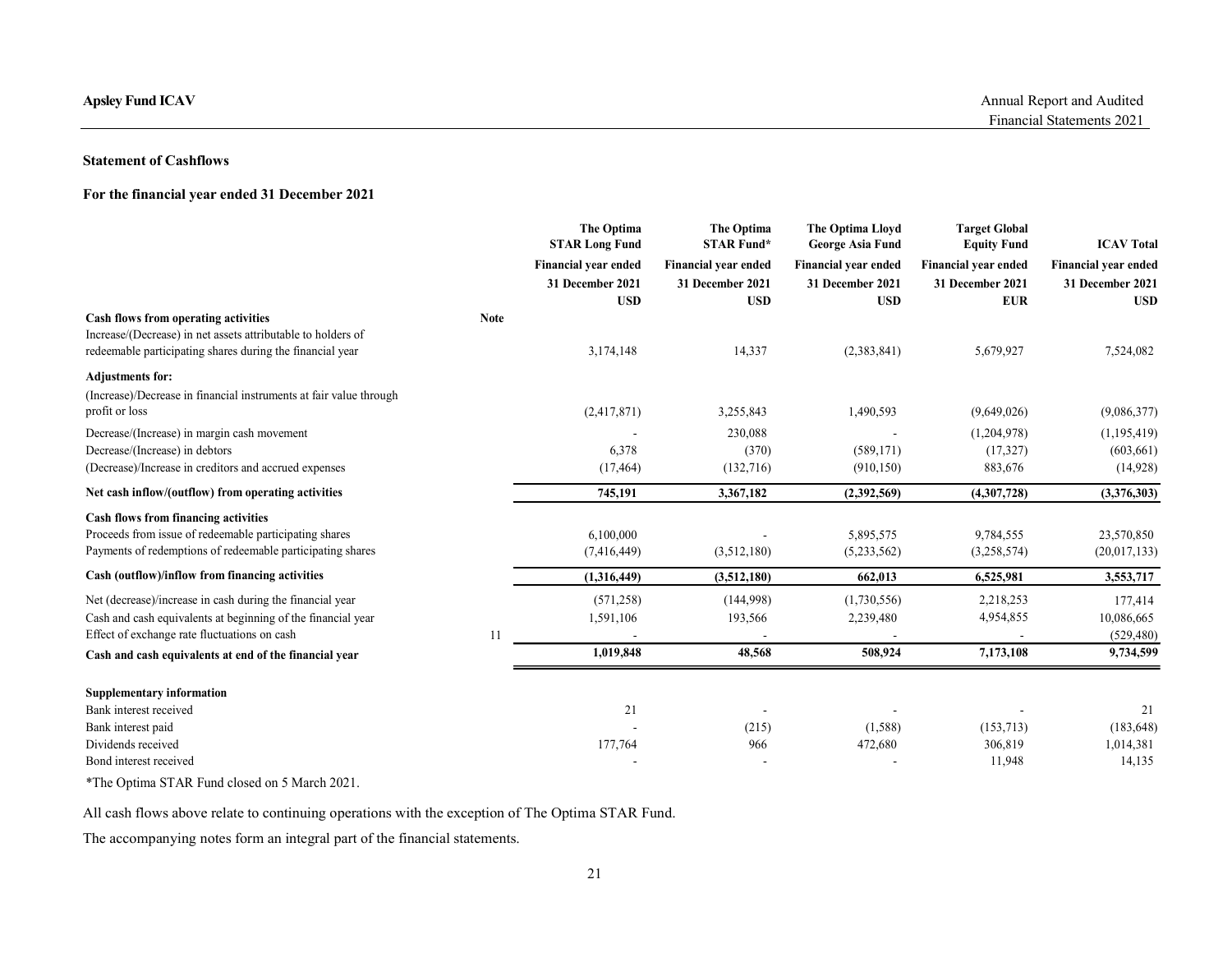# Statement of Cashflows (Continued)

# For the financial year ended 31 December 2020

| <b>Apsley Fund ICAV</b>                                                                                               |             |                                                                                        |                                                                                   |                                                                                         |                                                                                  |                                                               |
|-----------------------------------------------------------------------------------------------------------------------|-------------|----------------------------------------------------------------------------------------|-----------------------------------------------------------------------------------|-----------------------------------------------------------------------------------------|----------------------------------------------------------------------------------|---------------------------------------------------------------|
|                                                                                                                       |             |                                                                                        |                                                                                   |                                                                                         |                                                                                  | Annual Report and Audited<br>Financial Statements 2021        |
|                                                                                                                       |             |                                                                                        |                                                                                   |                                                                                         |                                                                                  |                                                               |
| <b>Statement of Cashflows (Continued)</b>                                                                             |             |                                                                                        |                                                                                   |                                                                                         |                                                                                  |                                                               |
| For the financial year ended 31 December 2020                                                                         |             |                                                                                        |                                                                                   |                                                                                         |                                                                                  |                                                               |
|                                                                                                                       |             | The Optima<br><b>STAR Long Fund</b><br><b>Financial year ended</b><br>31 December 2020 | The Optima<br><b>STAR Fund</b><br><b>Financial year ended</b><br>31 December 2020 | The Optima Lloyd<br><b>George Asia Fund</b><br>Financial year ended<br>31 December 2020 | <b>Target Global</b><br><b>Equity Fund**</b><br>Period ended<br>31 December 2020 | <b>ICAV Total</b><br>Financial year ended<br>31 December 2020 |
| Cash flows from operating activities                                                                                  | <b>Note</b> | <b>USD</b>                                                                             | <b>USD</b>                                                                        | <b>USD</b>                                                                              | <b>EUR</b>                                                                       | <b>USD</b>                                                    |
| Increase in net assets attributable to holders of<br>redeemable participating shares during the financial year/period |             | 13,246,357                                                                             | 390,607                                                                           | 5,045,538                                                                               | 1,204,231                                                                        | 20,057,003                                                    |
| Adjustments for:<br>(Increase)/Decrease in financial instruments at fair value through                                |             |                                                                                        |                                                                                   |                                                                                         |                                                                                  |                                                               |
| profit or loss                                                                                                        |             | (10, 235, 484)                                                                         | 190,085                                                                           | (12,840,507)                                                                            | (28, 338, 901)                                                                   | (55, 231, 734)                                                |
| Decrease/(Increase) in debtors                                                                                        |             | 120,251                                                                                | 42,560                                                                            | (296, 652)                                                                              | (26,207)                                                                         | (163, 753)<br>1,095,726                                       |
| Increase in creditors and accrued expenses<br>Net cash inflow/(outflow) from operating activities                     |             | 73,748<br>3,204,872                                                                    | 133,065<br>756,317                                                                | 505,259<br>(7,586,362)                                                                  | 336,128<br>(26,824,749)                                                          | (34, 242, 758)                                                |
|                                                                                                                       |             |                                                                                        |                                                                                   |                                                                                         |                                                                                  |                                                               |
| Cash flows from financing activities<br>Proceeds from issue of redeemable participating shares                        |             | 6,600,000                                                                              | 1,104,867                                                                         | 10,254,079                                                                              | 36,717,498                                                                       | 59,868,047                                                    |
| Payments of redemptions of redeemable participating shares                                                            |             | (10,035,611)                                                                           | (1,733,818)                                                                       | (1,323,040)                                                                             | (4,086,627)                                                                      | (17, 756, 917)                                                |
| Cash (outflow)/inflow from financing activities                                                                       |             | (3,435,611)                                                                            | (628, 951)                                                                        | 8,931,039                                                                               | 32,630,871                                                                       | 42,111,130                                                    |
| Net (decrease)/increase in cash during the financial year/period                                                      |             | (230, 739)                                                                             | 127,366                                                                           | 1,344,677                                                                               | 5,806,122                                                                        | 7,868,372                                                     |
| Increase in margin cash movement                                                                                      |             | 1,821,845                                                                              | (68, 013)<br>134,213                                                              | 894,803                                                                                 | (851,267)                                                                        | (1,039,643)<br>2,850,861                                      |
| Cash and cash equivalents at beginning of the financial year/period<br>Effect of exchange rate fluctuations on cash   | 11          |                                                                                        |                                                                                   |                                                                                         | ۰                                                                                | 407,075                                                       |
| Cash and cash equivalents at end of the financial year/period                                                         |             | 1,591,106                                                                              | 193,566                                                                           | 2,239,480                                                                               | 4,954,855                                                                        | 10,086,665                                                    |
| <b>Supplementary information</b>                                                                                      |             |                                                                                        |                                                                                   |                                                                                         |                                                                                  |                                                               |
| Bank interest received                                                                                                |             | 240                                                                                    | 85                                                                                | 268                                                                                     | $\overline{a}$                                                                   | 593                                                           |
| Bank interest paid                                                                                                    |             | (96)<br>322,536                                                                        | (1,729)<br>22,346                                                                 | (55)<br>145,955                                                                         | (57, 589)<br>56,885                                                              | (67, 612)<br>555,765                                          |
|                                                                                                                       |             |                                                                                        |                                                                                   |                                                                                         |                                                                                  |                                                               |
| Dividends received<br>** Target Global Equity Fund launched on 9 April 2020.                                          |             |                                                                                        |                                                                                   |                                                                                         |                                                                                  |                                                               |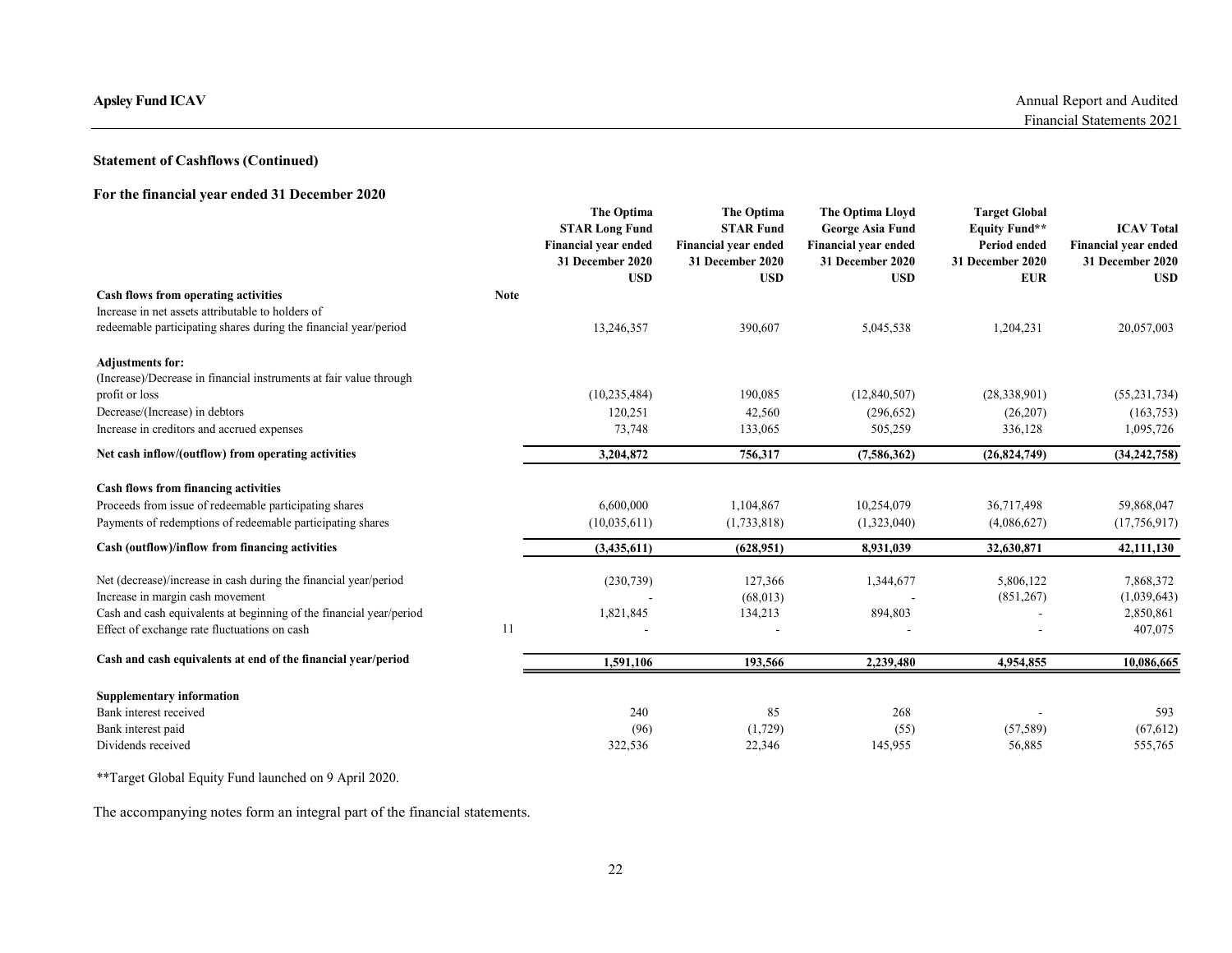## Notes to the Financial Statements

For the financial year ended 31 December 2021

### 1. Basis of preparation

#### a) Statement of Compliance

The financial statements of Apsley Fund ICAV (the "ICAV") are prepared in accordance with International Financial Reporting Standards ("IFRS") as adopted by the European Union and interpretations adopted by the International Accounting Standards Board ("IASB"), and with the requirements of the Irish Collective Assetmanagement Vehicles Act 2015 (as amended) and pursuant to the provisions of the European Communities (Undertakings for Collective Investment in Transferable Securities) Regulations 2011 (as amended) (the "UCITS Regulations") and the Central Bank (Supervision and Enforcement) Act 2013 (Section 48(1)) (Undertakings for Collective Investment in Transferable Securities) Regulations 2019 (the "Central Bank UCITS Regulations").

All references to Net Assets throughout this document refer to Net Assets Attributable to Holders of Redeemable Participating Shares, unless otherwise stated.

The financial statements have been prepared on a going concern basis with the exception of The Optima STAR Fund which is prepared on non-going concern basis. On 4 February 2021, the Directors made a decision to suspend the NAV of Optima STAR Fund. The final NAV of Optima STAR Fund was calculated on 5 March 2021. The financial statements have been prepared under the historical cost convention except for financial instruments classified at fair value through profit or loss that have been measured at fair value.

Items included in The Optima STAR Long Fund, The Optima STAR Fund and The Optima Lloyd George Asia Fund are prepared in US Dollar ("USD"), which is each Fund's functional and presentation currency and the ICAV's presentation currency, and rounded to the nearest US Dollar. Items included in Target Global Equity Fund are prepared in Euro ("EUR"), which is the Fund's functional and presentation currency, and rounded to the nearest Euro.

#### b) Use of Estimates and Judgements

The preparation of the financial statements in conformity with IFRS as adopted by the European Union requires the ICAV to make estimates and assumptions that affect the reported amounts of assets and liabilities and disclosure of contingent assets and liabilities at the date of the financial statements and the reported amounts of revenues and expenses during the financial year. Actual results could differ from those estimates. The estimates and underlying assumptions are reviewed on an ongoing basis. Revisions to accounting estimates are recognised in the financial year in which the estimate is revised if the revision affects only that financial year or in the financial year of the revision and future financial years if the revision affects both current and future financial years. The only judgements made on the ICAV are the sufficiency of expense accruals which are estimated during the course of the financial year by way of the use of budgets. The budgets are periodically updated during the financial year.

#### 2. Significant Accounting Policies

### Financial Instruments

#### a) Classification

The ICAV classifies financial assets and liabilities into the following categories:

Financial assets at fair value through profit or loss:

Assets

The ICAV classifies its investments based on both the ICAV's business model for managing those financial assets and the contractual cash flow characteristics of the financial assets.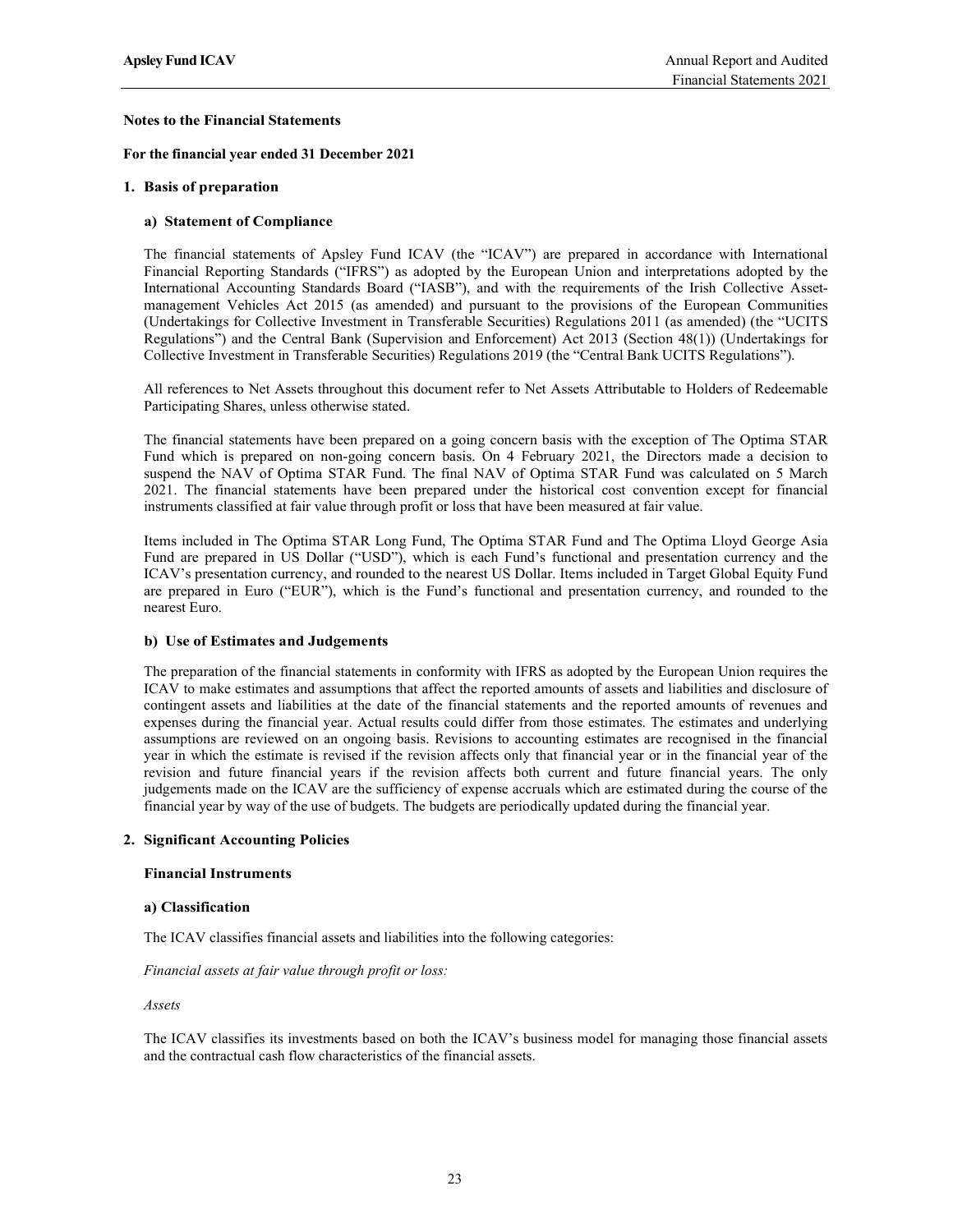## For the financial year ended 31 December 2021

## 2. Significant Accounting Policies (Continued)

## Financial Instruments (Continued)

## a) Classification (Continued)

The portfolio of financial assets is managed and performance is evaluated on a fair value basis. The ICAV is primarily focused on fair value information and uses that information to assess the assets' performance and to make decisions.

The contractual cash flows of the ICAV's debt securities are Solely Payments of Principal and Interest ("SPPI"), however, these securities are neither held for the purpose of collecting contractual cash flows nor held both for collecting contractual cash flows and for sale. The collection of contractual cash flows is only incidental to achieving the ICAV's business model's objective. Consequently, all investments are measured at Fair Value through Profit and Loss ("FVTPL").

#### Liabilities

Derivative contracts that have a negative fair value are presented as liabilities at FVTPL.

As such, the ICAV classifies all of its investment portfolio as financial assets or liabilities as FVTPL.

#### b) Recognition and Measurement

The ICAV recognises financial assets and financial liabilities on the date it becomes party to the contractual provisions of the instrument. Transactions are recognised using trade date accounting.

Financial assets and liabilities categorised as at FVTPL are measured initially at fair value, with transaction costs for such instruments being recognised directly in the Statement of Comprehensive Income.

Subsequent changes in the fair value of financial instruments at FVTPL are recognised in the Statement of Comprehensive Income.

#### c) Subsequent Measurement

After initial measurement, the ICAV measures financial instruments which are classified as at FVTPL at their fair values. Fair value is the amount that would be received to sell an asset or paid to transfer a liability in an orderly transaction between market participants at the measurement date. The fair value of financial instruments is based on their quoted market prices on a recognised exchange or sourced from a reputable broker/counterparty, in the case of non-exchange traded instruments, at the Statement of Financial Position date without any deduction for estimated future selling costs.

Assets listed or traded on a recognised exchange for which market quotations are readily available shall be valued for financial reporting purposes at the last traded price on the relevant exchange, taking into account any premium or discount where the asset was acquired or traded at an off-market premium or discount if appropriate.

The value of any security which is not quoted, listed or dealt in on a recognised exchange, or which is so quoted, listed or dealt but for which no such quotation or value is available, or for which the available quotation or value is not representative of the fair market value, shall be the probable realisation value at the financial year-end date as estimated with care and good faith by (a) the Board of Directors ("Directors") or (b) a competent person, firm or corporation (including the Investment Manager) selected by the Directors and approved for the purpose by the Depositary or (c) any other means provided that the value is approved by the Depositary.

Cash in hand or on deposit will be valued at its nominal or face value plus accrued interest or less debit interest, where applicable, to the end of the relevant day on which the Valuation Point occurs. The Valuation Point is the time at which all the securities are valued and exchanged rates are used to convert foreign currencies and cash.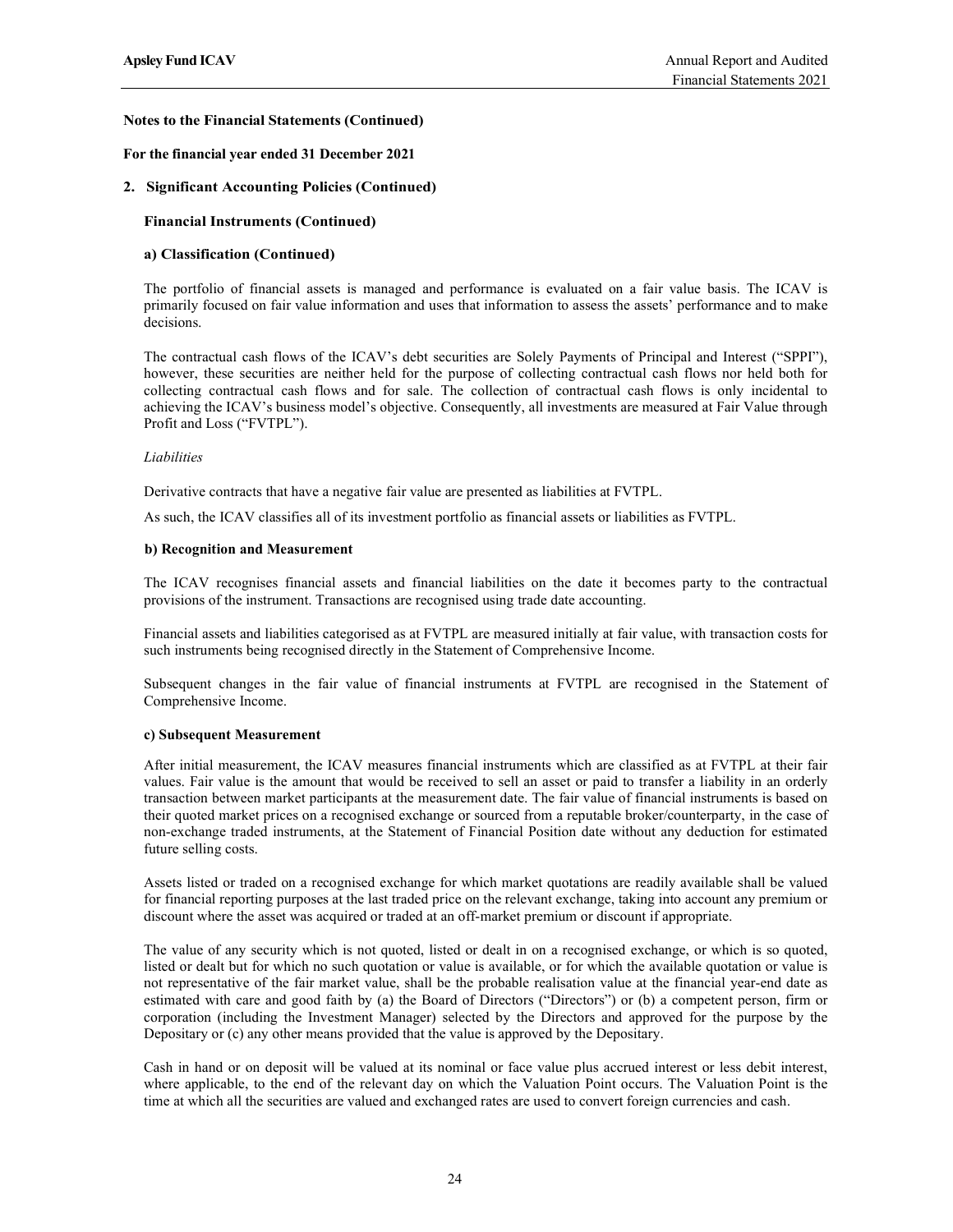## For the financial year ended 31 December 2021

## 2. Significant Accounting Policies (Continued)

## Financial Instruments (Continued)

## c) Subsequent Measurement (Continued)

Exchange-traded derivative instruments will be valued based on the settlement price as determined by the market where the instrument is traded. If such settlement price is not available, such value shall be calculated in accordance with valuating a security which is not quoted, listed or dealt in or on a recognised exchange as outlined previously.

Forward foreign exchange contracts may be valued by reference to freely available market quotations or, if such quotations are not available, in accordance with the provisions in respect of Over The Counter ("OTC") derivatives.

Notwithstanding the above provisions the Directors may: (a) adjust the valuation of any particular asset; or (b) permit some other method of valuation approved by the Depositary, whose approval shall not be unreasonably withheld or delayed, to be used in respect of any particular asset if, having regard to exchange rate, applicable rate of interest, maturity, marketability and/or such other considerations as they deem relevant, they consider that, in the case of (a) above, such adjustment or, in the case of (b) above, the use of such other method of valuation is required to reflect more fairly the value of such assets. The rationale for adjusting the value of any asset must be clearly documented.

## d) Derecognition

The ICAV derecognises a financial asset when the contractual rights to the cash flows from the financial asset expire or it has transferred substantially all the risks and rewards of ownership.

The ICAV derecognises a financial liability when the obligation specified in the contract is discharged, cancelled or expires.

## e) Offsetting Financial Instruments

Financial assets and liabilities are offset and the net amount reported in the Statement of Financial Position where there is a legally enforceable right to offset the recognised amounts and there is an intention to settle on a net basis, or realise the asset and settle the liability simultaneously. During the financial year under review, there were no Master Netting Agreements in place.

## f) Cash and Cash Equivalents

Cash and cash equivalents comprise of cash in hand, deposits repayable on demand and other short-term highly liquid investments with original maturities of 3 month or less. Deposits are repayable on demand if they can be withdrawn at any time without notice and without penalty or if a maturity or period of notice of not more than 24 hours or one working day has been agreed.

The Funds meet the requirement under IAS 7.44 to evaluate changes in liabilities arising from financing activities based on the combination of the following disclosures: The Funds present (i) a Statement of Changes in Net Assets Attributable to Holders of Redeemable Participating Shares which reconciles the opening and closing amounts based on Shareholder transactions and the net increase/(decrease) in net assets attributable to holders of redeemable participating shares from operations (ii) a Statement of Cash Flows which discloses the cash movements resulting from operating activities and from Shareholder transactions and (iii) a Statement of Comprehensive Income which discloses the income and expenses that comprise the net increase/(decrease) in net assets attributable to holders of redeemable shares from operations. The Funds also include a qualitative disclosure which indicates how the Net Asset Value Attributable to Redeemable Participating Shareholders is calculated.

## g) Margin Cash

Margin cash represents margin deposits held in respect of open futures contracts.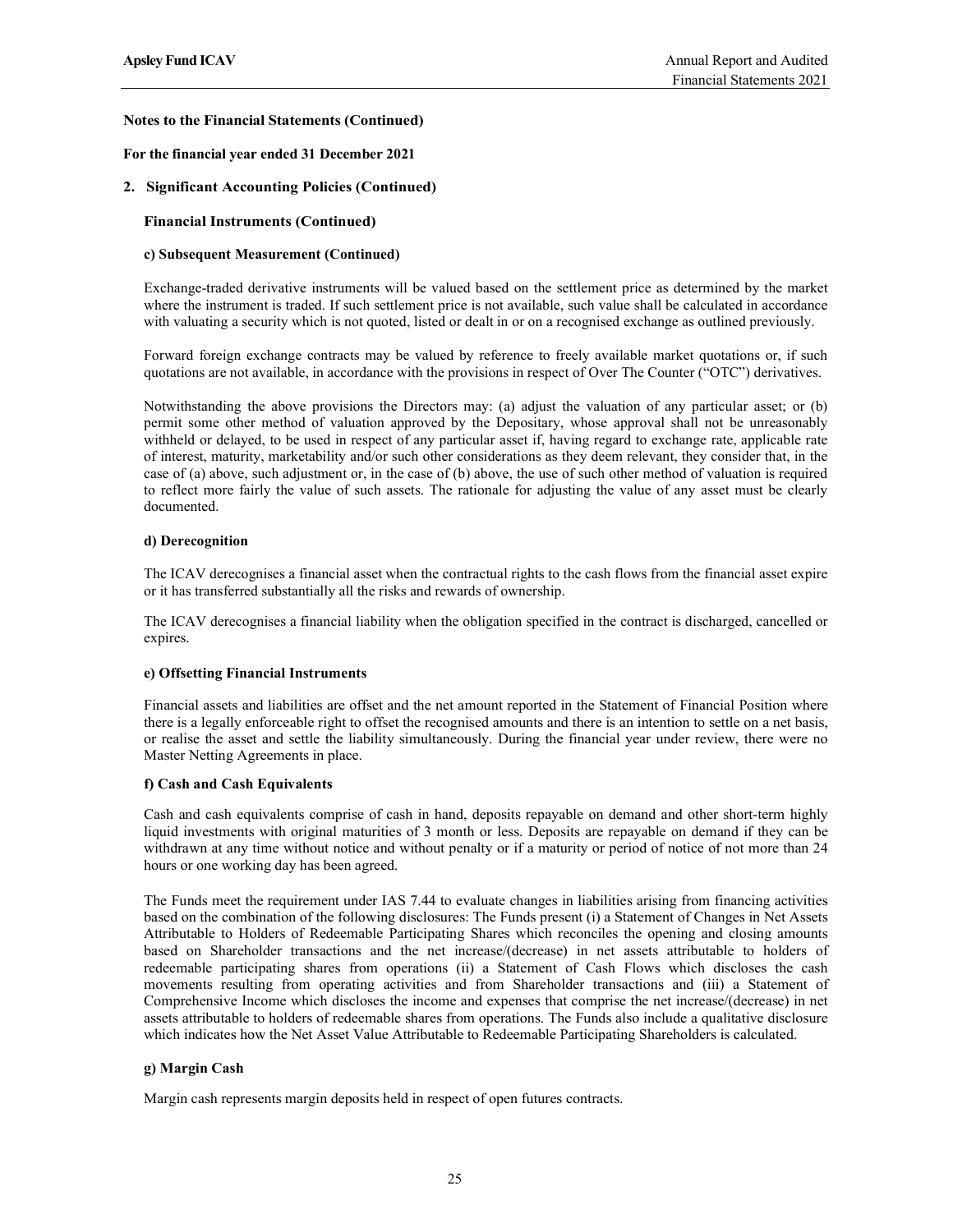## For the financial year ended 31 December 2021

## 2. Significant Accounting Policies (Continued)

## Financial Instruments (Continued)

## h) Forward Currency Contracts

The unrealised gains or losses on open forward currency contracts, if any, are calculated as the difference between the original contracted rate and the rate to close out the contract at the price quoted on the financial year end date. Realised gains or losses include net gains or losses on contracts which have been settled or offset by other contracts. The ICAV recognises realised gains or losses in the Statement of Comprehensive Income when the contract is closed.

## i) Futures Contracts

In relation to open futures contracts, changes in the value of the contracts are recognised as unrealised gains and losses by marking-to-market on a daily basis to reflect the value of the contracts at the end of each day's trading. Futures contracts are valued at the settlement price established each day by the exchange on which they are traded on, representing unrealised gains or losses on the contracts, which are included in the Statement of Comprehensive Income. The ICAV recognises realised gains or losses in the Statement of Comprehensive Income when the contract is closed.

## j) Options

When the ICAV purchases a call or put option, an amount equal to fair value which is based on the premium paid is recorded as an asset. The option is subsequently marked-to-market to reflect the fair value of the option purchased, which is reported with financial assets or financial liabilities at fair value through profit or loss on the Statement of Financial Position and the Schedule of Investments. When options are closed, the difference between the premium and the amount paid, net of brokerage commissions, or the full amount of the premium if the option expires worthless, is recognised as a gain or loss and is presented in the Statement of Comprehensive Income within net gains/losses on of financial assets and liabilities at fair value through profit or loss.

## K) Transaction Costs

Transaction costs are incremental costs that are directly attributable to the acquisition, issue or disposal of a financial asset or liability. An incremental cost is one that would not have been incurred if the entity had not acquired, issued or disposed of the financial instrument.

Transaction costs are included in the Statement of Comprehensive Income in the line "Net gains/losses on financial assets and liabilities at fair value through profit or loss and foreign currencies". Refer to note 5 of the financial statements for details of transaction cost included during the financial year ended 31 December 2021 and the financial year ended 31 December 2020.

## l) Income and Expense

Dividend income on long positions is recognised as income when the right to receive payments is established. Income is shown gross of any non-recoverable withholding taxes, which are disclosed separately in the Statement of Comprehensive Income, and net of any tax credits. Interest income and expenses are accounted for on an effective interest basis. Other income and expense items are accounted for on an accruals basis.

## m) Net Gains/(Losses) on Financial Assets and Liabilities at Fair Value Through Profit or Loss

Net gains/(losses) on financial assets and liabilities at fair value through profit or loss include all realised and unrealised fair value changes and foreign exchange differences but excludes interest and dividend income and expenses. The ICAV uses the first in-first out ("FIFO") method to determine realised gains and losses on derecognition.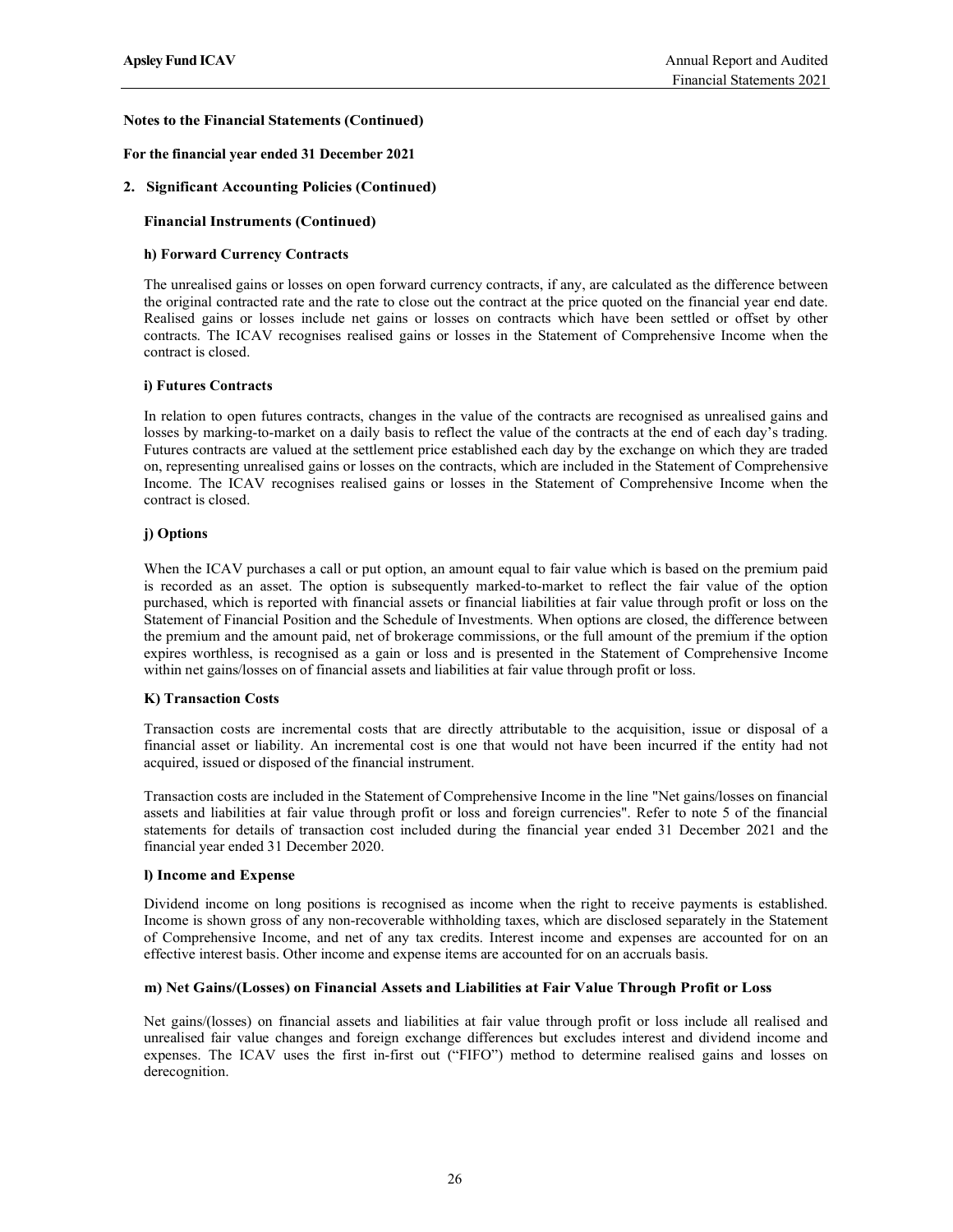### For the financial year ended 31 December 2021

### 2. Significant Accounting Policies (Continued)

### Financial Instruments (Continued)

## n) Taxation

Dividend and interest income received by the ICAV may be subject to withholding tax imposed in the country of origin. Investment income is recorded gross of such taxes and the corresponding withholding tax is recognised as a tax expense.

### o) Redeemable Participating Shares

The ICAV classifies financial instruments issued as financial liabilities or equity instruments in accordance with the substance of the contractual terms of the instrument.

All redeemable participating shares issued by the ICAV provide the investors with the right to require redemption for cash at the value proportionate to the investor's share in the Funds' net assets at the redemption date. In accordance with International Accounting Standard ("IAS") 32 such instruments give rise to a financial liability for the present value of the redemption amount.

### p) Functional Currency and Foreign Currency Translations

Assets and liabilities denominated in currencies other than a Fund's functional currency are translated into the functional currency at the closing rates of exchange at each financial year end. Transactions during the financial year, including purchases and sales of securities, income and expenses, are translated at the rate of exchange prevailing on the date of the transaction. Foreign currency gains and losses are included in realised and unrealised gains and losses on financial assets and liabilities at fair value through profit and loss and foreign currencies in the Statement of Comprehensive Income.

#### q) Securities Sold Receivable and Securities Purchased Payable

Amounts receivable or payable for securities represent sales or purchases where the proceeds or payments have not been received or paid as at Statement of Financial Position date. Non-functional/ base currency transactions are converted at the prevailing rate on a daily basis until settlement.

#### r) Subscriptions Receivable

Subscriptions, whether expressed as purchases or shares, are recognised as assets, when each of the purchases and share amounts requested in the subscription notice become fixed, which generally occurs, on any dealing day as per the Funds' supplements. As a result, subscriptions received after the end of the year, but based upon the year end net asset values, are reflected as subscriptions receivable at 31 December 2021. There were no subscriptions receivable at 31 December 2020.

#### s) Redemptions Payable

Redemptions, whether expressed as proceeds or shares, are recognised as liabilities, when each of the proceeds and share amounts requested in the redemption notice become fixed, which generally occurs, on any dealing day as per the Funds' supplements. As a result, redemptions paid after the end of the year, but based upon the year end Net Asset Values, are reflected as redemptions payable at 31 December 2021. There were no redemptions payable at 31 December 2020.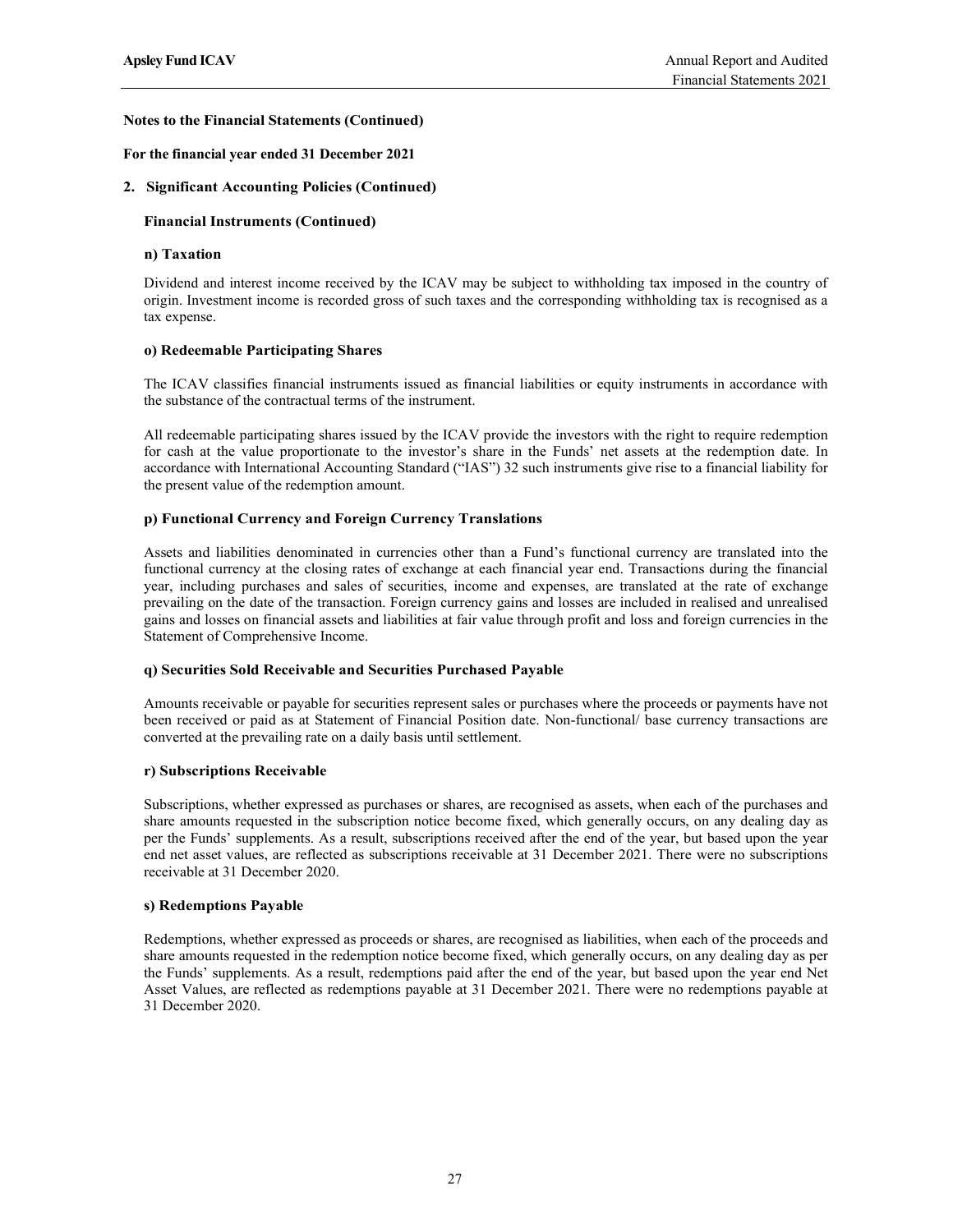## For the financial year ended 31 December 2021

## 3. Taxation

The ICAV is an investment undertaking as defined in Section 739B of the Taxes Consolidation Act 1997, as amended ("TCA"). The ICAV will not be liable to Irish tax in respect of its income and gains, other than on the occurrence of a chargeable event.

Generally a chargeable event arises on any distribution, redemption, repurchase, cancellation, or transfer of shares or on the ending of a "Relevant Period". A "Relevant Period" being an eight year period beginning with the acquisition of the shares by the Shareholder and each subsequent period of eight years beginning immediately after the preceding Relevant Period.

A gain on a chargeable event does not arise in respect of:

- (i) A Shareholder who is not Irish resident and not ordinarily resident in Ireland at the time of the chargeable event provided the necessary signed statutory declarations are held by the ICAV; or
- (ii) Certain exempted Irish resident investors who have provided the ICAV with the necessary signed statutory declaration; or
- (iii) Any transactions in relation to shares held in a recognised clearing system as designated by order of the Revenue Commissioners of Ireland; or
- (iv) An exchange of shares in the ICAV for other shares in the ICAV; or
- (v) An exchange of shares arising on a qualifying amalgamation or reconstruction of the ICAV with another investment undertaking; or
- (vi) Certain exchanges of shares between spouses and former spouses.

In the absence of an appropriate declaration, the ICAV will be liable to Irish tax on the occurrence of a chargeable event. There were no chargeable events during the financial year under review.

Capital gains, dividends, and interest received by the ICAV may be subject to withholding taxes imposed by the country of origin and such taxes may not be recoverable by the ICAV or its Shareholders.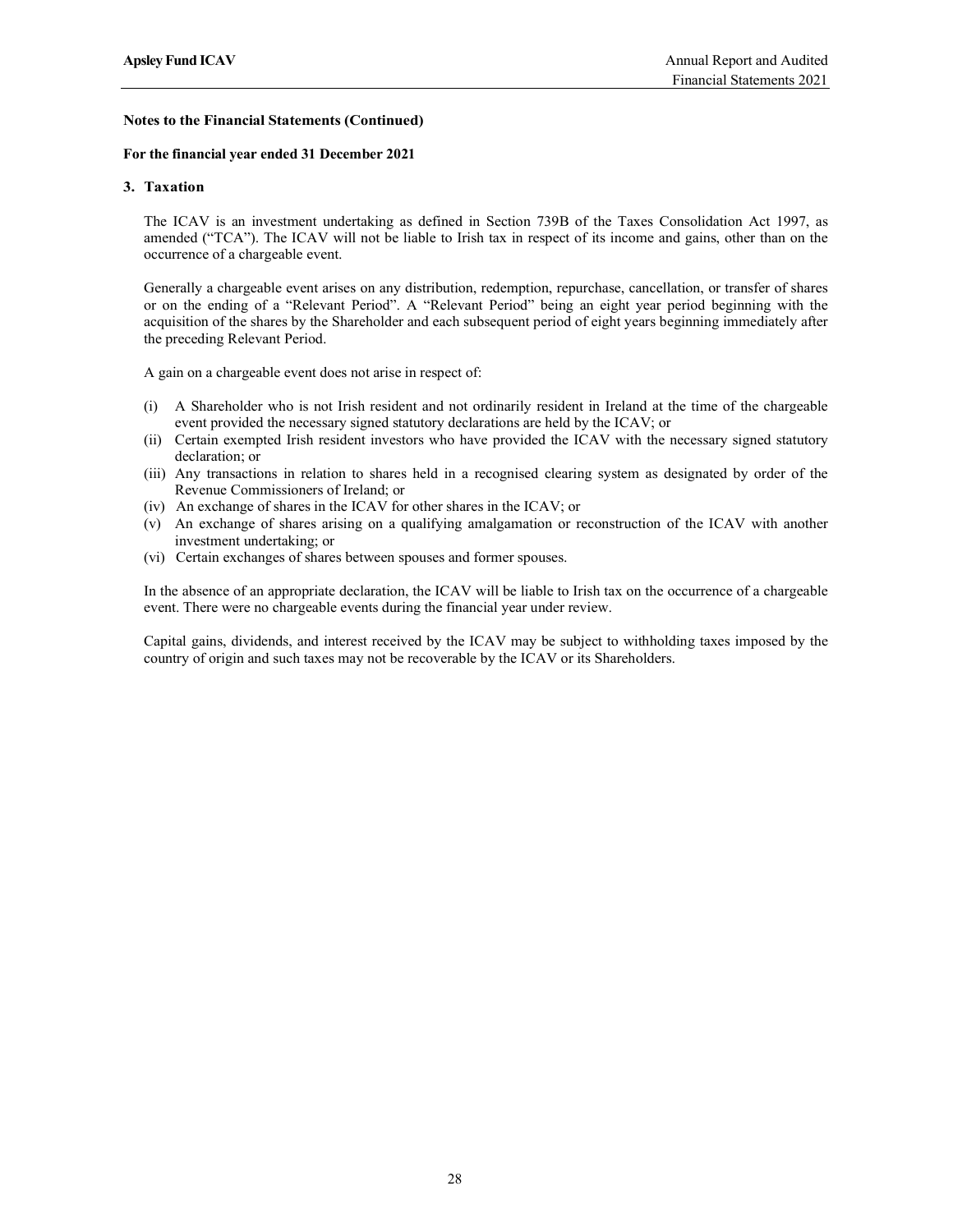# For the financial year ended 31 December 2021

# 4. Net Gains/(Losses) on Financial Assets and Liabilities at Fair Value through Profit or Loss and Foreign Currencies

| psley Fund ICAV                                                                                                    |                                                         |                                                                                    |                                                                                                                                                                             |                                                                | Annual Report and Audited<br>Financial Statements 2021 |
|--------------------------------------------------------------------------------------------------------------------|---------------------------------------------------------|------------------------------------------------------------------------------------|-----------------------------------------------------------------------------------------------------------------------------------------------------------------------------|----------------------------------------------------------------|--------------------------------------------------------|
|                                                                                                                    |                                                         |                                                                                    |                                                                                                                                                                             |                                                                |                                                        |
| otes to the Financial Statements (Continued)                                                                       |                                                         |                                                                                    |                                                                                                                                                                             |                                                                |                                                        |
| or the financial year ended 31 December 2021                                                                       |                                                         |                                                                                    |                                                                                                                                                                             |                                                                |                                                        |
| Net Gains/(Losses) on Financial Assets and Liabilities at Fair Value through Profit or Loss and Foreign Currencies |                                                         |                                                                                    |                                                                                                                                                                             |                                                                |                                                        |
|                                                                                                                    | The Optima<br><b>STAR Long Fund</b><br>31 December 2021 | The Optima<br><b>STAR Fund*</b><br>31 December 2021                                | The Optima Lloyd<br><b>George Asia Fund</b><br>Financial year ended Financial year ended Financial year ended Financial year ended Financial year ended<br>31 December 2021 | <b>Target Global</b><br><b>Equity Fund</b><br>31 December 2021 | <b>ICAV Total</b><br>31 December 2021                  |
|                                                                                                                    | <b>USD</b>                                              | <b>USD</b>                                                                         | <b>USD</b>                                                                                                                                                                  | <b>EUR</b>                                                     | <b>USD</b>                                             |
| Realised gains on investments<br>Realised (losses)/gains on forward currency contracts                             | 10,272,813                                              | 839,648<br>7,020                                                                   | 4,028,917<br>(57,259)                                                                                                                                                       | 4,033,735<br>(798, 887)                                        | 19,913,347<br>(995, 396)                               |
| Realised (losses)/gains on closed futures contracts                                                                | (62)                                                    | (161, 928)                                                                         |                                                                                                                                                                             | 3,967,145                                                      | 4,531,264                                              |
| Realised (losses)/gains on options                                                                                 |                                                         | $\blacksquare$                                                                     | (1,176,745)                                                                                                                                                                 | 135,857                                                        | (1,016,024)                                            |
| Movement in net unrealised (losses)/gains on investments                                                           | (6,395,966)                                             | (669, 432)                                                                         | (5,070,655)                                                                                                                                                                 | 912,526                                                        | (11,056,521)                                           |
| Net movement in unrealised gains/(losses) on open futures contracts                                                |                                                         | 55,098                                                                             |                                                                                                                                                                             | (809, 644)                                                     | (902, 724)                                             |
| Net unrealised gains on options                                                                                    |                                                         |                                                                                    | 33,021                                                                                                                                                                      | 27,215                                                         | 65,217                                                 |
| Net movement in currency (losses)/gains                                                                            |                                                         | (49,089)                                                                           | 25,367                                                                                                                                                                      | (137,005)                                                      | (185, 801)                                             |
|                                                                                                                    | 3,876,785                                               | 21,317                                                                             | (2,217,354)                                                                                                                                                                 | 7,330,942                                                      | 10,353,362                                             |
| *The Optima STAR Fund closed on 5 March 2021.                                                                      |                                                         |                                                                                    |                                                                                                                                                                             |                                                                |                                                        |
|                                                                                                                    | The Optima<br><b>STAR Long Fund</b>                     | The Optima<br><b>STAR Fund</b>                                                     | <b>The Optima Lloyd</b><br><b>George Asia Fund</b>                                                                                                                          | <b>Target Global</b><br><b>Equity Fund**</b>                   | <b>ICAV Total</b>                                      |
|                                                                                                                    | 31 December 2020                                        | Financial year ended Financial year ended Financial year ended<br>31 December 2020 | 31 December 2020                                                                                                                                                            | 31 December 2020                                               | Period ended Financial year ended<br>31 December 2020  |
| Realised gains on investments                                                                                      | <b>USD</b><br>8,228,712                                 | <b>USD</b><br>911,860                                                              | <b>USD</b><br>179,995                                                                                                                                                       | <b>EUR</b><br>981,685                                          | <b>USD</b><br>10,441,056                               |
| Realised (losses)/gains on forward currency contracts                                                              | (149)                                                   | 168,977                                                                            | (10, 187)                                                                                                                                                                   | 554,548                                                        | 791,598                                                |
| Realised losses on closed futures contracts                                                                        |                                                         | (647,313)                                                                          |                                                                                                                                                                             | (815, 826)                                                     | (1,578,491)                                            |
| Realised gains on options                                                                                          |                                                         |                                                                                    | 13,751                                                                                                                                                                      | 83,148                                                         | 108,656                                                |
| Movement in net unrealised gains on investments                                                                    | 5,513,649                                               | 218,924                                                                            | 6,146,071                                                                                                                                                                   | 673,119                                                        | 12,646,937                                             |
| Net movement in unrealised (losses)/gains on open futures<br>Net unrealised losses on options                      |                                                         | (20, 238)                                                                          | (166, 519)                                                                                                                                                                  | 250,647<br>(27,215)                                            | 265,849<br>(197, 582)                                  |
| Net movement in currency gains/(losses)                                                                            |                                                         | 7,349                                                                              | (1,202)                                                                                                                                                                     | 139,980                                                        | 165,919                                                |
|                                                                                                                    | 12,742,312                                              | 620E50                                                                             | 616100                                                                                                                                                                      | 1.040.006                                                      | 22612012                                               |

|                                                                     | 31 December 2021<br><b>USD</b> | 31 December 2021<br><b>USD</b> | 31 December 2021<br><b>USD</b> | 31 December 2021<br><b>EUR</b> | 31 December 2021<br><b>USD</b> |
|---------------------------------------------------------------------|--------------------------------|--------------------------------|--------------------------------|--------------------------------|--------------------------------|
| Realised gains on investments                                       | 10,272,813                     | 839,648                        | 4,028,917                      | 4,033,735                      | 19,913,347                     |
| Realised (losses)/gains on forward currency contracts               | (62)                           | 7,020                          | (57,259)                       | (798, 887)                     | (995,396)                      |
| Realised (losses)/gains on closed futures contracts                 |                                | (161, 928)                     |                                | 3,967,145                      | 4,531,264                      |
| Realised (losses)/gains on options                                  |                                |                                | (1,176,745)                    | 135,857                        | (1,016,024)                    |
| Movement in net unrealised (losses)/gains on investments            | (6,395,966)                    | (669, 432)                     | (5,070,655)                    | 912,526                        | (11,056,521)                   |
| Net movement in unrealised gains/(losses) on open futures contracts |                                | 55,098                         |                                | (809, 644)                     | (902, 724)                     |
| Net unrealised gains on options                                     |                                |                                | 33,021                         | 27,215                         | 65,217                         |
| Net movement in currency (losses)/gains                             |                                | (49,089)                       | 25,367                         | (137,005)                      | (185, 801)                     |
|                                                                     | 3,876,785                      | 21,317                         | (2,217,354)                    | 7,330,942                      | 10,353,362                     |
| *The Optima STAR Fund closed on 5 March 2021.                       |                                |                                |                                |                                |                                |
|                                                                     | The Optima                     | The Optima                     | <b>The Optima Lloyd</b>        | <b>Target Global</b>           |                                |
|                                                                     | <b>STAR Long Fund</b>          | <b>STAR Fund</b>               | <b>George Asia Fund</b>        | <b>Equity Fund**</b>           | <b>ICAV Total</b>              |
|                                                                     | <b>Financial year ended</b>    | <b>Financial year ended</b>    | <b>Financial year ended</b>    | Period ended                   | <b>Financial year ended</b>    |
|                                                                     | 31 December 2020               | 31 December 2020               | 31 December 2020               | 31 December 2020               | 31 December 2020               |
|                                                                     | <b>USD</b>                     | <b>USD</b>                     | <b>USD</b>                     | <b>EUR</b>                     | <b>USD</b>                     |
| Realised gains on investments                                       | 8,228,712                      | 911,860                        | 179,995                        | 981,685                        | 10,441,056                     |
| Realised (losses)/gains on forward currency contracts               | (149)                          | 168,977                        | (10, 187)                      | 554,548                        | 791,598                        |
| Realised losses on closed futures contracts                         |                                | (647,313)                      |                                | (815, 826)                     | (1,578,491)                    |
| Realised gains on options                                           |                                |                                | 13,751                         | 83,148                         | 108,656                        |
| Movement in net unrealised gains on investments                     | 5,513,649                      | 218,924                        | 6,146,071                      | 673,119                        | 12,646,937                     |
|                                                                     |                                | (20, 238)                      |                                | 250,647                        | 265,849                        |
| Net movement in unrealised (losses)/gains on open futures           |                                |                                | (166, 519)                     | (27,215)                       | (197, 582)                     |
| Net unrealised losses on options                                    |                                |                                |                                |                                |                                |
| Net movement in currency gains/(losses)                             |                                | 7,349                          | (1,202)                        | 139,980                        | 165,919                        |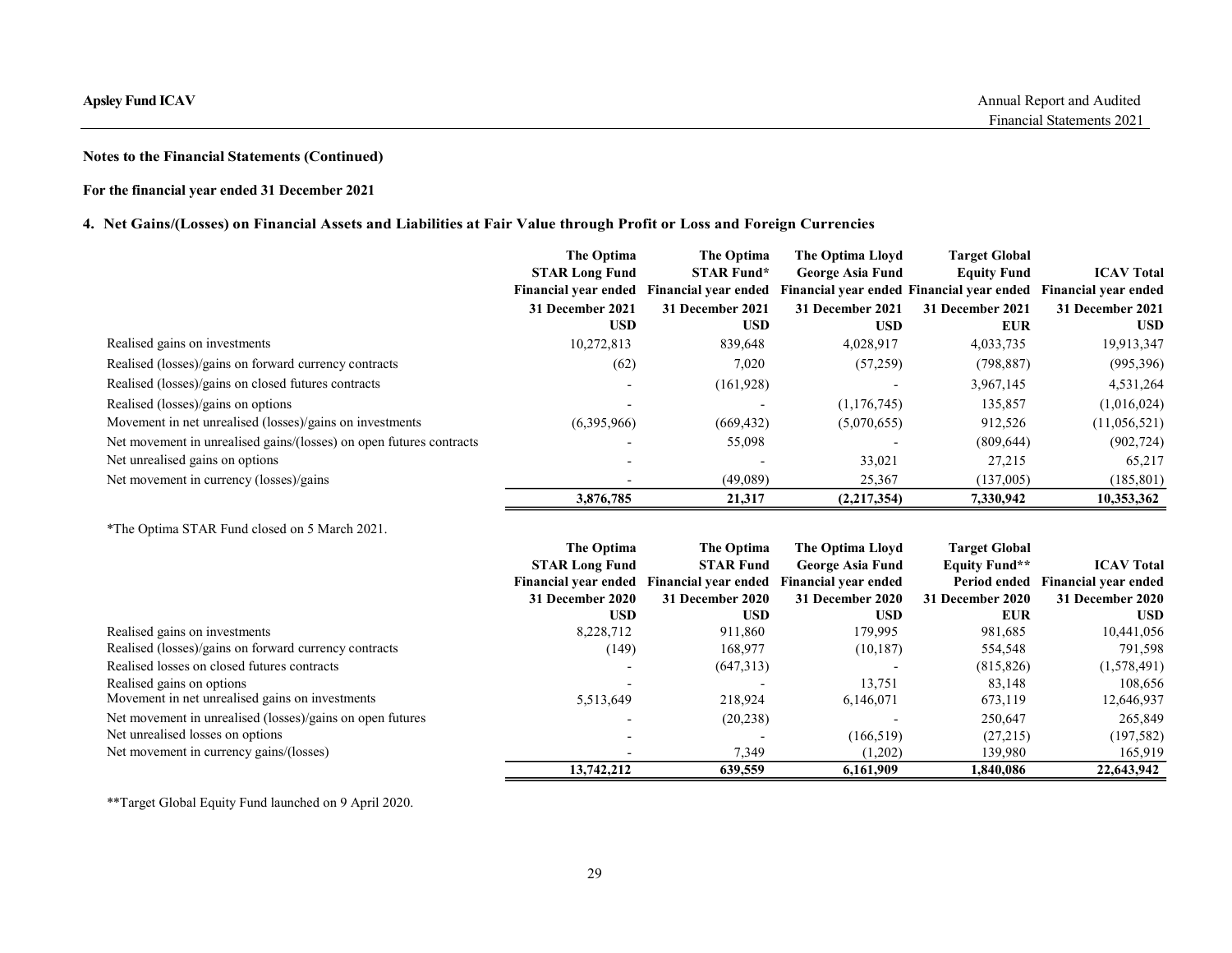### For the financial year ended 31 December 2021

### 5. Fees

### Investment Management Fees

The Investment Manager shall be entitled to an investment management fee payable out of the assets of the Funds calculated by the Administrator, accruing at each Valuation Point and payable monthly in arrears at an annual rate of:

### (a) Retail Share Classes

1.75% of the Net Asset Value of the Class A, Class B, Class C, Class D, Class E and Class F at each Valuation Point.

1.25% of the Net Asset Value of the Class X shares at each Valuation Point.

#### (b) Institutional Share Classes

1% of the Net Asset Value of the Class G, Class H, Class I, Class J, Class K and Class L shares at each Valuation Point for both The Optima STAR Long Fund and The Optima STAR Fund.

1.5% of the Net Asset Value of the Class G and Class H shares at each Valuation Point for The Optima Lloyd George Asia Fund.

1.5% of the Net Asset Value of the Class I shares at each Valuation Point for Target Global Equity Fund.

The ICAV will also reimburse the Investment Manager for its reasonable out-of-pocket expenses incurred by the Investment Manager.

The Investment Manager is responsible for paying the Sub-Investment Manager their share of the Investment Management fees of The Optima Lloyd George Asia Fund.

Investment Management fees for the ICAV, during the financial year, amounted to USD 1,853,014 (31 December 2020: USD 1,096,814), of which USD 284,905 (31 December 2020: USD 183,628) was payable at the financial year end.

The Optima STAR Long Fund can issue A, B, C, D, E and F Retail Share Classes (each a "Class" collectively the "Classes") and G, H, I, J, K and L Institutional Share Classes (each a "Class" collectively the "Classes"). The Optima Lloyd George Asia Fund can issue A and B Retail Share Classes (each a "Class" collectively the "Classes") and G and H Institutional Share Classes (each a "Class" collectively the "Classes"). Target Global Equity Fund can issue I Share Class.

#### Administration Fees

The ICAV is responsible for the continuing fees of the Administrator in accordance with the Administration Agreement dated 12 April 2016.

The ICAV will be subject to an administration fee in respect of each Fund in an amount which will be paid monthly and will not to exceed 0.09% per annum, (exclusive of any VAT), of the entire Net Asset Value of the Fund subject to a minimum annual fee of up to USD 60,000 plus USD 6,000 per class of shares, exclusive of outof-pocket expenses. There will be an annual fee payable of up to USD 6,125 for the preparation of annual and semi-annual financial statements. Transfer agency fees shall also be payable to the Administrator from the assets of the Fund at normal commercial rates (rates are set out in the Administration Agreement and available from either the Investment Manager upon request). Annual US tax reporting fees of USD 2,000 per Fund will apply with additional FATCA/CRS reporting fees of up to USD 4,000 per annum.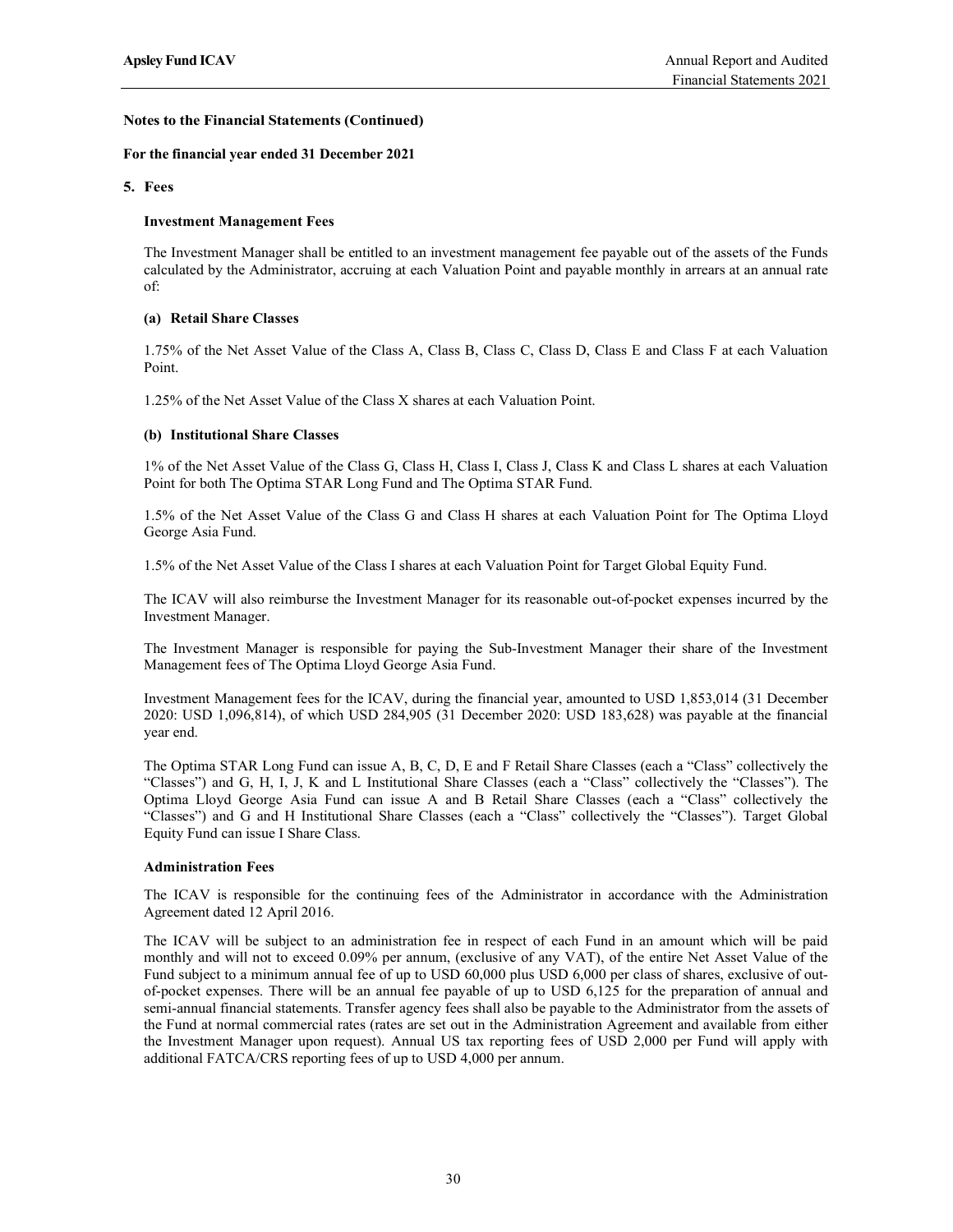### For the financial year ended 31 December 2021

## 5. Fees (Continued)

### Administration Fees (Continued)

The Administrator will also be reimbursed out of the assets of the Funds for reasonable out-of-pocket expenses incurred by the Administrator.

The fees and expenses of the Administrator will accrue at each Valuation Point and are payable monthly in arrears.

Administration fees for the ICAV, during the financial year, amounted to USD 207,093 (31 December 2020: USD 242,032), of which USD 68,033 (31 December 2020: USD 188,698) was payable at the financial year end.

#### Depositary Fees

The ICAV is responsible for the continuing fees of the Depositary in accordance with the Depositary Agreement dated 12 April 2016.

The Depositary will be paid a fee not to exceed 0.0275% per annum of the Net Asset Value of each Fund (exclusive of any VAT and any transaction charges). The Depositary will also be paid out of the assets of the Fund for reasonable out-of-pocket expenses and any transaction charges (which shall be at normal commercial rates) incurred by them and for the reasonable fees and customary agent's charges paid by the Depositary to any subcustodian (which shall be charged at normal commercial rates) together with value added tax, if any, thereon.

The fees and expenses of the Depositary shall accrue daily and be calculated monthly based on the Net Asset Value of the Fund on the last dealing day of each calendar month and shall be payable monthly in arrears.

Depositary fees for the ICAV, during the financial year, amounted to USD 86,607 (31 December 2020: USD 77,647), of which USD 37,433 (31 December 2020: USD 56,305) was payable at the financial year end.

#### Distribution Fees

The Global Distributor will be paid a fee not to exceed 0.25% per annum of the Net Asset Value of The Optima STAR Long Fund and The Optima STAR Fund (exclusive of any VAT and any transaction charges). The Global Distributor will also be reimbursed out of the assets of the Funds reasonable out-of-pocket expenses and any transaction charges (which shall be at normal commercial rates) incurred by the Global Distributor.

There were no Distribution fees charged for the ICAV during the financial year or during the prior year, as these fees were paid by the Investment Manager to the Global Distributor.

#### Directors' Fees

The Directors are entitled to a fee in remuneration for their services to the ICAV at a rate to be determined from time to time by the Directors, but so that the aggregate amount of each Directors' remuneration in any one financial year shall not exceed Euro ("EUR") 20,000 (or such other higher limit as the Directors may from time to time determine with the approval of the Shareholders). The Directors and any alternate Directors may also be paid all travelling, hotel and other expenses properly incurred by them in attending and returning from meetings of the Directors or any other meetings in connection with the business of the ICAV.

During the financial year, Mr. Peter Blessing and Mr. Dermot Butler, who are Directors of the ICAV, were each entitled to Directors' fees of EUR 20,000 per annum. Directors' fees for the ICAV, during the financial year, amounted to USD 53,757 (31 December 2020: USD 44,207), of which USD 1,420 (31 December 2020: USD Nil) was payable at the financial year end. There was no Director's fees paid to Mr. Fabrizio De Tomasi during the financial year ended 31 December 2021 and the financial year ended 31 December 2020.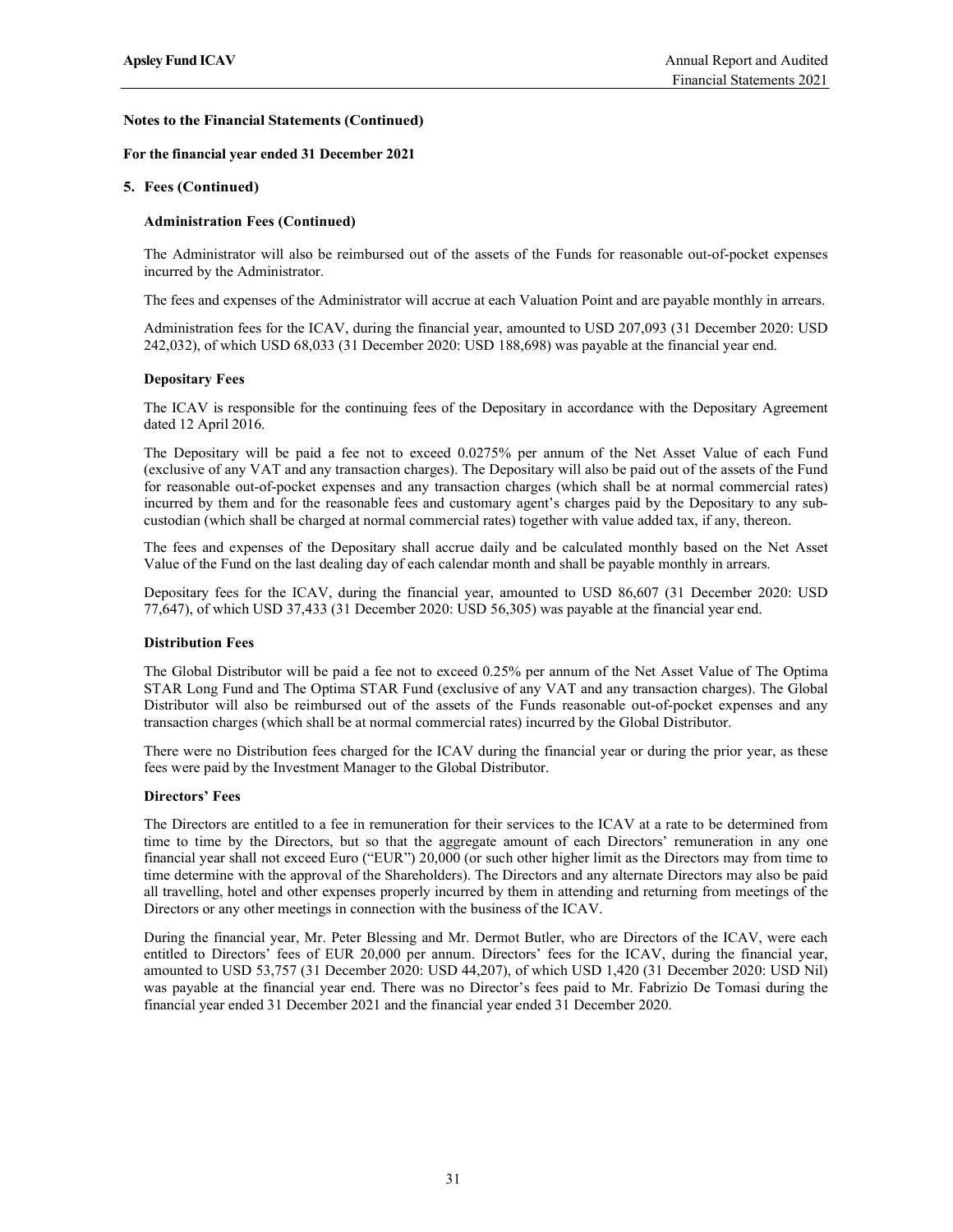### For the financial year ended 31 December 2021

## 5. Fees (Continued)

### Performance Fees

In addition to the Investment Management Fee the Investment Manager is entitled to a performance fee (the "Performance Fee").

The Performance Fee relates to Class H of The Optima Lloyd George Asia Fund and Class I of Target Global Equity Fund and shall be calculated and shall accrue at each valuation day and the accrual will be reflected in the NAV per share of the relevant share class. The performance fee will be paid annually in arrears.

The performance fee for each performance period shall be equal to 15% of the amount, by which the NAV of the relevant share class exceeds the high watermark of such share class on the last valuation day of the period.

High watermark means in respect of the initial performance period for a share class the initial offer price of the relevant share class multiplied by the number of shares of such share class issued during the initial offer period, increased on each valuation day by the value of any subscriptions or decreased on each valuation day pro rata by the value of any redemptions of shares which have taken place since the initial offer period.

For each subsequent Performance Period for a Share Class the "High Water Mark" means either:

(i) where a performance fee was payable in respect of the prior performance period, the NAV per share of the relevant share class at the beginning of the performance period multiplied by the number of shares of such share class in issue at the beginning of such performance period, increased on each valuation day by the value of any subscriptions or decreased on each valuation day pro rata by the value of any redemptions of shares which have taken place since the beginning of such performance period; or

(ii) where no performance fee was payable in respect of the prior performance period, the high water mark of the relevant share class at end of the prior performance period, increased on each valuation day by the value of any subscriptions or decreased on each valuation day pro rata by the value of any redemptions of shares which have taken place since the beginning of such performance period.

The Investment Manager is responsible for paying the Sub-Investment Manager their share of the Performance fees of The Optima Lloyd George Asia Fund.

Performance fees for the ICAV during the financial year amounted to USD 1,185,795 (31 December 2020: 1,138,673) of which USD 1,090,840 (31 December 2020: USD 1,124,116) was payable at the financial year end.

#### Establishment Costs

Establishment expenses of USD 13,063 (31 December 2020: USD 11,626) were charged to Statement of Comprehensive Income. The establishment expenses for each Fund are set out in the relevant Fund Supplement. Establishment expenses not paid for by the relevant Investment Manager may be amortised over an initial five year period, unless otherwise provided for in the relevant Fund Supplement. This treatment is not in accordance with IAS 38 'Intangible Assets'; however the Directors believed the effect of this was immaterial and therefore opted to continue to amortise these costs, therefore not adjusting the financial statements.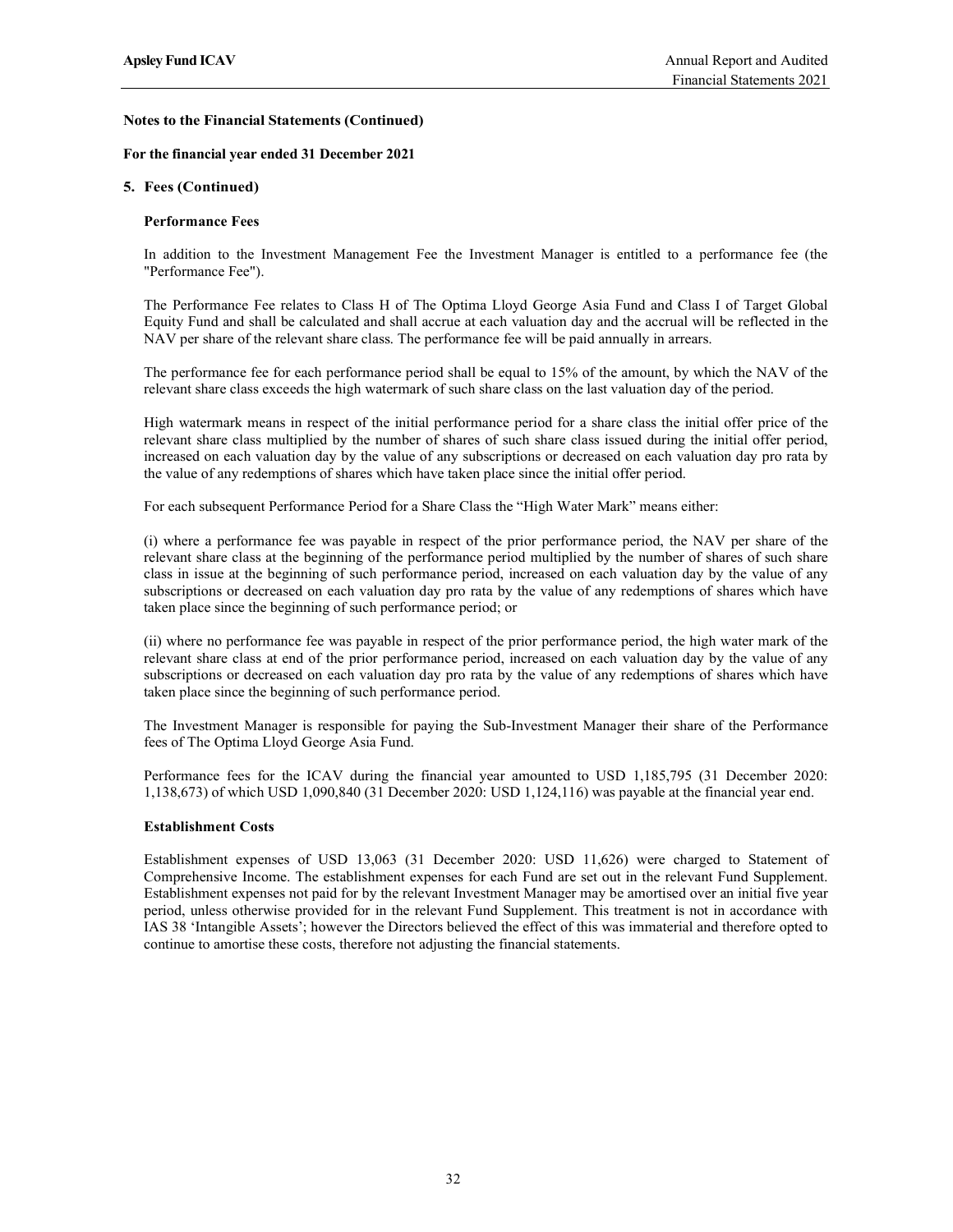# For the financial year ended 31 December 2021

## 5. Fees (Continued)

## Auditors' Remuneration

| <b>Fees (Continued)</b>                                                                                               |                                                   |                                               |                                                |                                                                                              |
|-----------------------------------------------------------------------------------------------------------------------|---------------------------------------------------|-----------------------------------------------|------------------------------------------------|----------------------------------------------------------------------------------------------|
| <b>Auditors' Remuneration</b>                                                                                         |                                                   |                                               |                                                |                                                                                              |
| The remuneration for all work carried out by the statutory audit firm in respect of the financial year is as follows: |                                                   |                                               |                                                |                                                                                              |
|                                                                                                                       |                                                   | For the financial year                        | <b>ICAV Total</b><br>ended<br>31 December 2021 | <b>ICAV Total</b><br>For the financial year<br>ended<br>31 December 2020                     |
| Statutory audit (exclusive of VAT and out of pocket expenses)<br><b>Total</b>                                         |                                                   |                                               | <b>USD</b><br>22,653<br>22,653                 | <b>USD</b><br>25,376<br>25,376                                                               |
| Transaction costs included in realised and unrealised gain/loss on investments are as follows:                        |                                                   |                                               |                                                |                                                                                              |
| 31 December 2021                                                                                                      | The Optima<br><b>STAR Long Fund</b><br><b>USD</b> | The Optima<br><b>STAR Fund*</b><br><b>USD</b> | The Optima Lloyd<br><b>George Asia Fund</b>    | <b>Target Global</b><br><b>Equity Fund</b><br><b>EUR</b><br><b>USD</b>                       |
| Transaction costs                                                                                                     | 35,029                                            | 570                                           | 283,779                                        | 32,543                                                                                       |
| *The Optima STAR Fund closed on 5 March 2021.                                                                         |                                                   |                                               |                                                |                                                                                              |
| 31 December 2020                                                                                                      | The Optima<br><b>STAR Long Fund</b><br><b>USD</b> | The Optima<br><b>STAR Fund</b><br><b>USD</b>  |                                                | The Optima Lloyd Target Global<br>George Asia Fund Equity Fund**<br><b>EUR</b><br><b>USD</b> |
| Transaction costs                                                                                                     | 33,574                                            | 3,264                                         | 76,627                                         | 35,940                                                                                       |

# Transaction Costs

| 31 December 2021  | The Optima            | The Optima        | The Optima Llovd Target Global |                    |
|-------------------|-----------------------|-------------------|--------------------------------|--------------------|
|                   | <b>STAR Long Fund</b> | <b>STAR Fund*</b> | George Asia Fund               | <b>Equity Fund</b> |
|                   | USD                   | USD               | USD                            | <b>EUR</b>         |
| Transaction costs | 35,029                | 570               | 283,779                        | 32,543             |

| 31 December 2020  | <b>The Optima</b><br><b>STAR Long Fund</b> | The Optima<br><b>STAR Fund</b> | The Optima Lloyd<br>George Asia Fund Equity Fund** | <b>Target Global</b> |
|-------------------|--------------------------------------------|--------------------------------|----------------------------------------------------|----------------------|
|                   | USD                                        | USD                            | USD                                                | <b>EUR</b>           |
| Transaction costs | 33,574                                     | 3,264                          | 76,627                                             | 35,940               |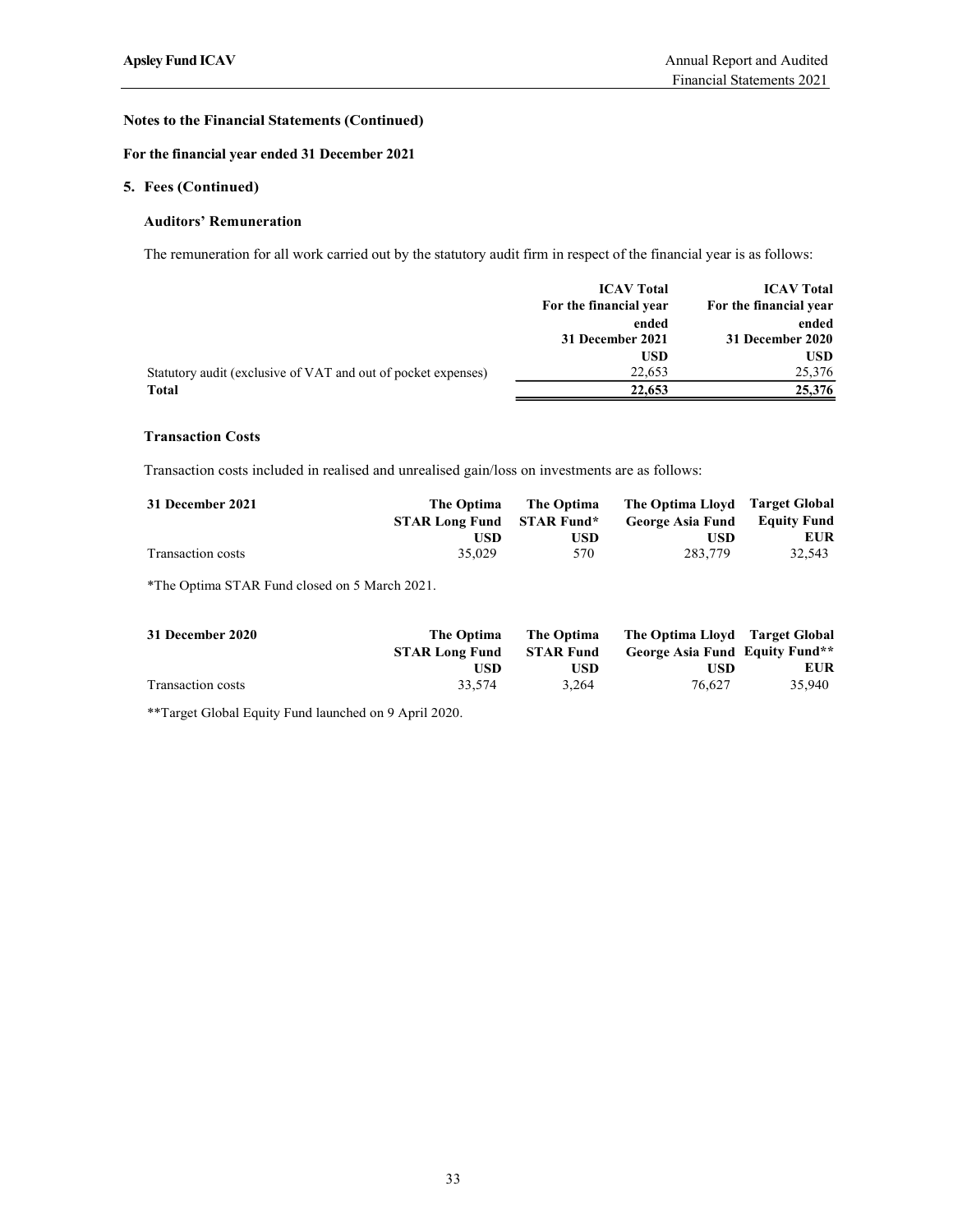# For the financial year ended 31 December 2021

# 6. Other Expenses

| <b>Apsley Fund ICAV</b>                              |                                                        |                                                        |                                                               |                                                        | Annual Report and Audited                              |
|------------------------------------------------------|--------------------------------------------------------|--------------------------------------------------------|---------------------------------------------------------------|--------------------------------------------------------|--------------------------------------------------------|
|                                                      |                                                        |                                                        |                                                               |                                                        | Financial Statements 2021                              |
| <b>Notes to the Financial Statements (Continued)</b> |                                                        |                                                        |                                                               |                                                        |                                                        |
| For the financial year ended 31 December 2021        |                                                        |                                                        |                                                               |                                                        |                                                        |
| <b>6. Other Expenses</b>                             |                                                        |                                                        |                                                               |                                                        |                                                        |
|                                                      | The Optima STAR<br><b>Long Fund</b>                    | The Optima<br><b>STAR Fund*</b>                        | The Optima Lloyd<br>George Asia Fund                          | <b>Target Global</b><br><b>Equity Fund</b>             | <b>ICAV Total</b>                                      |
|                                                      | Financial year ended<br>31 December 2021<br><b>USD</b> | Financial year ended<br>31 December 2021<br><b>USD</b> | <b>Financial year ended</b><br>31 December 2021<br><b>USD</b> | Financial year ended<br>31 December 2021<br><b>EUR</b> | Financial year ended<br>31 December 2021<br><b>USD</b> |
| Corporate secretarial fees                           | (151)                                                  | (83)                                                   | 604                                                           | 2,358                                                  | 3,160                                                  |
| Directors' insurance fees                            | 6,433                                                  | 387                                                    | 3,010                                                         | 1,561                                                  | 11,677                                                 |
| Establishment costs                                  | $\sim$                                                 | (9)                                                    | 8,304                                                         | 4,030                                                  | 13,063                                                 |
| Financial reporting fees                             | 4,460                                                  | 3,176                                                  | 4,459                                                         | 3,828                                                  | 16,624                                                 |
| Legal fees                                           | 13,334                                                 | 14,533                                                 | 14,124                                                        | 18,961                                                 | 64,421                                                 |
| Registration fee                                     | 32,883                                                 | 7,338                                                  | 3,318                                                         | 1,492                                                  | 45,304                                                 |
| Transfer agent fees                                  | 959                                                    | 70                                                     | 2,328                                                         | 3,752                                                  | 7,796                                                  |
| Other operating expenses                             | 27,841                                                 | 5,261                                                  | 23,243                                                        | 101,886                                                | 176,877                                                |
| <b>Total</b>                                         | 85,759                                                 | 30,673                                                 | 59,390                                                        | 137,868                                                | 338,922                                                |
| *The Optima STAR Fund closed on 5 March 2021.        |                                                        |                                                        |                                                               |                                                        |                                                        |
|                                                      | The Optima STAR                                        | The Optima                                             | The Optima Lloyd                                              | <b>Target Global</b>                                   |                                                        |
|                                                      | <b>Long Fund</b>                                       | <b>STAR Fund</b>                                       | <b>George Asia Fund</b>                                       | <b>Equity Fund**</b>                                   | <b>ICAV Total</b>                                      |
|                                                      | Financial year ended                                   | Financial year ended                                   | Financial year ended                                          | Period ended                                           | Financial year ended                                   |
|                                                      | 31 December 2020                                       | 31 December 2020                                       | 31 December 2020                                              | 31 December 2020                                       | 31 December 2020                                       |
|                                                      | <b>USD</b>                                             | <b>USD</b>                                             | <b>USD</b>                                                    | <b>EUR</b>                                             | <b>USD</b>                                             |
| Corporate secretarial fees                           | 4,840                                                  | 12                                                     | 1,410                                                         | 2,337                                                  | 8,930                                                  |
| Directors' insurance fees                            | 4,111                                                  | 287                                                    | 1,098                                                         | 130                                                    | 5,644                                                  |
| Establishment costs                                  | $\sim$                                                 | $\sim$                                                 | 8,350                                                         | 2,870                                                  | 11,626                                                 |
| Financial reporting fees                             | 4,073                                                  | 4,073                                                  | 4,073                                                         | 3,827                                                  | 16,587                                                 |
| Legal fees                                           | 27,337                                                 | 13,476                                                 | 8,074                                                         | 9,055                                                  | 59,222                                                 |
| Registration fee                                     | 12,659                                                 | 4,004                                                  | $\overline{\phantom{a}}$                                      | $\overline{\phantom{a}}$                               | 16,663                                                 |
| Transfer agent fees                                  | 2,159                                                  | 682                                                    | 1,215                                                         | 1,820                                                  | 6,133                                                  |
| Other operating expenses                             | 34,347                                                 | 18,128                                                 | 3,732                                                         | 71,737                                                 | 138,088                                                |

|                                               | Financial year ended                | Financial year ended           | <b>Financial year ended</b>                 | Financial year ended                  | Financial year ended           |
|-----------------------------------------------|-------------------------------------|--------------------------------|---------------------------------------------|---------------------------------------|--------------------------------|
|                                               | 31 December 2021<br><b>USD</b>      | 31 December 2021<br><b>USD</b> | 31 December 2021<br><b>USD</b>              | 31 December 2021<br><b>EUR</b>        | 31 December 2021<br><b>USD</b> |
| Corporate secretarial fees                    | (151)                               | (83)                           | 604                                         | 2,358                                 | 3,160                          |
| Directors' insurance fees                     | 6,433                               | 387                            | 3,010                                       | 1,561                                 | 11,677                         |
| Establishment costs                           | $\sim$                              | (9)                            | 8,304                                       | 4,030                                 | 13,063                         |
| Financial reporting fees                      | 4,460                               | 3,176                          | 4,459                                       | 3,828                                 | 16,624                         |
| Legal fees                                    | 13,334                              | 14,533                         | 14,124                                      | 18,961                                | 64,421                         |
| Registration fee                              | 32,883                              | 7,338                          | 3,318                                       | 1,492                                 | 45,304                         |
| Transfer agent fees                           | 959                                 | 70                             | 2,328                                       | 3,752                                 | 7,796                          |
| Other operating expenses                      | 27,841                              | 5,261                          | 23,243                                      | 101,886                               | 176,877                        |
| <b>Total</b>                                  | 85,759                              | 30,673                         | 59,390                                      | 137,868                               | 338,922                        |
| *The Optima STAR Fund closed on 5 March 2021. |                                     |                                |                                             |                                       |                                |
|                                               | The Optima STAR<br><b>Long Fund</b> | The Optima<br><b>STAR Fund</b> | The Optima Lloyd<br><b>George Asia Fund</b> | <b>Target Global</b><br>Equity Fund** | <b>ICAV Total</b>              |
|                                               | Financial year ended                | <b>Financial year ended</b>    | Financial year ended                        | Period ended                          | <b>Financial year ended</b>    |
|                                               | 31 December 2020                    | 31 December 2020               | 31 December 2020                            | 31 December 2020                      | 31 December 2020               |
|                                               | <b>USD</b>                          | <b>USD</b>                     | <b>USD</b>                                  | <b>EUR</b>                            | <b>USD</b>                     |
| Corporate secretarial fees                    | 4,840                               | 12                             | 1,410                                       | 2,337                                 | 8,930                          |
| Directors' insurance fees                     | 4,111                               | 287                            | 1,098                                       | 130                                   | 5,644                          |
| Establishment costs                           | $\overline{\phantom{a}}$            | $\sim$                         | 8,350                                       | 2,870                                 | 11,626                         |
| Financial reporting fees                      | 4,073                               | 4,073                          | 4,073                                       | 3,827                                 | 16,587                         |
| Legal fees                                    | 27,337                              | 13,476                         | 8,074                                       | 9,055                                 | 59,222                         |
|                                               | 12,659                              | 4,004                          |                                             |                                       | 16,663                         |
|                                               |                                     |                                |                                             |                                       |                                |
| Registration fee                              |                                     |                                |                                             |                                       |                                |
| Transfer agent fees                           | 2,159                               | 682                            | 1,215                                       | 1,820                                 | 6,133                          |
| Other operating expenses<br><b>Total</b>      | 34,347<br>89,526                    | 18,128<br>40,662               | 3,732<br>27,952                             | 71,737<br>91,776                      | 138,088<br>262,893             |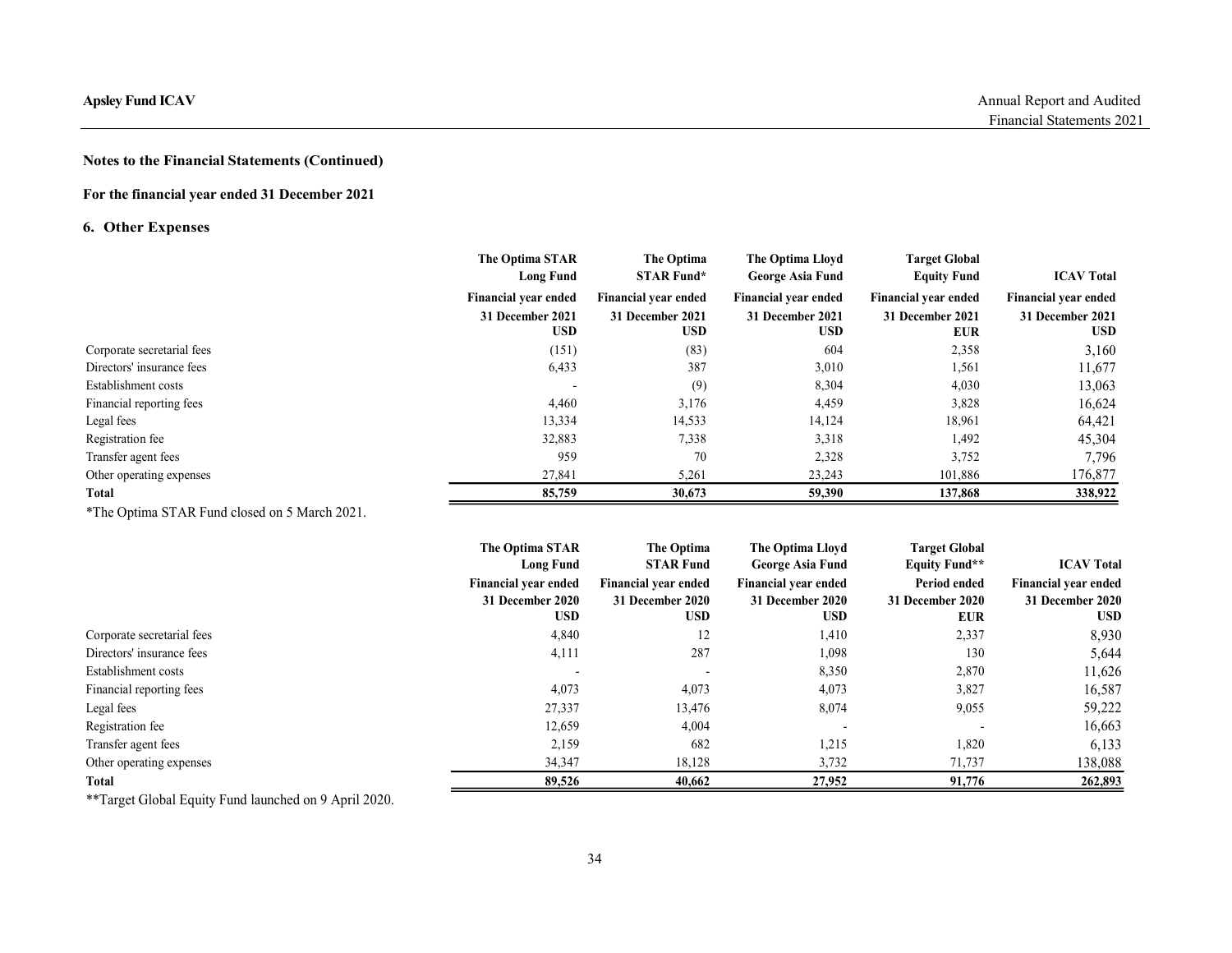# For the financial year ended 31 December 2021

# 7. Other Payables and Accrued Expenses

| sley Fund ICAV                                |                           |                           |                           |                           | Annual Report and Audited |
|-----------------------------------------------|---------------------------|---------------------------|---------------------------|---------------------------|---------------------------|
|                                               |                           |                           |                           |                           | Financial Statements 2021 |
| tes to the Financial Statements (Continued)   |                           |                           |                           |                           |                           |
| r the financial year ended 31 December 2021   |                           |                           |                           |                           |                           |
|                                               |                           |                           |                           |                           |                           |
| <b>Other Payables and Accrued Expenses</b>    |                           |                           |                           |                           |                           |
|                                               | The Optima STAR           | The Optima                | The Optima Lloyd          | <b>Target Global</b>      |                           |
|                                               | <b>Long Fund</b>          | <b>STAR Fund*</b>         | <b>George Asia Fund</b>   | <b>Equity Fund</b>        | <b>ICAV Total</b>         |
|                                               | As at<br>31 December 2021 | As at<br>31 December 2021 | As at<br>31 December 2021 | As at<br>31 December 2021 | As at<br>31 December 2021 |
|                                               | <b>USD</b>                | <b>USD</b>                | <b>USD</b>                | <b>EUR</b>                | <b>USD</b>                |
| Corporate secretarial fees payable            |                           | 248                       |                           | 255                       | 538                       |
| Directors' insurance fees payable             |                           |                           | $\overline{\phantom{a}}$  | 1,691                     | 1,923                     |
| Legal fees payable                            |                           | 703                       | 10,753                    | 3,943                     | 15,940                    |
| Financial reporting fees payable              | 3,772                     | 393                       | 1,335                     | 1,218                     | 6,885                     |
| Transfer agency fees payable                  | 375                       | 483                       | 402                       | 452                       | 1,774                     |
| Other payables and accrued expenses           | 57,888                    | 27,165                    | 21,999                    | 54,031                    | 168,496                   |
| <b>Total</b>                                  | 62,035                    | 28,992                    | 34,489                    | 61,590                    | 195,556                   |
| *The Optima STAR Fund closed on 5 March 2021. |                           |                           |                           |                           |                           |
|                                               | The Optima STAR           | The Optima                | The Optima Lloyd          | <b>Target Global</b>      |                           |
|                                               | <b>Long Fund</b>          | <b>STAR Fund</b>          | <b>George Asia Fund</b>   | <b>Equity Fund**</b>      | <b>ICAV Total</b>         |
|                                               | As at                     | As at                     | As at                     | As at                     | As at                     |
|                                               | 31 December 2020          | 31 December 2020          | 31 December 2020          | 31 December 2020          | 31 December 2020          |
|                                               | <b>USD</b>                | <b>USD</b>                | <b>USD</b>                | <b>EUR</b>                | <b>USD</b>                |
| Corporate secretarial fees payable            | 4,467                     | 330                       | 1,413                     | 2,337                     | 9,069                     |
| Directors' insurance fees payable             | 247                       | 18                        | 78                        | 130                       | 502                       |
|                                               |                           |                           |                           |                           |                           |

|                                                       | <b>USD</b>               | <b>USD</b>       | <b>USD</b>              | <b>EUR</b>               | <b>USD</b>        |
|-------------------------------------------------------|--------------------------|------------------|-------------------------|--------------------------|-------------------|
| Corporate secretarial fees payable                    |                          | 248              |                         | 255                      | 538               |
| Directors' insurance fees payable                     |                          |                  |                         | 1,691                    | 1,923             |
| Legal fees payable                                    | $\overline{\phantom{a}}$ | 703              | 10,753                  | 3,943                    | 15,940            |
| Financial reporting fees payable                      | 3,772                    | 393              | 1,335                   | 1,218                    | 6,885             |
| Transfer agency fees payable                          | 375                      | 483              | 402                     | 452                      | 1,774             |
| Other payables and accrued expenses                   | 57,888                   | 27,165           | 21,999                  | 54,031                   | 168,496           |
| <b>Total</b>                                          | 62,035                   | 28,992           | 34,489                  | 61,590                   | 195,556           |
| *The Optima STAR Fund closed on 5 March 2021.         |                          |                  |                         |                          |                   |
|                                                       | The Optima STAR          | The Optima       | The Optima Lloyd        | <b>Target Global</b>     |                   |
|                                                       | <b>Long Fund</b>         | <b>STAR Fund</b> | <b>George Asia Fund</b> | <b>Equity Fund**</b>     | <b>ICAV Total</b> |
|                                                       | As at                    | As at            | As at                   | As at                    | As at             |
|                                                       | 31 December 2020         | 31 December 2020 | 31 December 2020        | 31 December 2020         | 31 December 2020  |
|                                                       | <b>USD</b>               | <b>USD</b>       | <b>USD</b>              | <b>EUR</b>               | <b>USD</b>        |
| Corporate secretarial fees payable                    | 4,467                    | 330              | 1,413                   | 2,337                    | 9,069             |
| Directors' insurance fees payable                     | 247                      | 18               | 78                      | 130                      | 502               |
| Legal fees payable                                    |                          |                  | 9,578                   | $\overline{\phantom{a}}$ | 9,578             |
| Financial reporting fees payable                      | 5,308                    | 4,584            | 2,871                   | 3,827                    | 17,446            |
| Transfer agency fees payable                          | 1,643                    | 1,437            | 1,281                   | 1,820                    | 6,588             |
| Other payables and accrued expenses                   | 47,852                   | 22,721           | 15,530                  | 18,739                   | 109,032           |
| Total                                                 | 59,517                   | 29,090           | 30,751                  | 26,853                   | 152,214           |
| **Target Global Equity Fund launched on 9 April 2020. |                          |                  |                         |                          |                   |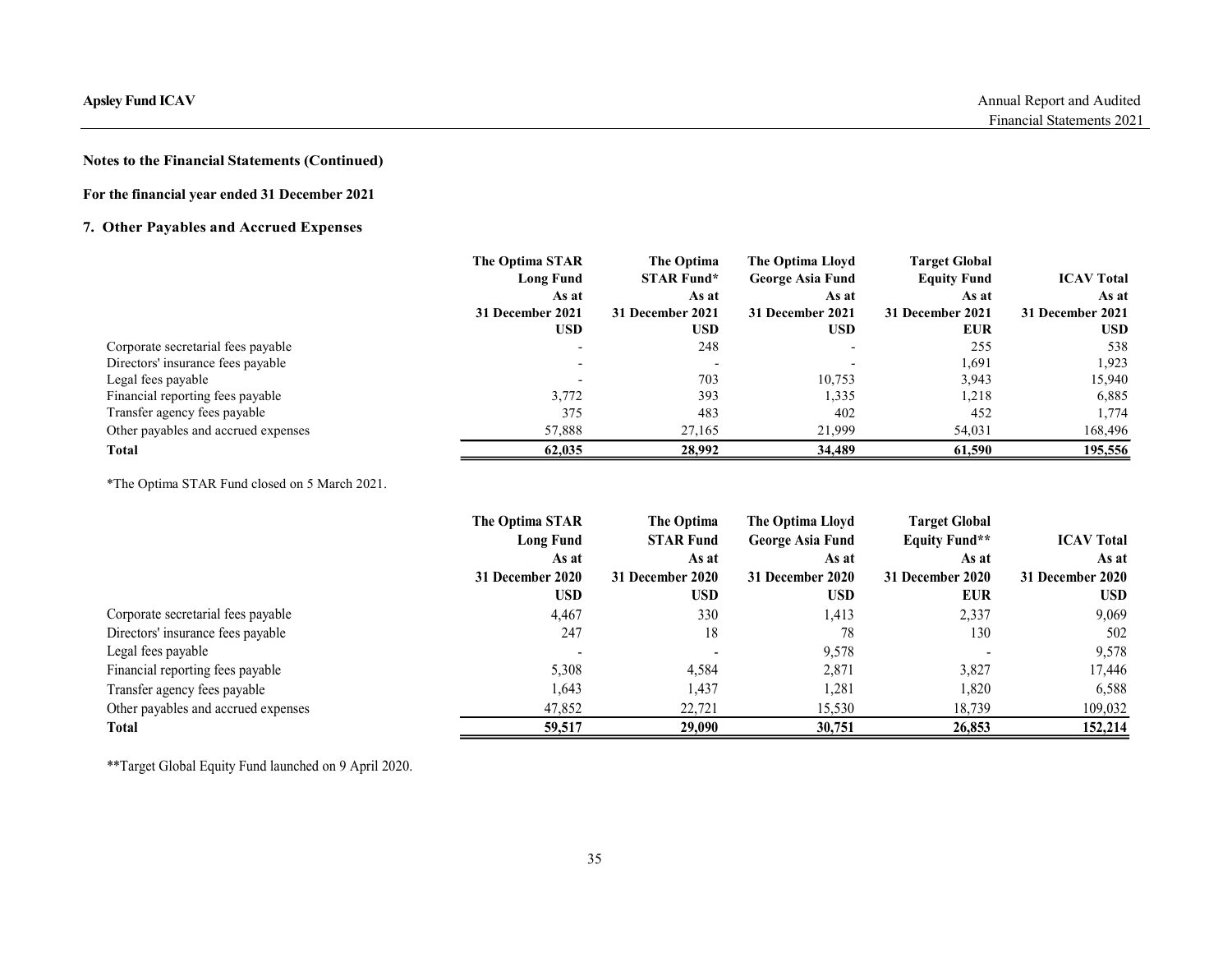### For the financial year ended 31 December 2021

### 8. Cash and Cash Equivalents and Margin Cash

At 31 December 2021, the ICAV held cash of USD 9,734,599 (31 December 2020: USD 10,086,665) with the Northern Trust Company ("TNTC") and USD 2,338,362 (31 December 2020: USD 1,271,656) margin cash with Intesa Sanpaolo (Broker). TNTC is a wholly owned subsidiary of the Northern Trust Corporation. As at 31 December 2021, Northern Trust Corporation had a long term rating from Standard & Poor's of A+ (31 December 2020: A+). Intesa Sanpaolo has a credit rating of BBB from Standard & Poor's (31 December 2020: BBB).

### 9. Financial Risk Management

#### Strategy in using Financial Instruments

The ICAV consists of three active Funds. The Optima Star Fund closed on 5 March 2021. The overall objective of The Optima Star Fund was to achieve superior long-term capital appreciation.

The overall objective of The Optima STAR Long Fund is to achieve superior long-term capital appreciation.

The overall objective of The Optima Lloyd George Asia Fund is to generate positive returns over the medium term.

The overall objective of Target Global Equity Fund is to achieve long-term capital growth.

The ICAV's activities expose it to a variety of financial risks: market risk (including price risk, interest rate risk and currency risk), credit risk and liquidity risk. The ICAV's overall risk management programme focuses on the unpredictability of financial markets and seeks to minimise potential adverse effects on the ICAV's financial performance. The ICAV may use derivative financial instruments to moderate certain risk exposures.

The Investment Managers assess the risk profile of the ICAV on the basis of the investment policy, strategy and the use made of financial derivative instruments. The ICAV employs the commitment approach to measure its global exposure. The global exposure of any Fund will not exceed its total Net Asset Value at any time.

### Market Risk

Market risk is the risk that the fair value or future cash flows of a financial instrument will fluctuate because of changes in market prices. Market risk comprises three types of risk: market price risk, interest rate risk and currency risk.

The Investment Managers moderate market risk through careful selection of securities and other financial instruments within specified limits. The Funds take exposure to some of the above risks to generate investment returns on their portfolios, although these risks can also potentially result in a reduction in the Funds' assets. The Funds' overall market positions are monitored on a daily basis by the ICAV's Investment Managers and are reviewed on a regular basis by the Directors.

At 31 December 2021, the ICAV's market risk is affected by three components:

- a) changes in actual equity prices ("price risk");
- b) interest rate movements ("interest rate risk"); and,
- c) foreign currency movements ("foreign currency risk").

#### (i) Price Risk

Price risk is the risk that the value of an instrument will fluctuate as a result of changes in market prices (other than those arising from interest rate risk or currency risk), whether caused by factors specific to an individual investment, its issuer or all factors affecting all instruments traded in the market.

The Funds' investments are susceptible to price risk arising from uncertainties about future prices of the instruments. The Funds' price risk is managed by investing globally in freely transferable equity and equity related securities of companies listed or traded on a regulated stock exchange or market. Please refer to the Schedule of Investments on pages 52 to 66 for details of exposure to price risk.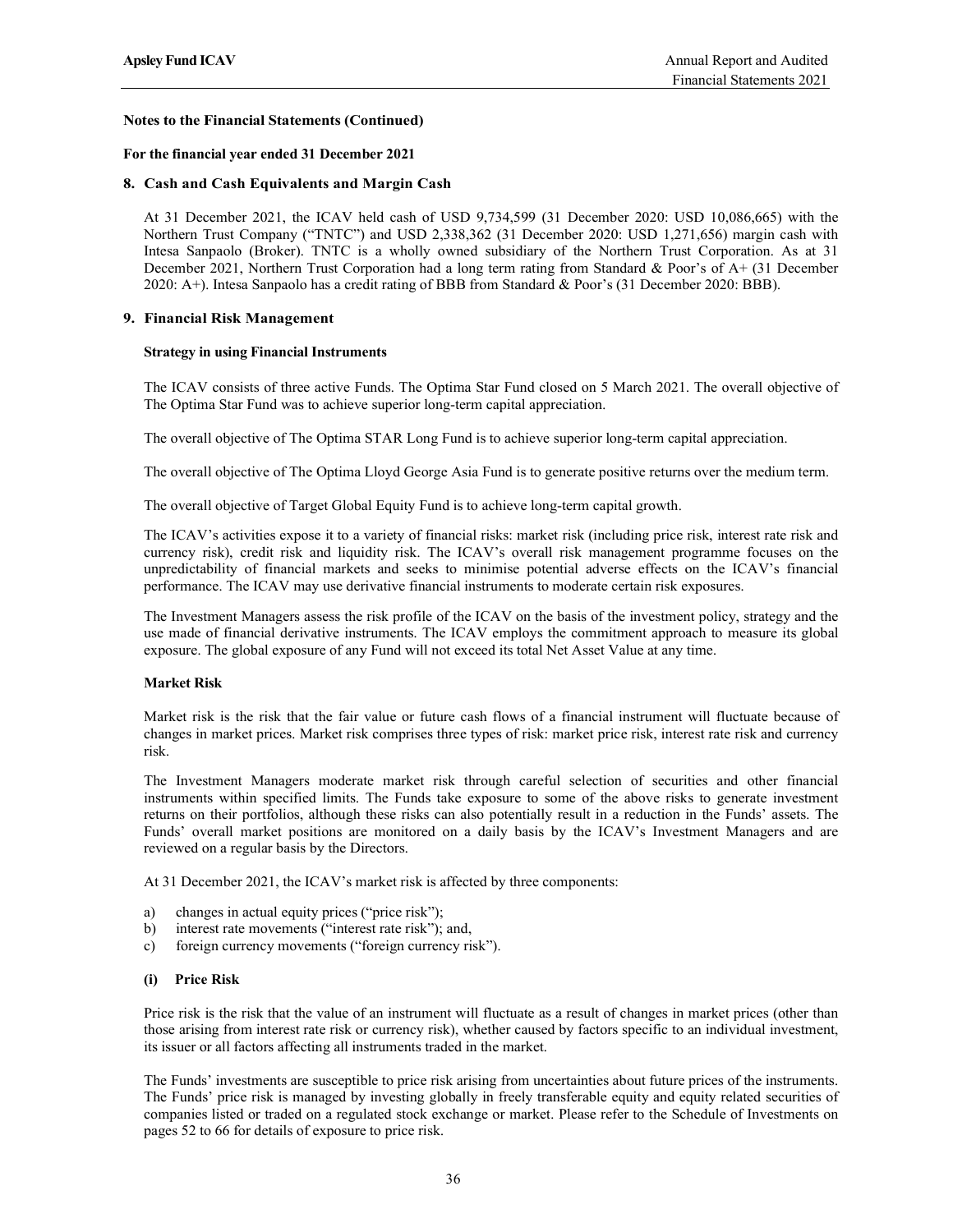#### For the financial year ended 31 December 2021

#### 9. Financial Risk Management (Continued)

#### Market Risk (Continued)

#### (i) Price Risk (Continued)

|                                                                                                                                                                                                                                                                                                    |                         | Financial Statements 2021         |
|----------------------------------------------------------------------------------------------------------------------------------------------------------------------------------------------------------------------------------------------------------------------------------------------------|-------------------------|-----------------------------------|
| tes to the Financial Statements (Continued)                                                                                                                                                                                                                                                        |                         |                                   |
| the financial year ended 31 December 2021                                                                                                                                                                                                                                                          |                         |                                   |
| <b>Financial Risk Management (Continued)</b>                                                                                                                                                                                                                                                       |                         |                                   |
| <b>Market Risk (Continued)</b>                                                                                                                                                                                                                                                                     |                         |                                   |
| (i) Price Risk (Continued)                                                                                                                                                                                                                                                                         |                         |                                   |
| The following table demonstrates the impact on Net Assets Attributable to Holders of Redeemable Participating<br>Shares of a movement in market prices of equity investments. The table assumes a 5% upwards movement in market<br>prices (a negative 5% would have an equal but opposite effect). |                         |                                   |
|                                                                                                                                                                                                                                                                                                    |                         | 31 December 2021 31 December 2020 |
| The Optima STAR Long Fund                                                                                                                                                                                                                                                                          | <b>USD</b><br>2,991,973 | <b>USD</b><br>2,871,080           |
| The Optima STAR Fund*                                                                                                                                                                                                                                                                              |                         | 163,094                           |
| The Optima Lloyd George Asia Fund                                                                                                                                                                                                                                                                  | 1,198,898               | 1,279,242                         |
| *The Optima STAR Fund closed on 5 March 2021.                                                                                                                                                                                                                                                      |                         |                                   |
|                                                                                                                                                                                                                                                                                                    |                         | 31 December 2021 31 December 2020 |
|                                                                                                                                                                                                                                                                                                    | <b>EUR</b>              | <b>EUR</b>                        |
| Target Global Equity Fund**                                                                                                                                                                                                                                                                        | 1,087,428               | 881,666                           |
| **Target Global Equity Fund launched on 9 April 2020.                                                                                                                                                                                                                                              |                         |                                   |
| (ii) Interest Rate Risk                                                                                                                                                                                                                                                                            |                         |                                   |

#### (ii) Interest Rate Risk

Interest rate risk arises from the effects of fluctuations in the prevailing levels of market interest rates on the fair value of financial assets and liabilities and future cash flow. The majority of the Funds' financial assets and liabilities are non-interest bearing except for the Target Global Equity Fund. As a result, those Funds are not subject to significant amounts of risk due to fluctuations in the prevailing levels of market interest rates. Any excess cash is invested at short-term market interest rates.

The Target Global Equity Fund holds debt securities totaling to EUR 16,785,906 (31 December 2020: EUR 10,318,245) which are exposed to fair value interest rate risk where the value of these securities may fluctuate as a result of a change in market interest rates. The Investment Manager may from time to time enter into derivative contracts on behalf of the Fund that seek to mitigate the effect of these movements. Interest rate risk is managed, in part, by the security selection process of the Investment Manager which includes predictions of future events and their impact on interest rates, diversification and maturity.

At 31 December 2021, should interest rates have decreased by 100 basis points, with all other variables remaining constant, the Net Assets Attributable to Holders of Redeemable Participating Shares of the Target Global Equity Fund would have increased by EUR 167,859 (31 December 2020: EUR 103,182). Conversely, if interest rates had increased by 100 basis points, this would have decreased Net Assets Attributable to Holders of Redeemable Participating Shares of the Fund by an equal amount, all other variables remaining constant.

### (iii) Foreign Currency Risk

Foreign currency risk is the risk that the fair value or future cash flows of a financial instrument will fluctuate because of changes in foreign exchange rates. Certain of the Funds' assets, liabilities, income and expenses are denominated in currencies other than their respective functional currency. The Funds are, therefore, exposed to currency risk as the value of the securities denominated in other currencies will fluctuate due to changes in exchange rates.

In accordance with ICAV's policy, the Investment Managers monitor the Funds' currency position on a daily basis and the Directors review it on a regular basis.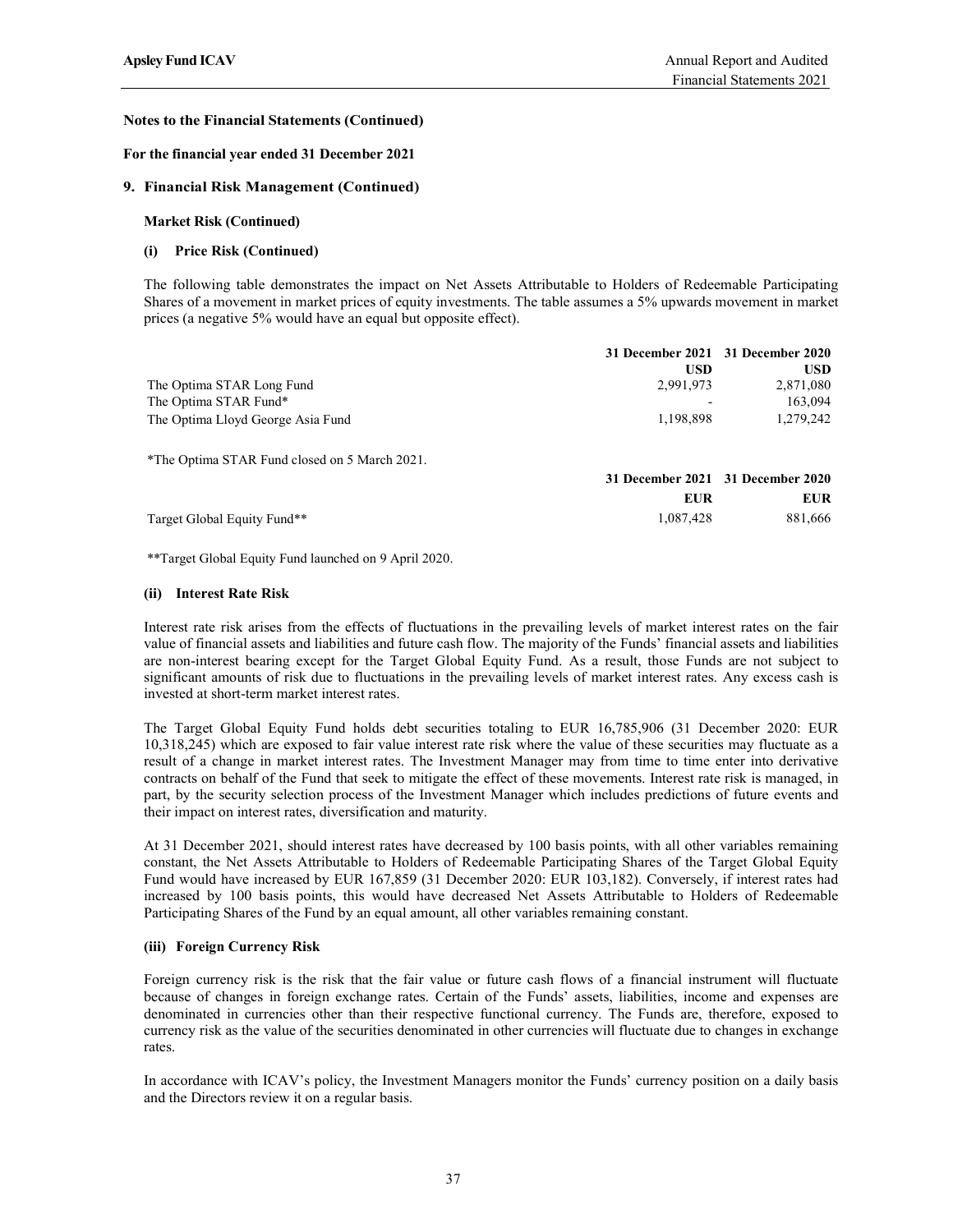## For the financial year ended 31 December 2021

## 9. Financial Risk Management (Continued)

## Market Risk (Continued)

### (iii) Foreign Currency Risk (Continued)

#### At 31 December 2021

| tes to the Financial Statements (Continued)                                                                                                                                                      |                          |                          |                                |                      |                                            |                               |
|--------------------------------------------------------------------------------------------------------------------------------------------------------------------------------------------------|--------------------------|--------------------------|--------------------------------|----------------------|--------------------------------------------|-------------------------------|
| r the financial year ended 31 December 2021                                                                                                                                                      |                          |                          |                                |                      |                                            |                               |
| <b>Financial Risk Management (Continued)</b>                                                                                                                                                     |                          |                          |                                |                      |                                            |                               |
| <b>Market Risk (Continued)</b>                                                                                                                                                                   |                          |                          |                                |                      |                                            |                               |
| (iii) Foreign Currency Risk (Continued)                                                                                                                                                          |                          |                          |                                |                      |                                            |                               |
| The following tables detail the foreign currency exposure of the Funds at 31 December 2021 and at 31 December<br>2020:                                                                           |                          |                          |                                |                      |                                            |                               |
| At the 31 December 2021 and 31 December 2020, The Optima STAR Long Fund had no material foreign currency<br>exposure. The Optima STAR Fund had no foreign currency exposure at 31 December 2021. |                          |                          |                                |                      |                                            |                               |
| At 31 December 2021                                                                                                                                                                              |                          |                          |                                |                      |                                            |                               |
| The Optima Lloyd George Asia Fund                                                                                                                                                                | <b>Assets</b>            | <b>Liabilities</b>       | <b>Forward FX</b><br>Contracts |                      | <b>FX</b> Rate<br><b>Total Sensitivity</b> | <b>FX</b> Rate<br>Sensitivity |
|                                                                                                                                                                                                  | <b>USD</b>               | <b>USD</b>               | <b>USD</b>                     | <b>USD</b>           | $\%$                                       | <b>USD</b>                    |
|                                                                                                                                                                                                  | 918,614                  |                          |                                |                      | 5.00%                                      | 45,931                        |
| AUD<br><b>CNY</b>                                                                                                                                                                                | 1,348,713                |                          |                                | 918,614<br>1,348,713 | 5.00%                                      |                               |
|                                                                                                                                                                                                  |                          |                          |                                |                      |                                            | 67,436                        |
| <b>EUR</b>                                                                                                                                                                                       |                          | (4)                      |                                | (4)                  | 5.00%                                      | (0)                           |
| <b>HKD</b>                                                                                                                                                                                       | 6,784,890                | $\overline{\phantom{a}}$ | (359, 693)                     | 6,425,197            | 5.00%                                      | 321,260                       |
| IDR                                                                                                                                                                                              | 2,131,861                |                          |                                | 2,131,861            | 5.00%                                      | 106,593                       |
| <b>KRW</b>                                                                                                                                                                                       | 2,006,888                | $\overline{\phantom{a}}$ |                                | 2,006,888            | 5.00%                                      | 100,344                       |
| <b>TWD</b>                                                                                                                                                                                       | 4,115,052                | $\overline{\phantom{a}}$ | (551,312)                      | 3,563,740            | 5.00%                                      | 178,187                       |
| <b>VND</b>                                                                                                                                                                                       | 842,047                  | $\overline{\phantom{a}}$ |                                | 842,047              | 5.00%                                      | 42,102                        |
|                                                                                                                                                                                                  | 18,148,065               | (4)                      | (911,005)                      | 17,237,056           |                                            | 861,853                       |
| <b>Target Global Equity Fund</b>                                                                                                                                                                 |                          |                          | <b>Forward FX</b>              |                      | <b>FX</b> Rate                             | <b>FX</b> Rate                |
|                                                                                                                                                                                                  | <b>Assets</b>            | <b>Liabilities</b>       | Contracts                      |                      | <b>Total Sensitivity</b>                   | <b>Sensitivity</b>            |
|                                                                                                                                                                                                  | <b>EUR</b>               | <b>EUR</b>               | <b>EUR</b>                     | <b>EUR</b>           | $\%$                                       | <b>EUR</b>                    |
| <b>CHF</b>                                                                                                                                                                                       | 2,656,783                | (264)                    |                                | 2,656,519            | 5.00%                                      | 132,826                       |
| <b>GBP</b>                                                                                                                                                                                       | 3,293,451                |                          | $\overline{\phantom{a}}$       | 3,293,451            | 5.00%                                      | 164,673                       |
| <b>JPY</b>                                                                                                                                                                                       |                          | $\overline{\phantom{a}}$ | 4,197,513                      | 4,197,513            | 5.00%                                      | 209,876                       |
| <b>USD</b>                                                                                                                                                                                       | 16,771,155               | $\overline{\phantom{a}}$ | (16,692,065)                   | 79,090               | 5.00%                                      | 3,955                         |
|                                                                                                                                                                                                  | 22,721,389               | (264)                    | (12, 494, 552)                 | 10,226,573           |                                            | 511,330                       |
| At 31 December 2020                                                                                                                                                                              |                          |                          |                                |                      |                                            |                               |
| The Optima STAR Fund                                                                                                                                                                             |                          |                          | <b>Forward FX</b>              |                      | <b>FX</b> Rate                             | <b>FX Rate</b>                |
|                                                                                                                                                                                                  | <b>Assets</b>            | Liabilities              | Contracts                      |                      | <b>Total Sensitivity</b>                   | Sensitivity                   |
|                                                                                                                                                                                                  | <b>USD</b>               | <b>USD</b>               | <b>USD</b>                     | <b>USD</b>           | $\%$                                       | <b>USD</b>                    |
| <b>EUR</b>                                                                                                                                                                                       |                          | (868)                    | 1,927,492                      | 1,926,624            | 5.00%                                      | 96,331                        |
|                                                                                                                                                                                                  | $\overline{\phantom{a}}$ | (868)                    | 1,927,492                      | 1,926,624            |                                            | 96,331                        |
| The Optima Lloyd George Asia Fund                                                                                                                                                                |                          |                          | <b>Forward FX</b>              |                      | <b>FX</b> Rate                             | <b>FX</b> Rate                |
|                                                                                                                                                                                                  | <b>Assets</b>            | <b>Liabilities</b>       | Contracts                      |                      | <b>Total Sensitivity</b>                   | Sensitivity                   |
|                                                                                                                                                                                                  | <b>USD</b>               | <b>USD</b>               | <b>USD</b>                     | <b>USD</b>           | $\%$                                       | <b>USD</b>                    |
| <b>EUR</b>                                                                                                                                                                                       | 612                      | (2)                      |                                | 610                  | 5.00%                                      | 31                            |
| C <sub>N</sub>                                                                                                                                                                                   | 2963773                  |                          |                                | 2.963.773            | 5.00%                                      | 148 189                       |
|                                                                                                                                                                                                  |                          |                          |                                |                      |                                            |                               |

| The Optima STAR Fund |                          |                    | <b>Forward FX</b> |           | <b>FX</b> Rate | <b>FX</b> Rate |
|----------------------|--------------------------|--------------------|-------------------|-----------|----------------|----------------|
|                      | Assets                   | <b>Liabilities</b> | Contracts         | Total     | Sensitivity    | Sensitivity    |
|                      | <b>USD</b>               | USD                | USD               | USD       | $\%$           | USD            |
| <b>EUR</b>           |                          | (868)              | 1.927.492         | 1,926,624 | $5.00\%$       | 96,331         |
|                      | $\overline{\phantom{0}}$ | (868)              | 1.927.492         | 1,926,624 |                | 96,331         |

|                                   | <b>EUR</b>               | <b>EUR</b>         | <b>EUR</b>               | <b>EUR</b> | $\frac{0}{0}$  | ${\bf EUR}$    |
|-----------------------------------|--------------------------|--------------------|--------------------------|------------|----------------|----------------|
| ${\rm CHF}$                       | 2,656,783                | (264)              |                          | 2,656,519  | 5.00%          | 132,826        |
| GBP                               | 3,293,451                |                    |                          | 3,293,451  | 5.00%          | 164,673        |
| <b>JPY</b>                        | $\overline{\phantom{a}}$ | $\overline{a}$     | 4,197,513                | 4,197,513  | 5.00%          | 209,876        |
| <b>USD</b>                        | 16,771,155               |                    | (16,692,065)             | 79,090     | 5.00%          | 3,955          |
|                                   | 22,721,389               | (264)              | (12, 494, 552)           | 10,226,573 |                | 511,330        |
| At 31 December 2020               |                          |                    |                          |            |                |                |
| The Optima STAR Fund              |                          |                    | <b>Forward FX</b>        |            | <b>FX</b> Rate | <b>FX</b> Rate |
|                                   | <b>Assets</b>            | <b>Liabilities</b> | Contracts                | Total      | Sensitivity    | Sensitivity    |
|                                   | <b>USD</b>               | <b>USD</b>         | <b>USD</b>               | <b>USD</b> | $\frac{0}{0}$  | <b>USD</b>     |
| ${\rm EUR}$                       |                          | (868)              | 1,927,492                | 1,926,624  | 5.00%          | 96,331         |
|                                   |                          | (868)              | 1,927,492                | 1,926,624  |                | 96,331         |
| The Optima Lloyd George Asia Fund |                          |                    | <b>Forward FX</b>        |            | <b>FX</b> Rate | <b>FX</b> Rate |
|                                   | <b>Assets</b>            | <b>Liabilities</b> | Contracts                | Total      | Sensitivity    | Sensitivity    |
|                                   | <b>USD</b>               | <b>USD</b>         | <b>USD</b>               | <b>USD</b> | $\frac{0}{0}$  | <b>USD</b>     |
| ${\rm EUR}$                       | 612                      | (2)                | $\overline{\phantom{a}}$ | 610        | 5.00%          | 31             |
| $\mbox{CNY}$                      | 2,963,773                |                    | $\overline{\phantom{a}}$ | 2,963,773  | 5.00%          | 148,189        |
| <b>HKD</b>                        | 11,070,607               |                    | $\overline{\phantom{a}}$ | 11,070,607 | 5.00%          | 553,530        |
| <b>KRW</b>                        | 1,646,525                |                    | $\overline{\phantom{a}}$ | 1,646,525  | 5.00%          | 82,326         |
|                                   | 2,302,098                | (313,060)          | $\overline{\phantom{a}}$ | 1,989,038  | 5.00%          | 99,452         |
| TWD                               |                          |                    |                          | 660,368    | 5.00%          | 33,018         |
| ${\rm VND}$                       | 660,368<br>18,643,983    | (313,062)          |                          | 18,330,921 |                | 916,546        |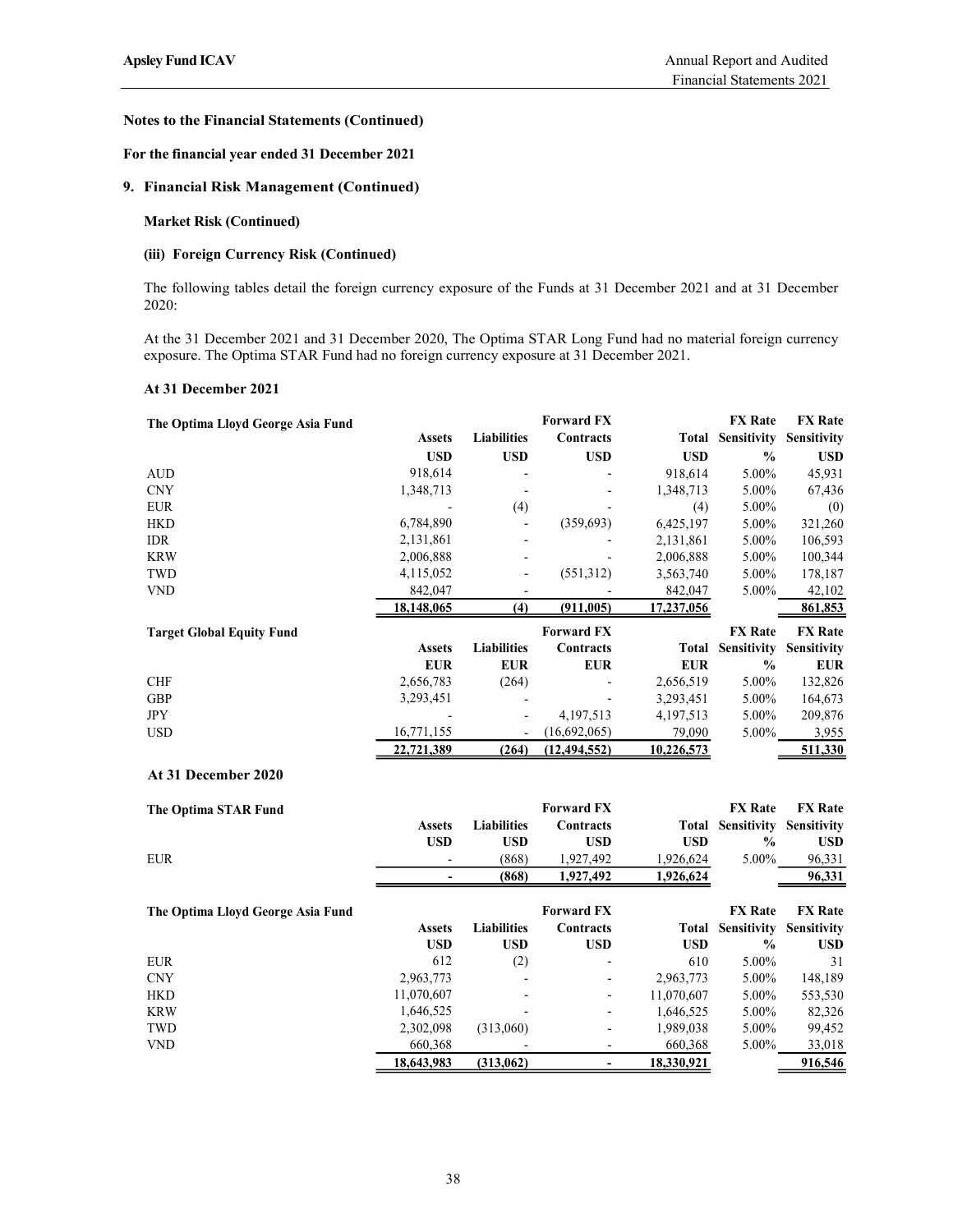### For the financial year ended 31 December 2021

### 9. Financial Risk Management (Continued)

### Market Risk (Continued)

| sley Fund ICAV                               |                                                       |                     |                          |                         | Annual Report and Audited |                      |
|----------------------------------------------|-------------------------------------------------------|---------------------|--------------------------|-------------------------|---------------------------|----------------------|
|                                              |                                                       |                     |                          |                         | Financial Statements 2021 |                      |
| tes to the Financial Statements (Continued)  |                                                       |                     |                          |                         |                           |                      |
| the financial year ended 31 December 2021    |                                                       |                     |                          |                         |                           |                      |
| <b>Financial Risk Management (Continued)</b> |                                                       |                     |                          |                         |                           |                      |
| <b>Market Risk (Continued)</b>               |                                                       |                     |                          |                         |                           |                      |
| (iii) Foreign Currency Risk (Continued)      |                                                       |                     |                          |                         |                           |                      |
| <b>Target Global Equity Fund**</b>           |                                                       |                     | <b>Forward FX</b>        |                         | <b>FX</b> Rate            | <b>FX</b> Rate       |
|                                              | <b>Assets</b>                                         | <b>Liabilities</b>  | Contracts                |                         | <b>Total Sensitivity</b>  | Sensitivity          |
| ${\rm CHF}$                                  | <b>EUR</b><br>1,401,439                               | <b>EUR</b><br>(826) | <b>EUR</b>               | <b>EUR</b><br>1,400,613 | $\%$<br>5.00%             | <b>EUR</b><br>70,031 |
| GBP                                          | 1,110,921                                             | (8)                 | $\overline{\phantom{a}}$ | 1,110,913               | 5.00%                     | 55,546               |
| <b>NOK</b>                                   | 374,190                                               |                     |                          | 374,190                 | 5.00%                     | 18,710               |
| <b>USD</b>                                   | 13,666,923                                            | $\blacksquare$      | (4,816,540)              | 8,850,383               | 5.00%                     | 442,519              |
|                                              | 16,553,473                                            | (834)               | (4,816,540)              | 11,736,099              |                           | 586,806              |
|                                              | **Target Global Equity Fund launched on 9 April 2020. |                     |                          |                         |                           |                      |

#### Credit Risk, Depositary and Title Risk

Credit risk is the risk that one party to a financial instrument will cause a financial loss for the other party by failing to discharge an obligation.

Northern Trust Fiduciary Services (Ireland) Limited ("NTFSIL") is the appointed Depositary of the ICAV, responsible for the safe-keeping of assets. NTFSIL also serves as counterparty to the ICAV's forward currency contracts. NTFSIL has appointed the Northern Trust Company ("TNTC") as its global sub-custodian. Both NTFSIL and TNTC are wholly owned subsidiaries of Northern Trust Corporation ("NTC"). As at financial year end date 31 December 2021, NTC had a long term credit rating from Standard & Poor's of A+ (31 December 2020: A+).

TNTC (as global sub-custodian of NTFSIL) does not appoint external sub-custodians within the United States, the United Kingdom, Ireland, Canada, Belgium, France, Germany, Netherlands and Saudi Arabia. However, in all other markets, TNTC appoints local external sub-custodians.

NTFSIL, in the discharge of its depositary duties, verifies the ICAV's ownership of Other Assets (Art 22(5) of UCITS V Directive 2014/91/EU), by assessing whether the ICAV holds the ownership based on information or documents provided by the ICAV or where available, on external evidence.

TNTC, in the discharge of its delegated depositary duties, holds in custody (i) all financial instruments that may be registered in a financial instruments account opened on the books of TNTC and (ii) all financial instruments that can be physically delivered to TNTC. TNTC ensures all financial instruments (held in a financial instruments account on the books of TNTC) are held in segregated accounts in the name of the ICAV, clearly identifiable as belonging to the ICAV, and distinct and separately from the proprietary assets of TNTC, NTFSIL and NTC.

In addition TNTC, as banker, holds cash of the ICAV on deposit. Such cash is held on the Statement of Financial Position of TNTC. In the event of insolvency of TNTC, in accordance with standard banking practice, the ICAV will rank as an unsecured creditor of TNTC in respect of any cash deposits.

Insolvency of NTFSIL and or one of its agents or affiliates may cause the ICAV's rights with respect to its assets to be delayed.

The Responsible Party (the Board of Directors or it's delegate(s)) manages risk by monitoring the credit quality and financial position of the Depositary and such risk is further managed by the Depositary monitoring the credit quality and financial positions of sub-custodian appointments.

All transactions in listed securities are settled/paid for upon delivery using approved brokers. The risk of default is considered minimal, as delivery of securities sold is only made once the broker has received payment. Payment is made on a purchase once the securities have been received by the broker. The trade will fail if either party fails to meet its obligation.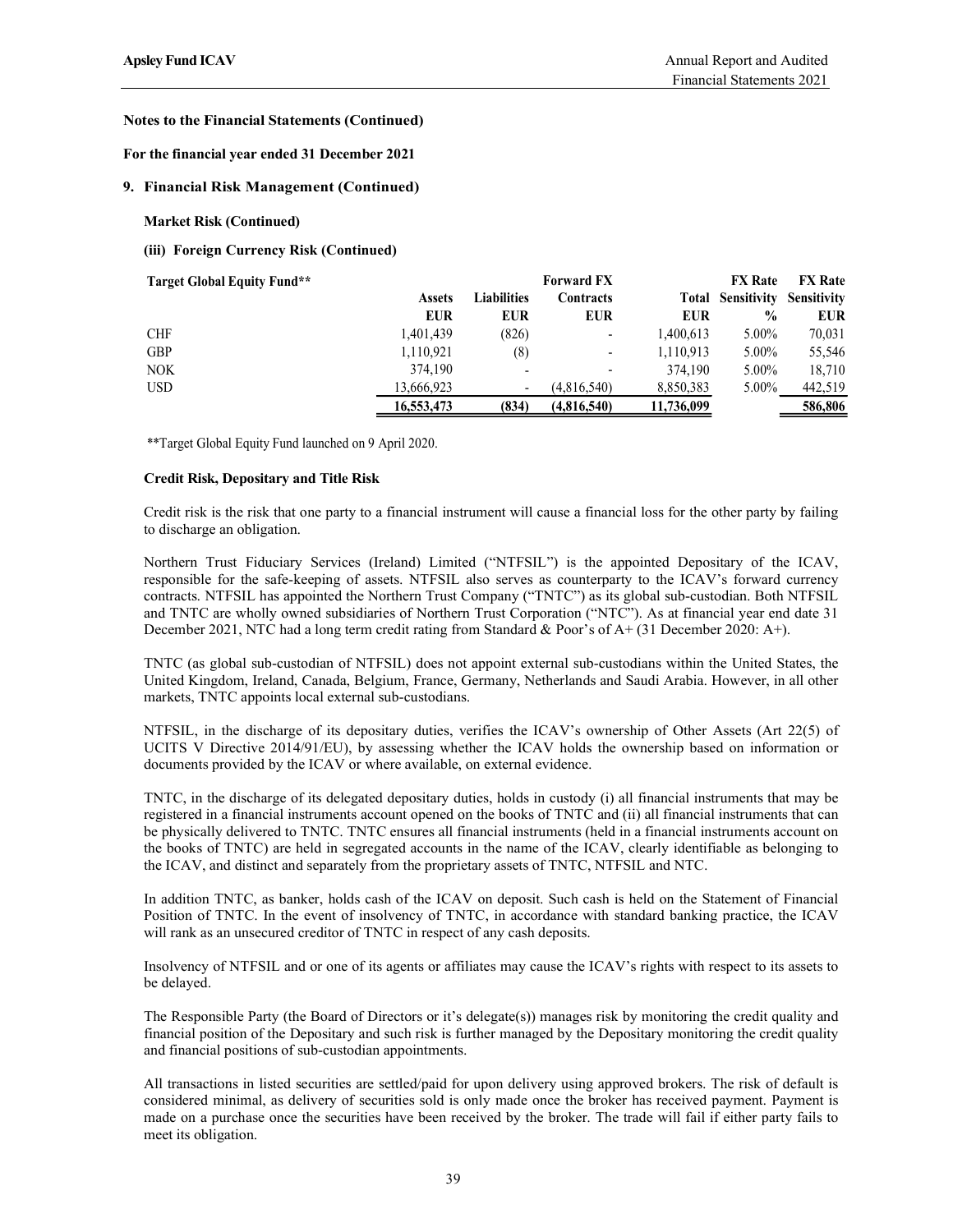#### For the financial year ended 31 December 2021

#### 9. Financial Risk Management (Continued)

#### Credit Risk, Depositary and Title Risk (Continued)

There were no significant concentrations of credit risk to counterparties at 31 December 2021 (30 December 2020: Nil) other than the exposure to the Depositary.

At 31 December 2021, the ICAV held options with Nomura International Plc. At 31 December 2021 Nomura International Plc had a long term rating from Standard & Poor's of BBB (30 December 2020: A-).

At 31 December 2021, the ICAV held margin cash and futures with Intesa Sanpaolo. At 31 December 2021 Intesa Sanpaolo had a long term rating from Standard & Poor's of BBB (30 December 2020: BBB).

Please refer to note 8 for the cash and cash equivalents and margin cash that is held at 31 December 2021.

#### Liquidity Risk

Liquidity risk is the risk that the Funds may not be able to generate sufficient cash resources to settle their obligations in full as they fall due or can only do so on terms that are materially disadvantageous. The Investment Managers manage the Funds' liquidity risk. The ICAV may borrow money on behalf of each Fund and may leverage the assets of each Fund. Leverage may be obtained for the Funds through borrowing for general liquidity purposes. The Funds may be leveraged up to 10% of their Net Asset Value calculated in accordance with commitment methodology. No leverage has been employed in the current financial year.

The main liability of the ICAV is the redemption of any shares that investors wish to sell. The ICAV's constitution provides for the daily creation and cancellation of shares and it is therefore exposed to the liquidity risk of meeting Shareholder redemptions at any time. The Funds' financial instruments include investments in equities, which can normally be easily liquidated at an amount close to fair value in order to meet liquidity requirements.

The Funds may, from time to time, invest in derivative contracts traded over the counter, which are not traded in an organised market and may be illiquid. As a result, a Fund may not be able to liquidate quickly its investments in these instruments at an amount close to their fair value to meet its liquidity requirements or to respond to specific events such as deterioration in the creditworthiness of any particular issuer.

In accordance with the ICAV's policy, the Investment Managers monitor the ICAV's liquidity risk on a daily basis, and the Directors review it on a periodic basis.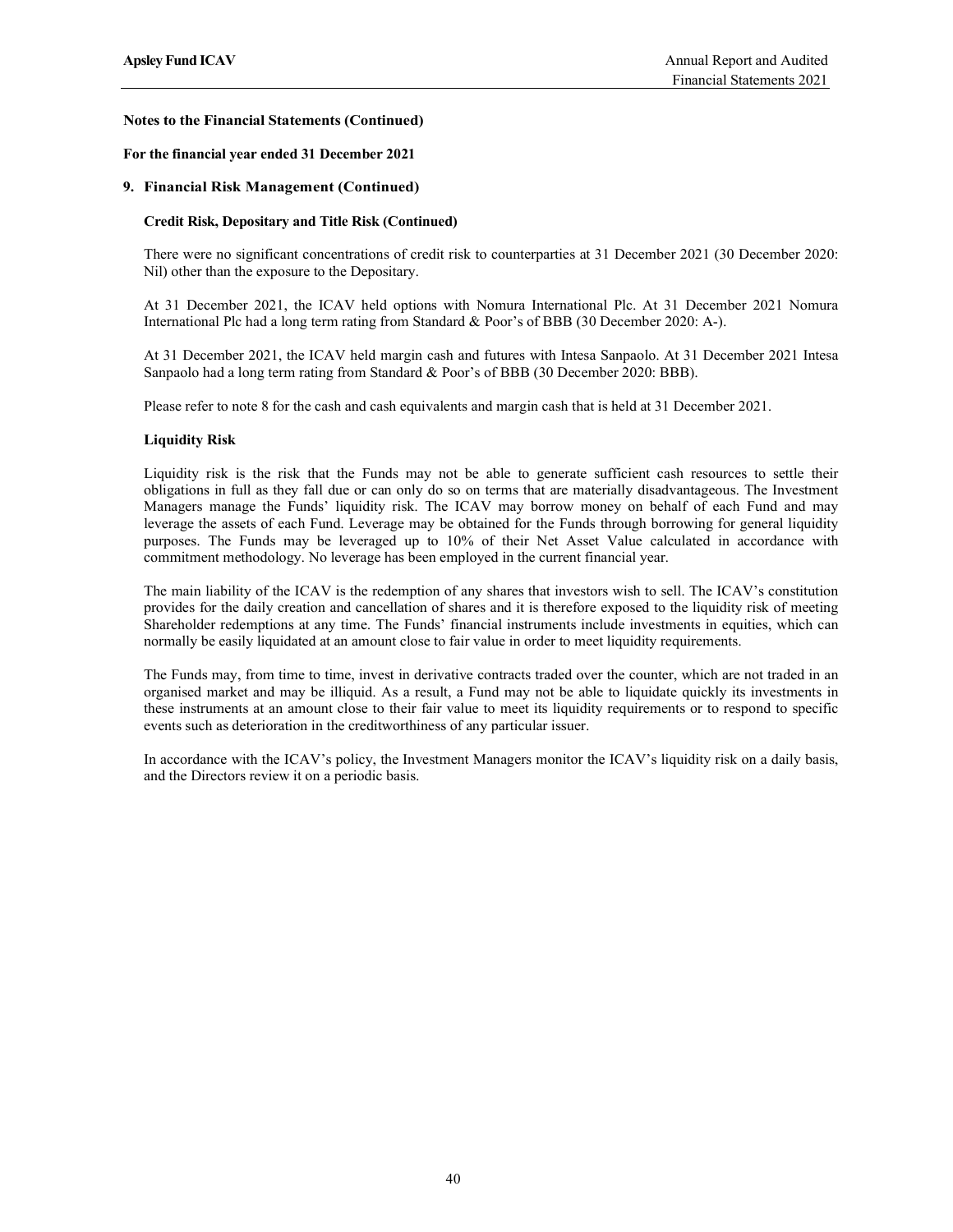## For the financial year ended 31 December 2021

## 9. Financial Risk Management (Continued)

## Liquidity Risk (Continued)

| sley Fund ICAV                                                                                                                                      |                                    |                                    | Annual Report and Audited<br>Financial Statements 2021 |
|-----------------------------------------------------------------------------------------------------------------------------------------------------|------------------------------------|------------------------------------|--------------------------------------------------------|
| tes to the Financial Statements (Continued)                                                                                                         |                                    |                                    |                                                        |
| r the financial year ended 31 December 2021                                                                                                         |                                    |                                    |                                                        |
| <b>Financial Risk Management (Continued)</b>                                                                                                        |                                    |                                    |                                                        |
| <b>Liquidity Risk (Continued)</b>                                                                                                                   |                                    |                                    |                                                        |
| The following tables present the gross contractual, undiscounted cash flows of each Fund's liabilities at 31 December<br>2021 and 31 December 2020: |                                    |                                    |                                                        |
| The Optima STAR Long Fund                                                                                                                           | Less than<br>1 month<br><b>USD</b> | More than<br>1 month<br><b>USD</b> | Total<br>31 December 2021<br><b>USD</b>                |
| Accrued expenses<br>Net Assets Attributable to Holders of Redeemable                                                                                | 88,566                             | 79,799                             | 168,365                                                |
| Participating Shares<br>Total financial liabilities                                                                                                 | 60,702,244<br>60,790,810           | 79,799                             | 60,702,244<br>60,870,609                               |
| The Optima STAR Fund*                                                                                                                               | Less than<br>1 month<br><b>USD</b> | More than<br>1 month<br><b>USD</b> | <b>Total</b><br>31 December 2021<br><b>USD</b>         |
| Accrued expenses<br>Total financial liabilities                                                                                                     | 742<br>742                         | 50,032<br>50,032                   | 50,774<br>50,774                                       |
| *The Optima STAR Fund closed on 5 March 2021.                                                                                                       |                                    |                                    |                                                        |
| The Optima Lloyd George Asia Fund                                                                                                                   | Less than<br>1 month               | More than<br>1 month               | <b>Total</b><br>31 December 2021                       |
| Accrued expenses<br>Net Assets Attributable to Holders of Redeemable                                                                                | <b>USD</b><br>63,605               | <b>USD</b><br>49,100               | <b>USD</b><br>112,705                                  |
| <b>Participating Shares</b><br>Total financial liabilities                                                                                          | 25,474,384<br>25,537,989           | 49,100                             | 25,474,384<br>25,587,089                               |
| <b>Target Global Equity Fund</b>                                                                                                                    | Less than                          | More than                          | <b>Total</b>                                           |
|                                                                                                                                                     |                                    |                                    | 24.72                                                  |

| The Optima STAR Long Fund                                            | Less than<br>1 month<br><b>USD</b> | More than<br>1 month<br><b>USD</b> | Total<br>31 December 2021<br><b>USD</b> |
|----------------------------------------------------------------------|------------------------------------|------------------------------------|-----------------------------------------|
| Accrued expenses<br>Net Assets Attributable to Holders of Redeemable | 88,566                             | 79,799                             | 168,365                                 |
| Participating Shares                                                 | 60,702,244                         |                                    | 60,702,244                              |
| Total financial liabilities                                          | 60,790,810                         | 79,799                             | 60,870,609                              |
| The Optima STAR Fund*                                                | Less than                          | More than                          | <b>Total</b>                            |
|                                                                      | 1 month                            | 1 month                            | 31 December 2021                        |
|                                                                      | <b>USD</b>                         | <b>USD</b>                         | <b>USD</b>                              |
| Accrued expenses                                                     | 742                                | 50,032                             | 50,774                                  |
| Total financial liabilities                                          | 742                                | 50,032                             | 50,774                                  |
| *The Optima STAR Fund closed on 5 March 2021.                        |                                    |                                    |                                         |
| The Optima Lloyd George Asia Fund                                    | Less than                          | More than                          | <b>Total</b>                            |
|                                                                      | 1 month                            | 1 month                            | 31 December 2021                        |
|                                                                      | <b>USD</b>                         | <b>USD</b>                         | <b>USD</b>                              |
| Accrued expenses                                                     | 63,605                             | 49,100                             | 112,705                                 |
| Net Assets Attributable to Holders of Redeemable                     |                                    |                                    |                                         |
| Participating Shares                                                 | 25,474,384                         |                                    | 25,474,384                              |
| Total financial liabilities                                          | 25,537,989                         | 49,100                             | 25,587,089                              |
| <b>Target Global Equity Fund</b>                                     | Less than                          | More than                          | <b>Total</b>                            |
|                                                                      | 1 month                            | 1 month                            | 31 December 2021                        |
|                                                                      | <b>EUR</b>                         | <b>EUR</b>                         | <b>EUR</b>                              |
| Financial liabilities at fair value through profit or loss - held    |                                    | 893,887                            | 893,887                                 |
| for trading<br>Redemptions payable                                   | $\overline{\phantom{a}}$           | 689,836                            | 689,836                                 |
| Accrued expenses                                                     | 1,151,836                          | 67,968                             | 1,219,804                               |
| Net Assets Attributable to Holders of Redeemable                     |                                    |                                    |                                         |
| Participating Shares                                                 | 46,733,203                         |                                    | 46,733,203                              |
| Total financial liabilities                                          | 47,885,039                         | 1,651,691                          | 49,536,730                              |
| At 31 December 2020                                                  |                                    |                                    |                                         |
| The Optima STAR Long Fund                                            | Less than                          | More than                          | <b>Total</b>                            |
|                                                                      | 1 month                            | 1 month                            | 31 December 2020                        |
|                                                                      | <b>USD</b>                         | <b>USD</b>                         | <b>USD</b>                              |
| Accrued expenses                                                     | 110,192                            | 75,637                             | 185,829                                 |

Net Assets Attributable to Holders of Redeemable Participating Shares 58,844,545 58,844,545 - 58,844,545 Total financial liabilities 58,954,737 59,030,374 59,030,374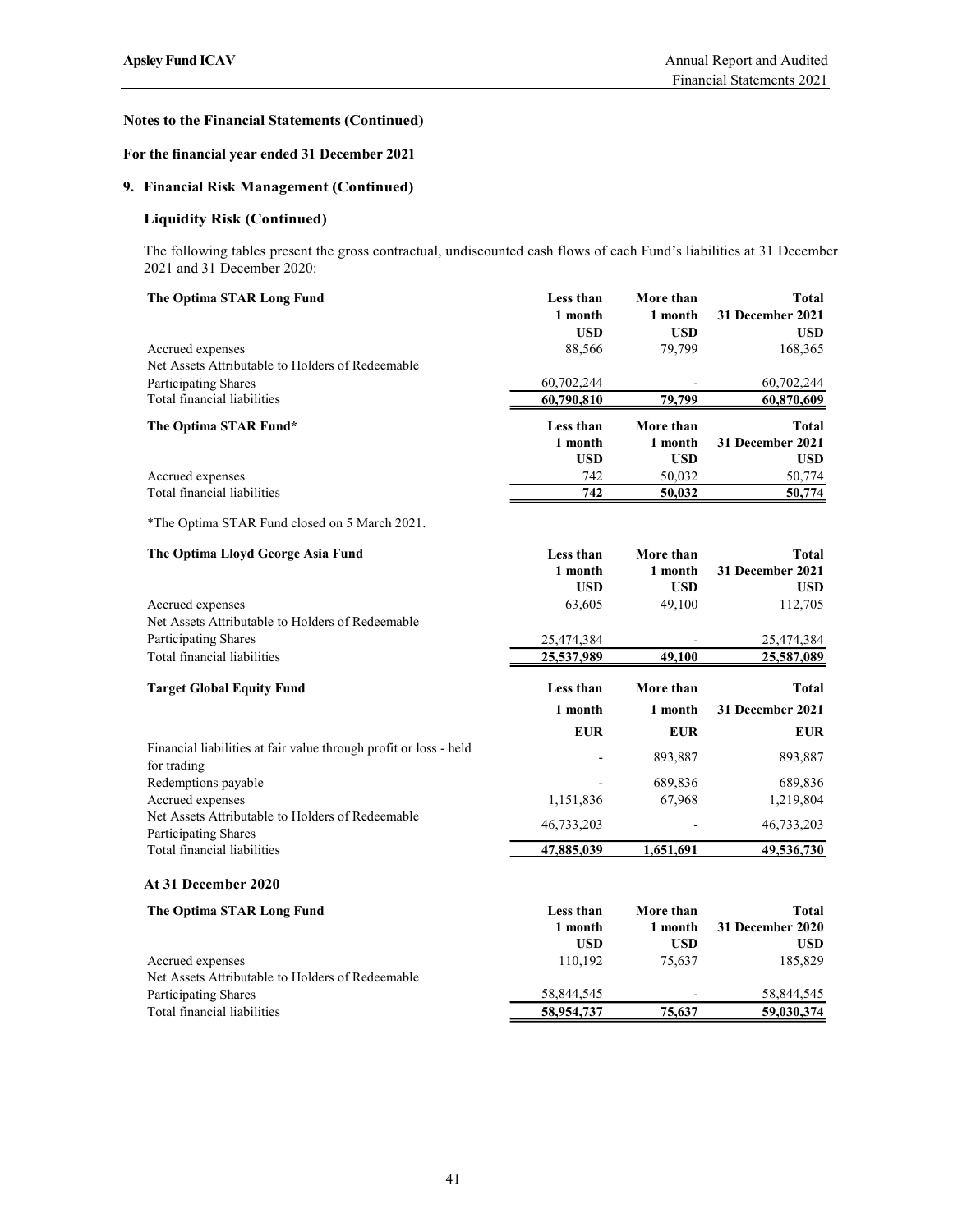### Notes to the Financial Statements (Continued)

### For the financial year ended 31 December 2021

### 9. Financial Risk Management (Continued)

- Liquidity Risk (Continued)
- The Optima STAR Fund **Less than** More than Total Design Total Less than More than

| sley Fund ICAV                                                                      |                                    |                                    | Annual Report and Audited<br>Financial Statements 2021 |
|-------------------------------------------------------------------------------------|------------------------------------|------------------------------------|--------------------------------------------------------|
| tes to the Financial Statements (Continued)                                         |                                    |                                    |                                                        |
|                                                                                     |                                    |                                    |                                                        |
| r the financial year ended 31 December 2021                                         |                                    |                                    |                                                        |
| <b>Financial Risk Management (Continued)</b>                                        |                                    |                                    |                                                        |
| <b>Liquidity Risk (Continued)</b>                                                   |                                    |                                    |                                                        |
| The Optima STAR Fund                                                                | Less than<br>1 month<br><b>USD</b> | More than<br>1 month<br><b>USD</b> | <b>Total</b><br>31 December 2020<br><b>USD</b>         |
| Financial liabilities at fair value through profit or loss - held                   |                                    | 55,098                             | 55,098                                                 |
| for trading<br>Accrued expenses<br>Net Assets Attributable to Holders of Redeemable | 65,376                             | 118,114                            | 183,490                                                |
| Participating Shares                                                                | 3,497,843                          |                                    | 3,497,843                                              |
| Total financial liabilities                                                         | 3,563,219                          | 173,212                            | 3,736,431                                              |
| The Optima Lloyd George Asia Fund                                                   | Less than                          | More than                          | <b>Total</b>                                           |
|                                                                                     | 1 month                            | 1 month                            | 31 December 2020                                       |
|                                                                                     | <b>USD</b>                         | <b>USD</b>                         | <b>USD</b>                                             |
| Accrued expenses<br>Net Assets Attributable to Holders of Redeemable                | 970,335                            | 52,520                             | 1,022,855                                              |
| Participating Shares                                                                | 27,196,212                         |                                    | 27,196,212                                             |
| Total financial liabilities                                                         | 28,166,547                         | 52,520                             | 28,219,067                                             |
| <b>Target Global Equity Fund**</b>                                                  | Less than<br>1 month               | More than<br>1 month               | <b>Total</b><br>31 December 2020                       |
|                                                                                     | <b>EUR</b>                         | <b>EUR</b>                         | <b>EUR</b>                                             |
| Financial liabilities at fair value through profit or loss - held                   | $\overline{a}$                     | 8,389                              | 8,389                                                  |
| for trading<br>Accrued expenses                                                     | 302,439                            | 33,689                             | 336,128                                                |
| Net Assets Attributable to Holders of Redeemable<br>Participating Shares            | 33,835,102                         | $\sim$                             | 33,835,102                                             |
| Total financial liabilities                                                         | 34, 137, 541                       | 42,078                             | 34,179,619                                             |

\*\*Target Global Equity Fund launched on 9 April 2020.

### Unforeseen Events

The Funds are subject to risks associated with unforeseen events, including but not limited to, natural disasters, acts of terrorism and the emergence of pandemic or other public health emergencies, which could create economic, financial and business disruptions. Certain impacts from the COVID-19 outbreak may have a significant negative impact on the Funds' operations and performance, although none were noted for the financial year ended 31 December 2021 and 31 December 2020. These circumstances may continue for an extended period of time, and may have an adverse impact on economic and market conditions in the future. The ultimate fallout from the pandemic, and the long-term impact on economies, markets, industries and individual companies, are not known. The extent of the impact to the financial performance and the operations of the Funds will depend on future developments, which are highly uncertain and cannot be predicted.

### Fair Value Measurement

Fair value is the price that would be received to sell an asset or paid to settle a liability in an orderly transaction between market participants at the date of measurement. Investments held by the ICAV are measured at fair value through profit or loss and are therefore affected by inputs to valuation techniques used in arriving at that fair value.

All of the ICAV's financial instruments are carried at fair value through profit or loss in the Statement of Financial Position. Usually the fair value of the financial instruments can be reliably determined within a reasonable range of estimates. For certain other financial instruments, including amounts for other assets, accrued expenses and payable for securities purchased the carrying amounts approximate fair value due to the immediate or short-term nature of these financial instruments. The carrying value of all of the ICAV's financial assets and liabilities at the Statement of Financial Position date approximate their fair values.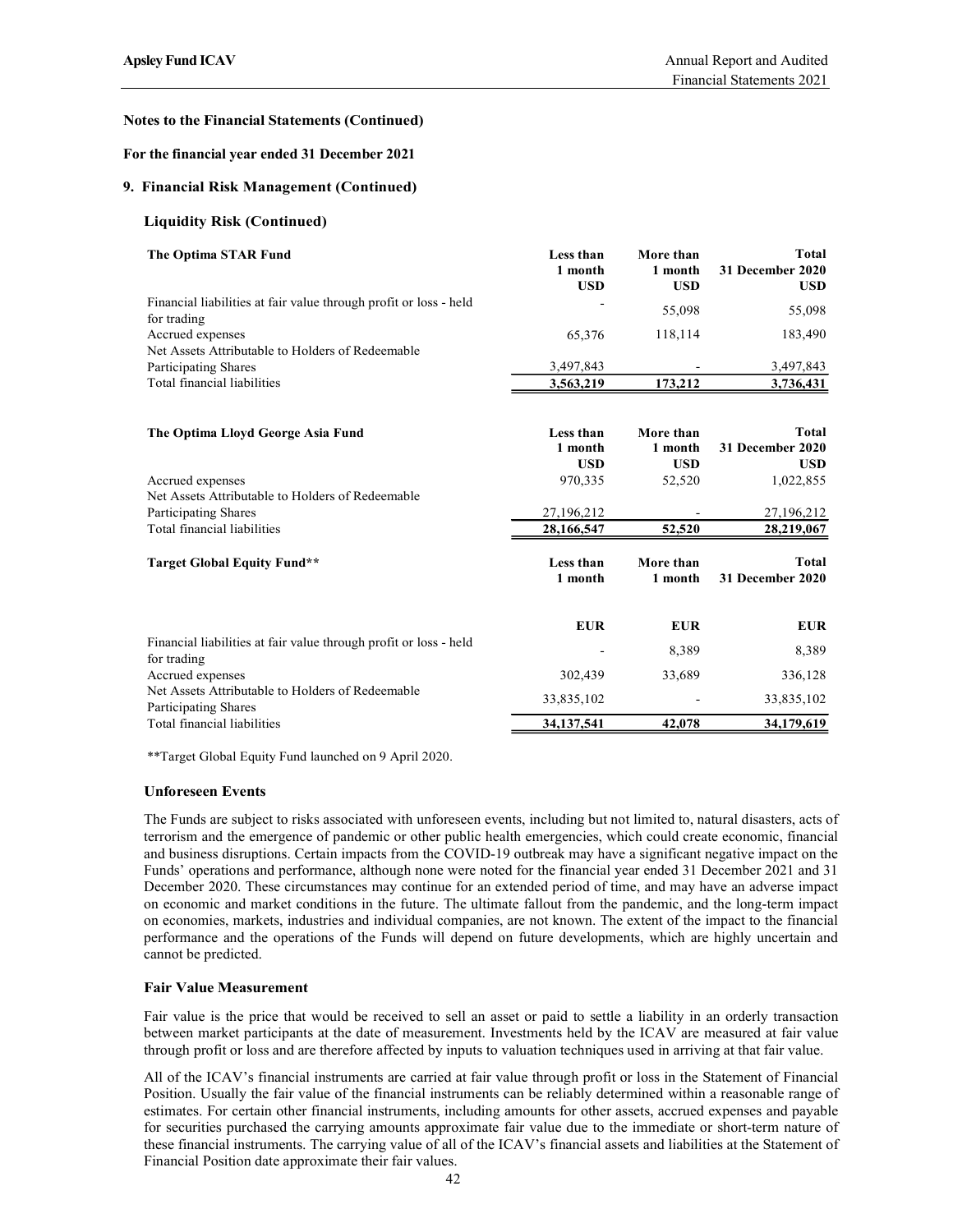### For the financial year ended 31 December 2021

### 9. Financial Risk Management (Continued)

### Fair Value Measurement (Continued)

In order to evaluate the nature and extent of risk arising from the valuation of these investments they have been arranged, in accordance with IFRS, into a hierarchy giving the highest priority to unadjusted prices in active markets (Level 1 measurement) and the lowest priority to unobservable inputs (Level 3 measurement).

The three levels of the fair value hierarchy are as follows:

- Level 1: Quoted price (unadjusted) in an active market for an identical instrument;
- Level 2: Valuation techniques based on observable inputs, either directly (for example as prices) or indirectly (for example derived from prices). This category includes instruments valued using: quoted prices in active markets for similar instruments, quoted prices for identical or similar instruments in markets that are considered less than active or valuation techniques for which all significant inputs are directly or indirectly observable from market data; and
- Level 3: Valuation techniques using significant unobservable inputs. This category includes all instruments for which the valuation technique includes inputs not based on observable data and the unobservable inputs have a significant effect on the investment's valuation. This category includes instruments that are valued based on quoted prices for similar instruments for which significant unobservable adjustments or assumptions are required to reflect differences between the instruments.

Inputs are used in applying the various valuation techniques and broadly refer to the assumptions that market participants use to make valuation decisions, including assumptions about risk. Inputs may include price information, volatility statistics, specific and broad credit data, liquidity statistics and other factors. A financial instrument's level within the fair value hierarchy is based on the lowest level of any input that is significant to the fair value measurement.

The determination of what constitutes 'observable' requires significant judgement by the ICAV. The ICAV considers observable data to be that market data which is readily available, regularly distributed or updated, reliable and verifiable, not proprietary, and provided by independent sources that are actively involved in the relevant market.

The categorisation of a financial instrument within the hierarchy is based upon the pricing transparency of the instrument and does not necessarily correspond to the ICAV's perceived risk of that instrument.

Financial instruments whose values are based on quoted market prices in active markets, are therefore classified within Level 1.

Financial instruments that trade in markets that are not considered to be active, but are valued based on quoted market prices, dealer quotations or alternative pricing sources supported by observable inputs are classified within Level 2. These include certain Financial Derivative Instruments where the price is calculated internally using observable data. Financial instruments classified as Level 2 traded in markets may be adjusted to reflect illiquidity, such adjustments are based on available market information. All other unquoted instruments are classified into Level 3 by default.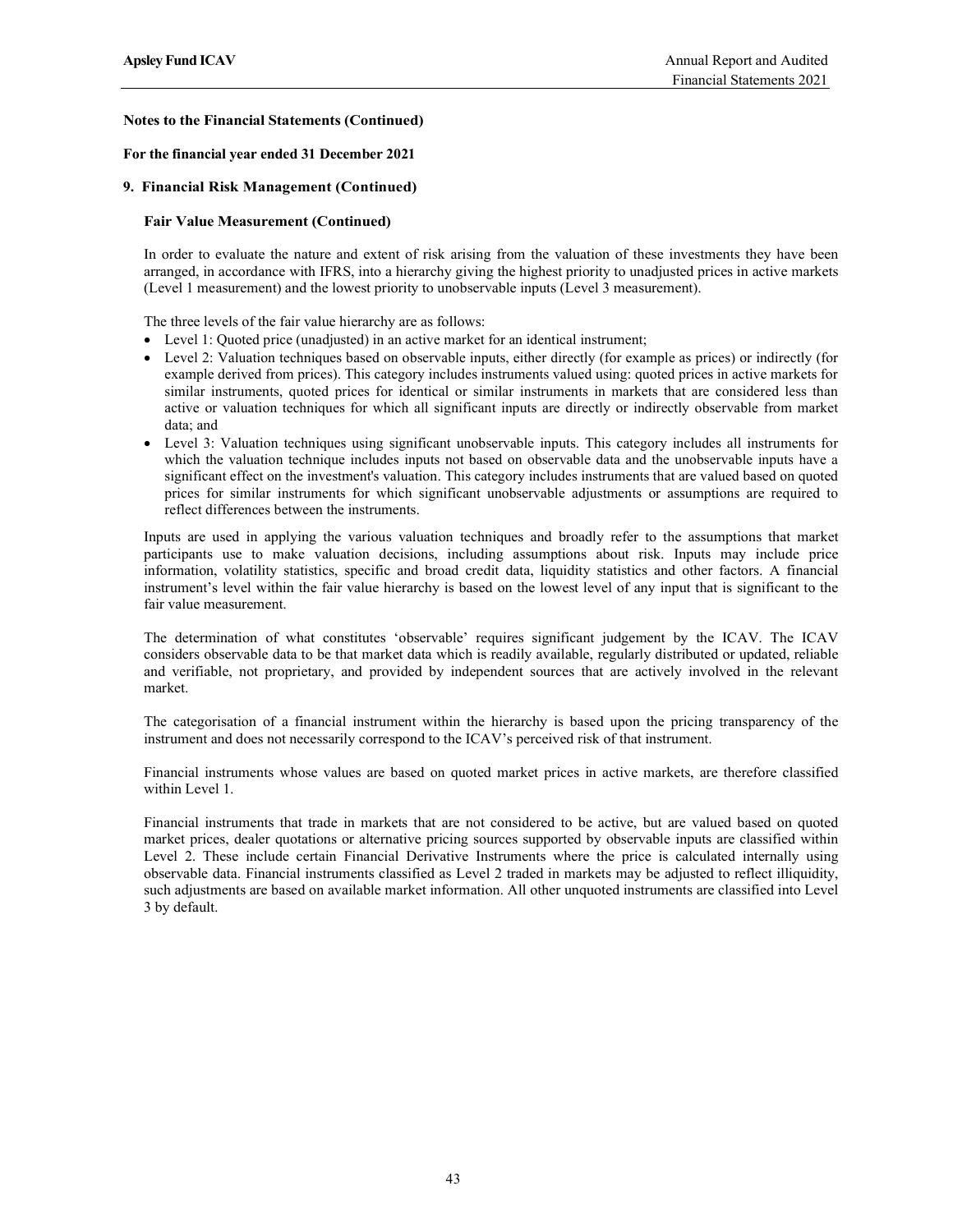## For the financial year ended 31 December 2021

## 9. Financial Risk Management (Continued)

## Fair Value Measurement (Continued)

### As at 31 December 2021

| sley Fund ICAV                                                                                                         |                |            |            | Annual Report and Audited  |
|------------------------------------------------------------------------------------------------------------------------|----------------|------------|------------|----------------------------|
|                                                                                                                        |                |            |            | Financial Statements 2021  |
| tes to the Financial Statements (Continued)                                                                            |                |            |            |                            |
| the financial year ended 31 December 2021                                                                              |                |            |            |                            |
| <b>Financial Risk Management (Continued)</b>                                                                           |                |            |            |                            |
| <b>Fair Value Measurement (Continued)</b>                                                                              |                |            |            |                            |
| The following tables present the financial instruments carried on the Statement of Financial Position at fair value by |                |            |            |                            |
| level within the valuation hierarchy:                                                                                  |                |            |            |                            |
| <b>As at 31 December 2021</b>                                                                                          |                |            |            |                            |
| The Optima STAR Long Fund                                                                                              | <b>Level 1</b> | Level 2    | Level 3    | <b>Total</b><br><b>USD</b> |
|                                                                                                                        | <b>USD</b>     | <b>USD</b> | <b>USD</b> |                            |
|                                                                                                                        | 59,839,466     |            |            | 59,839,466                 |
| Financial assets at fair value through profit or loss:<br>Equities                                                     | 59,839,466     |            |            | 59,839,466                 |
| The Optima STAR Fund closed on 5 March 2021 and therefore holds no financial instruments as at 31 December 2021.       |                |            |            |                            |

| <b>Fair Value Measurement (Continued)</b><br>The following tables present the financial instruments carried on the Statement of Financial Position at fair value by<br>level within the valuation hierarchy:<br>As at 31 December 2021<br>The Optima STAR Long Fund<br>Level 1<br>Level 2<br>Level 3<br><b>Total</b><br><b>USD</b><br><b>USD</b><br><b>USD</b><br><b>USD</b><br>Financial assets at fair value through profit or loss:<br>Equities<br>59,839,466<br>59,839,466<br>$\overline{\phantom{a}}$<br>59,839,466<br>59,839,466<br>The Optima STAR Fund closed on 5 March 2021 and therefore holds no financial instruments as at 31 December 2021.<br>The Optima Lloyd George Asia Fund<br><b>Total</b><br>Level 1<br>Level 2<br>Level 3<br><b>USD</b><br><b>USD</b><br><b>USD</b><br><b>USD</b><br>Financial assets at fair value through profit or loss:<br>Equities<br>23,977,952<br>23,977,952<br>Options<br>175,525<br>175,525<br>$\blacksquare$<br>23,977,952<br>175,525<br>24, 153, 477<br><b>Target Global Equity Fund</b><br>Level 1<br>Level 2<br>Level 3<br><b>Total</b><br><b>EUR</b><br><b>EUR</b><br><b>EUR</b><br><b>EUR</b><br>Financial assets at fair value through profit or loss:<br>Equities<br>20,227,553<br>20,227,553<br>Government Bonds<br>14,754,406<br>14,754,406<br>2,031,500<br><b>Supranational Bonds</b><br>2,031,500<br>$\overline{\phantom{a}}$<br><b>Exchange Traded Funds</b><br>1,521,007<br>1,521,007<br>$\overline{a}$<br>Futures contracts<br>253,329<br>253,329<br>94,019<br>94,019<br>Forward currency contracts<br>$\overline{\phantom{a}}$<br>$\overline{\phantom{a}}$<br>38,787,795<br>94,019<br>38,881,814<br>Financial liabilities at fair value through profit or loss:<br>Forward currency contracts<br>81,560<br>81,560<br>Futures contracts<br>812,327<br>812,327 | <b>Financial Risk Management (Continued)</b> |  |  |
|------------------------------------------------------------------------------------------------------------------------------------------------------------------------------------------------------------------------------------------------------------------------------------------------------------------------------------------------------------------------------------------------------------------------------------------------------------------------------------------------------------------------------------------------------------------------------------------------------------------------------------------------------------------------------------------------------------------------------------------------------------------------------------------------------------------------------------------------------------------------------------------------------------------------------------------------------------------------------------------------------------------------------------------------------------------------------------------------------------------------------------------------------------------------------------------------------------------------------------------------------------------------------------------------------------------------------------------------------------------------------------------------------------------------------------------------------------------------------------------------------------------------------------------------------------------------------------------------------------------------------------------------------------------------------------------------------------------------------------------------------------------------------------------------------------------------------|----------------------------------------------|--|--|
|                                                                                                                                                                                                                                                                                                                                                                                                                                                                                                                                                                                                                                                                                                                                                                                                                                                                                                                                                                                                                                                                                                                                                                                                                                                                                                                                                                                                                                                                                                                                                                                                                                                                                                                                                                                                                              |                                              |  |  |
|                                                                                                                                                                                                                                                                                                                                                                                                                                                                                                                                                                                                                                                                                                                                                                                                                                                                                                                                                                                                                                                                                                                                                                                                                                                                                                                                                                                                                                                                                                                                                                                                                                                                                                                                                                                                                              |                                              |  |  |
|                                                                                                                                                                                                                                                                                                                                                                                                                                                                                                                                                                                                                                                                                                                                                                                                                                                                                                                                                                                                                                                                                                                                                                                                                                                                                                                                                                                                                                                                                                                                                                                                                                                                                                                                                                                                                              |                                              |  |  |
|                                                                                                                                                                                                                                                                                                                                                                                                                                                                                                                                                                                                                                                                                                                                                                                                                                                                                                                                                                                                                                                                                                                                                                                                                                                                                                                                                                                                                                                                                                                                                                                                                                                                                                                                                                                                                              |                                              |  |  |
|                                                                                                                                                                                                                                                                                                                                                                                                                                                                                                                                                                                                                                                                                                                                                                                                                                                                                                                                                                                                                                                                                                                                                                                                                                                                                                                                                                                                                                                                                                                                                                                                                                                                                                                                                                                                                              |                                              |  |  |
|                                                                                                                                                                                                                                                                                                                                                                                                                                                                                                                                                                                                                                                                                                                                                                                                                                                                                                                                                                                                                                                                                                                                                                                                                                                                                                                                                                                                                                                                                                                                                                                                                                                                                                                                                                                                                              |                                              |  |  |
|                                                                                                                                                                                                                                                                                                                                                                                                                                                                                                                                                                                                                                                                                                                                                                                                                                                                                                                                                                                                                                                                                                                                                                                                                                                                                                                                                                                                                                                                                                                                                                                                                                                                                                                                                                                                                              |                                              |  |  |
|                                                                                                                                                                                                                                                                                                                                                                                                                                                                                                                                                                                                                                                                                                                                                                                                                                                                                                                                                                                                                                                                                                                                                                                                                                                                                                                                                                                                                                                                                                                                                                                                                                                                                                                                                                                                                              |                                              |  |  |
|                                                                                                                                                                                                                                                                                                                                                                                                                                                                                                                                                                                                                                                                                                                                                                                                                                                                                                                                                                                                                                                                                                                                                                                                                                                                                                                                                                                                                                                                                                                                                                                                                                                                                                                                                                                                                              |                                              |  |  |
|                                                                                                                                                                                                                                                                                                                                                                                                                                                                                                                                                                                                                                                                                                                                                                                                                                                                                                                                                                                                                                                                                                                                                                                                                                                                                                                                                                                                                                                                                                                                                                                                                                                                                                                                                                                                                              |                                              |  |  |
|                                                                                                                                                                                                                                                                                                                                                                                                                                                                                                                                                                                                                                                                                                                                                                                                                                                                                                                                                                                                                                                                                                                                                                                                                                                                                                                                                                                                                                                                                                                                                                                                                                                                                                                                                                                                                              |                                              |  |  |
|                                                                                                                                                                                                                                                                                                                                                                                                                                                                                                                                                                                                                                                                                                                                                                                                                                                                                                                                                                                                                                                                                                                                                                                                                                                                                                                                                                                                                                                                                                                                                                                                                                                                                                                                                                                                                              |                                              |  |  |
|                                                                                                                                                                                                                                                                                                                                                                                                                                                                                                                                                                                                                                                                                                                                                                                                                                                                                                                                                                                                                                                                                                                                                                                                                                                                                                                                                                                                                                                                                                                                                                                                                                                                                                                                                                                                                              |                                              |  |  |
|                                                                                                                                                                                                                                                                                                                                                                                                                                                                                                                                                                                                                                                                                                                                                                                                                                                                                                                                                                                                                                                                                                                                                                                                                                                                                                                                                                                                                                                                                                                                                                                                                                                                                                                                                                                                                              |                                              |  |  |
|                                                                                                                                                                                                                                                                                                                                                                                                                                                                                                                                                                                                                                                                                                                                                                                                                                                                                                                                                                                                                                                                                                                                                                                                                                                                                                                                                                                                                                                                                                                                                                                                                                                                                                                                                                                                                              |                                              |  |  |
|                                                                                                                                                                                                                                                                                                                                                                                                                                                                                                                                                                                                                                                                                                                                                                                                                                                                                                                                                                                                                                                                                                                                                                                                                                                                                                                                                                                                                                                                                                                                                                                                                                                                                                                                                                                                                              |                                              |  |  |
|                                                                                                                                                                                                                                                                                                                                                                                                                                                                                                                                                                                                                                                                                                                                                                                                                                                                                                                                                                                                                                                                                                                                                                                                                                                                                                                                                                                                                                                                                                                                                                                                                                                                                                                                                                                                                              |                                              |  |  |
|                                                                                                                                                                                                                                                                                                                                                                                                                                                                                                                                                                                                                                                                                                                                                                                                                                                                                                                                                                                                                                                                                                                                                                                                                                                                                                                                                                                                                                                                                                                                                                                                                                                                                                                                                                                                                              |                                              |  |  |
|                                                                                                                                                                                                                                                                                                                                                                                                                                                                                                                                                                                                                                                                                                                                                                                                                                                                                                                                                                                                                                                                                                                                                                                                                                                                                                                                                                                                                                                                                                                                                                                                                                                                                                                                                                                                                              |                                              |  |  |
|                                                                                                                                                                                                                                                                                                                                                                                                                                                                                                                                                                                                                                                                                                                                                                                                                                                                                                                                                                                                                                                                                                                                                                                                                                                                                                                                                                                                                                                                                                                                                                                                                                                                                                                                                                                                                              |                                              |  |  |
|                                                                                                                                                                                                                                                                                                                                                                                                                                                                                                                                                                                                                                                                                                                                                                                                                                                                                                                                                                                                                                                                                                                                                                                                                                                                                                                                                                                                                                                                                                                                                                                                                                                                                                                                                                                                                              |                                              |  |  |
|                                                                                                                                                                                                                                                                                                                                                                                                                                                                                                                                                                                                                                                                                                                                                                                                                                                                                                                                                                                                                                                                                                                                                                                                                                                                                                                                                                                                                                                                                                                                                                                                                                                                                                                                                                                                                              |                                              |  |  |
|                                                                                                                                                                                                                                                                                                                                                                                                                                                                                                                                                                                                                                                                                                                                                                                                                                                                                                                                                                                                                                                                                                                                                                                                                                                                                                                                                                                                                                                                                                                                                                                                                                                                                                                                                                                                                              |                                              |  |  |
|                                                                                                                                                                                                                                                                                                                                                                                                                                                                                                                                                                                                                                                                                                                                                                                                                                                                                                                                                                                                                                                                                                                                                                                                                                                                                                                                                                                                                                                                                                                                                                                                                                                                                                                                                                                                                              |                                              |  |  |
|                                                                                                                                                                                                                                                                                                                                                                                                                                                                                                                                                                                                                                                                                                                                                                                                                                                                                                                                                                                                                                                                                                                                                                                                                                                                                                                                                                                                                                                                                                                                                                                                                                                                                                                                                                                                                              |                                              |  |  |
|                                                                                                                                                                                                                                                                                                                                                                                                                                                                                                                                                                                                                                                                                                                                                                                                                                                                                                                                                                                                                                                                                                                                                                                                                                                                                                                                                                                                                                                                                                                                                                                                                                                                                                                                                                                                                              |                                              |  |  |
| 812,327<br>81,560<br>893,887<br>$\overline{a}$                                                                                                                                                                                                                                                                                                                                                                                                                                                                                                                                                                                                                                                                                                                                                                                                                                                                                                                                                                                                                                                                                                                                                                                                                                                                                                                                                                                                                                                                                                                                                                                                                                                                                                                                                                               |                                              |  |  |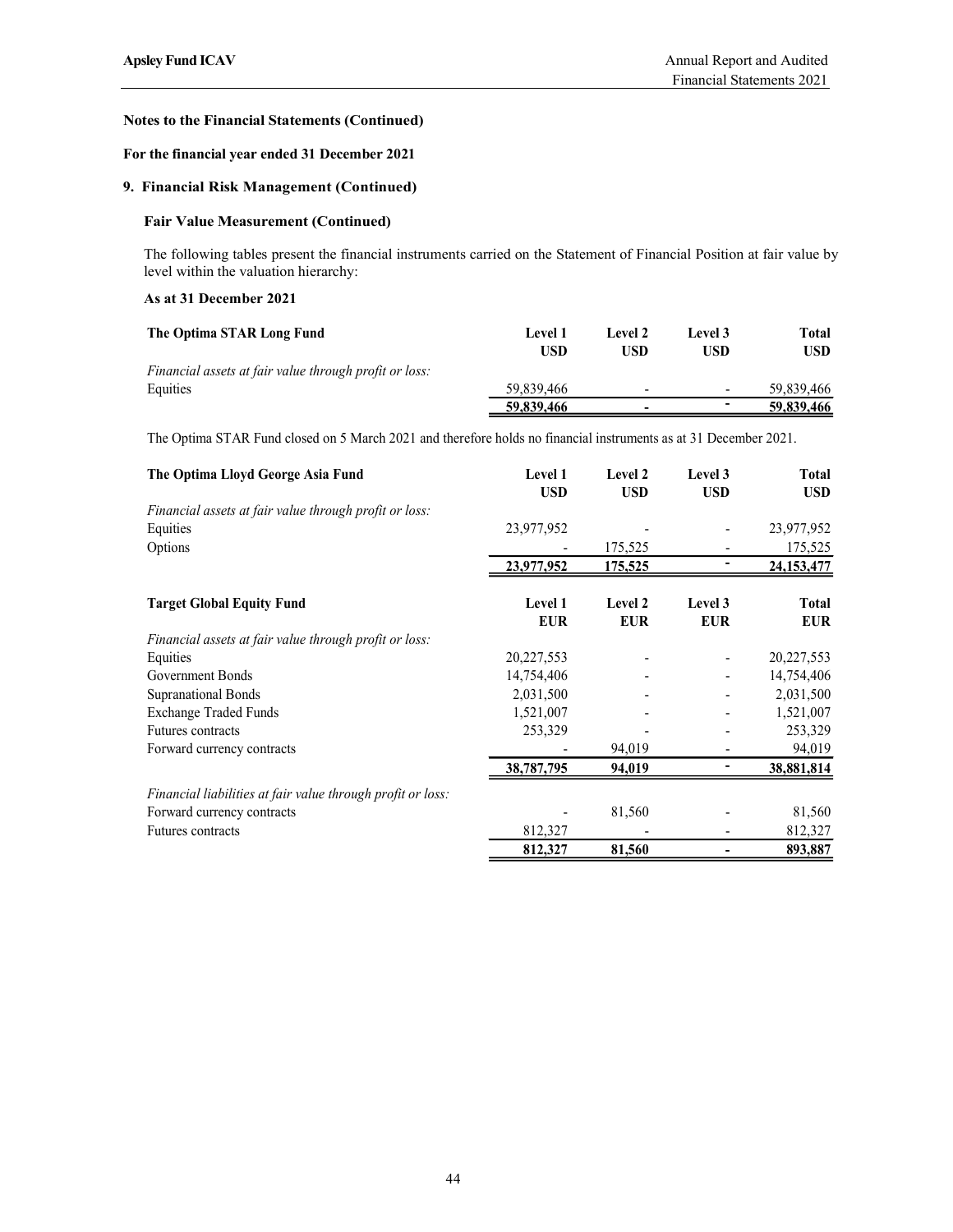## For the financial year ended 31 December 2021

## 9. Financial Risk Management (Continued)

## Fair Value Measurement (Continued)

#### As at 31 December 2020

| sley Fund ICAV                                              |                           |                                            |                                                      | Annual Report and Audited<br>Financial Statements 2021 |
|-------------------------------------------------------------|---------------------------|--------------------------------------------|------------------------------------------------------|--------------------------------------------------------|
| tes to the Financial Statements (Continued)                 |                           |                                            |                                                      |                                                        |
| r the financial year ended 31 December 2021                 |                           |                                            |                                                      |                                                        |
| <b>Financial Risk Management (Continued)</b>                |                           |                                            |                                                      |                                                        |
| <b>Fair Value Measurement (Continued)</b>                   |                           |                                            |                                                      |                                                        |
| As at 31 December 2020                                      |                           |                                            |                                                      |                                                        |
| The Optima STAR Long Fund                                   | Level 1                   | Level 2                                    | Level 3                                              | <b>Total</b>                                           |
| Financial assets at fair value through profit or loss:      | <b>USD</b>                | <b>USD</b>                                 | <b>USD</b>                                           | <b>USD</b>                                             |
| Equities                                                    | 57,421,595<br>57,421,595  | $\overline{\phantom{a}}$<br>$\blacksquare$ | $\overline{\phantom{a}}$<br>$\overline{\phantom{a}}$ | 57,421,595<br>57,421,595                               |
|                                                             |                           |                                            |                                                      |                                                        |
| The Optima STAR Fund                                        | Level 1<br><b>USD</b>     | Level 2<br><b>USD</b>                      | Level 3<br><b>USD</b>                                | <b>Total</b><br><b>USD</b>                             |
| Financial assets at fair value through profit or loss:      |                           |                                            |                                                      |                                                        |
| Equities<br>Forward currency contracts                      | 3,261,883                 | 49,058                                     |                                                      | 3,261,883<br>49,058                                    |
|                                                             | 3,261,883                 | 49,058                                     | $\blacksquare$                                       | 3,310,941                                              |
| Financial liabilities at fair value through profit or loss: |                           |                                            |                                                      |                                                        |
| Futures contracts                                           | 55,098                    |                                            |                                                      | 55,098                                                 |
|                                                             | 55,098                    | $\blacksquare$                             | $\blacksquare$                                       | 55,098                                                 |
| The Optima Lloyd George Asia Fund                           | Level 1                   | Level 2                                    | Level 3                                              | <b>Total</b>                                           |
|                                                             | <b>USD</b>                | <b>USD</b>                                 | <b>USD</b>                                           | <b>USD</b>                                             |
| Financial assets at fair value through profit or loss:      | 25,584,835                |                                            |                                                      | 25,584,835                                             |
| Equities<br>Options                                         |                           | 59,235                                     | $\overline{\phantom{a}}$<br>$\overline{\phantom{a}}$ | 59,235                                                 |
|                                                             | 25,584,835                | 59,235                                     | $\overline{\phantom{a}}$                             | 25,644,070                                             |
| <b>Target Global Equity Fund*</b>                           | Level 1                   | Level 2                                    | Level 3                                              | <b>Total</b>                                           |
|                                                             | ${\bf E} {\bf U} {\bf R}$ | <b>EUR</b>                                 | <b>EUR</b>                                           | <b>EUR</b>                                             |
| Financial assets at fair value through profit or loss:      |                           |                                            |                                                      | 14,935,909                                             |
| Equities<br>Government Bonds                                | 14,935,909<br>10,318,245  |                                            | $\overline{\phantom{a}}$                             | 10,318,245                                             |
| <b>Exchange Traded Funds</b>                                | 2,697,426                 |                                            |                                                      | 2,697,426                                              |
| Futures contracts                                           | 259,036                   |                                            |                                                      | 259,036                                                |
| Options                                                     |                           | 12,995                                     | $\overline{\phantom{a}}$                             | 12,995                                                 |
| Forward currency contracts                                  |                           | 123,679                                    |                                                      | 123,679                                                |
|                                                             | 28,210,616                | 136,674                                    | $\overline{\phantom{a}}$                             | 28,347,290                                             |
| Financial liabilities at fair value through profit or loss: |                           |                                            |                                                      |                                                        |
| Futures contracts                                           | 8,389                     |                                            |                                                      | 8,389                                                  |
|                                                             | 8,389                     | $\blacksquare$                             |                                                      | 8,389                                                  |

Transfers are deemed to take place at the beginning of the year. There have been no transfers between Level 1, Level 2 or Level 3 assets and liabilities held during the financial year or during the prior financial year.

No investments have been classified within Level 3 at any time during the financial year or prior financial year.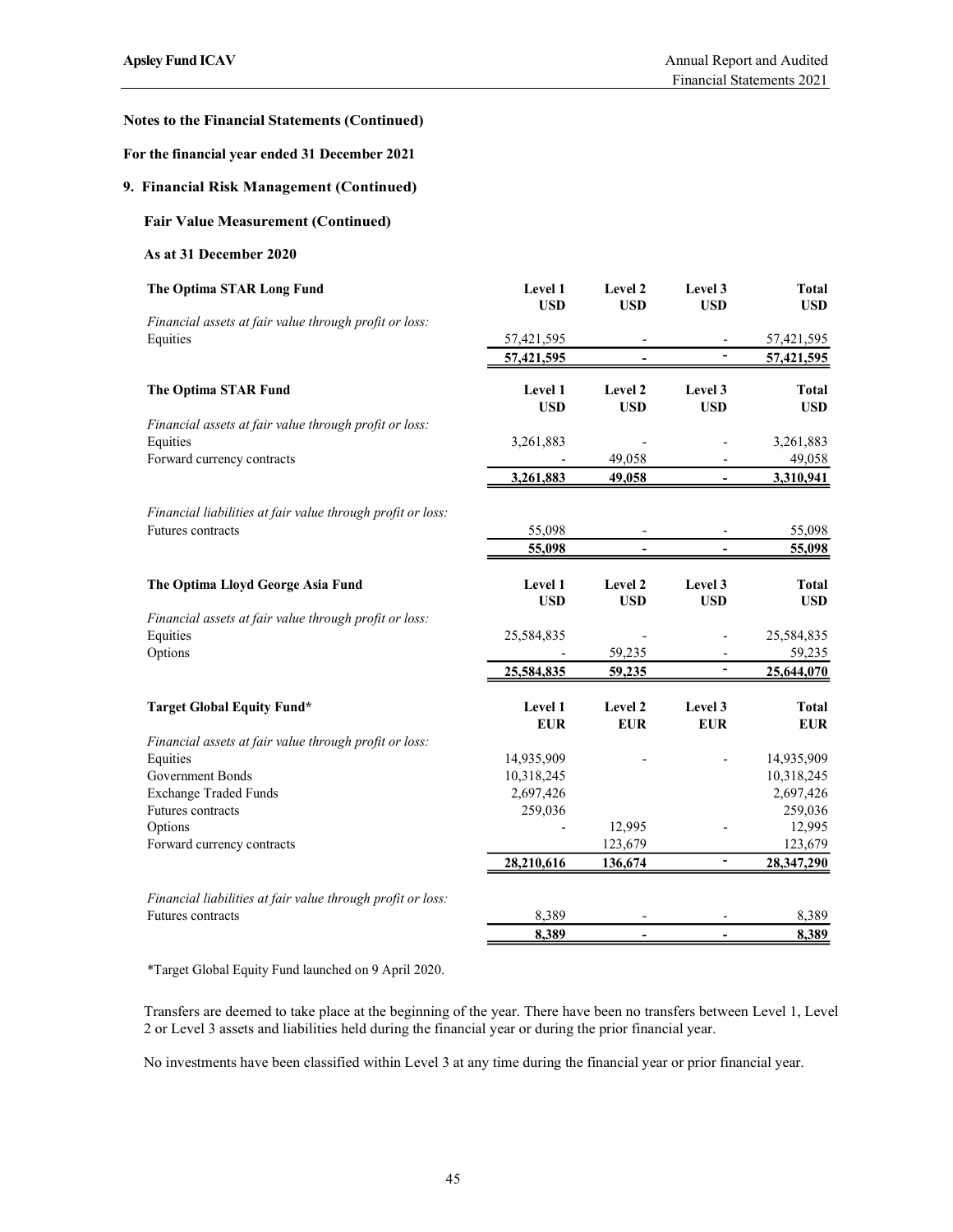### For the financial year ended 31 December 2021

### 9. Financial Risk Management (Continued)

### Fair Value Measurement (Continued)

### Financial Assets and Liabilities Not Measured at Fair Value

The financial assets and liabilities not measured at fair value through profit or loss are short-term financial assets and financial liabilities whose carrying amounts approximate fair value. Cash and cash equivalents are categorised as Level 1 and all other financial assets and liabilities not measured at fair value through profit or loss are categorised as Level 2 in the fair value hierarchy.

#### 10. Efficient Portfolio Management

For efficient portfolio management purposes, The Optima STAR Long Fund may only use forward currency contracts and The Optima STAR Fund only used equity and equity index futures and forward currency contracts. The Optima Lloyd George Asia Fund may only use equity swaps, equity index options, contracts for difference and p-notes. Target Global Equity Fund may only use equity index futures, equity swaps, equity options, equity index options, currency futures, cross currency basis swaps, foreign exchange options, foreign exchange swaps and foreign exchange forwards. Details of these are disclosed in the Schedule of Investments of each Fund. Further details of the techniques and instruments that each Fund may employ for efficient portfolio management purposes are also set out in the Prospectus and Supplements.

#### 11. Exchange Rates

The exchange rates used to translate foreign currency balances and foreign currency-denominated assets and liabilities to US Dollar at the financial year end were as follows:

| 31 December 2021 | 31 December 2020 |  |
|------------------|------------------|--|
| 0.8794           | 0.8173           |  |
| 6.3734           | 6.5398           |  |
| 7.7963           | 7.7539           |  |
| 14,252.5000      | 14,050.0000      |  |
| 1,188.7500       | 1,086.3000       |  |
| 27.6670          | 28.0980          |  |
| 22,790.0000      | 23,082.5000      |  |
| 1.3754           | $\,$             |  |
|                  |                  |  |

The exchange rates used to translate foreign currency balances and foreign currency-denominated assets and liabilities to Euro at the financial year end were as follows:

|                  | 31 December 2021 | 31 December 2020         |  |
|------------------|------------------|--------------------------|--|
| <b>US Dollar</b> | 1.1372           | .2236                    |  |
| Pound Sterling   | 0.8396           | 0.8951                   |  |
| Swiss Franc      | .0362            | .0816                    |  |
| Japanese Yen     | 115.1550         | $\overline{\phantom{0}}$ |  |

The average exchange rate used to translate the income and expenses from Euro into the ICAV's presentation currency US Dollar for the year ended 31 December 2021 was USD 1.1830 (31 December 2020: USD 1.1414).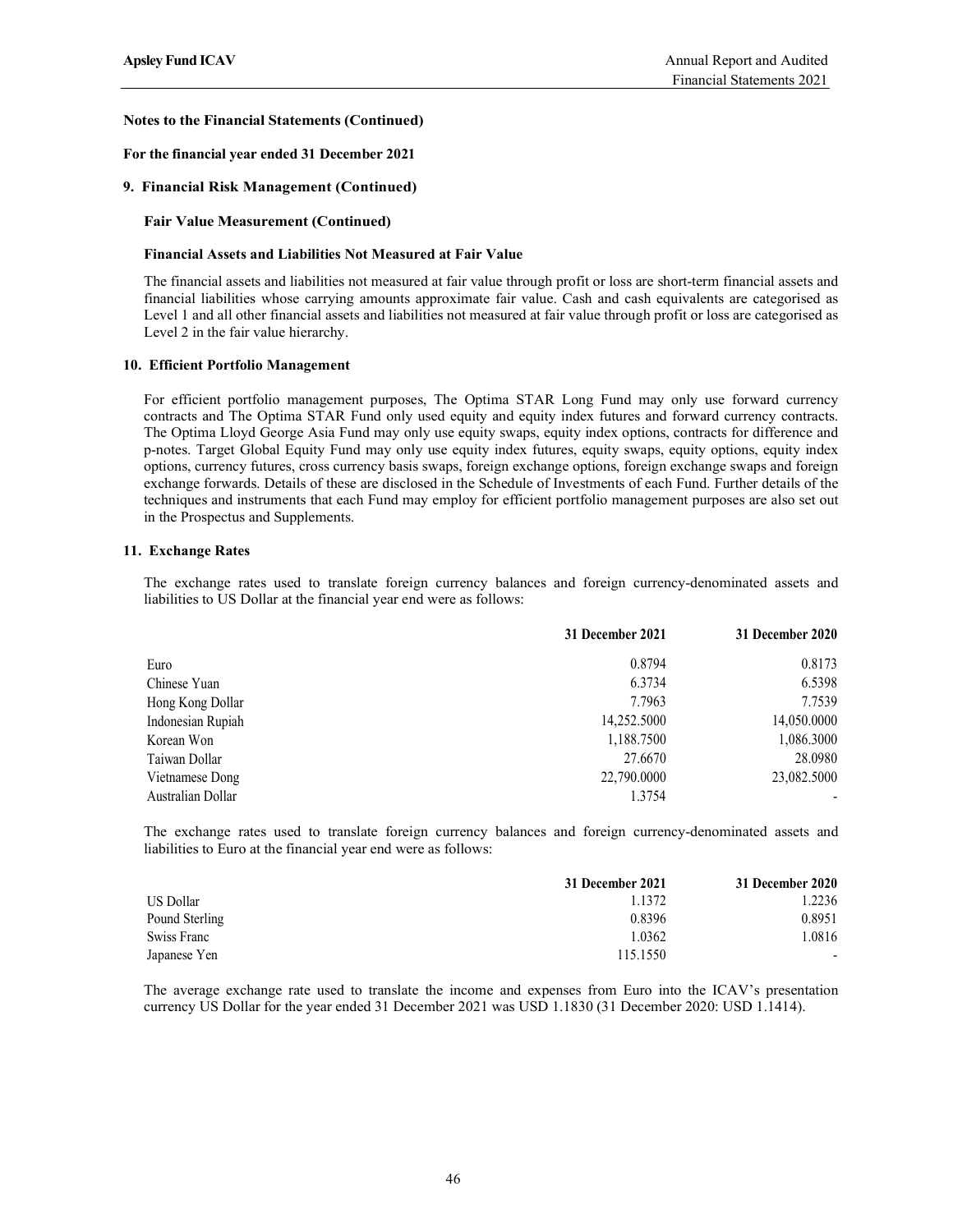### For the financial year ended 31 December 2021

### 11. Exchange Rates (Continued)

An exchange adjustment arises as a result of the difference between the opening and the closing exchange rates used to translate the opening Net Assets Attributable to Holders of Redeemable Participating Shares as at 31 December 2021. The effect of exchange rate fluctuations was USD (3,512,584) (31 December 2020: USD 2,779,787) which is a notional adjustment in the Statement of Changes in Net Assets Attributable to Holders of Redeemable Participating Shares.

A translation adjustment arises on the Statement of Cash Flow because opening balances are translated at prior year closing exchange rate, cash flows are translated using average exchange rates and closing balances are translated at year end exchange rates. The effect of exchange rate fluctuations was USD (529,480) (31 December 2020: USD 407,075).

#### 12. Share Capital

The minimum authorised share capital of the ICAV is EUR 2.00 represented by 2 Subscriber Shares of no par value issued at EUR 1.00 each. The maximum authorised share capital of the ICAV, as may be amended by the Directors from time to time and notified to Shareholders, is 500,000,300,002 Shares of no par value represented by 2 Subscriber Shares of no par value, 300,000 Capitalisation Shares of no par value and 500,000,000,000 Shares of no par value, initially designated as unclassified Shares. The Directors are empowered to issue up to 500,000,000,000 Shares of no par value designated as Shares of any class on such items as they think fit.

The Subscriber Shares and the Capitalisation Shares entitle the holders to attend and vote at general meetings of the ICAV but do not entitle the holders to participate in the profits or assets of the ICAV except for a return of capital on a winding-up. The Shares entitle the holders to attend and vote at general meetings of the ICAV and to participate in the profits and assets of the ICAV. There are no pre-emption rights attaching to the Shares.

During the financial year ended 31 December 2021, the number of shares issued, redeemed and outstanding was as follows:

| The Optima STAR Long Fund                     | <b>Shares in issue</b>                    |                          |                      | <b>Shares in issue</b>                  |  |
|-----------------------------------------------|-------------------------------------------|--------------------------|----------------------|-----------------------------------------|--|
|                                               | at the start of                           | <b>Shares</b>            | <b>Shares</b>        | at the end of                           |  |
|                                               | financial year                            | <b>Issued</b>            | Redeemed             | financial year                          |  |
| Class B - Retail                              | 25,044                                    |                          |                      | 25,044                                  |  |
| Class H - Institutional                       | 259,993                                   | 28,490                   | (34,730)             | 253,753                                 |  |
| The Optima STAR Fund*                         | <b>Shares in issue</b>                    |                          |                      | <b>Shares in issue</b>                  |  |
|                                               | at the start of                           | <b>Shares</b>            | <b>Shares</b>        | at the end of                           |  |
|                                               | financial year                            | <b>Issued</b>            | Redeemed             | financial year                          |  |
| Class A - Retail                              | 1,165                                     | $\overline{\phantom{a}}$ | (1,165)              |                                         |  |
| Class B - Retail                              | 372                                       | $\overline{\phantom{a}}$ | (372)                |                                         |  |
| Class G - Institutional                       | 12,548                                    | $\overline{\phantom{a}}$ | (12, 548)            |                                         |  |
| Class H - Institutional                       | 15,881                                    |                          | (15,881)             |                                         |  |
| Class X - Institutional                       | 2,100                                     |                          | (2,100)              |                                         |  |
| *The Optima STAR Fund closed on 5 March 2021. |                                           |                          |                      |                                         |  |
| The Optima Lloyd George Asia Fund             | <b>Shares in issue</b><br>at the start of | <b>Shares</b>            | <b>Shares</b>        | <b>Shares in issue</b><br>at the end of |  |
| Class H - Institutional                       | financial year<br>199,153                 | <b>Issued</b><br>39,197  | Redeemed<br>(39,621) | financial year<br>198,729               |  |
| <b>Target Global Equity Fund</b>              | <b>Shares in issue</b>                    |                          |                      | <b>Shares in issue</b>                  |  |
|                                               | at the start of                           | <b>Shares</b>            | <b>Shares</b>        | at the end of                           |  |
|                                               | year                                      | <b>Issued</b>            | Redeemed             | year                                    |  |
| Class I - Institutional                       | 333,297                                   | 99,794                   | (35,335)             | 397,756                                 |  |
|                                               |                                           |                          |                      |                                         |  |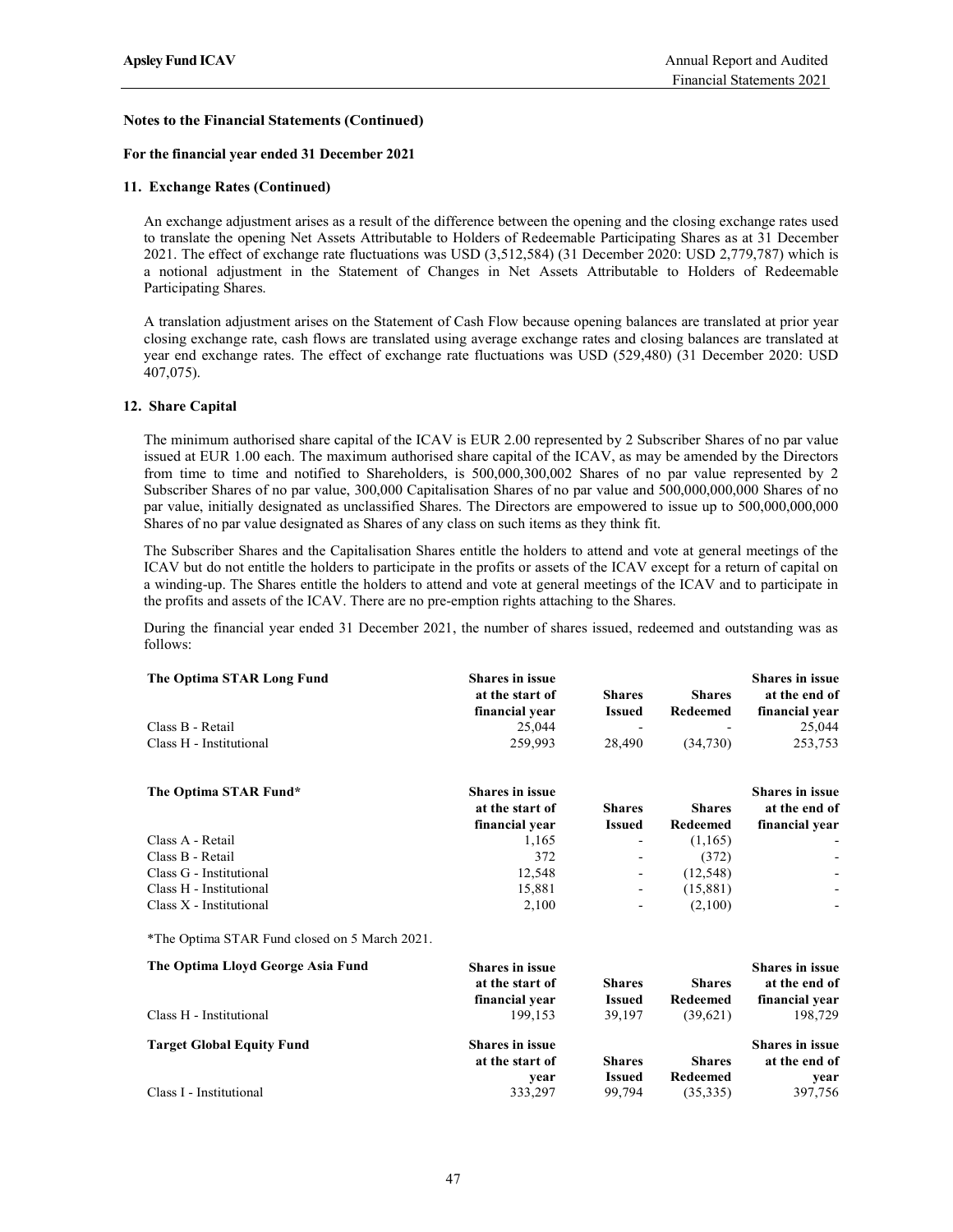## For the financial year ended 31 December 2021

#### 12. Share Capital (Continued)

During the financial year ended 31 December 2020, the number of shares issued, redeemed and outstanding was as follows:

| The Optima STAR Long Fund         | <b>Shares in issue</b><br>at the start of | <b>Shares</b>            | <b>Shares</b>   | <b>Shares in issue</b><br>at the end of |  |
|-----------------------------------|-------------------------------------------|--------------------------|-----------------|-----------------------------------------|--|
|                                   | financial year                            | <b>Issued</b>            | Redeemed        | financial year                          |  |
| Class B - Retail                  | 25,044                                    |                          |                 | 25,044                                  |  |
| Class H - Institutional           | 284,992                                   | 42,093                   | (67,092)        | 259,993                                 |  |
| The Optima STAR Fund              | <b>Shares in issue</b>                    |                          |                 | <b>Shares in issue</b>                  |  |
|                                   | at the start of                           | <b>Shares</b>            | <b>Shares</b>   | at the end of                           |  |
|                                   | financial year                            | <b>Issued</b>            | Redeemed        | financial year                          |  |
| Class A - Retail                  | 1,165                                     |                          |                 | 1,165                                   |  |
| Class B - Retail                  | 1,720                                     | $\overline{\phantom{a}}$ | (1,347)         | 372                                     |  |
| Class G - Institutional           | 16,542                                    | 10,749                   | (14, 743)       | 12,548                                  |  |
| Class H - Institutional           | 15,881                                    |                          |                 | 15,881                                  |  |
| $Class X - Institutional$         | 2,101                                     |                          | (1)             | 2,100                                   |  |
| The Optima Lloyd George Asia Fund | <b>Shares in issue</b>                    |                          |                 | <b>Shares in issue</b>                  |  |
|                                   | at the start of                           | <b>Shares</b>            | <b>Shares</b>   | at the end of                           |  |
|                                   | financial year                            | <b>Issued</b>            | <b>Redeemed</b> | financial year                          |  |
| Class H - Institutional           | 127,666                                   | 84,341                   | (12, 854)       | 199,153                                 |  |
| Target Global Equity Fund*        | <b>Shares in issue</b>                    |                          |                 | <b>Shares in issue</b>                  |  |
|                                   | at the start of                           | <b>Shares</b>            | <b>Shares</b>   | at the end of                           |  |
|                                   | period                                    | <b>Issued</b>            | <b>Redeemed</b> | period                                  |  |
| Class I - Institutional           |                                           | 373,822                  | (40, 525)       | 333,297                                 |  |
|                                   |                                           |                          |                 |                                         |  |

\*Target Global Equity Fund launched on 9 April 2020.

No share classes were hedged for the financial year ended 31 December 2021 (31 December 2020: Nil).

#### 13. Net Asset Value per Share

The Net Asset Value of the Classes divided by the number of shares of the Classes in issue as at the relevant Valuation Point is equal to the Net Asset Value per share of the Classes. The Directors made a decision to suspend the NAV of Optima STAR Fund on 4 February 2021 and the final NAV of the fund was calculated on 5 March 2021.

Below is details of the dealing Net Asset Value and Net Asset Value per Share.

| 31 December 2021                                             | <b>CCY</b> | <b>Net Asset Value</b> | <b>Shares in Issue</b> | <b>NAV</b> per Share |  |
|--------------------------------------------------------------|------------|------------------------|------------------------|----------------------|--|
| The Optima STAR Long Fund                                    |            |                        |                        |                      |  |
| Class B - Retail                                             | USD.       | 5,245,314              | 25,044                 | 209.44               |  |
| Class H - Institutional                                      | <b>USD</b> | 55,456,930             | 253,753                | 218.55               |  |
| The Optima Lloyd George Asia Fund<br>Class H - Institutional | USD.       | 25,474,384             | 198,729                | 128.19               |  |
| <b>Target Global Equity Fund</b><br>Class I - Institutional  | <b>EUR</b> | 46,733,203             | 397,756                | 117.49               |  |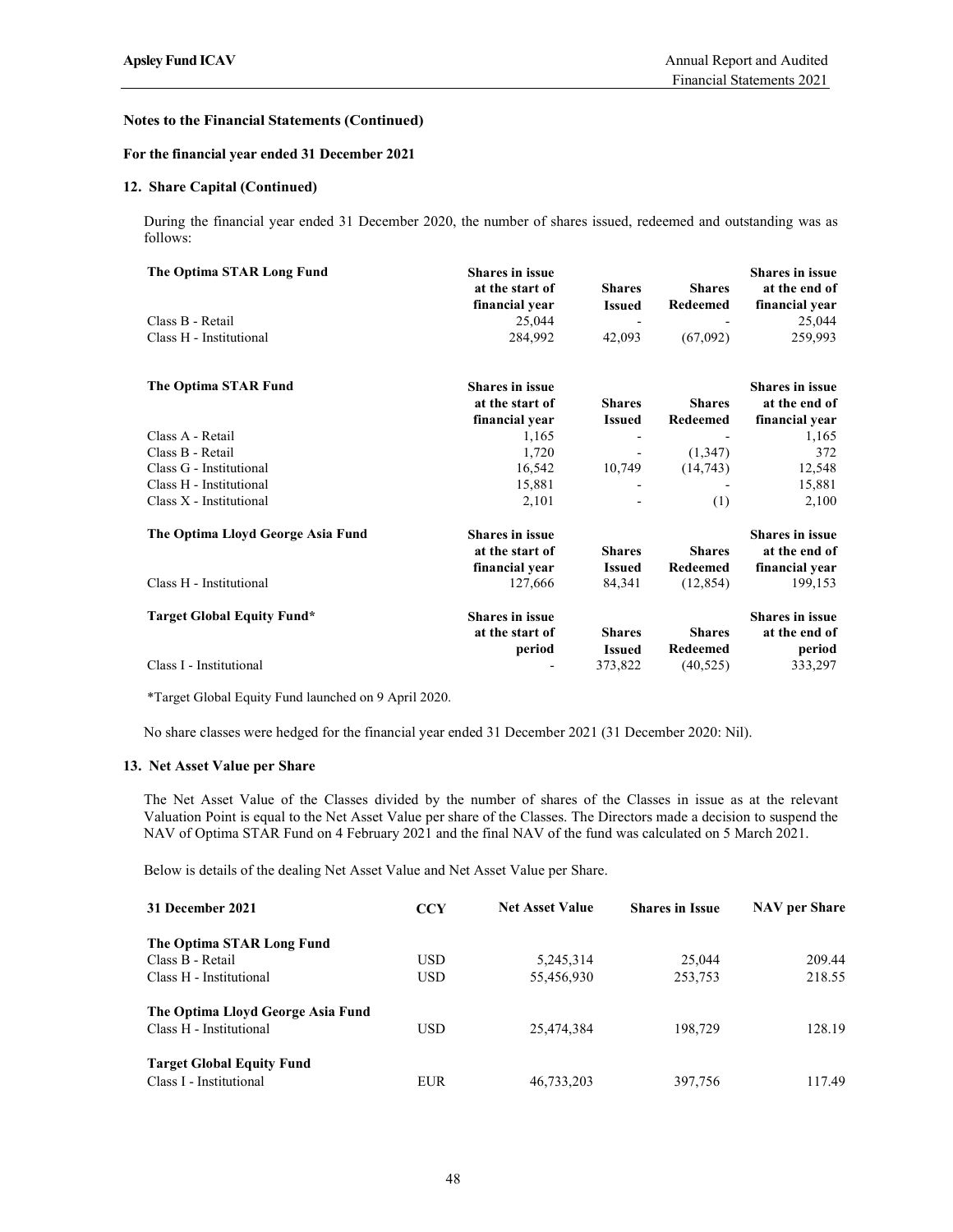# For the financial year ended 31 December 2021

### 13. Net Asset Value per Share (Continued)

| 31 December 2020                                     | <b>CCY</b> | <b>Net Asset Value</b> | <b>Shares in Issue</b> | <b>NAV</b> per Share |  |
|------------------------------------------------------|------------|------------------------|------------------------|----------------------|--|
| The Optima STAR Long Fund                            |            |                        |                        |                      |  |
| Class B - Retail                                     | <b>USD</b> | 5,007,331              | 25,044                 | 199.94               |  |
| Class H - Institutional                              | <b>USD</b> | 53,837,214             | 259,993                | 207.07               |  |
| The Optima STAR Fund                                 |            |                        |                        |                      |  |
| Class A - Retail                                     | <b>EUR</b> | 106,060                | 1,165                  | 91.00                |  |
| Class B - Retail                                     | <b>USD</b> | 38,185                 | 372                    | 102.76               |  |
| Class G - Institutional                              | <b>EUR</b> | 1,200,991              | 12,548                 | 95.71                |  |
| Class H - Institutional                              | <b>USD</b> | 1,600,648              | 15,881                 | 100.79               |  |
| Class X - Institutional                              | <b>EUR</b> | 212,306                | 2,100                  | 101.10               |  |
| The Optima Lloyd George Asia Fund                    |            |                        |                        |                      |  |
| Class H - Institutional                              | <b>USD</b> | 27,196,212             | 199,153                | 136.56               |  |
| <b>Target Global Equity Fund*</b>                    |            |                        |                        |                      |  |
| Class I - Institutional                              | <b>EUR</b> | 33,835,102             | 333,297                | 101.52               |  |
| *Target Global Equity Fund launched on 9 April 2020. |            |                        |                        |                      |  |
| 31 December 2019                                     | <b>CCY</b> | <b>Net Asset Value</b> | <b>Shares in Issue</b> | <b>NAV</b> per Share |  |
| The Optima STAR Long Fund                            |            |                        |                        |                      |  |
| Class B - Retail                                     | <b>USD</b> | 3,861,675              | 25,044                 | 154.20               |  |
| Class H - Institutional                              | <b>USD</b> | 45,172,124             | 284,992                | 158.50               |  |
|                                                      |            |                        |                        |                      |  |

| Class H - Institutional             | <b>USD</b> | 45,172,124 | 284,992 | 158.50 |  |
|-------------------------------------|------------|------------|---------|--------|--|
| The Optima STAR Fund                |            |            |         |        |  |
| Class A - Retail                    | <b>EUR</b> | 102,638    | 1.165   | 88.07  |  |
| Class B - Retail                    | <b>USD</b> | 168,272    | 1.720   | 97.85  |  |
| Class G - Institutional             | <b>EUR</b> | 1,521,282  | 16,542  | 91.96  |  |
| Class H - Institutional             | <b>USD</b> | 1,515,470  | 15,881  | 95.42  |  |
| Class X - Institutional             | <b>EUR</b> | 204,538    | 2.101   | 97.35  |  |
| The Optima Lloyd George Asia Fund** |            |            |         |        |  |
| Class H - Institutional             | <b>USD</b> | 13,219,635 | 127,666 | 103.55 |  |

\*\*The Optima Lloyd George Asia Fund launched on 3 May 2019.

#### 14. Related Party Transactions

IAS 24 'Related Party Disclosures' requires the disclosure of information relating to material transactions with parties who are deemed to be related to the reporting entity.

Optima Asset Management LLC is the Investment Manager of The Optima STAR Long Fund, The Optima STAR Fund and The Optima Lloyd George Asia Fund. Albemarle Asset Management is the Investment Manager of Target Global Equity Fund. Under the terms of the investment management agreements, the Investment Managers are responsible, subject to the overall supervision and control of the Directors, for managing the assets and investments of the Funds in accordance with the investment objectives and policies of the Funds. The Investment Managers are entitled to receive investment management fees and performance fees as set out in note 5.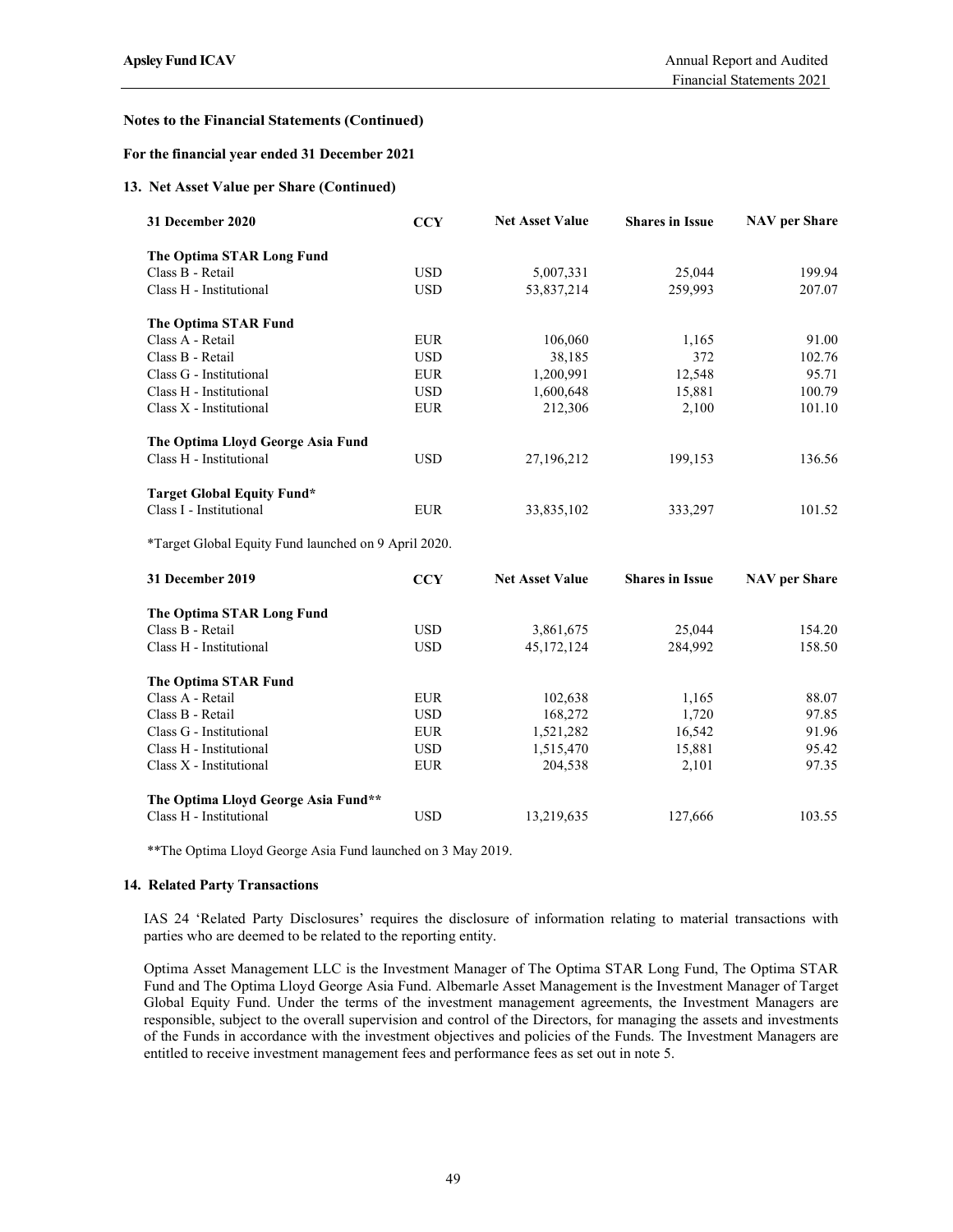### For the financial year ended 31 December 2021

### 14. Related Party Transactions (Continued)

Mr. Fabrizio De Tomasi is the Managing Director of the Distributor and the Investment Manager for Target Global Equity Fund and thus has an interest in fees paid to the Distributor and the Investment Manager for Target Global Equity Fund, as disclosed in note 5 to the financial statements. Mr. Fabrizio De Tomasi was not entitled to a Directors' fee for the financial year.

Directors' fees payable to the other Directors are disclosed in note 5 to the financial statements.

#### 15. Soft Commissions and Directed Brokerage Services

There were no soft commissions or directed brokerage service arrangements in place for Optima Star Long Fund, The Optima STAR Fund and Optima Llyod George Asia Fund during the financial year ended 31 December 2021 or financial year ended 31 December 2020.

#### 16. Reconciliation of Dealing Net Asset Value to Net Asset Value per Financial Statements

| carried out internally by the Investment Manager's dealing desk which, in turn, uses only three DMA (Direct Market<br>Access) brokers that charge a fee of 1 or 2bps to give access to the relevant equity markets. To cover the cost of the<br>beople/systems that the Investment Manager employs in dealing with the execution flow, there is a monthly fee<br>charged to the ICAV. The total commission paid by Target Global Equity Fund for the financial year ended 31<br>December was EUR 53,317 (31 December 2020: EUR 59,221). Since the implementation of MiFID II in January<br>2018 the Investment Manager has started paying the investment research (and any other service provided to support<br>the investment decision making activity) through its own resources. The ICAV has not incurred any cost for research<br>during the financial year. | There are no commissions sharing agreements (CSAs) in place for Target Global Equity Fund. The execution is |                                |  |
|-------------------------------------------------------------------------------------------------------------------------------------------------------------------------------------------------------------------------------------------------------------------------------------------------------------------------------------------------------------------------------------------------------------------------------------------------------------------------------------------------------------------------------------------------------------------------------------------------------------------------------------------------------------------------------------------------------------------------------------------------------------------------------------------------------------------------------------------------------------------|-------------------------------------------------------------------------------------------------------------|--------------------------------|--|
| Reconciliation of Dealing Net Asset Value to Net Asset Value per Financial Statements                                                                                                                                                                                                                                                                                                                                                                                                                                                                                                                                                                                                                                                                                                                                                                             |                                                                                                             |                                |  |
| As detailed in note 17 to these financial statements, The Optima STAR Fund liquidated during the financial year.<br>Accordingly the financial statements for this fund have been prepared on a non-going concern basis. The financial<br>statements Net Asset Value (or the "NAV") of The Optima STAR Fund as at 31 December 2020 differed from its<br>dealing NAV as an adjustment was made to the financial statements to include a provision for future operational costs<br>and liquidations costs. Detailed below is a reconciliation of the dealing NAV to the financial statements NAV.                                                                                                                                                                                                                                                                    | The Optima<br><b>STAR Fund</b>                                                                              | The Optima<br><b>STAR Fund</b> |  |
|                                                                                                                                                                                                                                                                                                                                                                                                                                                                                                                                                                                                                                                                                                                                                                                                                                                                   | As at                                                                                                       | As at                          |  |
|                                                                                                                                                                                                                                                                                                                                                                                                                                                                                                                                                                                                                                                                                                                                                                                                                                                                   | 31 December 2021 31 December 2020<br><b>USD</b>                                                             | <b>USD</b>                     |  |
| Dealing Net Asset Value:                                                                                                                                                                                                                                                                                                                                                                                                                                                                                                                                                                                                                                                                                                                                                                                                                                          |                                                                                                             | 3,564,552                      |  |
|                                                                                                                                                                                                                                                                                                                                                                                                                                                                                                                                                                                                                                                                                                                                                                                                                                                                   |                                                                                                             | (66,709)                       |  |
| Provision for future operational costs and liquidation expenses                                                                                                                                                                                                                                                                                                                                                                                                                                                                                                                                                                                                                                                                                                                                                                                                   |                                                                                                             |                                |  |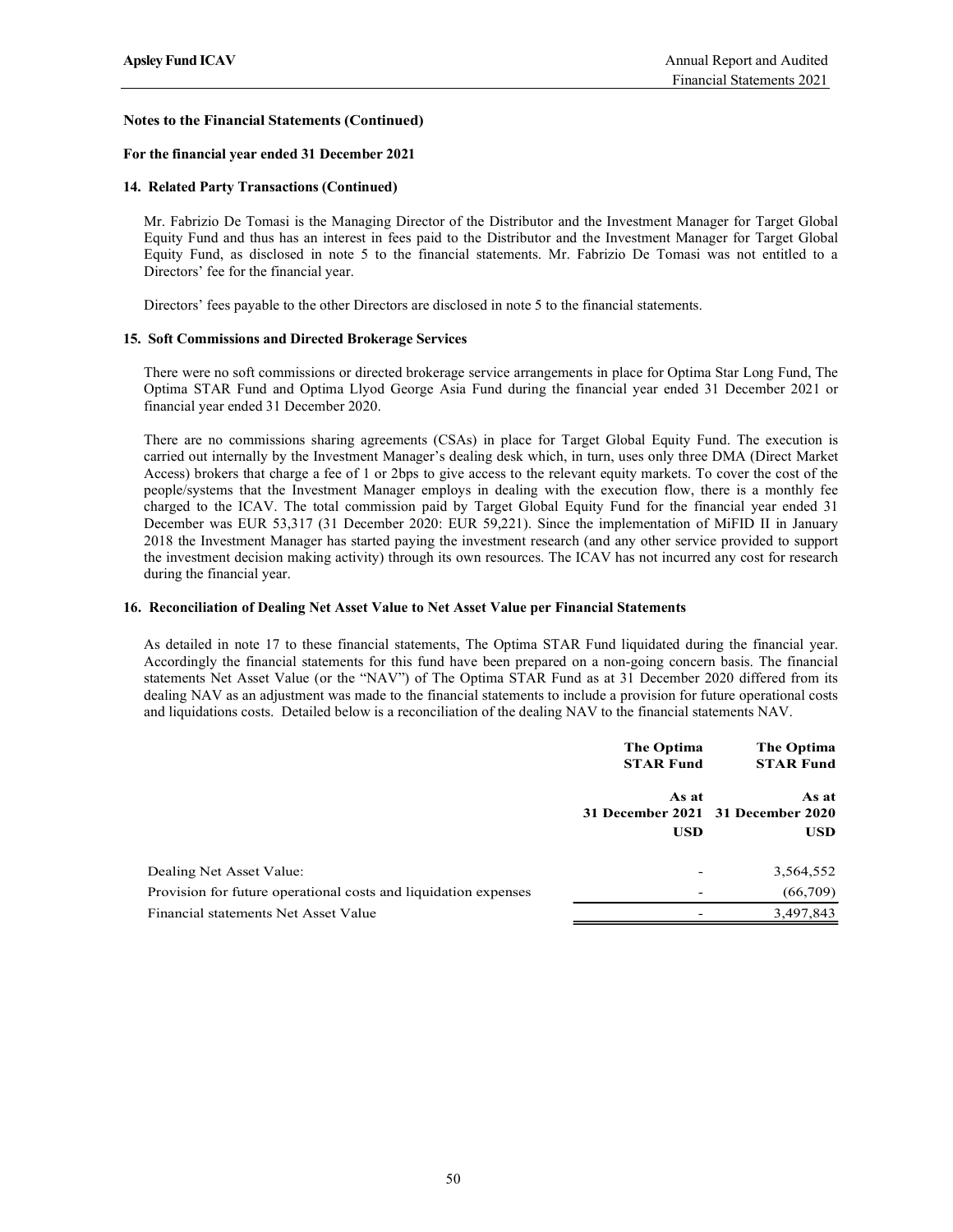#### For the financial year ended 31 December 2021

#### 17. Significant Events During the Financial Year

On 4 February 2021, the Directors made a decision to suspend the NAV of Optima STAR Fund. The final NAV of Optima STAR Fund was calculated on 5 March 2021.

Updated Prospectus and Supplements dated 9 March 2021 were issued to reflect sustainability disclosures required under Regulation (EU) 2019/2088 of the European Parliament and of the Council of 27 November 2019 on sustainability-related disclosures in the financial service sector (the " Sustainable Finance Disclosure Regulation").

The Prospectus was updated by way of an addendum on 8 December 2021 to include specific pre-contractual disclosures that are required under the Taxonomy Regulation.

There were no other significant events during the financial year ended 31 December 2021.

#### 18. Significant Events After the Financial Year End

Following the Central Bank of Ireland review of the implementation of Consultation Paper 86 ("CP86") and the introduction of additional substance requirements for internally managed investment ICAV's such as the ICAV, the Board of Directors took the decision to appoint an external UCITS management company and to move the ICAV away from its internally managed status. The Board of Directors conducted a search for an appropriate service provider and decided to appoint KBA Consulting Management Limited as UCITS management company for the ICAV, subject to regulatory approval. With the necessary legal and regulatory work having been undertaken and Central Bank of Ireland approval received, the process was completed on 4 April 2022. As part of the transition, KB Associates resigned as provider of designated person services to the ICAV effective the same date. An updated Prospectus and Supplements were issued on 4 April 2022 to reflect the change.

On 24 February 2022, Russia invaded Ukraine, and while the ICAV has no direct exposure to these two markets, this may have a negative impact on the economy and business activity globally, including in the countries in which the ICAV invests into. The Directors assess that this could adversely affect the financial performance of the ICAV and its investments, or could have a significant impact on the industries in which the ICAV participates, and could adversely affect the operations of the Investment Manager, the ICAV and its investments. However, as it is difficult to quantify the risks and future impact to the ICAV, the Directors and the ICAV delegates are currently monitoring the situation to mitigate any risks which may evolve.

There have been no other significant events after the financial year end date.

#### 19. Approval of Financial Statements

The financial statements were approved and authorised for issue by the Board of Directors on 28 April 2022.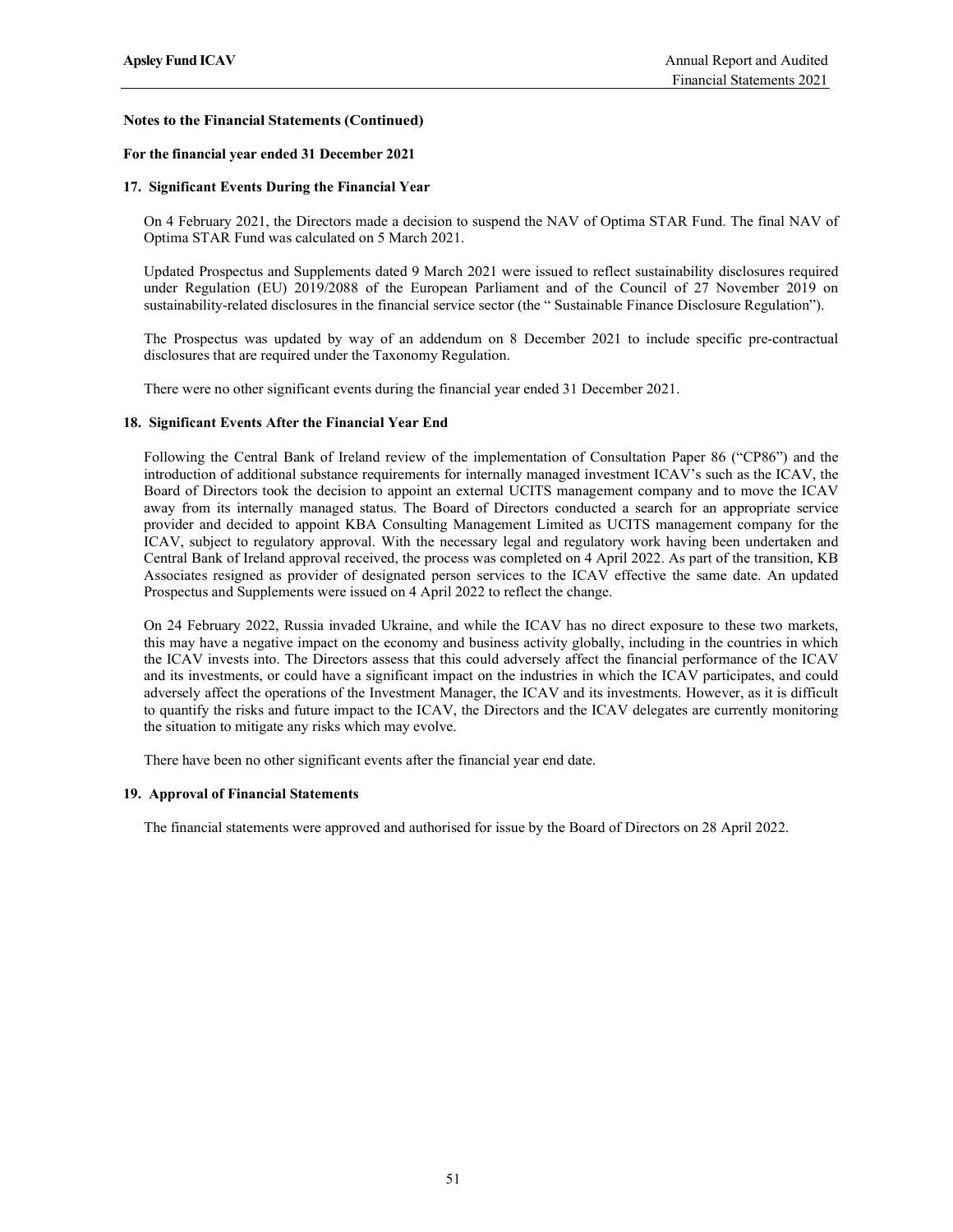# Schedule of Investments

# The Optima STAR Long Fund

| chedule of Investments |                                                              |                                 | Financial Statements 2021   |
|------------------------|--------------------------------------------------------------|---------------------------------|-----------------------------|
|                        |                                                              |                                 |                             |
|                        | he Optima STAR Long Fund                                     |                                 |                             |
| s at 31 December 2021  |                                                              |                                 |                             |
| <b>Holdings</b>        | Financial assets at fair value through profit or loss        | <b>Fair Value</b><br><b>USD</b> | $%$ of<br><b>Net Assets</b> |
|                        | Equities: 98.58% (2020: 97.59%)                              |                                 |                             |
|                        | Bermuda: 2.11% (2020: 0.00%)                                 |                                 |                             |
| 38,720                 | Chemicals: 2.11% (2020: 0.00%)<br>Axalta Coating Systems Ltd | 1,282,406                       | 2.11                        |
|                        | <b>Total Bermuda</b>                                         | 1,282,406                       | 2.11                        |
|                        | Canada: 3.92% (2020: 4.53%)                                  |                                 |                             |
| 774                    | Internet: 1.76% (2020: 4.53%)<br>Shopify Inc                 | 1,066,100                       | 1.76                        |
|                        | Private Equity: 2.16% (2020: 0.00%)                          |                                 |                             |
| 21,697                 | Brookfield Asset Management Inc                              | 1,310,065                       | 2.16                        |
|                        | <b>Total Canada</b>                                          | 2,376,165                       | 3.92                        |
|                        | Cayman Islands: 6.55% (2020: 5.40%)                          |                                 |                             |
|                        | Internet: 6.55% (2020: 5.40%)                                |                                 |                             |
| 7,747<br>30,651        | Alibaba Group Holding Ltd<br>JD.com Inc                      | 920,266<br>2,147,716            | 1.51<br>3.54                |
| 4,068                  | $\operatorname{Sea}\, \mathrm{Ltd}$                          | 910,052                         | 1.50                        |
|                        | <b>Total Cayman Islands</b>                                  | 3,978,034                       | 6.55                        |
|                        | Israel: 2.05% (2020: 0.00%)                                  |                                 |                             |
|                        | Telecommunications: 2.05% (2020: 0.00%)                      |                                 |                             |
| 4,094                  | Nice Ltd                                                     | 1,242,938                       | 2.05                        |
|                        | <b>Total Israel</b>                                          | 1,242,938                       | 2.05                        |
|                        | United States: 83.95% (2020: 87.66%)                         |                                 |                             |
|                        | Aerospace/Defense: 0.00% (2020: 1.85%)                       |                                 |                             |
| 2,306                  | Auto Manufacturers: 4.01% (2020: 5.68%)<br>Tesla Inc         | 2,436,935                       | 4.01                        |
|                        | Banks: 0.00% (2020: 1.89%)                                   |                                 |                             |
|                        | Commercial Services: 4.74% (2020: 8.48%)                     |                                 |                             |
| 4,390<br>6,185         | Moody's Corp<br>PayPal Holdings Inc                          | 1,714,646<br>1,166,367          | 2.82<br>1.92                |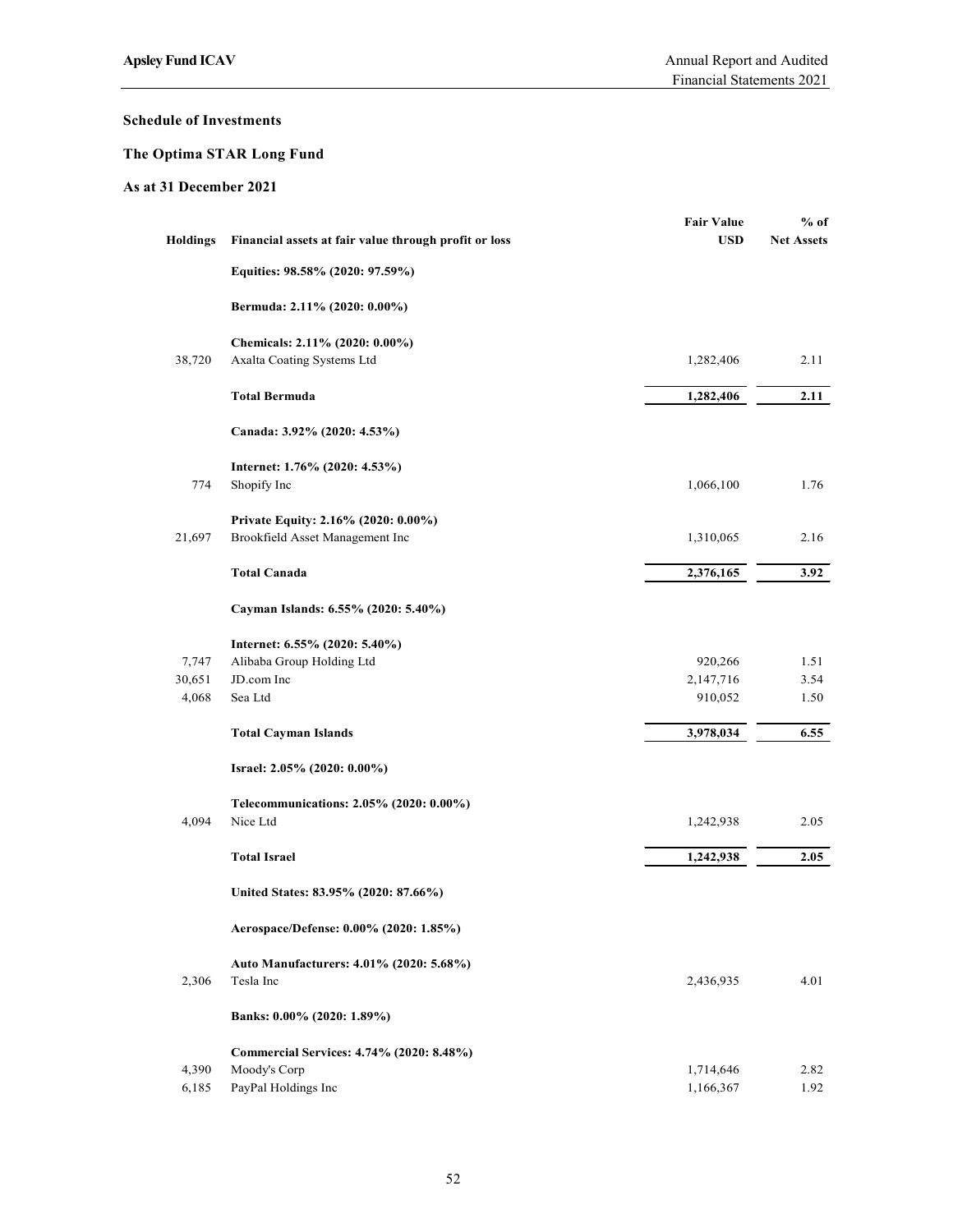# The Optima STAR Long Fund (Continued)

|                       |                                                       | Financial Statements 2021       |                             |
|-----------------------|-------------------------------------------------------|---------------------------------|-----------------------------|
|                       | chedule of Investments (Continued)                    |                                 |                             |
|                       | he Optima STAR Long Fund (Continued)                  |                                 |                             |
| s at 31 December 2021 |                                                       |                                 |                             |
|                       |                                                       |                                 |                             |
| <b>Holdings</b>       | Financial assets at fair value through profit or loss | <b>Fair Value</b><br><b>USD</b> | $%$ of<br><b>Net Assets</b> |
|                       | Equities: 98.58% (2020: 97.59%) (Continued)           |                                 |                             |
|                       | United States: 83.95% (2020: 87.66%) (Continued)      |                                 |                             |
|                       | Computers: 1.61% (2020: 0.00%)                        |                                 |                             |
| 4,770                 | CrowdStrike Holdings Inc                              | 976,658                         | 1.61                        |
|                       | Diversified Financial Services: 6.53% (2020: 9.51%)   |                                 |                             |
| 7,225                 | Mastercard Inc                                        | 2,596,087                       | 4.28                        |
| 6,291                 | Visa Inc                                              | 1,363,323                       | 2.25                        |
|                       | Energy-Alternate Sources: 0.00% (2020: 2.22%)         |                                 |                             |
|                       | Healthcare-Services: 2.21% (2020: 3.44%)              |                                 |                             |
| 2,888                 | Humana Inc                                            | 1,339,628                       | 2.21                        |
|                       | Internet: 23.47% (2020: 11.18%)                       |                                 |                             |
| 434                   | Alphabet Inc                                          | 1,257,315                       | 2.07                        |
| 1,092<br>539          | Amazon.com Inc<br>Booking Holdings Inc                | 3,641,099<br>1,293,185          | $6.00\,$<br>2.13            |
| 5,466                 | DoorDash Inc                                          | 813,887                         | 1.34                        |
| 7,244                 | Expedia Group Inc                                     | 1,309,136                       | 2.16                        |
| 3,740                 | Facebook Inc                                          | 1,257,949                       | 2.07                        |
| 23,522                | Snap Inc                                              | 1,106,240                       | 1.82                        |
| 24,747                | Twitter Inc                                           | 1,069,565                       | 1.76                        |
| 28,262                | Uber Technologies Inc                                 | 1,185,026                       | 1.95                        |
| 20,676                | Zillow Group Inc                                      | 1,320,163                       | 2.17                        |
|                       | Lodging: 0.00% (2020: 1.94%)                          |                                 |                             |
| 8,091                 | Media: 2.06% (2020: 6.36%)<br>Walt Disney Co          | 1,253,215                       | 2.06                        |
|                       |                                                       |                                 |                             |
|                       | Packaging & Containers: 2.19% (2020: 1.86%)           |                                 |                             |
| 19,687                | Sealed Air Corp                                       | 1,328,282                       | 2.19                        |
|                       | REITS: 2.41% (2020: 1.69%)                            |                                 |                             |
| 5,006                 | American Tower Corp                                   | 1,464,255                       | 2.41                        |
|                       | Retail: 10.36% (2020: 3.86%)                          |                                 |                             |
| 16,971                | Bath and Body Works Inc                               | 1,184,406                       | 1.95                        |
| 4,327                 | Carvana Co                                            | 1,002,955                       | 1.66                        |
| 9,721                 | Dollar Tree Inc                                       | 1,365,995                       | 2.25                        |
| 5,167                 | Lowe's Cos Inc                                        | 1,335,566                       | 2.20                        |
| 1,976                 | O'Reilly Automotive Inc                               | 1,395,510                       | 2.30                        |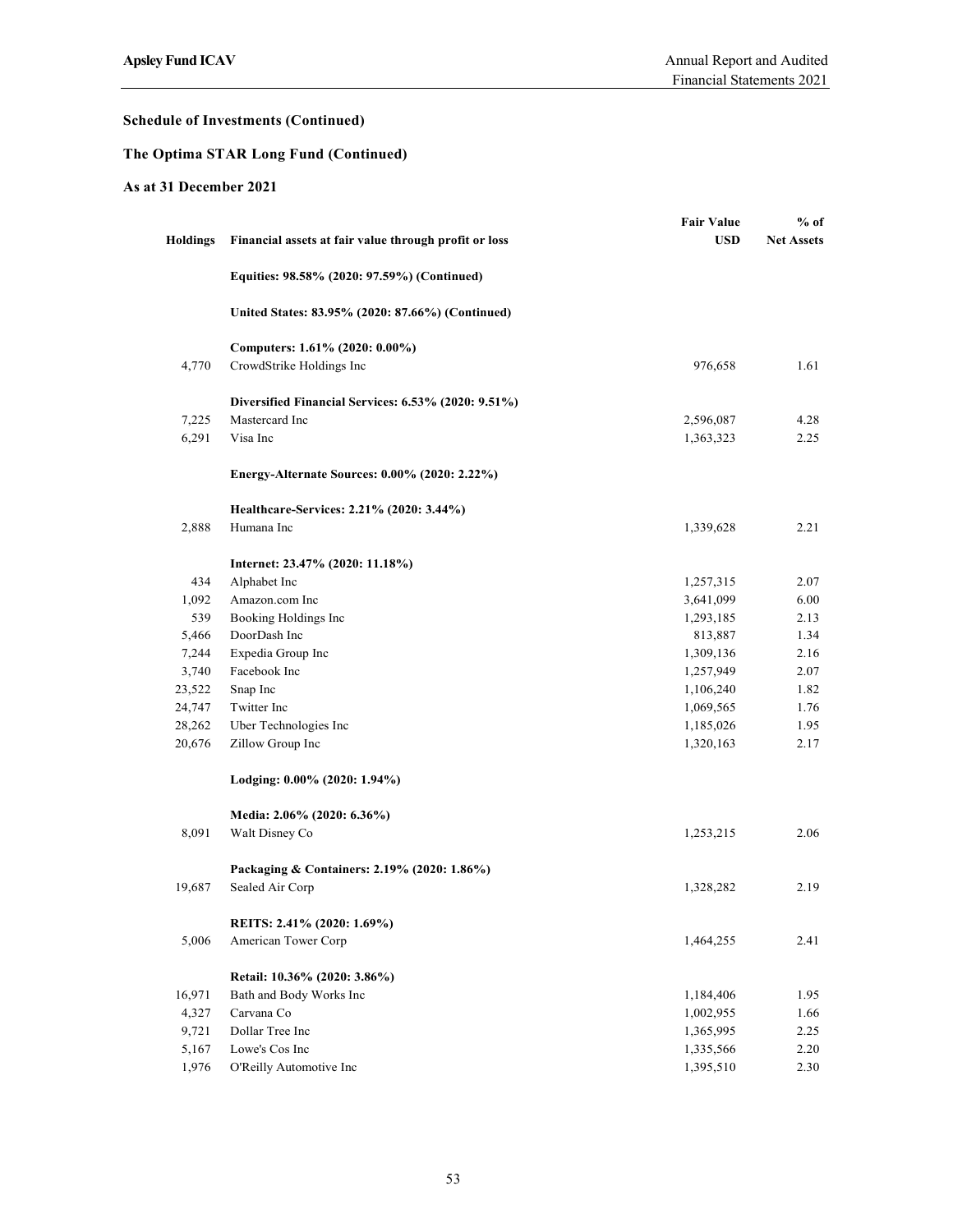# The Optima STAR Long Fund (Continued)

|                       |                                                                     |                   | Financial Statements 2021 |
|-----------------------|---------------------------------------------------------------------|-------------------|---------------------------|
|                       | chedule of Investments (Continued)                                  |                   |                           |
|                       | he Optima STAR Long Fund (Continued)                                |                   |                           |
| s at 31 December 2021 |                                                                     |                   |                           |
|                       |                                                                     | <b>Fair Value</b> | $%$ of                    |
|                       | Holdings Financial assets at fair value through profit or loss      | <b>USD</b>        | <b>Net Assets</b>         |
|                       |                                                                     |                   |                           |
|                       | Equities: 98.58% (2020: 97.59%) (Continued)                         |                   |                           |
|                       | United States: 83.95% (2020: 87.66%) (Continued)                    |                   |                           |
|                       |                                                                     |                   |                           |
| 3,873                 | Software: 17.79% (2020: 22.19%)<br>Bill.com Holdings Inc            | 964,958           | 1.59                      |
| 5,649                 | Coupa Software Inc                                                  | 892,824           | 1.47                      |
| 4,650                 | DocuSign Inc                                                        | 708,242           | 1.17                      |
| 15,040                | Microsoft Corp                                                      | 5,058,253         | 8.34                      |
| 1,850                 | ServiceNow Inc                                                      | 1,200,854         | 1.98                      |
| 3,213                 | Snowflake Inc                                                       | 1,088,404         | 1.79                      |
|                       | 4,798 Zoom Video Communications Inc                                 | 882,400           | 1.45                      |
|                       | Telecommunications: 2.09% (2020: 1.90%)                             |                   |                           |
| 10,940                | T-Mobile US Inc                                                     | 1,268,821         | 2.09                      |
|                       |                                                                     |                   |                           |
|                       | Transportation: 4.48% (2020: 3.61%)                                 |                   |                           |
| 36,475                | CSX Corp                                                            | 1,371,460         | 2.26                      |
| 5,344                 | Union Pacific Corp                                                  | 1,346,314         | 2.22                      |
|                       | <b>Total United States</b>                                          | 50,959,923        | 83.95                     |
|                       | <b>Total Equities</b>                                               | 59,839,466        | 98.58                     |
|                       |                                                                     |                   |                           |
|                       | <b>Total Value of Investments</b>                                   | 59,839,466        | 98.58                     |
|                       | Cash and Cash Equivalents (2020: 2.70%)                             | 1,019,848         | 1.68                      |
|                       | Other Net Liabilities (2020: (0.29%))                               | (157,070)         | (0.26)                    |
|                       | Net Assets Attributable to Holders of Redeemable                    |                   |                           |
|                       | <b>Participating Shares</b>                                         | 60,702,244        | 100.00                    |
|                       |                                                                     |                   |                           |
|                       |                                                                     |                   | $%$ of                    |
|                       | <b>Analysis of Total Assets (Unaudited)</b>                         |                   | <b>Total Assets</b>       |
|                       | Transferable securities admitted to official stock exchange listing |                   | 98.31                     |
|                       | Other assets                                                        |                   | 1.69                      |
|                       |                                                                     |                   | 100.00                    |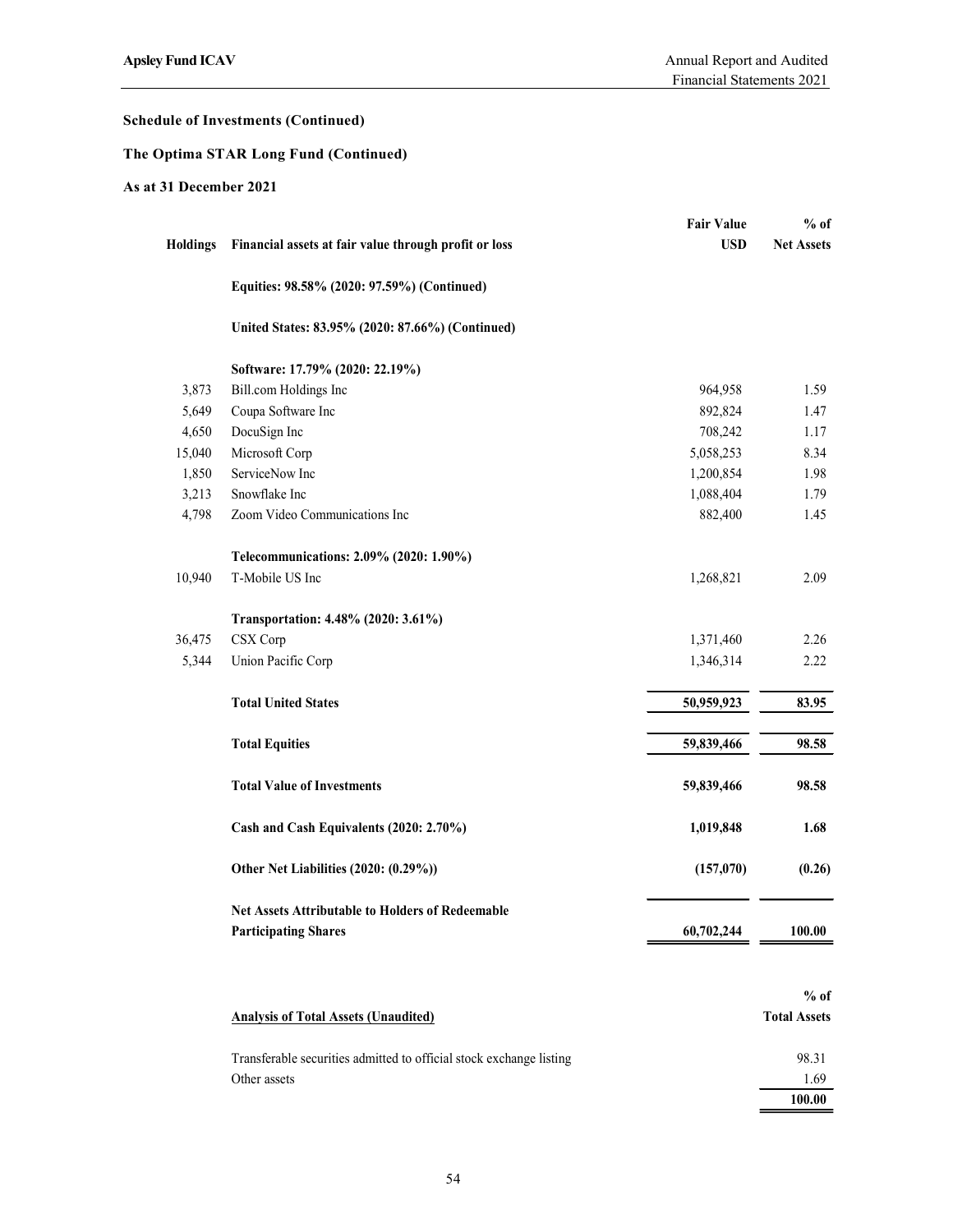# The Optima Lloyd George Asia Fund

|                       |                                                         | Financial Statements 2021       | Annual Report and Audited   |
|-----------------------|---------------------------------------------------------|---------------------------------|-----------------------------|
|                       | chedule of Investments (Continued)                      |                                 |                             |
|                       | he Optima Lloyd George Asia Fund                        |                                 |                             |
| s at 31 December 2021 |                                                         |                                 |                             |
| <b>Holdings</b>       | Financial assets at fair value through profit or loss   | <b>Fair Value</b><br><b>USD</b> | $%$ of<br><b>Net Assets</b> |
|                       | Equities: 94.12% (2020: 94.07%)                         |                                 |                             |
|                       | Australia: 3.61% (2020: 0.00%)                          |                                 |                             |
|                       | Mining: 3.61% (2020: 0.00%)                             |                                 |                             |
| 134,270               | Northern Star Resources Ltd                             | 918,614                         | 3.61                        |
|                       | <b>Total Australia</b>                                  | 918,614                         | 3.61                        |
|                       | Cayman Islands: 16.22% (2020: 42.27%)                   |                                 |                             |
|                       | Biotechnology: 0.00% (2020: 5.21%)                      |                                 |                             |
|                       | Commerical Services: 0.00% (2020: 0.97%)                |                                 |                             |
| 6,000                 | Electronics: 4.28% (2020: 2.52%)<br>Silergy Corp        | 1,089,746                       | 4.28                        |
|                       | Healthcare-Services: 4.36% (2020: 8.48%)                |                                 |                             |
| 93,500                | Wuxi Biologics Cayman Inc                               | 1,109,940                       | 4.36                        |
|                       | Holding Companies-Diversified: 0.00% (2020: 3.57%)      |                                 |                             |
| 2,400                 | Internet: 7.58% (2020: 8.00%)<br>Sea Ltd                | 536,904                         | 2.11                        |
| 23,800                | Tencent Holdings Ltd                                    | 1,394,487                       | 5.47                        |
|                       | Lodging: 0.00% (2020: 2.11%)                            |                                 |                             |
|                       | Software: 0.00% (2020: 9.00%)                           |                                 |                             |
|                       | Telecommunications: 0.00% (2020: 2.41%)                 |                                 |                             |
|                       | <b>Total Cayman Islands</b>                             | 4,131,077                       | 16.22                       |
|                       | China: 11.04% (2020: 17.47%)                            |                                 |                             |
|                       | Electrical Components & Equipments: 1.38% (2020: 3.42%) |                                 |                             |
| 3,800                 | Contemporary Amperex Technology Co Ltd                  | 351,373                         | 1.38                        |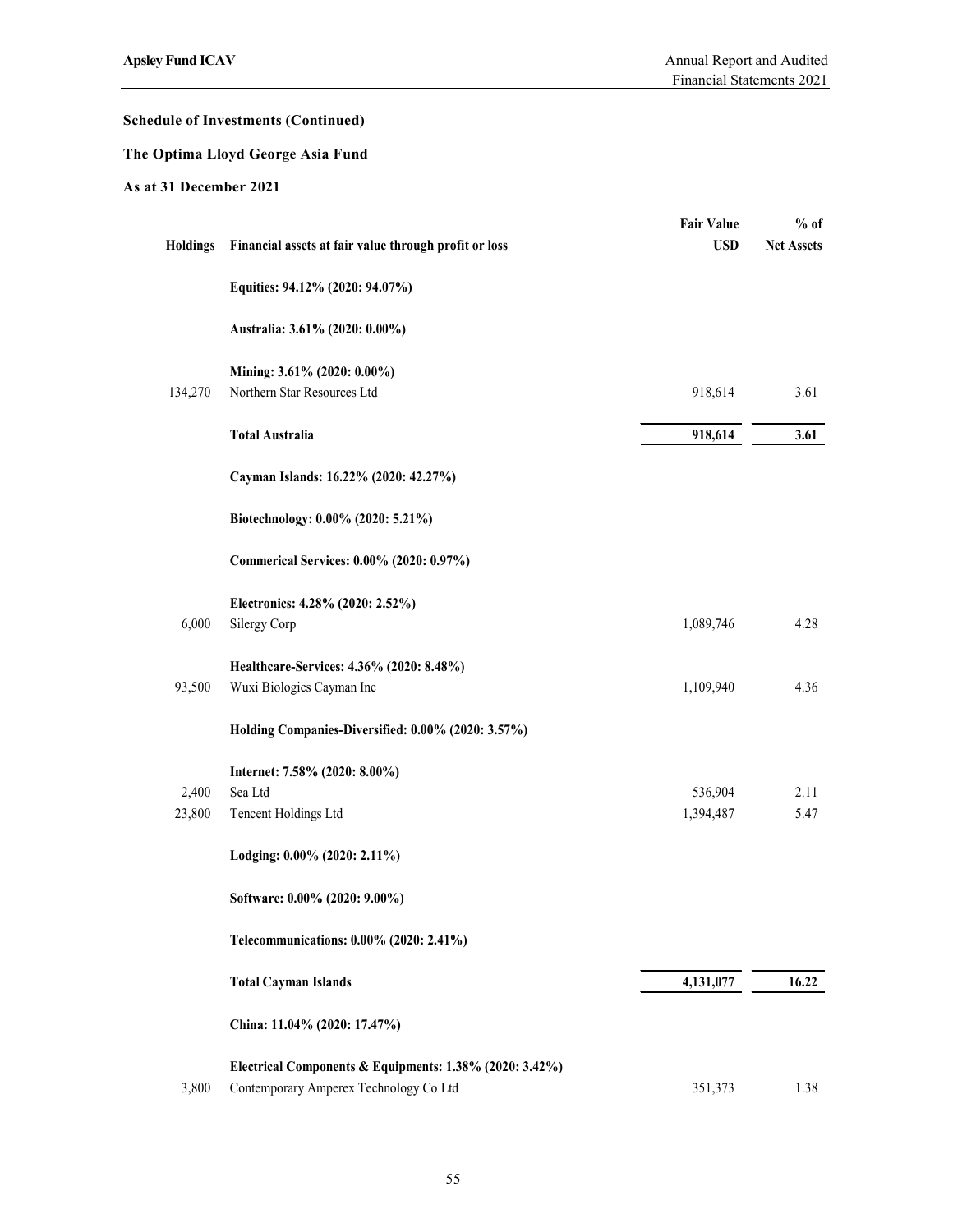# The Optima Lloyd George Asia Fund

|                       |                                                                                      | Financial Statements 2021       |                             |
|-----------------------|--------------------------------------------------------------------------------------|---------------------------------|-----------------------------|
|                       | chedule of Investments (Continued)                                                   |                                 |                             |
|                       | he Optima Lloyd George Asia Fund                                                     |                                 |                             |
| s at 31 December 2021 |                                                                                      |                                 |                             |
|                       | Holdings Financial assets at fair value through profit or loss                       | <b>Fair Value</b><br><b>USD</b> | $%$ of<br><b>Net Assets</b> |
|                       | Equities: 94.12% (2020: 94.07%) (Continued)                                          |                                 |                             |
|                       | China: 11.04% (2020: 17.47%) (Continued)                                             |                                 |                             |
| 56,300                | Electronics: 2.38% (2020: 4.93%)<br>Shenzhen Inovance Technology Co Ltd              | 607,352                         | 2.38                        |
|                       | Insurance: 0.00% (2020: 3.18%)                                                       |                                 |                             |
| 884,000               | Mining: 4.13% (2020: 3.39%)<br>Zijin Mining Group Co Ltd                             | 1,052,232                       | 4.13                        |
| 926,000               | Oil & Gas Services: 1.62% (2020: 2.55%)<br>PetroChina Co Ltd                         | 412,147                         | 1.62                        |
| 18,400                | Transportation: 1.53% (2020: 0.00%)<br>Milkyway Chemical Supply Chain Service Co Ltd | 389,988                         | 1.53                        |
|                       | <b>Total China</b>                                                                   | 2,813,092                       | 11.04                       |
|                       | Hong Kong: 4.06% (2020: 6.35%)                                                       |                                 |                             |
|                       | Diversified Financial Serveies: 0.00% (2020: 3.73%)                                  |                                 |                             |
| 52,000                | Hand/Machine Tools: 4.06% (2020: 0.00%)<br>Techtronic Industries Co Ltd              | 1,035,158                       | 4.06                        |
|                       | Insurance: 0.00% (2020: 2.62%)                                                       |                                 |                             |
|                       | <b>Total Hong Kong</b>                                                               | 1,035,158                       | 4.06                        |
|                       | India: 15.50% (2020: 9.87%)                                                          |                                 |                             |
| 44,000                | Banks: 3.42% (2020: 6.67%)<br><b>ICICI Bank Ltd</b>                                  | 870,760                         | 3.42                        |
| 30,800                | Computers: 3.06% (2020: 0.00%)<br>Infosys Ltd ADR                                    | 779,548                         | 3.06                        |
| 40,336                | Engineering&Construction: 4.02% (2020: 0.00%)<br>Larsen & Toubro Ltd                 | 1,024,534                       | 4.02                        |
| 19,995                | Oil & Gas: 5.00% (2020: 3.20%)<br>Reliance Industries Ltd                            | 1,272,729                       | 5.00                        |
|                       | <b>Total India</b>                                                                   | 3,947,571                       | 15.50                       |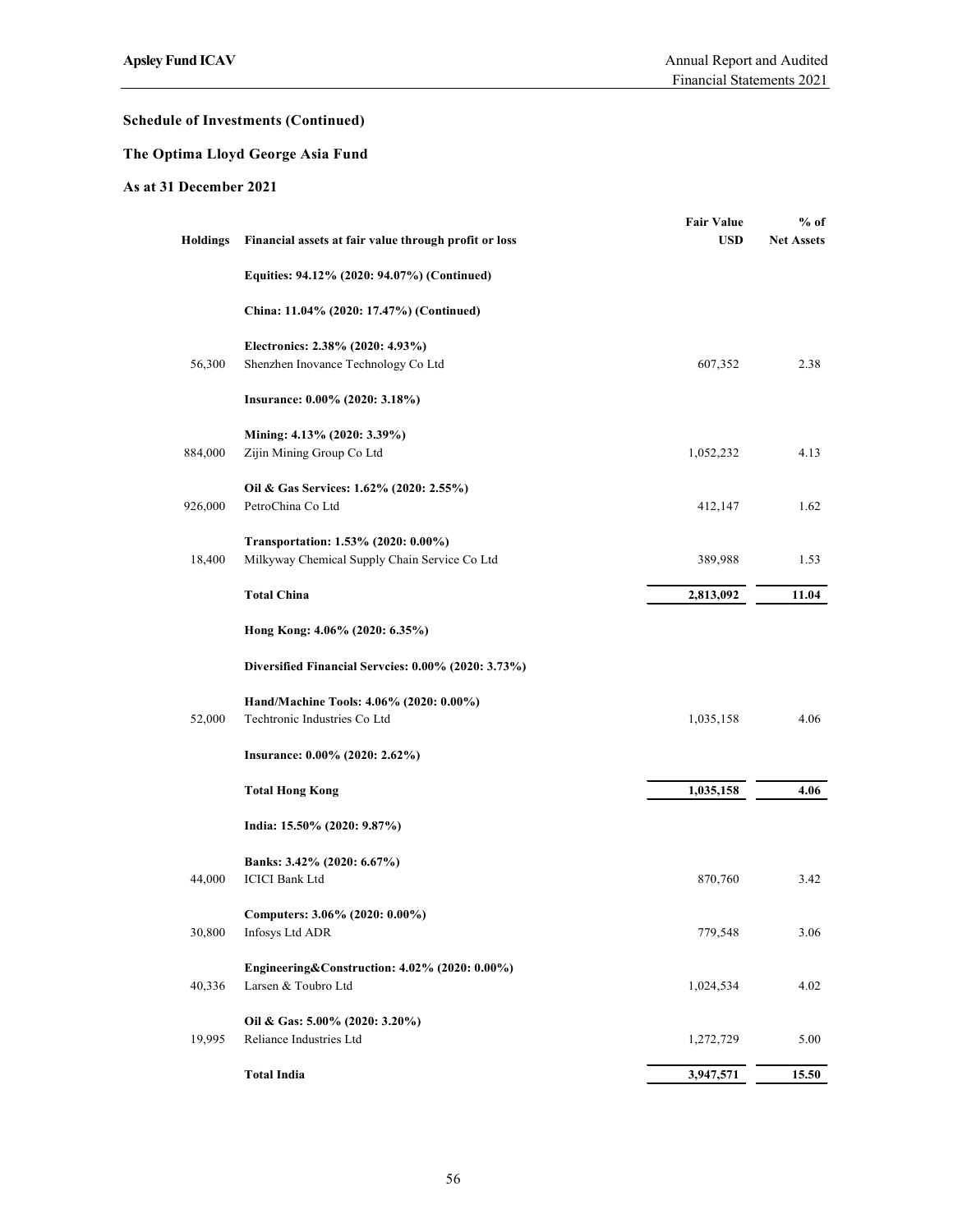# The Optima Lloyd George Asia Fund (Continued)

|                       |                                                                         | Financial Statements 2021       |                             |
|-----------------------|-------------------------------------------------------------------------|---------------------------------|-----------------------------|
|                       | chedule of Investments (Continued)                                      |                                 |                             |
|                       | he Optima Lloyd George Asia Fund (Continued)                            |                                 |                             |
| s at 31 December 2021 |                                                                         |                                 |                             |
| <b>Holdings</b>       | Financial assets at fair value through profit or loss                   | <b>Fair Value</b><br><b>USD</b> | $%$ of<br><b>Net Assets</b> |
|                       | Equities: 94.12% (2020: 94.07%) (Continued)                             |                                 |                             |
|                       | Indonesia: 8.37% (2020: 0.00%)                                          |                                 |                             |
| 2,559,000             | Banks: 2.90% (2020: 0.00%)<br>Bank Rakyat Indonesia Persero Tbk         | 737,940                         | 2.90                        |
| 1,404,600             | Retail: 2.21% (2020: 0.00%)<br>Astra International Tbk                  | 561,741                         | 2.21                        |
| 2,935,800             | Telecommunications: 3.26% (2020: 0.00%)<br>Telkom Indonesia Persero Tbk | 832,179                         | 3.26                        |
|                       | <b>Total Indonesia</b>                                                  | 2,131,860                       | 8.37                        |
|                       | Republic of South Korea: 7.85% (2020: 6.03%)                            |                                 |                             |
| 620                   | Entertainment: 0.71% (2020: 0.00%)<br>HYBE Co Ltd                       | 182,023                         | 0.71                        |
| 1,680                 | Internet: 2.10% (2020: 0.00%)<br><b>NAVER Corp</b>                      | 534,915                         | 2.10                        |
| 19,500                | Semiconductors: 5.04% (2020: 6.03%)<br>Samsung Electronics Co Ltd       | 1,284,416                       | 5.04                        |
|                       | <b>Total Republic of South Korea</b>                                    | 2,001,354                       | 7.85                        |
|                       | Taiwan: 15.38% (2020: 10.16%)                                           |                                 |                             |
| 22,000                | Computers: 3.48% (2020: 4.79%)<br>Wiwynn Corp                           | 886,616                         | 3.48                        |
| 118,000               | Electronics: 3.87% (2020: 0.00%)<br>Unimicron Technology Corp           | 985,217                         | 3.87                        |
|                       | Semiconductors: 8.03% (2020: 5.37%)                                     |                                 |                             |
| 14,000<br>12,000      | MediaTek Inc Com TWD10.00<br>Taiwan Semiconductor Manufacturing Co Ltd  | 602,161<br>1,443,720            | 2.36<br>5.67                |
|                       | <b>Total Taiwan</b>                                                     | 3,917,714                       | 15.38                       |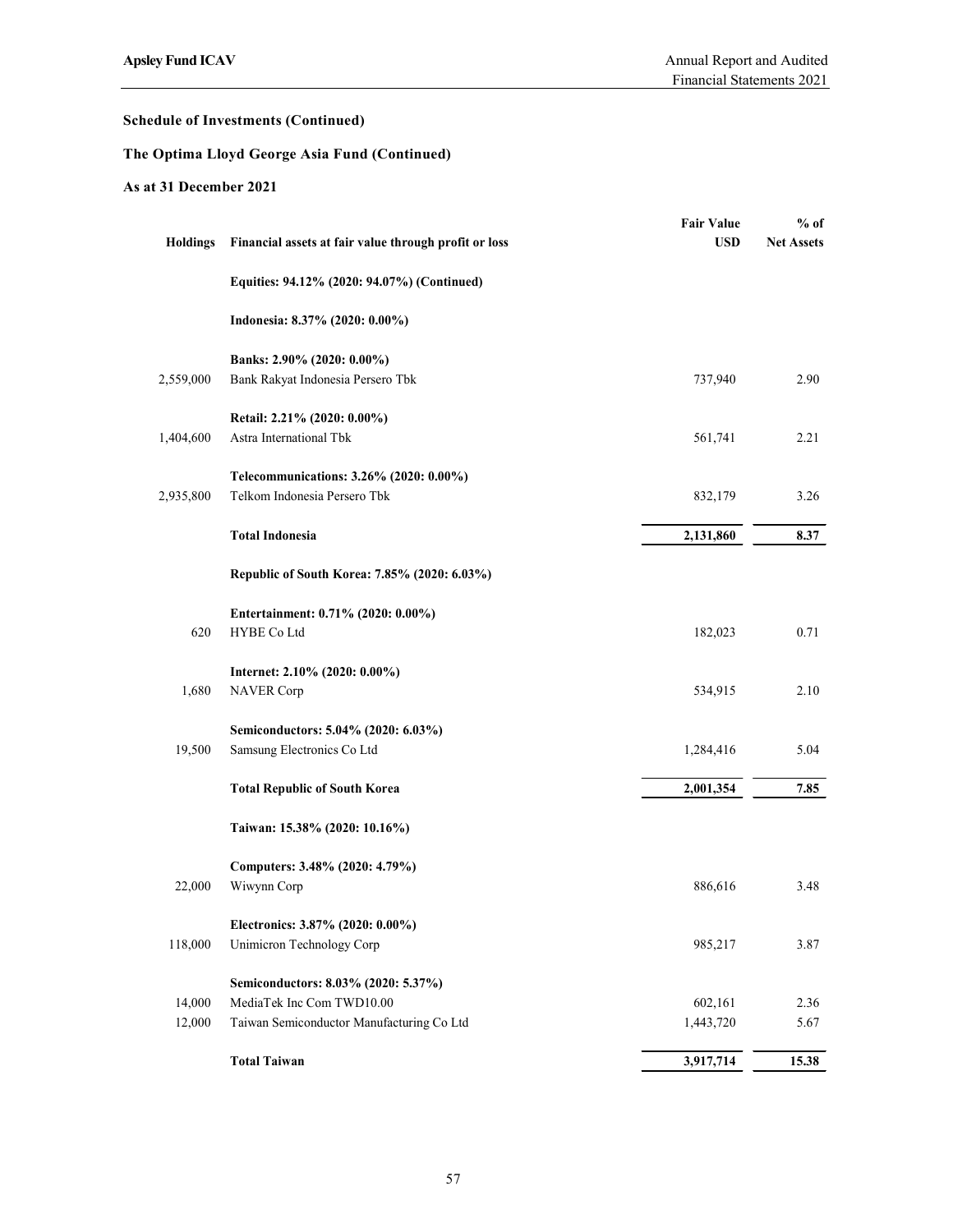# The Optima Lloyd George Asia Fund (Continued)

| <b>Apsley Fund ICAV</b>          |                                                                            |                          | Annual Report and Audited<br>Financial Statements 2021 |                             |
|----------------------------------|----------------------------------------------------------------------------|--------------------------|--------------------------------------------------------|-----------------------------|
|                                  | <b>Schedule of Investments (Continued)</b>                                 |                          |                                                        |                             |
|                                  | The Optima Lloyd George Asia Fund (Continued)                              |                          |                                                        |                             |
| As at 31 December 2021           |                                                                            |                          |                                                        |                             |
| <b>Holdings</b>                  | Financial assets at fair value through profit or loss                      |                          | <b>Fair Value</b><br><b>USD</b>                        | $%$ of<br><b>Net Assets</b> |
|                                  | Equities: 94.12% (2020: 94.07%) (Continued)                                |                          |                                                        |                             |
|                                  | United Kingdom: 4.79% (2020: 0.00%)                                        |                          |                                                        |                             |
| 202,800                          | Banks: 4.79% (2020: 0.00%)<br>HSBC Holdings PLC                            |                          | 1,219,979                                              | 4.79                        |
|                                  | <b>Total United Kingdom</b>                                                |                          | 1,219,979                                              | 4.79                        |
|                                  | United States: 4.00% (2020: 0.00%)                                         |                          |                                                        |                             |
| 34,700                           | Internet: 4.00% (2020: 0.00%)<br>Coupang Inc                               |                          | 1,019,486                                              | 4.00                        |
|                                  | <b>Total United States</b>                                                 |                          | 1,019,486                                              | 4.00                        |
|                                  | Vietnam: 3.30% (2020: 1.92%)                                               |                          |                                                        |                             |
| 127,650                          | Computers: 2.04% (2020: 0.65%)<br>FPT Corp                                 |                          | 520,906                                                | 2.04                        |
| 42,800                           | Food: 1.26% (2020: 0.00%)<br>Masan Group Corp                              |                          | 321,141                                                | 1.26                        |
|                                  | Miscellaneous Manufacturing: 0.00% (2020: 1.27%)                           |                          |                                                        |                             |
|                                  | <b>Total Vietnam</b>                                                       |                          | 842,047                                                | 3.30                        |
|                                  | <b>Total Equities</b>                                                      |                          | 23,977,952                                             | 94.12                       |
| Counterparty                     | Options Purchased: 0.69% (2020: 0.22%)                                     | No. of<br>Contracts      | <b>Fair Value</b><br><b>USD</b>                        | % of<br><b>Net Assets</b>   |
| Nomura Int Plc<br>Nomura Int Plc | Opt. E-Mini NASDAQ Jun 22 Put 15600<br>Opt. E-Mini NASDAQ Mar 22 Put 14900 | $\mathfrak{H}$<br>$10\,$ | 150,400<br>25,125                                      | 0.59<br>0.10                |
|                                  | <b>Total Options Purchased</b>                                             |                          | 175,525                                                | 0.69                        |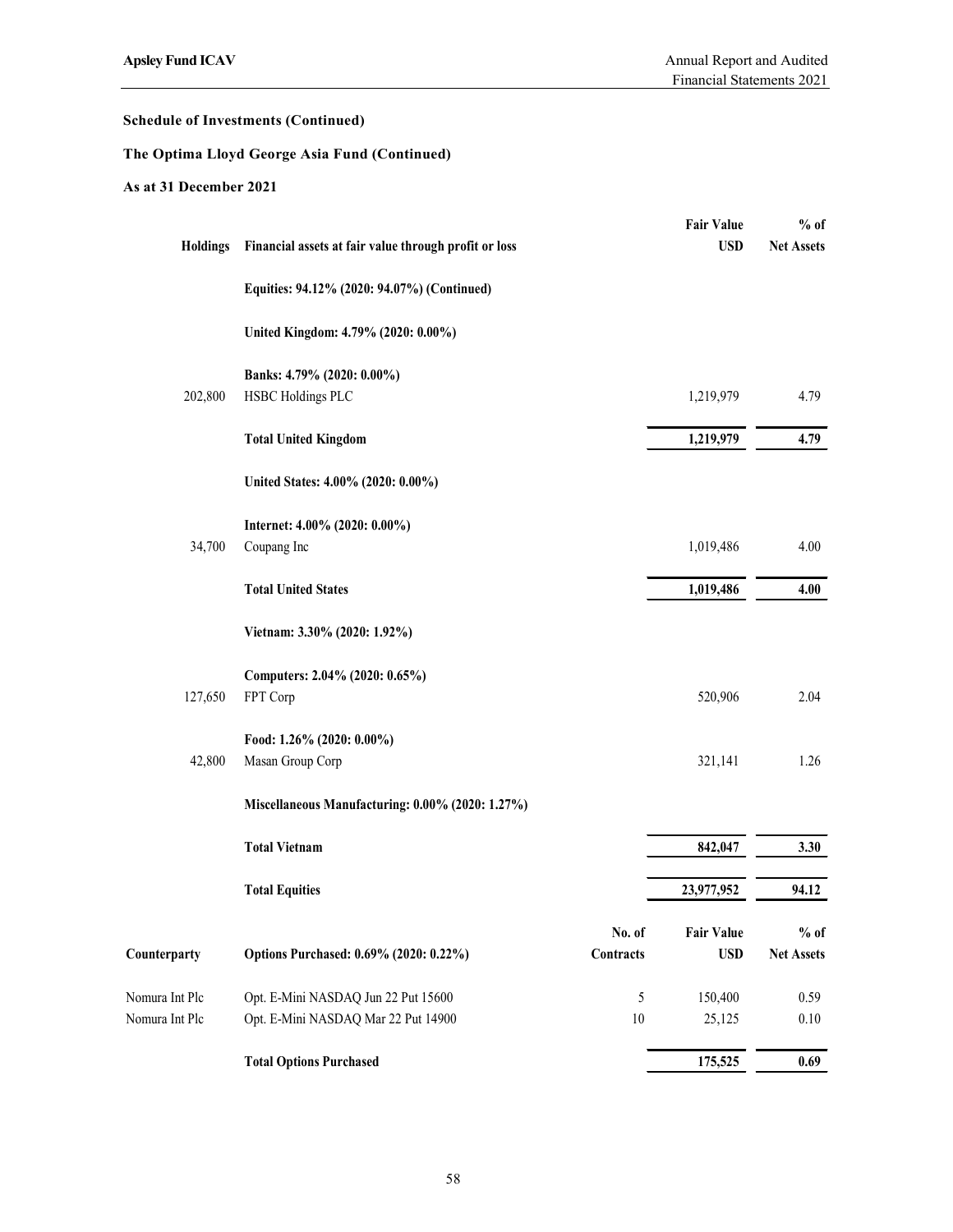# The Optima Lloyd George Asia Fund (Continued)

| <b>Apsley Fund ICAV</b>                                                                                                     |                                 | Annual Report and Audited<br>Financial Statements 2021 |
|-----------------------------------------------------------------------------------------------------------------------------|---------------------------------|--------------------------------------------------------|
|                                                                                                                             |                                 |                                                        |
| <b>Schedule of Investments (Continued)</b>                                                                                  |                                 |                                                        |
| The Optima Lloyd George Asia Fund (Continued)                                                                               |                                 |                                                        |
| As at 31 December 2021                                                                                                      |                                 |                                                        |
|                                                                                                                             | <b>Fair Value</b><br><b>USD</b> | $%$ of<br><b>Net Assets</b>                            |
| <b>Total Value of Investments</b>                                                                                           | 24, 153, 477                    | 94.81                                                  |
| Cash and Cash Equivalents (2020: 8.23%)                                                                                     | 508,924                         | 2.00                                                   |
| Other Net Assets (2020: (2.52%))                                                                                            | 811,983                         | 3.19                                                   |
| Net Assets Attributable to Holders of Redeemable<br><b>Participating Shares</b>                                             | 25,474,384                      | 100.00                                                 |
| <b>Analysis of Total Assets (Unaudited)</b>                                                                                 |                                 | $%$ of<br><b>Total Assets</b>                          |
| Transferable securities admitted to official stock exchange listing<br>OTC financial derivative instruments<br>Other assets |                                 | 93.71<br>0.69<br>5.60<br>100.00                        |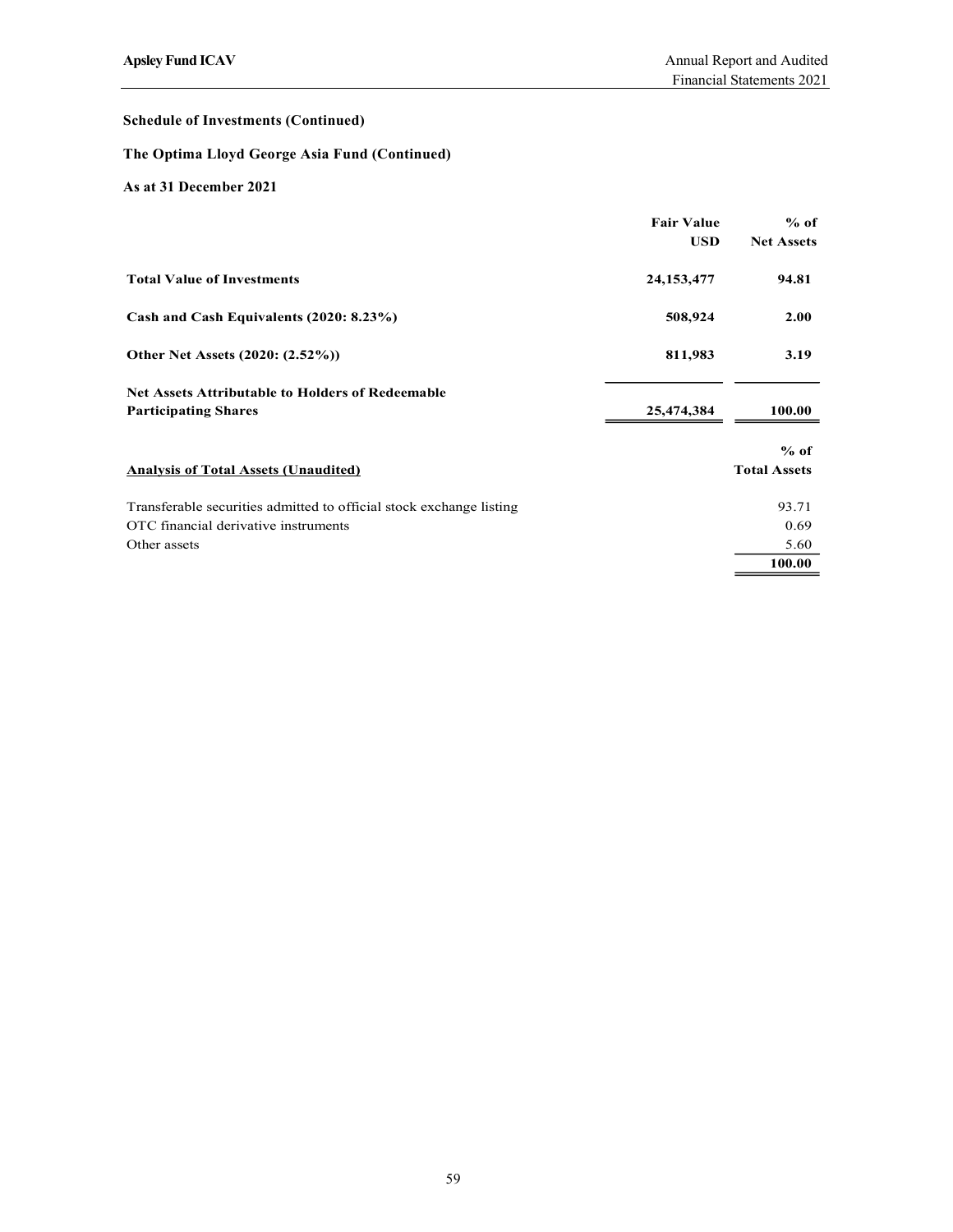# Target Global Equity Fund

|                          | psley Fund ICAV                                                | Annual Report and Audited<br>Financial Statements 2021 |                             |
|--------------------------|----------------------------------------------------------------|--------------------------------------------------------|-----------------------------|
|                          | chedule of Investments (Continued)                             |                                                        |                             |
| arget Global Equity Fund |                                                                |                                                        |                             |
| s at 31 December 2021    |                                                                |                                                        |                             |
|                          | Holdings Financial assets at fair value through profit or loss | <b>Fair Value</b><br><b>EUR</b>                        | $%$ of<br><b>Net Assets</b> |
|                          | Equities: 43.28% (2020: 44.15%)                                |                                                        |                             |
|                          | Canada: 2.54% (2020: 1.23%)                                    |                                                        |                             |
| 71,000                   | Mining: 2.54% (2020: 0.00%)<br>Barrick Gold Corp               | 1,186,247                                              | 2.54                        |
|                          | Pharmaceuticals: 0.00% (2020: 1.23%)                           |                                                        |                             |
|                          | <b>Total Canada</b>                                            | 1,186,247                                              | 2.54                        |
|                          | Cayman Islands: 2.42% (2020: 1.81%)                            |                                                        |                             |
| 1,570                    | Internet: 2.42% (2020: 1.81%)<br>Alibaba Group Holding Ltd     | 164,000                                                | 0.35                        |
| 5,300<br>5,340           | Baidu Inc<br>Tencent Holdings Ltd                              | 693,446<br>273,762                                     | 1.48<br>0.59                |
|                          | <b>Total Cayman Islands</b>                                    | 1,131,208                                              | 2.42                        |
|                          | Faeroe Islands: 0.00% (2020: 1.11%)                            |                                                        |                             |
|                          | Finland: 0.00% (2020: 0.93%)                                   |                                                        |                             |
|                          | France: 0.84% (2020: 1.31%)                                    |                                                        |                             |
|                          | Engineering & Construction: 0.00% (2020: 0.93%)                |                                                        |                             |
| 7,200                    | Food: 0.84% (2020: 0.00%)<br>Danone Ltd                        | 393,048                                                | 0.84                        |
|                          | Healthcare-Products: 0.00% (2020: 0.38%)                       |                                                        |                             |
|                          | <b>Total France</b>                                            | 393,048                                                | 0.84                        |
|                          | Germany: 0.00% (2020: 2.02%)                                   |                                                        |                             |
|                          | Ireland: 0.00% (2020: 1.01%)                                   |                                                        |                             |
|                          | Italy: 2.00% (2020: 0.96%)                                     |                                                        |                             |
| 152,990                  | Auto Parts&Equipment: 2.00% (2020: 0.96%)<br>Pirelli & C       | 934,463                                                | $2.00\,$                    |
|                          | <b>Total Italy</b>                                             | 934,463                                                | 2.00                        |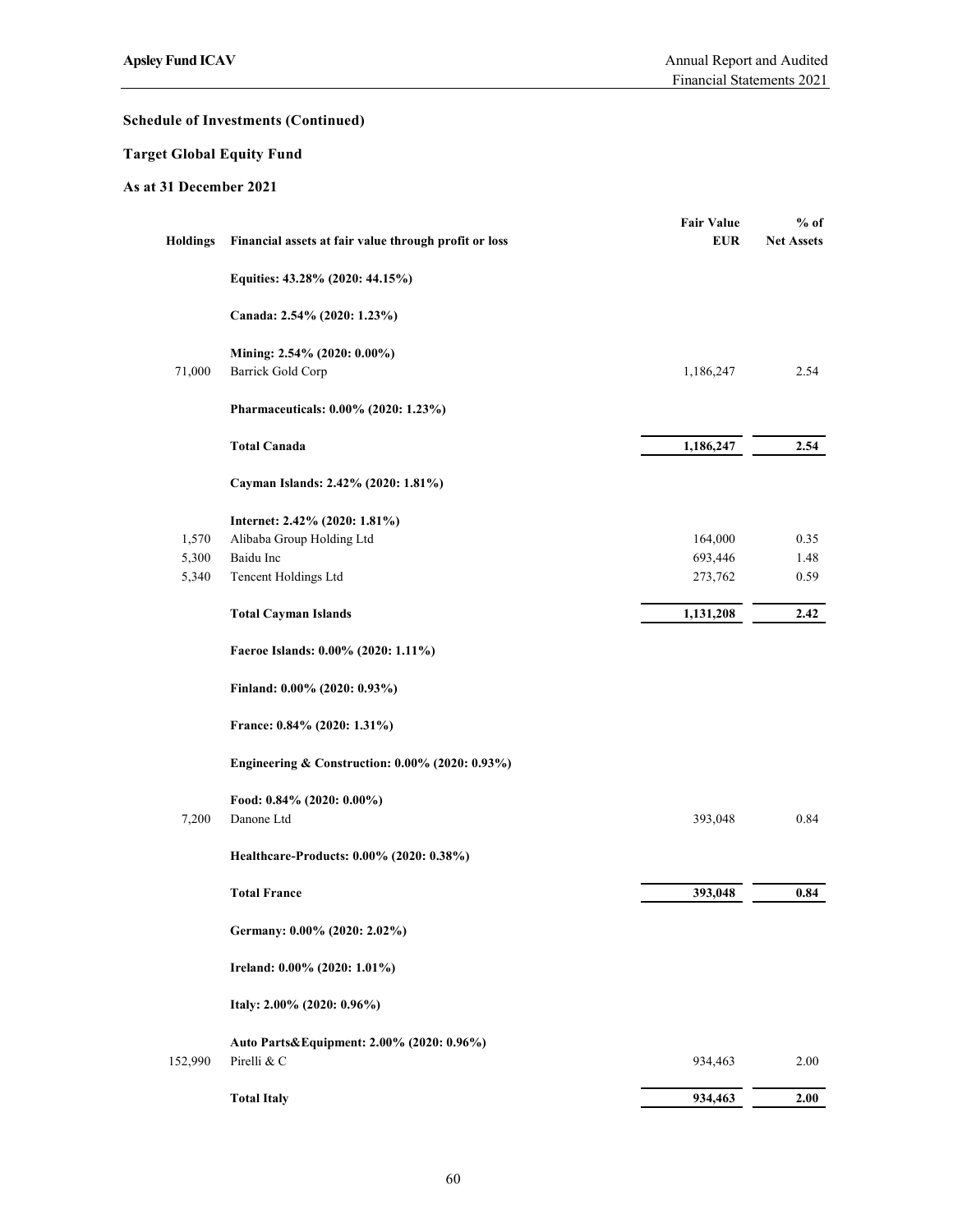# Target Global Equity Fund (Continued)

| psley Fund ICAV       |                                                                                | Annual Report and Audited<br>Financial Statements 2021 |                             |
|-----------------------|--------------------------------------------------------------------------------|--------------------------------------------------------|-----------------------------|
|                       | chedule of Investments (Continued)                                             |                                                        |                             |
|                       | arget Global Equity Fund (Continued)                                           |                                                        |                             |
| s at 31 December 2021 |                                                                                |                                                        |                             |
| <b>Holdings</b>       | Financial assets at fair value through profit or loss                          | <b>Fair Value</b><br><b>EUR</b>                        | $%$ of<br><b>Net Assets</b> |
|                       | Equities: 43.28% (2020: 44.15%) (Continued)                                    |                                                        |                             |
|                       | Netherlands: 1.95% (2020: 1.03%)                                               |                                                        |                             |
| 74,500                | Banks: 1.95% (2020: 0.00%)<br>ING Groep                                        | 912,029                                                | 1.95                        |
|                       | Semiconductors: 0.00% (2020: 1.03%)                                            |                                                        |                             |
|                       | <b>Total Netherlands</b>                                                       | 912,029                                                | 1.95                        |
|                       | Switzerland: 5.24% (2020: 1.02%)                                               |                                                        |                             |
| 20,800                | Building Materials: 1.99% (2020: 0.00%)<br>Holcim Ltd                          | 933,647                                                | 1.99                        |
|                       | Food: 0.00% (2020: 1.02%)                                                      |                                                        |                             |
| 17,400                | Insurance: 3.25% (2020: 0.00%)<br>Swiss Re                                     | 1,515,716                                              | 3.25                        |
|                       | <b>Total Switzerland</b>                                                       | 2,449,363                                              | 5.24                        |
|                       | United Kingdom: 6.62% (2020: 3.02%)                                            |                                                        |                             |
| 13,260                | Beverages: 0.91% (2020: 1.11%)<br>Fevertree Drinks PLC                         | 427,206                                                | 0.91                        |
| 15,300                | Mining: 1.91% (2020: 0.00%)<br>Rio Tinto PLC                                   | 891,464                                                | 1.91                        |
| 3,970<br>71,350       | Pharmaceuticals: 3.80% (2020: 1.91%)<br>AstraZeneca PLC<br>GlaxoSmithKline PLC | 410,333<br>1,365,299                                   | 0.88<br>2.92                |
|                       | <b>Total United Kingdom</b>                                                    | 3,094,302                                              | 6.62                        |
|                       | United States: 21.67% (2020: 28.70%)                                           |                                                        |                             |
|                       |                                                                                |                                                        |                             |
| 19,230                | Airlines: 1.41% (2020: 2.85%)<br>Delta Air Lines Inc                           | 660,841                                                | 1.41                        |
| 5,500                 | Apparel: 1.72% (2020: 0.00%)<br>NIKE Inc                                       | 806,089                                                | 1.72                        |
| 3,370                 | Banks: 1.00% (2020: 3.09%)<br>JPMorgan Chase & Co                              | 469,257                                                | 1.00                        |
|                       | 61                                                                             |                                                        |                             |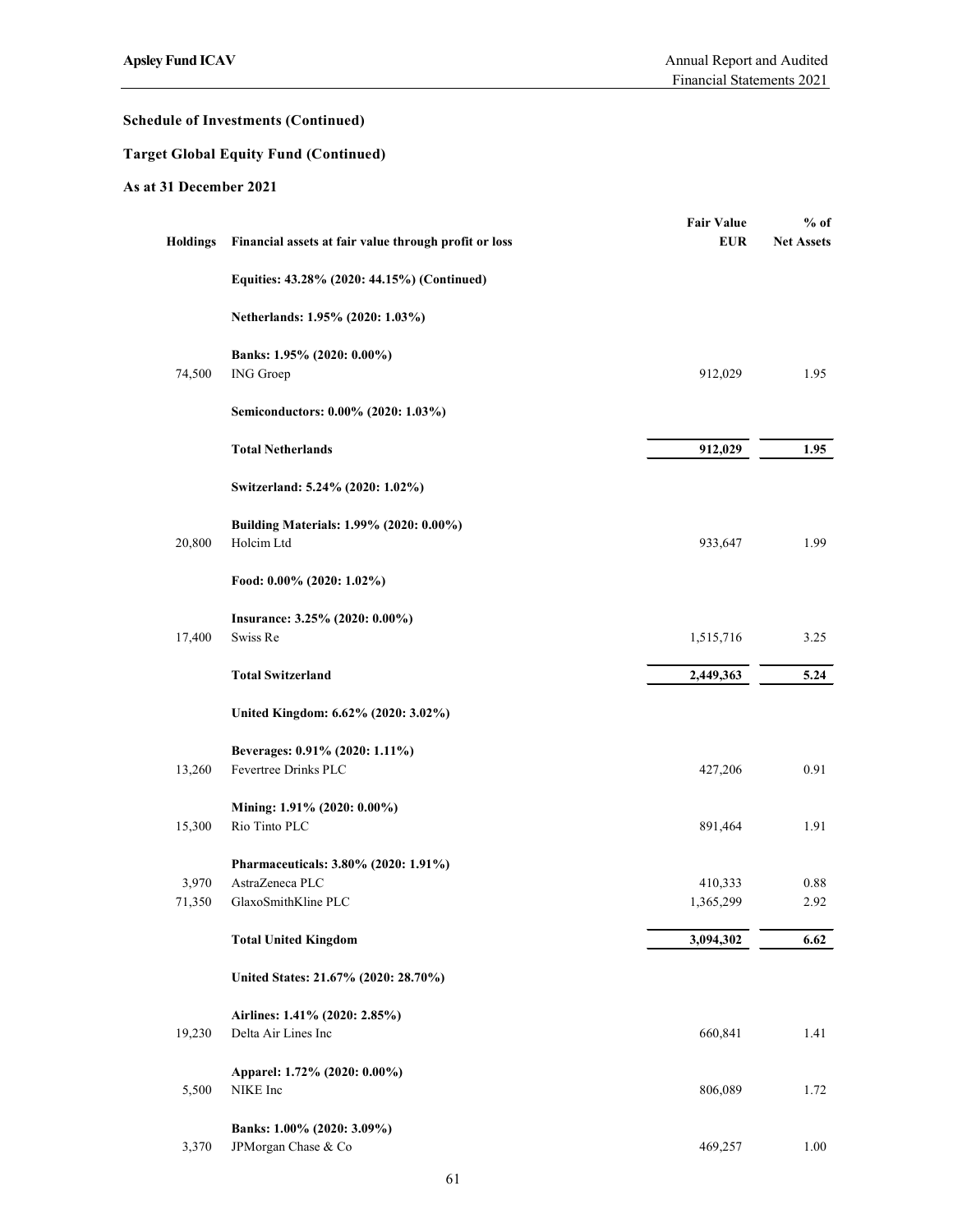# Target Global Equity Fund (Continued)

|                       |                                                                 | Financial Statements 2021 |                   |
|-----------------------|-----------------------------------------------------------------|---------------------------|-------------------|
|                       | chedule of Investments (Continued)                              |                           |                   |
|                       | 'arget Global Equity Fund (Continued)                           |                           |                   |
| s at 31 December 2021 |                                                                 |                           |                   |
|                       |                                                                 | <b>Fair Value</b>         | $%$ of            |
| <b>Holdings</b>       | Financial assets at fair value through profit or loss           | <b>EUR</b>                | <b>Net Assets</b> |
|                       | Equities: 43.28% (2020: 44.15%) (Continued)                     |                           |                   |
|                       | Beverages: 2.52% (2020: 2.99%)                                  |                           |                   |
| 22,570                | Coca-Cola Co                                                    | 1,175,140                 | 2.52              |
| 5,680                 | Commercial Services: 2.02% (2020: 1.06%)                        | 941,905                   | 2.02              |
|                       | PayPal Holdings Inc                                             |                           |                   |
|                       | Computers: 0.00% (2020: 2.10%)                                  |                           |                   |
| 4,700                 | Diversified Financial Services: 1.92% (2020: 1.03%)<br>Visa Inc | 895,653                   | 1.92              |
|                       |                                                                 |                           |                   |
|                       | Electric: 0.00% (2020: 1.95%)                                   |                           |                   |
|                       | Internet: 4.81% (2020: 2.98%)                                   |                           |                   |
| 230<br>255            | Alphabet Inc<br>Amazon.com Inc                                  | 585,232<br>747,676        | 1.25<br>1.60      |
| 3,100                 | Meta Platforms Inc                                              | 916,888                   | 1.96              |
|                       | Iron/Steel: 0.00% (2020: 1.82%)                                 |                           |                   |
|                       | Pharmaceuticals: 3.11% (2020: 3.91%)                            |                           |                   |
| 2,650                 | Johnson & Johnson                                               | 398,642                   | 0.85              |
| 15,680                | Merck & Co Inc                                                  | 1,056,732                 | 2.26              |
|                       | Retail: 0.00% (2020: 1.90%)                                     |                           |                   |
|                       | Semiconductors: 0.00% (2020: 1.03%)                             |                           |                   |
|                       | Software: 3.16% (2020: 1.99%)                                   |                           |                   |
| 3,620                 | Microsoft Corp                                                  | 1,070,592                 | 2.29              |
| 1,800                 | Salesforce.Com Inc                                              | 402,246                   | $0.87\,$          |
|                       | <b>Total United States</b>                                      | 10,126,893                | 21.67             |
|                       | <b>Total Equities</b>                                           | 20,227,553                | 43.28             |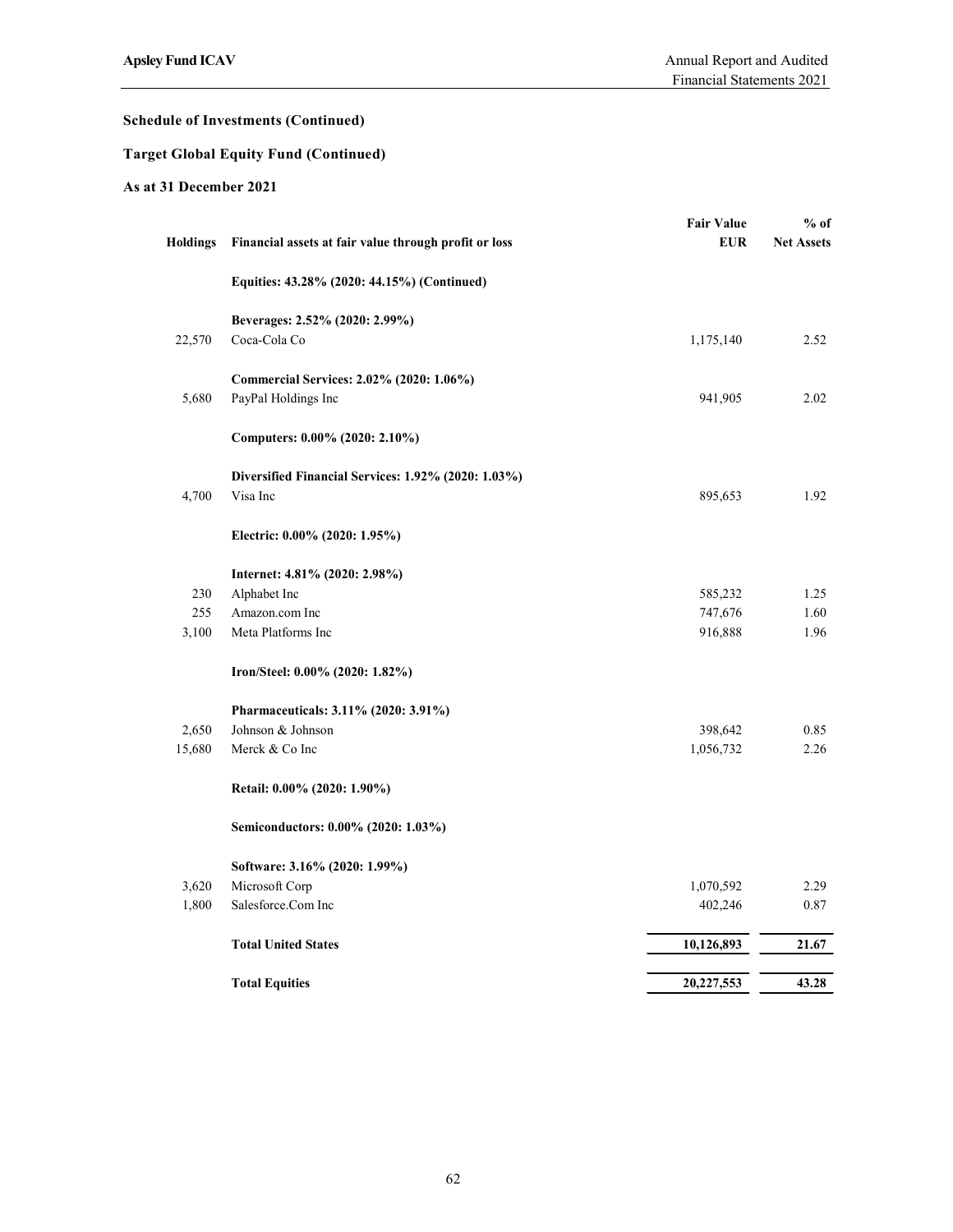# Target Global Equity Fund (Continued)

| psley Fund ICAV        |                                                                                     | Annual Report and Audited<br>Financial Statements 2021 |                             |
|------------------------|-------------------------------------------------------------------------------------|--------------------------------------------------------|-----------------------------|
|                        | chedule of Investments (Continued)                                                  |                                                        |                             |
|                        | arget Global Equity Fund (Continued)                                                |                                                        |                             |
| s at 31 December 2021  |                                                                                     |                                                        |                             |
| Holdings               | Financial assets at fair value through profit or loss                               | <b>Fair Value</b><br><b>EUR</b>                        | $%$ of<br><b>Net Assets</b> |
|                        | Investment Funds: 3.25% (2020: 7.97%)                                               |                                                        |                             |
|                        | Ireland: 3.25% (2020: 4.98%)                                                        |                                                        |                             |
| 8,000<br>47,700        | iShares MSCI Japan EUR Hedged UCITS ETF<br>KraneShares CSI China Internet UCITS ETF | 486,640<br>1,034,367                                   | 1.04<br>2.21                |
|                        | <b>Total Ireland</b>                                                                | 1,521,007                                              | 3.25                        |
|                        | Luxembourg: 0.00% (2020: 2.99%)                                                     |                                                        |                             |
|                        | <b>Total Investment Funds</b>                                                       | 1,521,007                                              | 3.25                        |
|                        | Government Bonds: 13.50% (2020: 30.49%)                                             |                                                        |                             |
|                        | France: 13.50% (2020: 5.36%)                                                        |                                                        |                             |
| 3,800,000<br>2,500,000 | France Government Bond 0.00% 25.02.2022<br>France Government Bond 0.00% 25.05.2022  | 3,804,894<br>2,507,008                                 | 8.14<br>5.36                |
|                        | <b>Total France</b>                                                                 | 6,311,902                                              | 13.50                       |
|                        | Germany: 18.07% (2020: 25.13%)                                                      |                                                        |                             |
| 8,400,000              | Germany Government Bond 0.00% 16.09.2022                                            | 8,442,504                                              | 18.07                       |
|                        | <b>Total Germany</b>                                                                | 8,442,504                                              | 18.07                       |
|                        | <b>Total Government Bonds</b>                                                       | 14,754,406                                             | 31.57                       |
|                        | Supranational Bond: 4.35% (2020: 0.00%)                                             |                                                        |                             |
| 2,000,000              | European Investment Bank FRN 1.44 10.10.2022                                        | 2,031,500                                              | 4.35                        |
|                        | <b>Total Supranational Bond</b>                                                     | 2,031,500                                              | 4.35                        |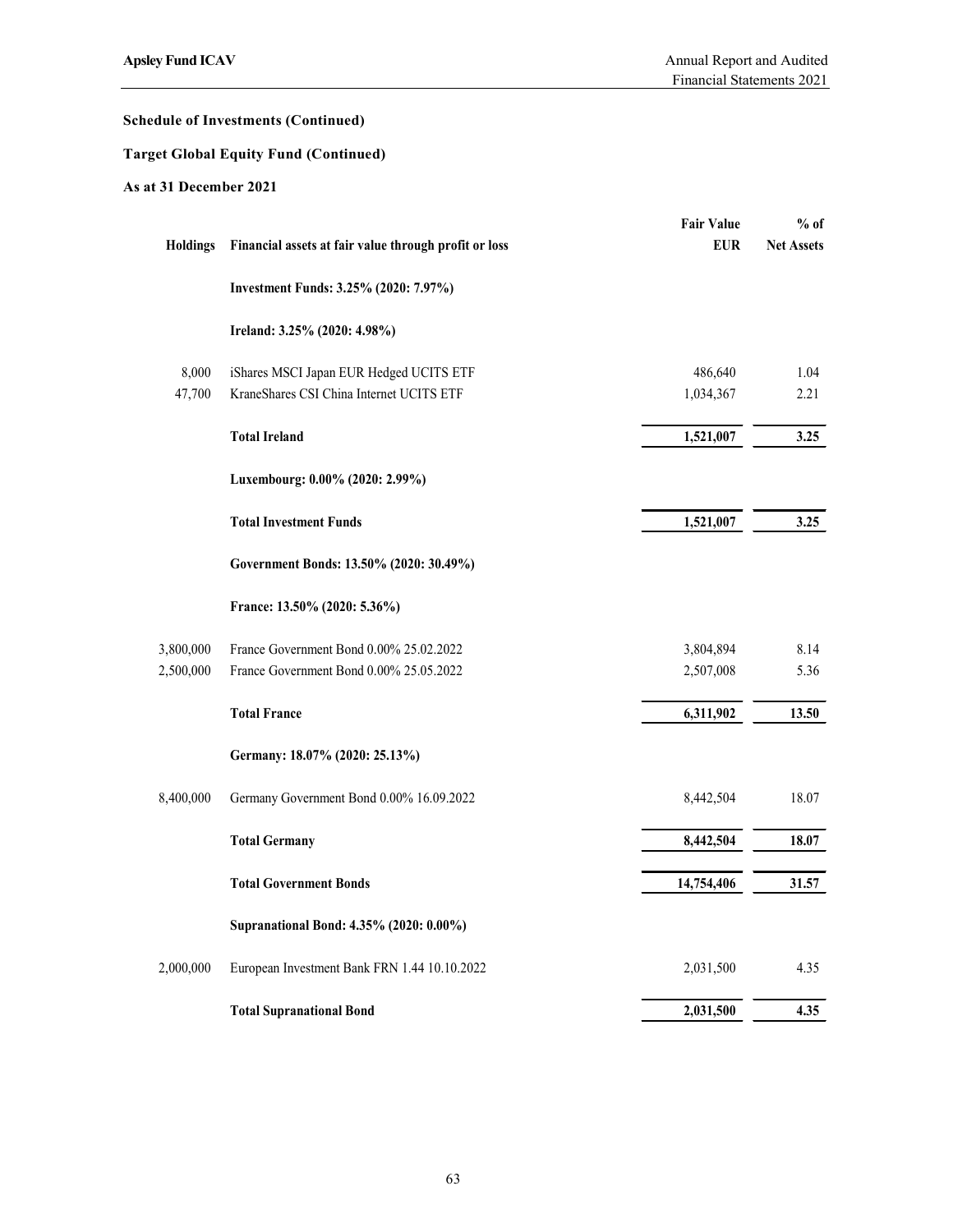# Target Global Equity Fund (Continued)

## As at 31 December 2021

# Open Futures Contracts: 0.55% (2020: 0.77%)

| <b>Apsley Fund ICAV</b>                      |                        |                                                              |                  |            |                      |                     | Annual Report and Audited<br>Financial Statements 2021 |                             |
|----------------------------------------------|------------------------|--------------------------------------------------------------|------------------|------------|----------------------|---------------------|--------------------------------------------------------|-----------------------------|
| <b>Schedule of Investments (Continued)</b>   |                        |                                                              |                  |            |                      |                     |                                                        |                             |
| <b>Target Global Equity Fund (Continued)</b> |                        |                                                              |                  |            |                      |                     |                                                        |                             |
| As at 31 December 2021                       |                        |                                                              |                  |            |                      |                     |                                                        |                             |
|                                              |                        | Open Futures Contracts: 0.55% (2020: 0.77%)                  |                  |            |                      |                     |                                                        |                             |
|                                              |                        |                                                              |                  |            |                      |                     | Unrealised                                             |                             |
| Counterparty                                 |                        |                                                              |                  |            | Country              | No. of<br>Contracts | Gain<br><b>EUR</b>                                     | $%$ of<br><b>Net Assets</b> |
| Intesa Sanpaolo                              |                        | Fut. New Sof Index Mar 22                                    |                  |            | Switzerland          | 14                  | 19,684                                                 | 0.04                        |
| Intesa Sanpaolo                              |                        | Fut. Ftse 100 Idx Icf Mar 22                                 |                  |            | United Kingdom       | 13                  | 22,141                                                 | 0.05                        |
| Intesa Sanpaolo                              |                        | Fut. S&P500 Emini CME Mar 22                                 |                  |            | <b>United States</b> | 36                  | 92,479                                                 | 0.20                        |
| Intesa Sanpaolo                              |                        | Fut. DIJA Mini CBT Mar 22                                    |                  |            | <b>United States</b> | 25                  | 45,107                                                 | 0.10                        |
| Intesa Sanpaolo                              |                        | Fut. CME Eminiutils Mar 22                                   |                  |            | <b>United States</b> | 63                  | 73,918                                                 | 0.16                        |
|                                              |                        | <b>Net Unrealised Gain on Futures Contracts</b>              |                  |            |                      |                     | 253,329                                                | 0.55                        |
|                                              |                        | Open Futures Contracts: (1.74%) (2020: (0.02%))              |                  |            |                      |                     |                                                        |                             |
|                                              |                        |                                                              |                  |            |                      |                     | Unrealised                                             |                             |
|                                              |                        |                                                              |                  |            |                      | No. of              | Loss                                                   | $%$ of                      |
| Counterparty                                 |                        |                                                              |                  |            | Country              | Contracts           | <b>EUR</b>                                             | <b>Net Assets</b>           |
| Intesa Sanpaolo                              |                        | Fut. MSCI World Index Eux Mar 22                             |                  |            | Germany              | (200)               | (666, 018)                                             | (1.43)                      |
| Intesa Sanpaolo                              |                        | Fut. CME Eminimatrl Mar 22                                   |                  |            | <b>United States</b> | (49)                | (146,309)                                              | (0.31)                      |
|                                              |                        | <b>Net Unrealised Loss on Futures Contracts</b>              |                  |            |                      |                     | (812, 327)                                             | (1.74)                      |
|                                              |                        | Forward Currency Contracts: 0.03% (2020: 0.36%)              |                  |            |                      |                     |                                                        |                             |
|                                              |                        |                                                              |                  |            |                      |                     | Unrealised                                             |                             |
| Counterparty                                 | Currency<br><b>Buy</b> | Amount                                                       | Currency<br>Sell | Amount     | Currency<br>Rate     | Maturity<br>Date    | Gain<br><b>EUR</b>                                     | $%$ of<br><b>Net Assets</b> |
| Northern Trust                               | <b>EUR</b>             | 16,786,083                                                   | <b>USD</b>       | 19,000,000 | 0.8835               | 25/02/2022          | 94,019                                                 | 0.20                        |
|                                              |                        | <b>Total Fair Value Gains on Forward Currency Contracts</b>  |                  |            |                      |                     | 94,019                                                 | 0.20                        |
|                                              |                        |                                                              |                  |            |                      |                     |                                                        |                             |
|                                              | Currency               |                                                              | Currency         |            | Currency             | <b>Maturity</b>     | Unrealised<br>Loss                                     | $%$ of                      |
| Counterparty                                 | <b>Buy</b>             | Amount                                                       | Sell             | Amount     | Rate                 | Date                | <b>EUR</b>                                             | <b>Net Assets</b>           |
| Northern Trust                               | $\rm JPY$              | 550,000,000 EUR                                              |                  | 4,279,073  | 0.0078               | 25/02/2022          | (81, 560)                                              | (0.17)                      |
|                                              |                        | <b>Total Fair Value Losses on Forward Currency Contracts</b> |                  |            |                      |                     | (81, 560)                                              | (0.17)                      |
|                                              |                        |                                                              |                  |            |                      |                     |                                                        |                             |
|                                              |                        | <b>Total Forward Currency Contracts</b>                      |                  |            |                      |                     | 12,459                                                 | 0.03                        |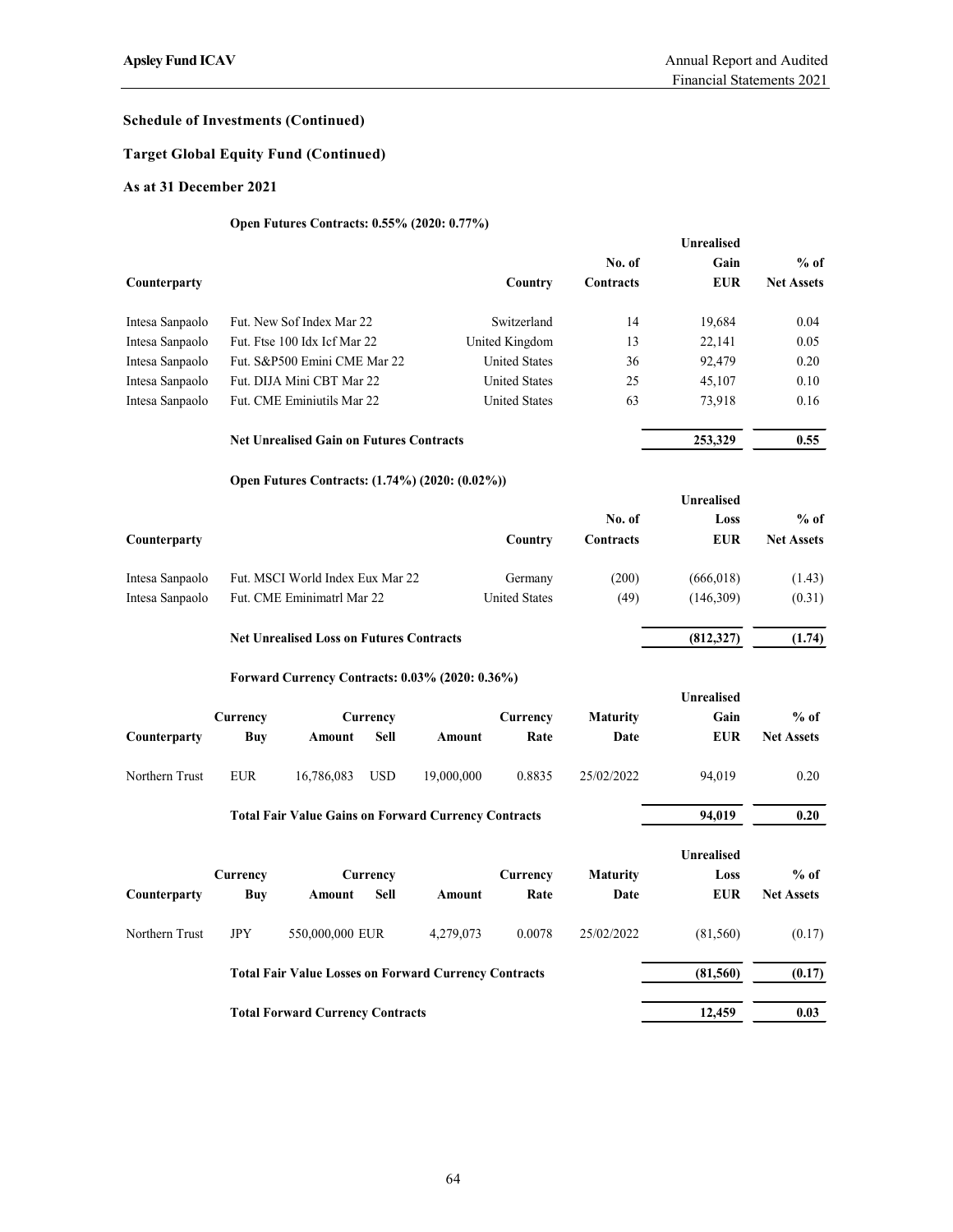# Target Global Equity Fund (Continued)

| <b>Apsley Fund ICAV</b>                                         |                   | Annual Report and Audited |
|-----------------------------------------------------------------|-------------------|---------------------------|
|                                                                 |                   | Financial Statements 2021 |
| <b>Schedule of Investments (Continued)</b>                      |                   |                           |
| <b>Target Global Equity Fund (Continued)</b>                    |                   |                           |
| As at 31 December 2021                                          |                   |                           |
|                                                                 | <b>Fair Value</b> | $%$ of                    |
|                                                                 | <b>EUR</b>        | <b>Net Assets</b>         |
| <b>Total Value of Investments</b>                               | 37,987,927        | 81.29                     |
| Cash (2020: 14.64%)                                             | 7,173,108         | 15.35                     |
| Margin Cash (2020: (2.52%))                                     | 2,056,245         | 4.40                      |
| Other Net Liabilities (2020: (0.92%))                           | (484, 077)        | (1.04)                    |
| Net Assets Attributable to Holders of Redeemable                |                   |                           |
| <b>Participating Shares</b>                                     | 46,733,203        | 100.00                    |
|                                                                 |                   | $%$ of                    |
| <b>Analysis of Total Assets (Unaudited)</b>                     |                   | <b>Total Assets</b>       |
| Transferable securities traded on a regulated market            |                   | 74.72                     |
| <b>Investment Funds</b>                                         |                   | 3.07                      |
| Financial derivative instruments dealt in on a regulated market |                   | 0.51                      |
| OTC financial derivative instruments                            |                   | 0.19                      |
| Other assets                                                    |                   | 21.51                     |
|                                                                 |                   | 100.00                    |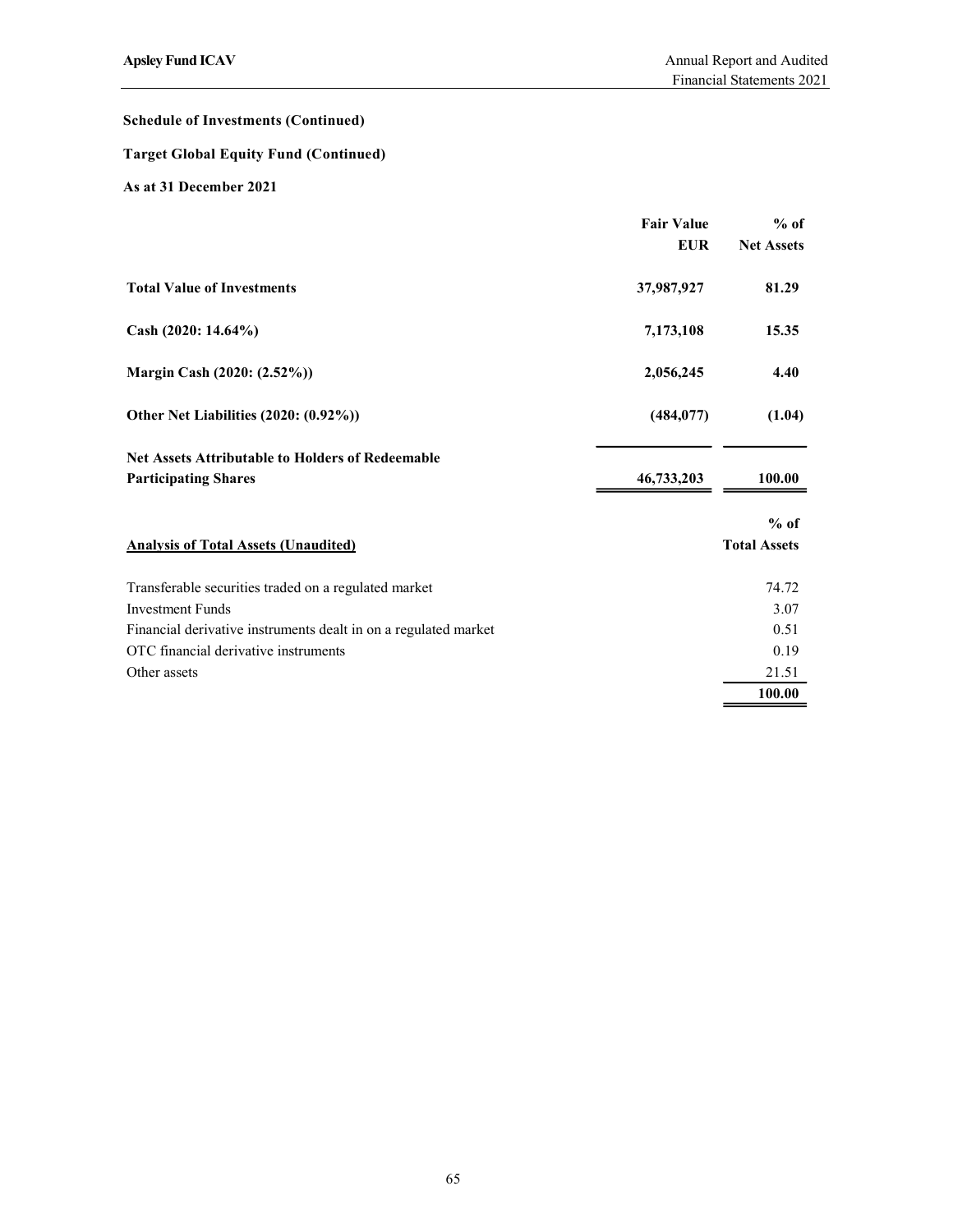## Schedule of Portfolio Changes (Unaudited)

## The Optima STAR Long Fund

### For the financial year ended 31 December 2021

Only the purchases greater than 1% of the total value of purchases have been included in the Schedule of Portfolio Changes. If there are fewer than 20 purchases/disposals that meet the material changes definition, the Fund shall disclose those purchases/disposals and such number of the next largest purchases/disposals so at least 20 purchases/sales is disclosed.

### Largest Purchases Cost

|         |                                     | <b>USD</b>             |
|---------|-------------------------------------|------------------------|
| 865     | Amazon.com Inc                      | 2,810,596              |
| 7,904   | Meta Platforms Inc                  | 2,480,818              |
| 10,399  | CrowdStrike Holdings Inc            | 2,470,069              |
| 75,331  | Axalta Coating Systems Ltd          | 2,455,260              |
| 1,054   | Booking Holdings Inc                | 2,452,286              |
| 1,001   | Alphabet Inc                        | 2,297,150              |
| 155,504 | Tencent Music Entertainment Group   | 1,774,595              |
| 5,187   | Zoom Video Communications Inc       | 1,672,065              |
| 30,722  | Uber Technologies Inc               | 1,668,640              |
| 6,537   | PayPal Holdings Inc                 | 1,638,680              |
| 24,384  | Snap Inc                            | 1,630,940              |
| 8,623   | Alibaba Group Holding Ltd           | 1,534,223              |
| 26,398  | Sailpoint Technologies Holdings Inc | 1,530,020              |
| 4,492   | Carvana Co                          | 1,527,727              |
| 5,628   | Sea Ltd                             | 1,511,654              |
| 4,952   |                                     |                        |
| 8,735   | DocuSign Inc<br>Walt Disney Co      | 1,407,916<br>1,381,227 |
|         |                                     |                        |
| 23,633  | Comcast Corp                        | 1,373,936              |
| 2,105   | O'Reilly Automotive Inc             | 1,344,467              |
| 22,457  | Brookfield Asset Management Inc     | 1,340,474              |
| 2,423   | Netflix Inc                         | 1,325,602              |
| 1,918   | ServiceNow Inc                      | 1,325,053              |
| 2,985   | Humana Inc                          | 1,317,820              |
| 25,724  | Twitter Inc                         | 1,314,229              |
| 6,020   | Coupa Software Inc                  | 1,297,715              |
| 21,401  | Zillow Group Inc                    | 1,294,921              |
| 19,620  | Centene Corp                        | 1,260,506              |
| 6,179   | Lowe's Cos Inc                      | 1,246,641              |
| 4,584   | Nice Ltd                            | 1,242,159              |
| 6,764   | Five9 Inc                           | 1,238,756              |
| 22,042  | Cornerstone OnDemand Inc            | 1,238,350              |
| 8,807   | Peloton Interactive Inc             | 1,231,126              |
| 23,354  | Dynatrace Inc                       | 1,229,121              |
| 6,247   | Pinduoduo Inc                       | 1,223,115              |
| 32,461  | <b>Boston Scientific Corp</b>       | 1,222,592              |
| 6,287   | Global Payments Inc                 | 1,221,894              |
| 8,423   | JPMorgan Chase & Co                 | 1,221,804              |
| 1,322   | CoStar Group Inc                    | 1,219,920              |
| 10,174  | Unity Software Inc                  | 1,219,918              |
| 8,135   | Bill.com Holdings Inc               | 1,192,364              |
| 832     | Shopify Inc                         | 1,187,016              |
| 10,132  | CarMax Inc                          | 1,180,460              |
| 5,009   | Snowflake Inc                       | 1,164,099              |
| 3,728   | Wayfair Inc                         | 1,155,317              |
| 9,036   | Applied Materials Inc               | 1,144,183              |
| 4,523   | Danaher Corp                        | 1,135,879              |
| 16,755  | L Brands Inc                        | 1,135,845              |
| 19,789  | Apollo Global Management            | 1,128,278              |
| 26,871  | Bank of America Corp                | 1,127,247              |
| 15,668  | JD.com Inc                          | 1,118,240              |
| 8,190   | DoorDash Inc                        | 1,118,073              |
| 1,212   | Tesla Inc                           | 1,052,737              |
|         |                                     |                        |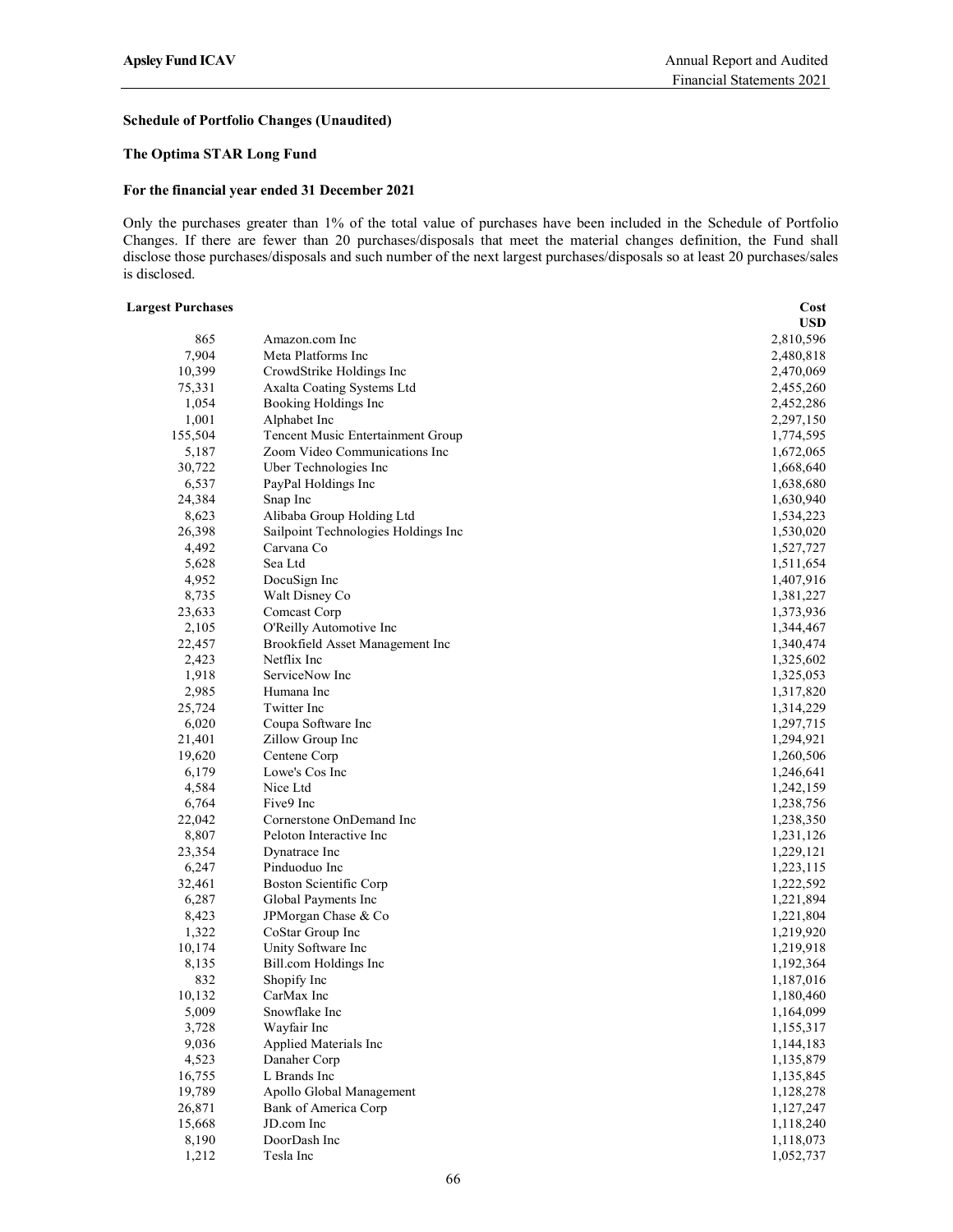## The Optima STAR Long Fund (Continued)

## For the financial year ended 31 December 2021

Only the sales greater than 1% of the total value of sales have been included in the Schedule of Portfolio Changes. If there are fewer than 20 purchases/disposals that meet the material changes definition, the Fund shall disclose those purchases/disposals and such number of the next largest purchases/disposals so at least 20 purchases/sales is disclosed.

#### Largest Sales Proceeds

|         |                                            | <b>USD</b> |  |
|---------|--------------------------------------------|------------|--|
| 11,965  | Meta Platforms Inc                         | 3,566,591  |  |
| 2,412   | Shopify Inc                                | 3,550,690  |  |
| 3,645   | Tesla Inc                                  | 2,864,467  |  |
| 12,047  | Square Inc                                 | 2,835,248  |  |
| 45,099  | Comcast Corp                               | 2,531,935  |  |
| 35,572  | Centene Corp                               | 2,432,802  |  |
| 47,525  | Cornerstone OnDemand Inc                   | 2,412,369  |  |
| 5,833   | Zoom Video Communications Inc              | 2,392,839  |  |
| 5,928   | Microsoft Corp                             | 1,713,077  |  |
| 2,423   | Netflix Inc                                | 1,661,860  |  |
| 460     | Amazon.com Inc                             | 1,628,303  |  |
| 3,795   | UnitedHealth Group Inc                     | 1,573,494  |  |
| 567     | Alphabet Inc                               | 1,554,500  |  |
| 5,983   | PayPal Holdings Inc                        | 1,520,548  |  |
| 10,132  | CarMax Inc                                 | 1,496,176  |  |
| 622     | Alphabet Inc Class C                       | 1,433,140  |  |
| 4,523   | Danaher Corp                               | 1,433,110  |  |
| 8,020   | Walt Disney Co                             | 1,409,561  |  |
| 8,423   | JPMorgan Chase & Co                        | 1,353,599  |  |
| 32,461  | <b>Boston Scientific Corp</b>              | 1,348,476  |  |
| 11,347  | Fidelity National Information Services Inc | 1,301,716  |  |
| 24,383  | Ares Management Corp                       | 1,246,579  |  |
| 155,504 | Tencent Music Entertainment Group          | 1,232,021  |  |
| 6,287   | Global Payments Inc                        | 1,228,833  |  |
| 24,554  | U.S. Bancorp                               | 1,204,467  |  |
| 10,515  | Hilton Worldwide Holdings Inc              | 1,202,961  |  |
| 19,796  | New Relic Inc                              | 1,202,647  |  |
| 9,329   | American Express Co                        | 1,193,527  |  |
| 26,398  | Sailpoint Technologies Holdings Inc        | 1,164,339  |  |
| 9,036   | Applied Materials Inc                      | 1,160,888  |  |
| 5,629   | CrowdStrike Holdings Inc                   | 1,149,263  |  |
| 6,764   | Five9 Inc                                  | 1,142,562  |  |
| 13,948  | Fastly Inc                                 | 1,136,847  |  |
| 19,789  | Apollo Global Management                   | 1,135,370  |  |
| 36,611  | Axalta Coating Systems Ltd                 | 1,135,065  |  |
| 2,456   | O'Reilly Automotive Inc                    | 1,132,956  |  |
| 15,621  | Raytheon Technologies Corp                 | 1,132,891  |  |
| 4,262   | Bill.com Holdings Inc                      | 1,123,353  |  |
| 23,354  | Dynatrace Inc                              | 1,122,937  |  |
| 26,871  | Bank of America Corp                       | 1,105,158  |  |
| 1,322   | CoStar Group Inc                           | 1,102,030  |  |
| 515     | Booking Holdings Inc                       | 1,088,215  |  |
| 3,728   | Wayfair Inc                                | 1,072,003  |  |
| 5,077   | Alibaba Group Holding Ltd                  | 1,057,201  |  |
| 4,279   | salesforce.com Inc                         | 1,052,999  |  |
| 51,650  | Altice USA Inc                             | 1,039,281  |  |
| 3,995   | Coupa Software Inc                         | 951,137    |  |
| 10,174  | Unity Software Inc                         | 911,296    |  |
| 9,988   | JD.com Inc                                 | 865,573    |  |
| 19,257  | Sunrun Inc                                 | 865,528    |  |
| 8,807   | Peloton Interactive Inc                    | 858,515    |  |
|         |                                            |            |  |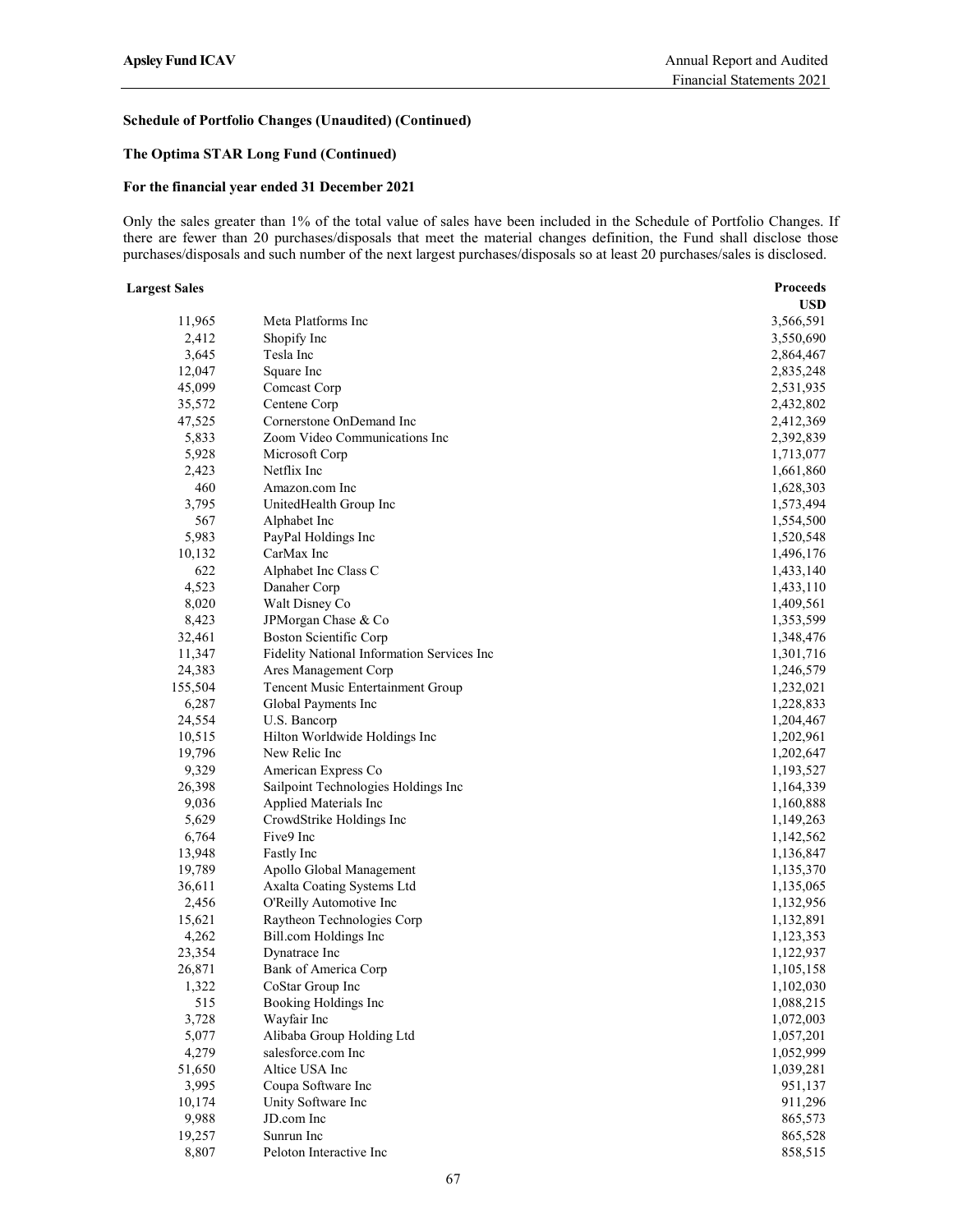## The Optima STAR Fund\*

### For the financial year ended 31 December 2021

Only the purchases greater than 1% of the total value of purchases have been included in the Schedule of Portfolio Changes. If there are fewer than 20 purchases/disposals that meet the material changes definition, the Fund shall disclose those purchases/disposals and such number of the next largest purchases/disposals so at least 20 purchases/sales is disclosed.

There were no purchases for the year.

\*The Optima STAR Fund closed on 5 March 2021.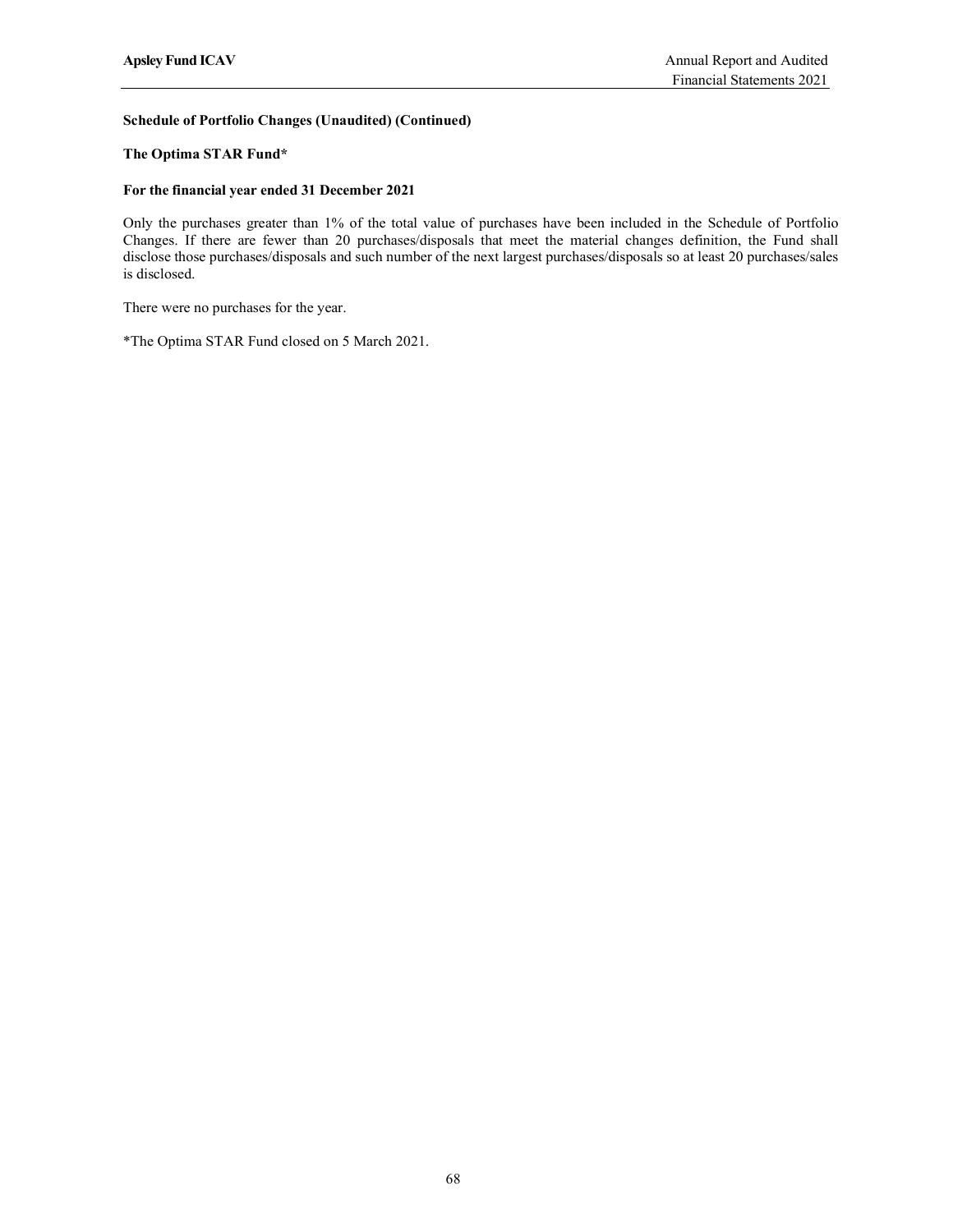## The Optima STAR Fund (Continued)

### For the financial year ended 31 December 2021

|                      |                                                                                                                                                                                                                                                                                                                                                                           | Financial Statements 2021 |
|----------------------|---------------------------------------------------------------------------------------------------------------------------------------------------------------------------------------------------------------------------------------------------------------------------------------------------------------------------------------------------------------------------|---------------------------|
|                      | Schedule of Portfolio Changes (Unaudited) (Continued)                                                                                                                                                                                                                                                                                                                     |                           |
|                      | The Optima STAR Fund (Continued)                                                                                                                                                                                                                                                                                                                                          |                           |
|                      | For the financial year ended 31 December 2021                                                                                                                                                                                                                                                                                                                             |                           |
|                      | Only the sales greater than 1% of the total value of sales have been included in the Schedule of Portfolio Changes. If<br>here are fewer than 20 purchases/disposals that meet the material changes definition, the Fund shall disclose those<br>ourchases/disposals and such number of the next largest purchases/disposals so at least 20 purchases/sales is disclosed. |                           |
| <b>Largest Sales</b> |                                                                                                                                                                                                                                                                                                                                                                           | <b>Proceeds</b>           |
|                      |                                                                                                                                                                                                                                                                                                                                                                           | <b>USD</b>                |
| 1,134                | Microsoft Corp                                                                                                                                                                                                                                                                                                                                                            | 267,767                   |
| 272<br>134           | Tesla Inc<br>Shopify Inc                                                                                                                                                                                                                                                                                                                                                  | 228,686<br>178,582        |
| 664                  | Square Inc                                                                                                                                                                                                                                                                                                                                                                | 160,561                   |
| 1,410                | JD.com Inc                                                                                                                                                                                                                                                                                                                                                                | 135,483                   |
| 40                   | Amazon.com Inc                                                                                                                                                                                                                                                                                                                                                            | 132,064                   |
| 308                  | Zoom Video Communications Inc                                                                                                                                                                                                                                                                                                                                             | 122,950                   |
| 441                  | Facebook Inc                                                                                                                                                                                                                                                                                                                                                              | 120,579                   |
| 358                  | Mastercard Inc                                                                                                                                                                                                                                                                                                                                                            | 119,206                   |
| 322                  | PayPal Holdings Inc                                                                                                                                                                                                                                                                                                                                                       | 87,315                    |
| 782                  | Fastly Inc<br>Sunrun Inc                                                                                                                                                                                                                                                                                                                                                  | 86,859                    |
| 1,066<br>1,080       | New Relic Inc                                                                                                                                                                                                                                                                                                                                                             | 85,113<br>77,133          |
| 419                  | Walt Disney Co                                                                                                                                                                                                                                                                                                                                                            | 75,870                    |
| 206                  | Coupa Software Inc                                                                                                                                                                                                                                                                                                                                                        | 71,743                    |
| 1,928                | Altice USA Inc                                                                                                                                                                                                                                                                                                                                                            | 70,282                    |
| 35                   | Alphabet Inc                                                                                                                                                                                                                                                                                                                                                              | 69,984                    |
| 644                  | Dollar Tree Inc                                                                                                                                                                                                                                                                                                                                                           | 69,579                    |
| 491                  | Expedia Group Inc                                                                                                                                                                                                                                                                                                                                                         | 69,402                    |
| 517                  | American Express Co                                                                                                                                                                                                                                                                                                                                                       | 65,032                    |
| 1,446                | Cornerstone OnDemand Inc                                                                                                                                                                                                                                                                                                                                                  | 64,571                    |
| 1,346                | Ares Management Corp                                                                                                                                                                                                                                                                                                                                                      | 63,490                    |
| 581                  | Hilton Worldwide Holdings Inc                                                                                                                                                                                                                                                                                                                                             | 63,218                    |
| 1,350<br>239         | <b>US Bancorp</b><br>Alibaba Group Holding Ltd                                                                                                                                                                                                                                                                                                                            | 63,158<br>62,596          |
| 1,216                | Comcast Corp                                                                                                                                                                                                                                                                                                                                                              | 61,234                    |
| 133                  | O'Reilly Automotive Inc                                                                                                                                                                                                                                                                                                                                                   | 61,075                    |
| 1,352                | Sealed Air Corp                                                                                                                                                                                                                                                                                                                                                           | 60,981                    |
| 221                  | Moody's Corp                                                                                                                                                                                                                                                                                                                                                              | 60,926                    |
| 861                  | Raytheon Co                                                                                                                                                                                                                                                                                                                                                               | 60,066                    |
| 293                  | Union Pacific Corp                                                                                                                                                                                                                                                                                                                                                        | 59,920                    |
| 290                  | Visa Inc                                                                                                                                                                                                                                                                                                                                                                  | 59,609                    |
| 468                  | T-Mobile US Inc                                                                                                                                                                                                                                                                                                                                                           | 59,596                    |
| 172                  | UnitedHealth Group                                                                                                                                                                                                                                                                                                                                                        | 58,775                    |
| 652                  | CSX Corp                                                                                                                                                                                                                                                                                                                                                                  | 57,667                    |
|                      | American Tower Corp<br>Centene Corp                                                                                                                                                                                                                                                                                                                                       | 56,660                    |
| 250                  |                                                                                                                                                                                                                                                                                                                                                                           | 55,073                    |
| 898<br>416           | Fidelity National Information Services Inc                                                                                                                                                                                                                                                                                                                                | 54,574                    |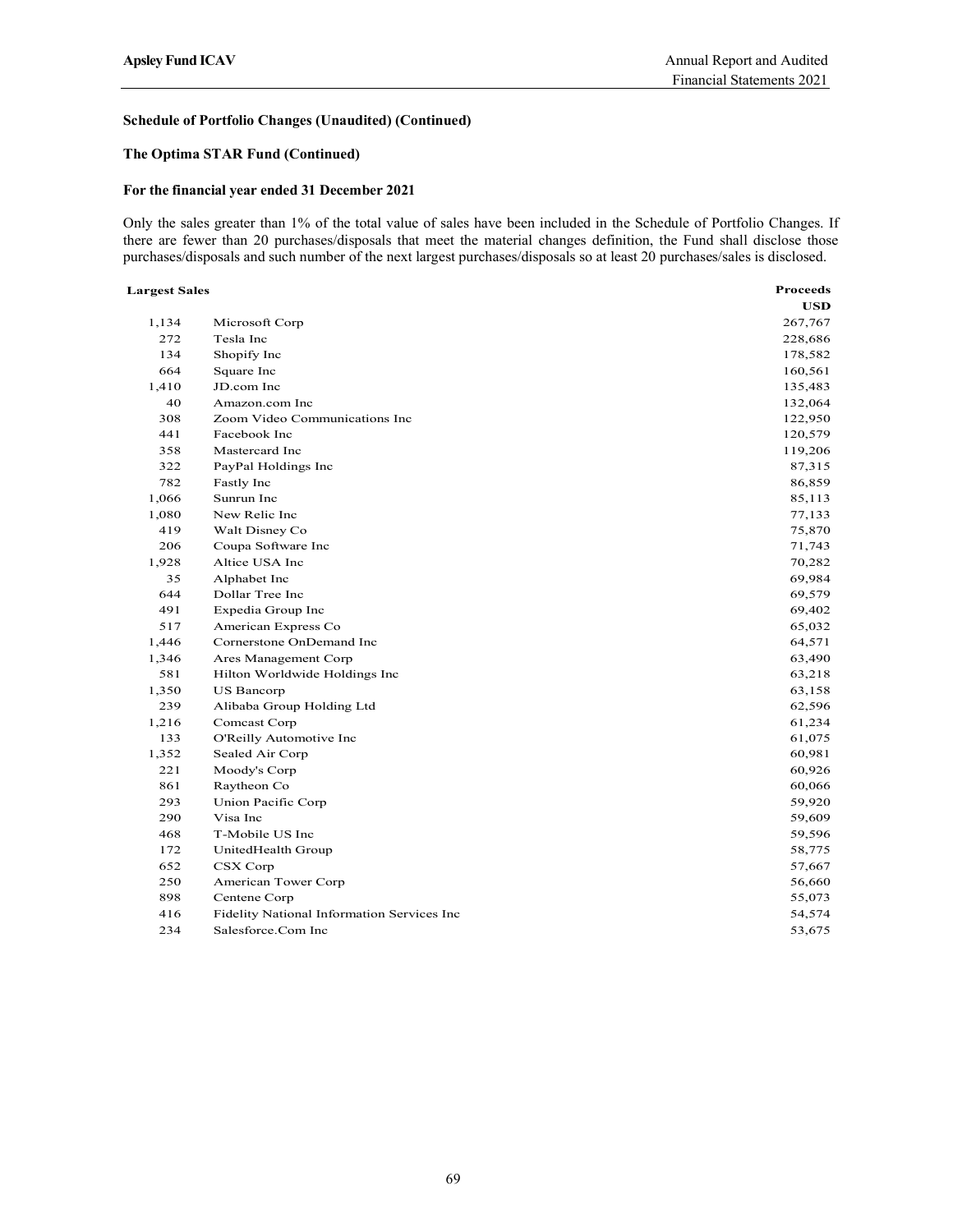## The Optima Lloyd George Asia Fund

### For the financial year ended 31 December 2021

Only the purchases greater than 1% of the total value of purchases have been included in the Schedule of Portfolio Changes. If there are fewer than 20 purchases/disposals that meet the material changes definition, the Fund shall disclose those purchases/disposals and such number of the next largest purchases/disposals so at least 20 purchases/sales is disclosed.

| <b>Largest Purchases</b> |                                             | Cost       |
|--------------------------|---------------------------------------------|------------|
|                          |                                             | <b>USD</b> |
| 309,600                  | <b>HSBC</b> Holdings PLC                    | 1,792,456  |
| 82,600                   | Alibaba Group Holding Ltd                   | 1,748,543  |
| 22,400                   | Tencent Holdings Ltd                        | 1,678,573  |
| 5,395,800                | Bank Rakyat Indonesia Persero Tbk           | 1,674,264  |
| 3,931,500                | Astra International Tbk                     | 1,597,231  |
| 118,600                  | Aia Group Ltd                               | 1,411,445  |
| 205,792                  | Yantai Jereh Oilfield Services Group Co Ltd | 1,408,273  |
| 998,000                  | Zijin Mining Group Co Ltd                   | 1,317,580  |
| 178,500                  | Swire Pacific Ltd                           | 1,299,407  |
| 65,400                   | Infosys Ltd ADR                             | 1,255,948  |
| 154,342                  | Northern Star Resources Ltd                 | 1,214,925  |
| 305,000                  | Saracen Mineral Holdings Ltd                | 1,214,022  |
| 22,032                   | Jardine Matheson Holdings Ltd               | 1,203,350  |
| 81,500                   | Shenzhen Inovance Technology Co Ltd         | 1,157,733  |
| 9,057                    | SK Hynix Inc                                | 1,096,240  |
| 34,000                   | Wiwynn Corp                                 | 1,094,145  |
| 287,340                  | <b>Evolution Mining Ltd</b>                 | 1,053,118  |
| 52,000                   | Techtronic Industries Co Ltd                | 1,033,578  |
| 71,000                   | Wuxi Biologics Cayman Inc                   | 1,030,625  |
| 65,000                   | Sun Hung Kai Properties Ltd                 | 1,001,223  |
| 76,500                   | Li Ning Co Ltd                              | 964,849    |
| 34,700                   | Coupang Inc                                 | 962,114    |
| 40,336                   | Larsen & Toubro Ltd                         | 946,115    |
| 2,480                    | <b>NAVER Corp</b>                           | 930,749    |
| 137,000                  | Ming Yuan Cloud Holdings Ltd                | 887,293    |
| 2,100                    | Kakao Corp                                  | 872,076    |
| 99,000                   | CK Hutchison Holdings Ltd                   | 764,146    |
| 10,900                   | Satrec Initiative Co                        | 716,366    |
| 14,800                   | Sangfor Technologies                        | 709,555    |
| 1,009                    | LG Chem Ltd                                 | 702,468    |
| 194,000                  | SITC International Holdings Co Ltd          | 696,803    |
| 12,000                   | Huazhu Group Ltd                            | 695,933    |
| 55,500                   | Ping An Insurance                           | 693,762    |
| 65,000                   | Delta Electronics Inc                       | 667,346    |
| 2,935,800                | Telkom Indonesia Persero Tbk                | 653,318    |
| 42,800                   | SF Holding Co Ltd                           | 649,220    |
| 2,100                    | POSCO                                       | 621,221    |
| 65,100                   | Gree Electric Appliances Inc                | 616,698    |
| 25                       | Opt. E-Mini NASDAQ Dec 21 Put 13900         | 610,500    |
| 37,300                   | <b>ICICI</b> Bank Ltd                       | 607,160    |
| 118,000                  | Unimicron Technology Corp                   | 601,415    |
| 31,200                   | Yatsen Holding Ltd                          | 592,663    |
| 7,500                    | TAL Education Group Class A                 | 589,813    |
| 1,720                    | <b>HYBE Co Ltd</b>                          | 582,498    |
| 31,150                   | JD Health International Inc.                | 582,041    |
| 14,000                   | Taiwan Semiconductor Manufacturing Co Ltd   | 544,244    |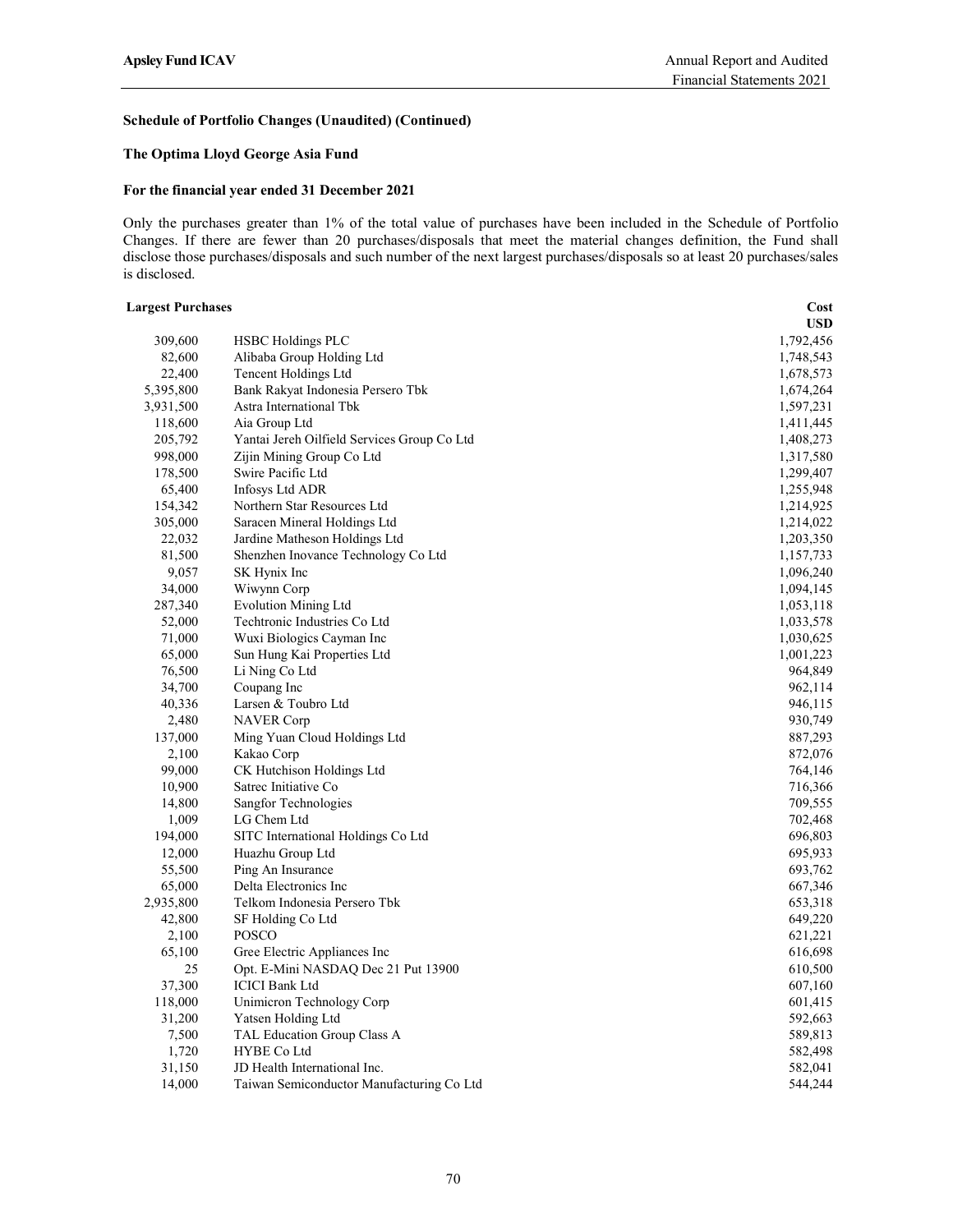# Schedule of Portfolio Changes (Unaudited) (Continued)

# The Optima Lloyd George Asia Fund (Continued)

## For the financial year ended 31 December 2021

Only the sales greater than 1% of the total value of sales have been included in the Schedule of Portfolio Changes. If there are fewer than 20 purchases/disposals that meet the material changes definition, the Fund shall disclose those purchases/disposals and such number of the next largest purchases/disposals so at least 20 purchases/sales is disclosed.

### Largest Sales Proceeds

|           |                                             | <b>USD</b> |
|-----------|---------------------------------------------|------------|
| 19,500    | Bilibili Inc                                | 2,180,594  |
| 151,500   | Wuxi Biologics Cayman Inc                   | 1,975,950  |
| 176,800   | Aia Group Ltd                               | 1,959,979  |
| 334,390   | Yantai Jereh Oilfield Services Group Co Ltd | 1,847,907  |
| 153,900   | Shenzhen Inovance Technology Co Ltd         | 1,795,239  |
| 64,000    | Wiwynn Corp                                 | 1,703,501  |
| 238,000   | CK Hutchison Holdings Ltd                   | 1,701,469  |
| 82,600    | Alibaba Group Holding Ltd                   | 1,519,795  |
| 21,100    | HDFC Bank Ltd                               | 1,485,032  |
| 23,500    | Hong Kong Exchanges & Clearing Ltd          | 1,428,014  |
| 126,000   | Ping An Insurance                           | 1,395,089  |
| 134,000   | Innovent Biologics Inc                      | 1,247,019  |
| 178,500   | Swire Pacific Ltd                           | 1,245,285  |
| 22,032    | Jardine Matheson Holdings Ltd               | 1,230,880  |
| 524,750   | Shandong Gold Mining Co Ltd                 | 1,214,906  |
| 16,400    | Tencent Holdings Ltd                        | 1,197,545  |
| 10,500    | Kakao Corp                                  | 1,075,382  |
| 4,600     | Sea Ltd                                     | 1,073,633  |
| 17,201    | Contemporary Amperex Technology Co Ltd      | 1,027,334  |
| 134,843   | Northern Star Resources Ltd                 | 972,863    |
| 65,000    | Sun Hung Kai Properties Ltd                 | 967,527    |
| 2,526,900 | Astra International Tbk                     | 911,064    |
| 20,000    | JD.com Inc                                  | 910,547    |
| 287,340   | <b>Evolution Mining Ltd</b>                 | 825,006    |
| 76,500    | Li Ning Co Ltd                              | 823,589    |
| 9,057     | SK Hynix Inc                                | 806,428    |
| 370,305   | Hoa Phat Group JSC                          | 795,776    |
| 34,600    | <b>Infosys Ltd ADR</b>                      | 795,307    |
| 11,200    | TAL Education Group Class A                 | 781,989    |
| 2,836,800 | Bank Rakyat Indonesia Persero Tbk           | 776,807    |
| 137,000   | Ming Yuan Cloud Holdings Ltd                | 668,604    |
| 1,009     | LG Chem Ltd                                 | 657,837    |
| 42,800    | SF Holding Co Ltd                           | 649,148    |
| 65,000    | Delta Electronics Inc                       | 642,218    |
| 31,150    | JD Health International Inc.                | 629,340    |
| 120,000   | Huazhu Group Ltd                            | 623,160    |
| 106,800   | <b>HSBC Holdings PLC</b>                    | 616,790    |
| 12,850    | Huazhu Group Ltd                            | 611,640    |
| 14,800    | Sangfor Technologies                        | 604,573    |
| 10,900    | Satrec Initiative Co                        | 593,769    |
| 194,000   | SITC International Holdings Co Ltd          | 590,253    |
| 7,000     | GDS Holdings Ltd                            | 571,002    |
| 65,100    | Gree Electric Appliances Inc                | 555,360    |
| 3,000     | Silergy Corp                                | 551,372    |
| 2,100     | POSCO                                       | 530,717    |
|           |                                             |            |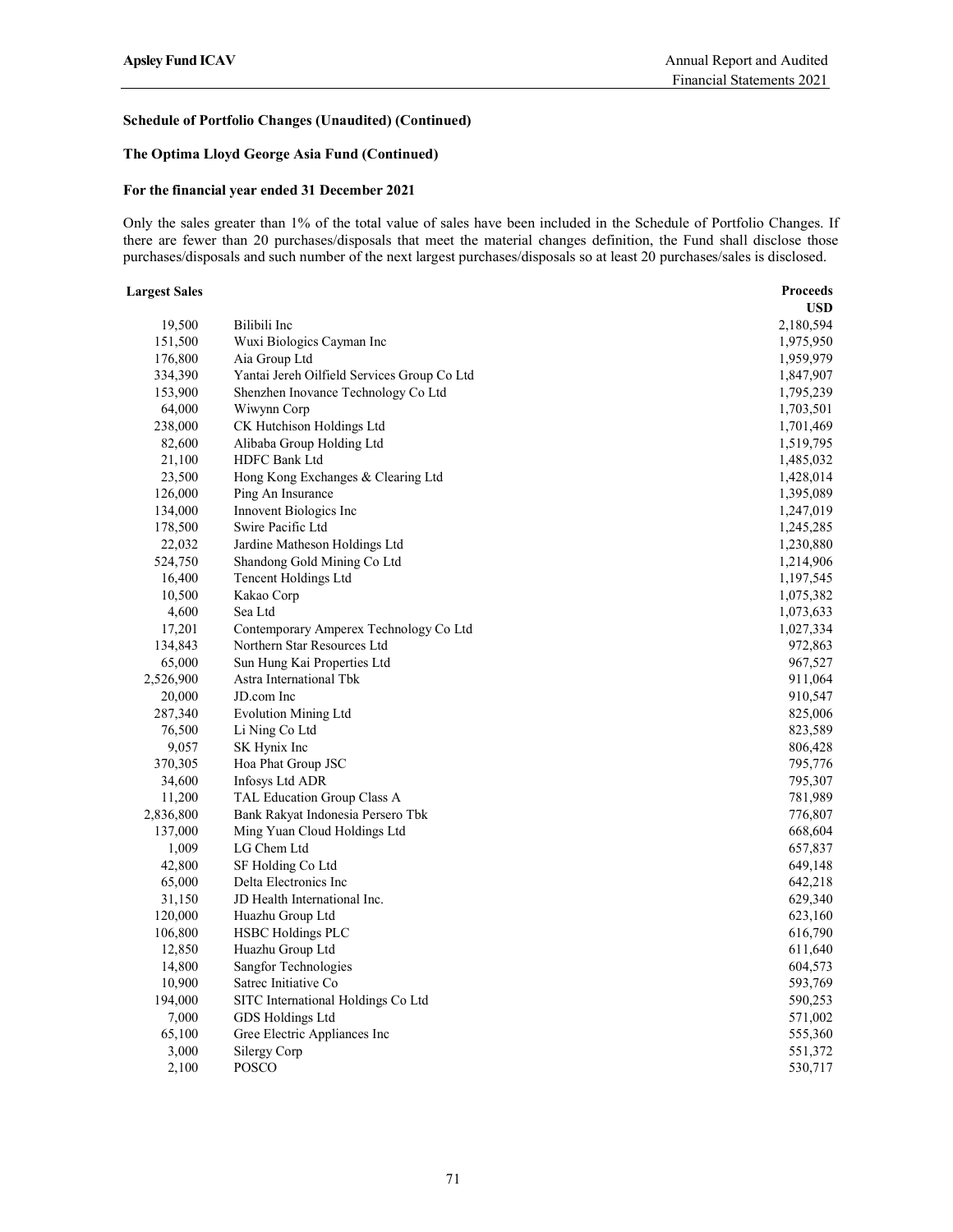# Schedule of Portfolio Changes (Unaudited) (Continued)

# Target Global Equity Fund

## For the financial year ended 31 December 2021

Only the purchases greater than 1% of the total value of purchases have been included in the Schedule of Portfolio Changes. If there are fewer than 20 purchases/disposals that meet the material changes definition, the Fund shall disclose those purchases/disposals and such number of the next largest purchases/disposals so at least 20 purchases/sales is disclosed.

| <b>Largest Purchases</b> |                                                           | Cost       |  |
|--------------------------|-----------------------------------------------------------|------------|--|
|                          |                                                           | <b>EUR</b> |  |
| 2,500,000                | France Government Bond 0.00% 25.05.2022                   | 2,513,400  |  |
| 2,000,000                | European Investment Bank FRN 1.44 10.10.2022              | 2,057,280  |  |
| 2,000,000                | France Government Bond 0.00% 25.02.2022                   | 2,005,480  |  |
| 12,600                   | BioNTech                                                  | 1,566,478  |  |
| 17,400                   | Swiss Re                                                  | 1,325,879  |  |
| 47,700                   | KraneShares CSI China Internet UCITS ETF                  | 1,309,139  |  |
| 3,600                    | L'Oréal                                                   | 1,302,489  |  |
| 71,000                   | Barrick Gold Corp                                         | 1,250,967  |  |
| 3,300                    | Thermo Fisher Scientific Inc                              | 1,224,992  |  |
| 34,000                   | db x-trackers MSCI World Consumer Staples Index UCITS ETF | 1,214,060  |  |
| 4,200                    | Roche Holdings                                            | 1,149,040  |  |
| 105,000                  | Iberdrola                                                 | 1,144,745  |  |
| 1,500                    | Kering                                                    | 928,778    |  |
| 4,700                    | Visa Inc                                                  | 897,308    |  |
| 3,800                    | PayPal Holdings Inc                                       | 888,809    |  |
| 3,100                    | Meta Platforms Inc                                        | 878,405    |  |
| 15,300                   | Rio Tinto PLC                                             | 874,098    |  |
| 20,800                   | Holcim Ltd                                                | 870,876    |  |
| 5,300                    | Baidu Inc                                                 | 849,479    |  |
| 50,000                   | GlaxoSmithKline PLC                                       | 783,632    |  |
| 7,140                    | Apple Inc                                                 | 755,198    |  |
| 74,230                   | Galp Energia                                              | 739,518    |  |
| 74,500                   | ING Groep                                                 | 728,463    |  |
| 5,500                    | NIKE Inc                                                  | 727,325    |  |
| 3,600                    | Microsoft Corp                                            | 725,905    |  |
| 40,700                   | Royal Dutch Shell PLC                                     | 679,635    |  |
| 8,000                    | iShares MSCI Japan EUR Hedged UCITS ETF                   | 475,151    |  |
| 7,200                    | Danone Ltd                                                | 426,953    |  |
| 6,000                    | Merck & Co Inc                                            | 391,110    |  |
| 80,000                   | Pirelli & C                                               | 374,705    |  |
| 4,120                    | Vinci                                                     | 372,336    |  |
| 3,300                    | <b>SAP</b>                                                | 371,300    |  |
| 7,950                    | Unilever                                                  | 366,687    |  |
| 5,550                    | Sunrun Inc                                                | 345,546    |  |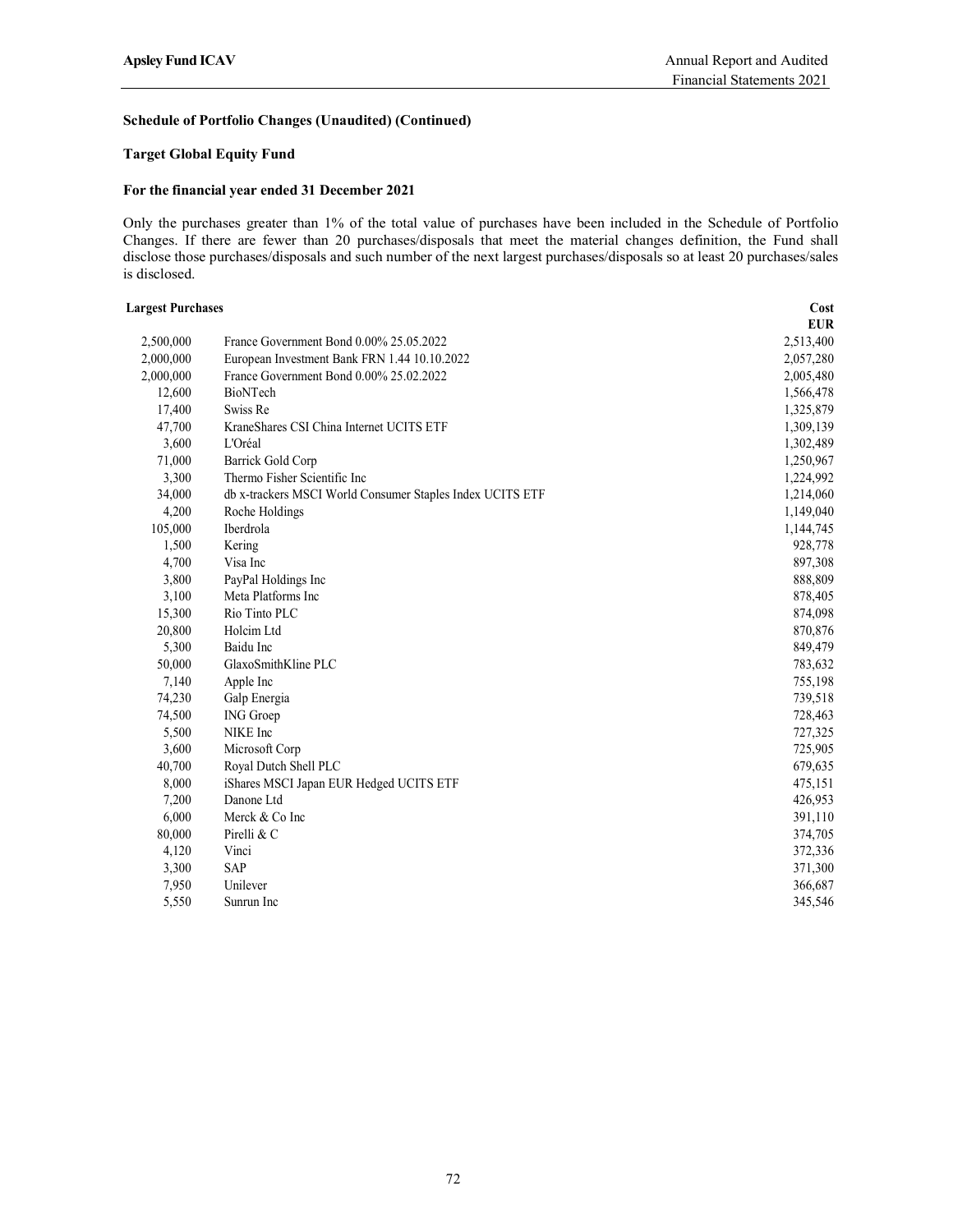# Schedule of Portfolio Changes (Unaudited) (Continued)

# Target Global Equity Fund (Continued)

## For the financial year ended 31 December 2021

Only the sales greater than 1% of the total value of sales have been included in the Schedule of Portfolio Changes. If there are fewer than 20 purchases/disposals that meet the material changes definition, the Fund shall disclose those purchases/disposals and such number of the next largest purchases/disposals so at least 20 purchases/sales is disclosed.

#### Largest Sales Proceeds

|         |                                                           | <b>EUR</b> |
|---------|-----------------------------------------------------------|------------|
| 12,600  | BioNTech                                                  | 2,252,364  |
| 30,950  | iShares MSCI Japan EUR Hedged UCITS ETF                   | 1,891,778  |
| 13,700  | Apple Inc                                                 | 1,847,904  |
| 3,300   | Thermo Fisher Scientific Inc                              | 1,534,364  |
| 3,600   | L'Oréal                                                   | 1,514,846  |
| 4,200   | Roche Holdings                                            | 1,374,468  |
| 34,000  | db x-trackers MSCI World Consumer Staples Index UCITS ETF | 1,285,861  |
| 1,500   | Kering                                                    | 1,053,907  |
| 14,550  | American Electric Power Co                                | 1,048,799  |
| 105,000 | Iberdrola                                                 | 1,029,214  |
| 78,620  | db x-trackers Harvest CSI300 Index UCITS ETF              | 1,010,041  |
| 6,700   | JPMorgan Chase & Co                                       | 911,626    |
| 14,170  | Nucor Corp                                                | 898,467    |
| 6,620   | SAP                                                       | 790,248    |
| 40,700  | Royal Dutch Shell PLC                                     | 784,283    |
| 74,230  | Galp Energia                                              | 701,133    |
| 7,990   | Vinci                                                     | 687,055    |
| 5,460   | Walmart Inc                                               | 642,922    |
| 880     | <b>ASML Holding</b>                                       | 584,565    |
| 200     | Fut. Euro Stoxx 50 Eux Jan 22                             | 509,000    |
| 6,400   | Bakkafrost P/F                                            | 446,634    |
| 1,860   | Microsoft Corp                                            | 431,600    |
| 8,730   | Southwest Airlines Co                                     | 426,302    |
| 820     | NVIDIA Corp                                               | 425,653    |
| 84,220  | Columbia Care Inc                                         | 418,412    |
| 100,120 | Nokia                                                     | 392,192    |
| 7,950   | Unilever                                                  | 386,345    |
| 1,600   | Linde PLC                                                 | 384,771    |
| 4,550   | Fut. Euro Stoxx 50 Eux Jan 22                             | 376,566    |
| 1,950   | Visa Inc                                                  | 374,126    |
| 2,600   | Johnson & Johnson                                         | 359,101    |
| 3,563   | Nestle                                                    | 334,338    |
| 5,550   | Sunrun Inc                                                | 319,991    |
|         |                                                           |            |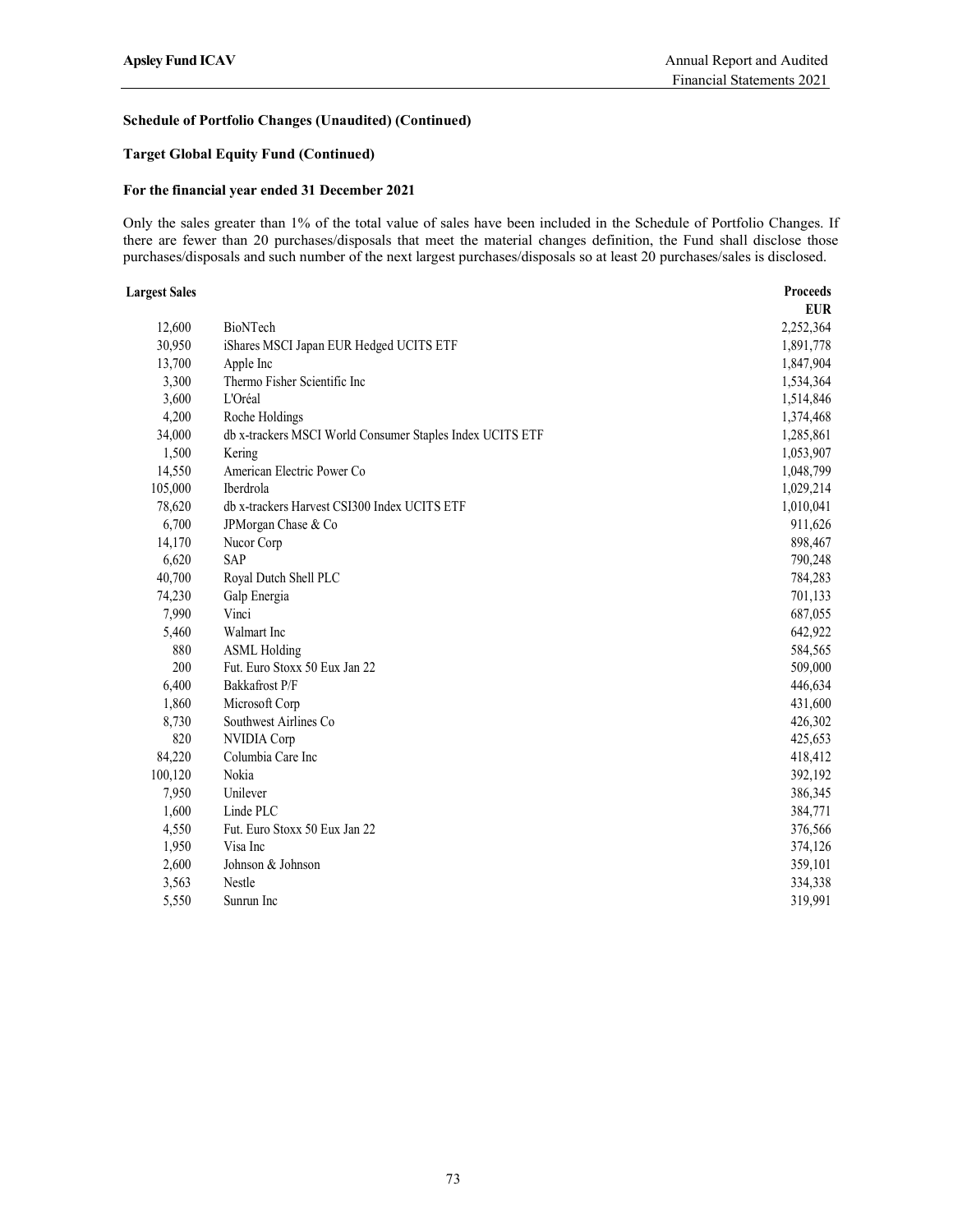# Appendix I: Remuneration Disclosure (Unaudited)

The UCITS V provisions, which became effective on 18 March 2016, require Management Companies to establish and apply remuneration policies and practices that promote sound and effective risk management, and do not encourage risk taking which is inconsistent with the risk profile of the UCITS.

The Investment Manager has put in place a remuneration policy in respect of Apsley Fund ICAV (the Fund") which is reviewed and updated annually. The current remuneration policy was updated on 1 February 2021. The remuneration policy is designed to be consistent with the European Communities (Undertakings for Collective Investment in Transferable Securities Directive V) (the "UCITS Regulations") and was drafted by the Investment Manager in accordance with the European Commission Delegated Regulation supplementing UCITS V (the "Delegated Regulations") and the "Guidelines on sound remuneration policies under the UCITS Directive" issued by the European Securities and Markets Authority (the "ESMA Guidelines").

In reviewing the remuneration policy, the Investment Manager considers whether the overall remuneration system:

- operates as intended (in particular, that all sub funds of the Fund are covered, that the remuneration pay-outs are appropriate relative to the complexities of the operation of the Fund) and that the risk profile, long-term objectives and goals of each sub fund of the Fund are adequately reflected.
- details of the up-to-date remuneration policy, including, but not limited to, a description of how remuneration and benefits are calculated and the identity of persons responsible for awarding the remuneration and benefits, are disclosed in the Remuneration Policy document prepared by the Investment Manager. The remuneration policy is applied with the aim of protecting the interests of Fund investors by ensuring that the remuneration of risk takers working for the Fund are subject to appropriate remuneration structures and the interests of these risk takers are aligned with those of the Fund and each of the sub funds.

# Decision-Making Process

Remuneration decisions for employees are made once annually in January following the end of the performance year. This timing allows full-year financial results to be considered along with other non-financial goals and objectives. Although the framework for remuneration decision-making is tied to financial performance, significant discretion is used to determine individual remuneration based on achievement of strategic and operating results and other considerations such as management and leadership capabilities.

No set formulas are established, and no fixed benchmarks are used in determining annual incentive awards. In determining specific individual remuneration amounts, a number of factors are considered including non-financial goals and objectives and overall financial and investment performance. These results are viewed in the aggregate without any specific weighting, and there is no direct correlation between any particular performance measure and the resulting annual incentive award.

Following the end of the performance year, the committee approves the final bonus pool amount. Individuals are not involved in setting their own remuneration.

## Link Between Pay and Performance

There is a clear and well-defined pay-for-performance philosophy and remuneration programs that are designed to meet the key objectives as detailed below:

- attract, retain and motivate employees capable of making significant contributions to the long-term success of the business; and
- control fixed costs by ensuring that remuneration expense varies with profitability; and discourage excessive risk-taking.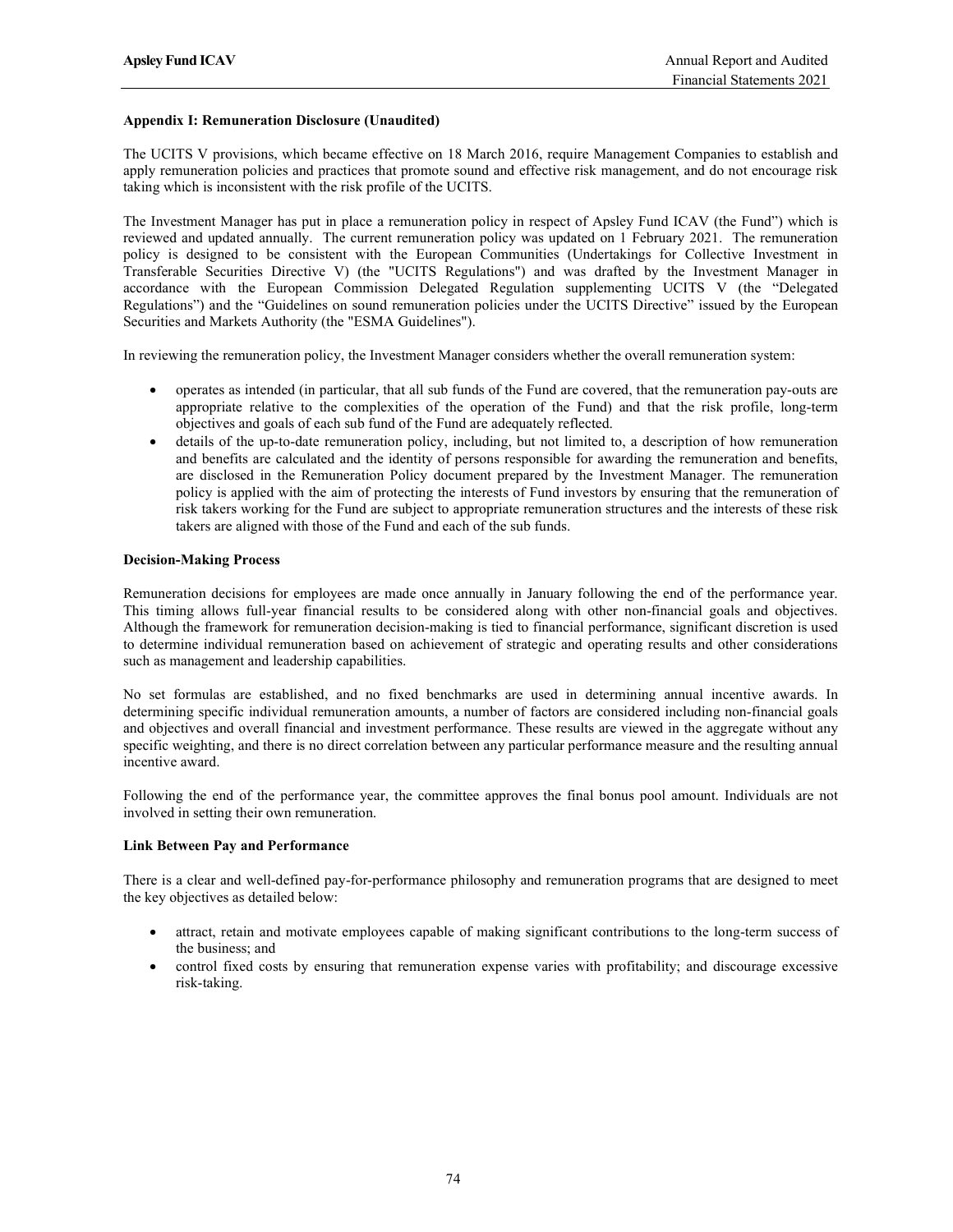# Appendix I: Remuneration Disclosure (Unaudited) (Continued)

## Link Between Pay and Performance (Continued)

When setting remuneration levels other factors are considered, as well as individual performance, which may include:

- the performance of the Investment Manager, the funds managed by the Investment Manager and/or the relevant functional department;
- factors relevant to an employee individually (e.g. relevant working arrangements (including part-time status if applicable); relationships with clients and colleagues; teamwork; skills; any conduct issues; and, subject to any applicable policy, the impact that any relevant leave of absence may have on contribution to the business);
- the management of risk within the risk profiles of the Fund are appropriate for clients;
- market intelligence; and
- criticality to business.

A proportionality assessment has been conducted by the Investment Manager to evaluate the risk profile of the Fund in the context of its UCITS remuneration policy. This analysis has concluded that the size, nature and complexity of the Fund is sufficiently low and therefore the UCITS remuneration requirements on the payout processes were subsequently disapplied.

## UCITS Remuneration Code Staff

The Investment Manager's Remuneration Policy sets out the process that will be applied to identify staff as "Code Staff", being categories of staff of the Investment Manager, including senior management, risk takers, control functions and any employee receiving total remuneration that takes them into the same remuneration bracket as senior management and risk takers, whose professional activities have a material impact on the risk profiles of the Investment Manager of the funds it manages.

### Quantitative Remuneration Disclosure

Members of staff and senior management of the Investment Manager typically provide both UCITS and non-UCITS related services in respect of multiple funds, clients and functions. Therefore, the figures disclosed are a sum of each individual's portion of remuneration attributable to the Fund according to an objective apportionment methodology, which acknowledges the multiple-service nature of the Investment Manager. Accordingly, the figures are not representative of any individual's actual remuneration or their remuneration structure.

The table below summarises the fixed and variable remuneration paid to the Investment Manager<sup>1</sup>'s Identified Staff for the financial year ending 31 December 2021.

|                  |                      | <b>Total Fixed</b>          | <b>Total Variable</b>       |                   |
|------------------|----------------------|-----------------------------|-----------------------------|-------------------|
|                  |                      | <b>Remuneration for the</b> | <b>Remuneration for the</b> |                   |
|                  | Number of            | <b>Financial Year Ended</b> | <b>Financial Year Ended</b> | Total             |
|                  | <b>Beneficiaries</b> | 31 December 2021            | 31 December 2021            | Remuneration      |
| Identified Staff |                      | <b>USD 34,000</b>           | USD 24.500                  | <b>USD 58,500</b> |